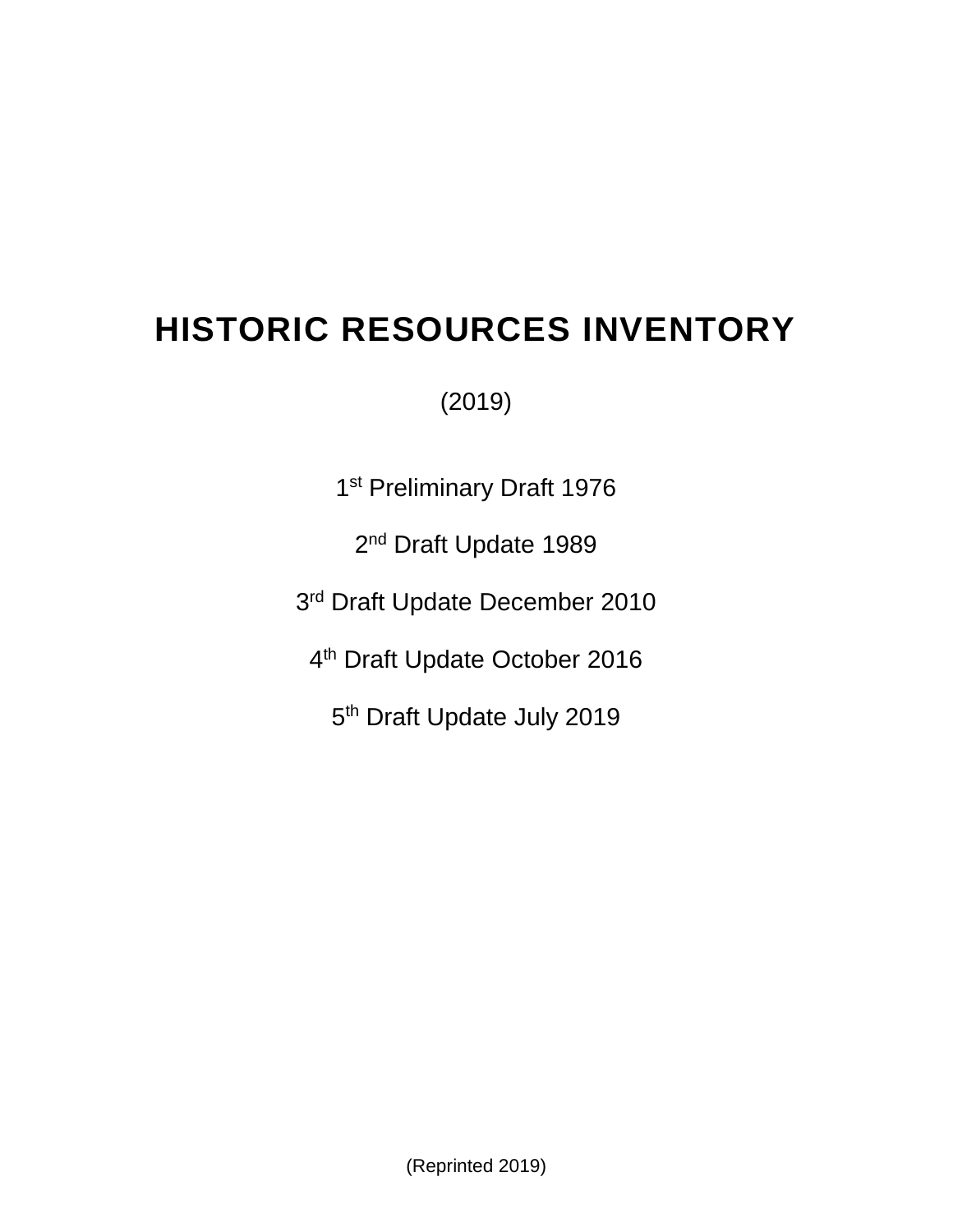#### Revised Preliminary

#### HISTORIC RESOURCES INVENTORY

This inventory has been prepared by the Contra Costa County Conservation and Development, Community Development Division (CDD) with the cooperation and assistance of the Historical Landmarks Advisory Committee (HLAC) and the following historical societies in Contra Costa County:

> Antioch Historical Society Clayton Historical Society Concord Historical Society Contra Costa County Historical Society Crockett Historical Society East Contra Costa County Historical Society El Cerrito Historical Society Lafayette Historical Society Martinez Historical Society Moraga Historical Society Orinda Historical Society Pinole Historical Society Pittsburg Historical Society Pleasant Hill Historical Society San Pablo Historical Society San Ramon Valley Historical Society Walnut Creek Historical Society West Contra Costa County Historical Society

\*\* This is not a complete historical resource list for Contra Costa County. Please also reference the National Register of Historic Places, California Register of Historical Resources, and contact the local cities, towns, and the Contra Costa County Historical Society for additional historical resource information within the incorporated areas of Contra Costa County.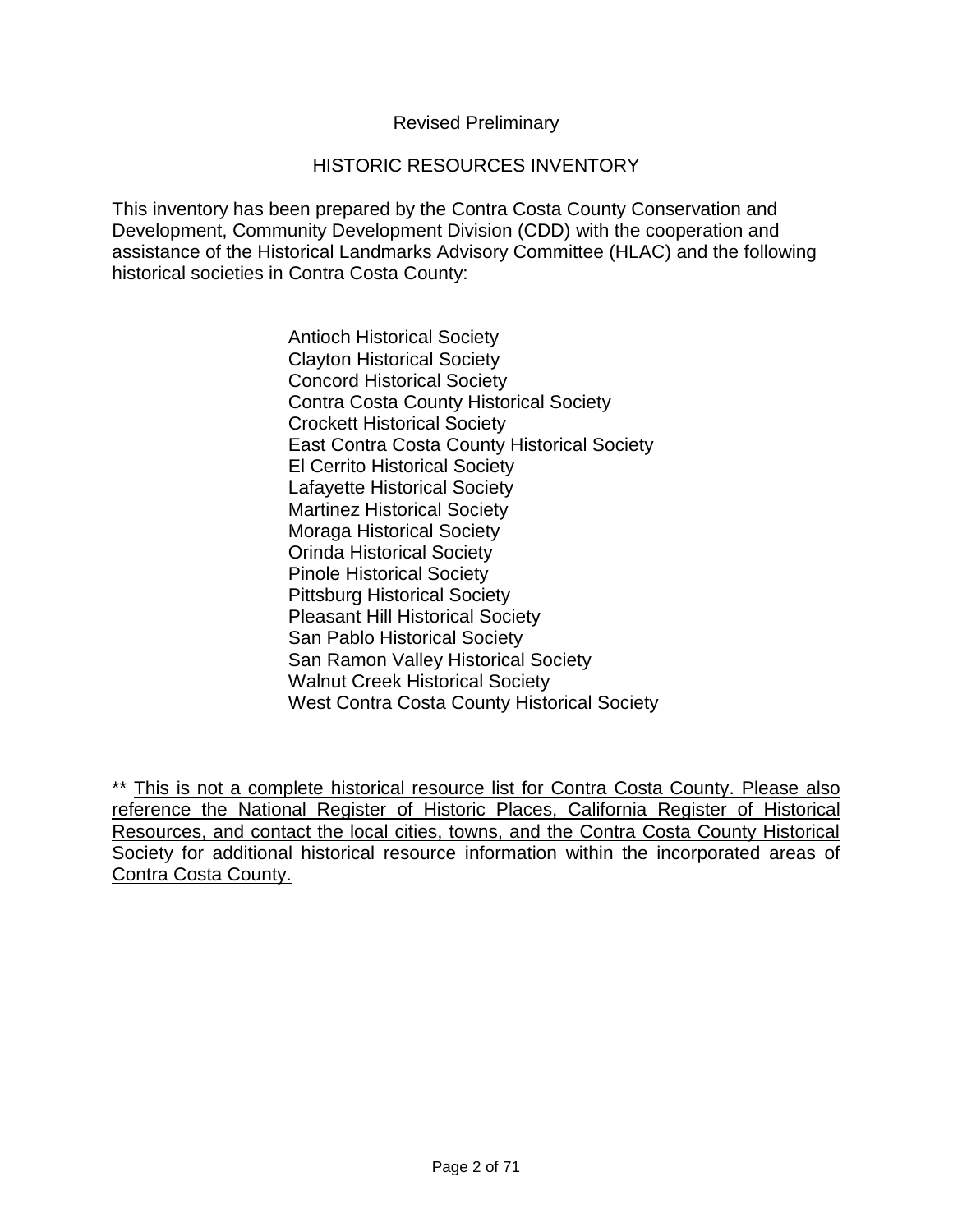The inventory is listed by area that have been identified below and are located alphabetically in this publication.

|  |  | <b>Table of Contents</b> |
|--|--|--------------------------|
|--|--|--------------------------|

| <b>ANTIOCH AREA</b>           | 4  |
|-------------------------------|----|
| <b>CLAYTON AREA</b>           | 8  |
| <b>CONCORD AREA</b>           | 10 |
| <b>DIABLO AREA</b>            | 16 |
| EAST CONTRA COSTA COUNTY AREA | 17 |
| <b>EL CERRITO AREA</b>        | 20 |
| <b>KNIGHTSEN AREA</b>         | 22 |
| <b>LAFAYETTE AREA</b>         | 22 |
| <b>MARTINEZ AREA</b>          | 25 |
| <b>MORAGA AREA</b>            | 29 |
| <b>NORTH COAST AREA</b>       | 31 |
| <b>ORINDA AREA</b>            | 34 |
| PACHECO AREA                  | 39 |
| <b>PINOLE AREA</b>            | 40 |
| PITTSBURG AREA                | 41 |
| PLEASANT HILL AREA            | 45 |
| <b>RICHMOND AREA</b>          | 49 |
| <b>SAN PABLO AREA</b>         | 55 |
| <b>SAN RAMON VALLEY AREA</b>  | 57 |
| <b>WALNUT CREEK AREA</b>      | 67 |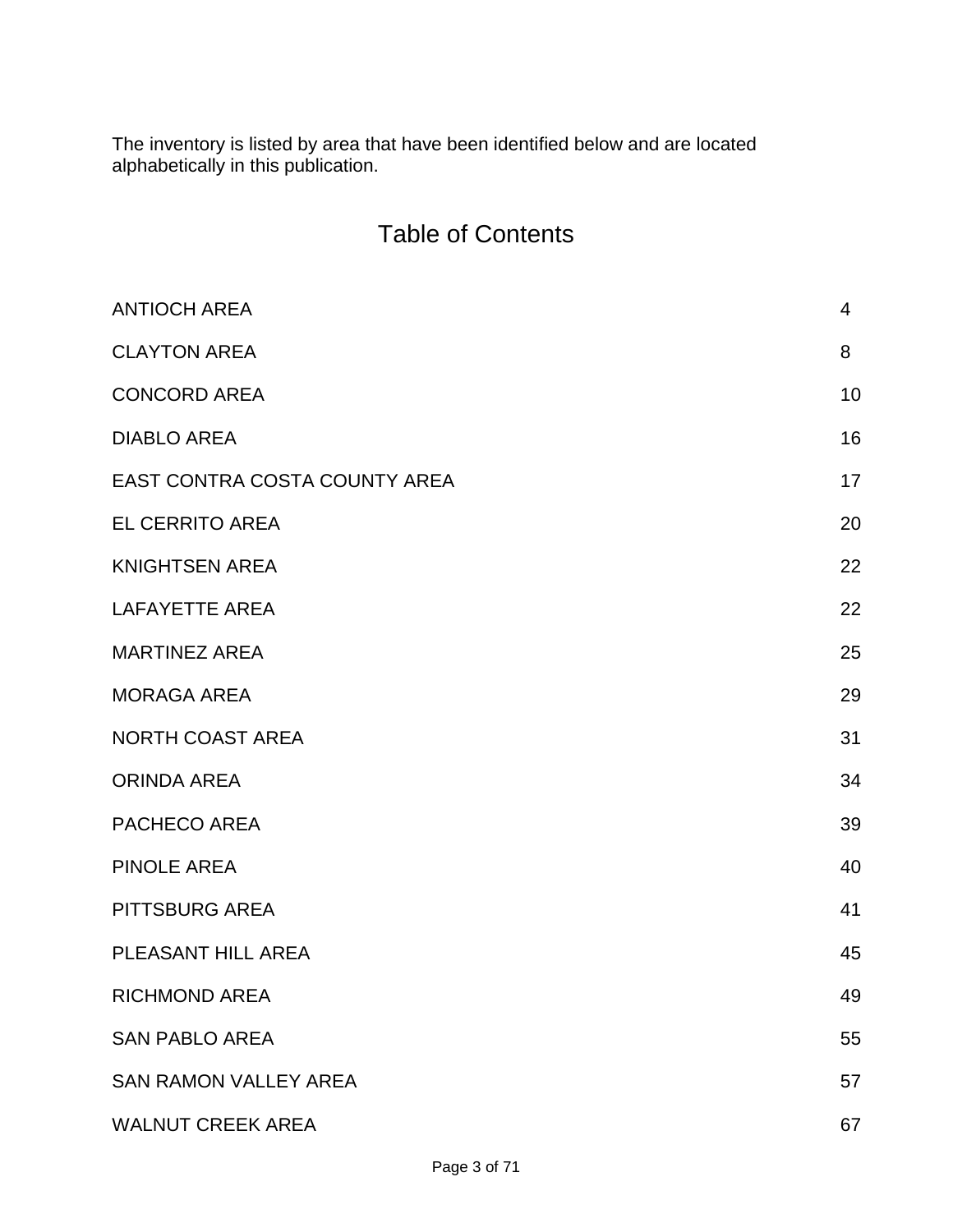#### HISTORIC RESOURCES INVENTORY

 $\Gamma$ 

| <b>ANTIOCH AREA</b>                                                                           |                                                                          |                                                                                                                                                                                                                                                                                                                                                                 |
|-----------------------------------------------------------------------------------------------|--------------------------------------------------------------------------|-----------------------------------------------------------------------------------------------------------------------------------------------------------------------------------------------------------------------------------------------------------------------------------------------------------------------------------------------------------------|
| <b>RESOURCE/</b><br>LOCATION                                                                  | <b>EVALUATION</b><br><b>CATEGORY</b>                                     | SIGNIFICANCE/<br><b>IMPORTANCE</b>                                                                                                                                                                                                                                                                                                                              |
| <b>ANTIOCH LUMBER CO.</b><br>340 West Second Street<br>Incorporated                           | <b>Structure of Historical</b><br>Significance/Architectural<br>Specimen | One of the oldest mercantile firms in<br>Antioch, founded in 1864 and thought to<br>be the oldest lumber concern in California<br>still in the business of selling lumber.<br>Structure exhibits good planning and<br>design and relates to early American                                                                                                      |
|                                                                                               |                                                                          | architecture.                                                                                                                                                                                                                                                                                                                                                   |
| <b>R.B. HARD BUILDING</b><br>815 First Street<br>Moved to 809 First Street<br>Incorporated    | <b>Structure of Historical</b><br>Significance                           | This building was built in the mid-1860s by<br>R.B. Hard, the first chairman and later<br>president of the Antioch Board of Trustees<br>in 1872.                                                                                                                                                                                                                |
| <b>DONLON HOME</b><br>606 West Third Street Moved<br>to Coal Mine (Regional Park<br>District) | <b>Structure of Historical</b><br>Significance                           | This structure, built in the late 1870s was<br>the birthplace of James D. Donlon, former<br>Mayer of Antioch and City councilman for<br>many years.                                                                                                                                                                                                             |
| Incorporated                                                                                  |                                                                          |                                                                                                                                                                                                                                                                                                                                                                 |
| <b>ANTIOCH PIONEERS</b><br><b>LANDING SITE</b><br>Foot of "F" Street at<br>Waterfront         | <b>Site of Historic Event</b>                                            | Monument erected to denote the landing<br>site of the pioneers that landed with<br>Captain George W. Kimball and the<br>birthplace of the City of Antioch on<br>September 16, 1850.                                                                                                                                                                             |
| <b>FIRST CONGREGATIONAL</b><br><b>CHURCH</b><br><b>West Sixth and "F" Streets</b>             | <b>Structure of Historical</b><br>Significance                           | On June 12, 1865, Captain G.W. Kimball,<br>pioneer settler, chaired a meeting for all<br>those interested in forming a church. A.<br>constitution was adopted and the First<br>Congregational church was founded. The<br>original Church was dedicated May 16,<br>1869. The present structure, erected in<br>1891, is the oldest church building in<br>Antioch. |
| <b>WILLS RANCH HOUSE</b><br>319 W. Ninth St                                                   | <b>Structure of Historical</b><br>Significance                           | In 1868, T.N. Wills moved to Antioch and<br>purchased 280 acres of land for farming.<br>His home was built in 1871 and was the<br>ancestral home of the Wills family and<br>Helen Wills Moody, the tennis star.                                                                                                                                                 |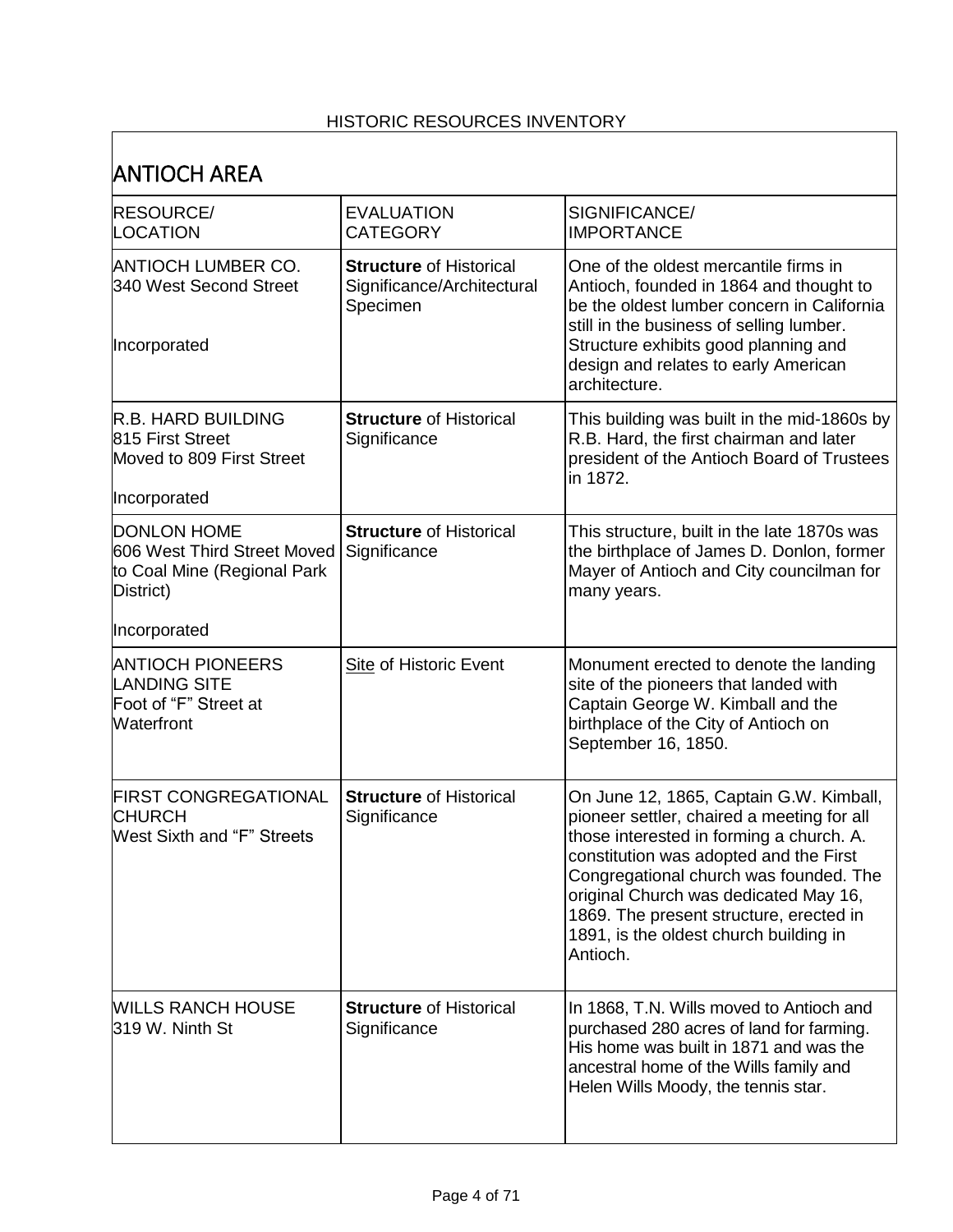| <b>EMPIRE RAILROAD SITE</b><br><b>MOUNMENT &amp; SECTION</b><br><b>OF TRACKS</b><br>Foot of "F" Street at Riverfront.<br>Tracks removed & stored at<br>Antioch streets yard. | <b>Site of Historic Event</b>                                            | Monument erected to denote the narrow<br>gauge railroad tracks of the Empire<br>Railroad and the coal mining industry of<br>1877 to 1902. Coal was transported from<br>mines to the coal wharf at Antioch by this<br>railroad.                                                                                                                                                                                                                            |
|------------------------------------------------------------------------------------------------------------------------------------------------------------------------------|--------------------------------------------------------------------------|-----------------------------------------------------------------------------------------------------------------------------------------------------------------------------------------------------------------------------------------------------------------------------------------------------------------------------------------------------------------------------------------------------------------------------------------------------------|
| <b>CHARLES MARSH HOUSE</b><br>601 West Fourth Street<br>Incorporated                                                                                                         | Site of Historic Significance                                            | Although no longer standing, the home of<br>Charles Marsh, son of pioneer John<br>Marsh, built in 1887, was located here.<br>Charles was a Justice of the Peace and a<br>butcher. The structure was later the home<br>of Judge Harley, famous jurist and lawyer<br>in Contra Costa County.                                                                                                                                                                |
| <b>JOSLIN HOME</b><br>502 West Second Street<br>Incorporated                                                                                                                 | <b>Structure of Historical</b><br>Significance                           | Noted as an early business in Antioch. The<br>structure was the residence and harness<br>shop of J.B. Joslin.                                                                                                                                                                                                                                                                                                                                             |
| <b>ODD FELLOWS HALL</b><br>W. Third and "H" Streets                                                                                                                          | <b>Structure of Historical</b><br>Significance                           | Structure was first known as Union Hall<br>and was also the City Bakery. Later the<br>San Joaquin Lodge #151 of Independent<br>Order of Odd Fellows and Antioch Lodge<br>#175 of Free and Accepted Masons held<br>meetings here.                                                                                                                                                                                                                          |
| ATCHISON-TOPEKA AND<br><b>SANTA FE DEPOT</b><br>816 West First Street                                                                                                        | <b>Structure of Historical</b><br>Significance/Architectural<br>Specimen | H.F. Beede of Rouse, Forman and Beede<br>Lumber Company obtained the right-of-<br>way for the railroads in 1899. The San<br>Francisco and San Joaquin Valley<br>Railroad now known as the Atchison-<br>Topeka and Santa Fe had its Eastern<br>Terminal in Antioch for many years. The<br>depot was built about 1902 and until<br>destroyed by fire was an example of style<br>and architecture familiar to the Atchison-<br>Topeka and Santa Fe Railroad. |
| <b>McKELLIPS HOUSE</b><br>504 West Sixth Street                                                                                                                              | <b>Structure of Historical</b><br>Significance                           | Built in 1886 as the home of S. McKellips,<br>locomotive engineer in charge of the rolling<br>stock for the Empire Railroad. He fired up<br>the "Empire" September 22, 1877, a 15-ton<br>Baldwin Engine, the first engine to turn a<br>wheel in Antioch.                                                                                                                                                                                                  |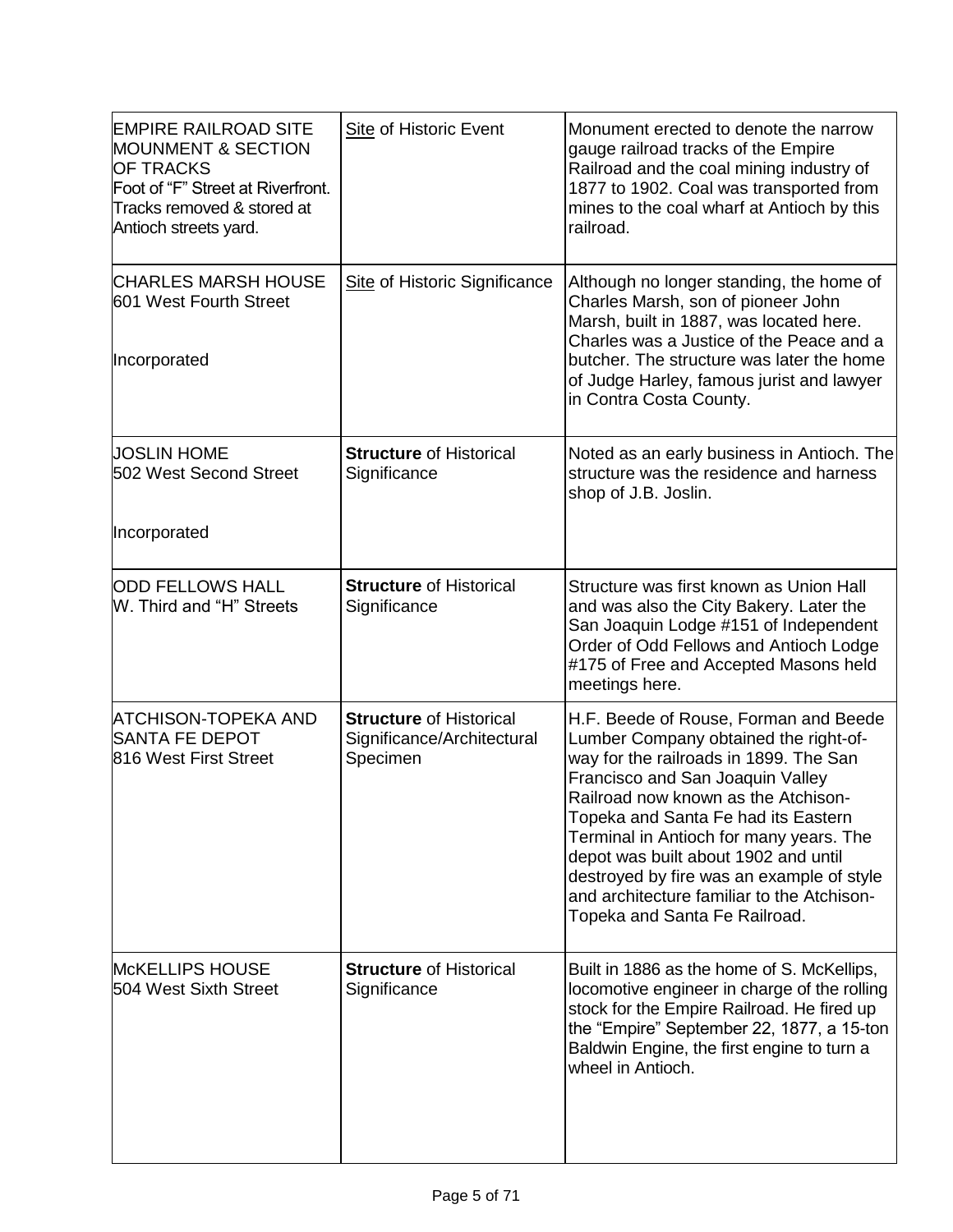| <b>ANTIOCH CITY HALL</b><br><b>West Third and "H" Streets</b><br>Incorporated | Site of Historic Significance                                            | Although no longer standing, this structure<br>was built in 1919 as City Hall and Jail.<br>Structure was a two-story cut stone<br>building with a medium hip roof, decorated<br>boxed cornice frieze and brackets.<br>Structural window detail varied from<br>molded arch top and balcony shelf at<br>bottom at the second story to Victorian<br>style on the first floor. Door opening was<br>arched with decorated flat columns<br>attached flush to wall. |
|-------------------------------------------------------------------------------|--------------------------------------------------------------------------|--------------------------------------------------------------------------------------------------------------------------------------------------------------------------------------------------------------------------------------------------------------------------------------------------------------------------------------------------------------------------------------------------------------------------------------------------------------|
| <b>BROWN HOUSE</b><br>219 West Sixth Street<br>Incorporated                   | <b>Structure of Historical</b><br>Significance                           | Built about 1890, this structure housed the<br>G.W. Brown family and later Henry E.<br>Beede. Both men were quite active in civic<br>affairs and the development of Antioch.                                                                                                                                                                                                                                                                                 |
| <b>REMFREE HOUSE</b><br>512 "E" Street<br>Incorporated                        | Architectural* Specimen                                                  | Built about 1870, as home of Remfree, a<br>local barber. It is a 1-1/2 story wood frame<br>structure with a two-story tower at one<br>corner having a conical shape roof.<br>Gabled dormer extends from a medium hip<br>roof. A bay window extends the height of<br>the first story on the south side of the<br>structure.                                                                                                                                   |
| <b>BEEDE HOUSE</b><br>119 Beede Way<br>Incorporated                           | <b>Structure of Historical</b><br>Significance/Architectural<br>Specimen | About 1895, a Mr. Sloan built a home for<br>Mr. H.F. Beede, known as "Country<br>Home." The structure has two stories with<br>medium hip roof and open verandas at the<br>first and second story. Mr. Beede, a<br>businessman and civic leader, is credited<br>with forming the Riverview Union High<br>School.                                                                                                                                              |
| <b>COX HOUSE</b><br>119 West Sixth Street<br>Incorporated                     | Architectural* Specimen                                                  | A two story wood frame structure with high<br>gable composition shingle roof, and<br>combination of patterned wood shingle,<br>board and batten and composition shingle<br>siding. A plain horizontal band is located<br>between floor levels to provide a wall<br>design. Two large palm trees in front add<br>to the overall appearance.                                                                                                                   |
| <b>STAMM HOUSE</b><br>501 "B" Street<br>Incorporated                          | Architectural* Specimen                                                  | A one story wood frame structure with a<br>medium gable roof and low center gable<br>over the front entrance. Main floor is<br>elevated over a basement and platform<br>type stairs to an open porch provides<br>entrance. The structure reflects the<br>architectural style circa 1910.                                                                                                                                                                     |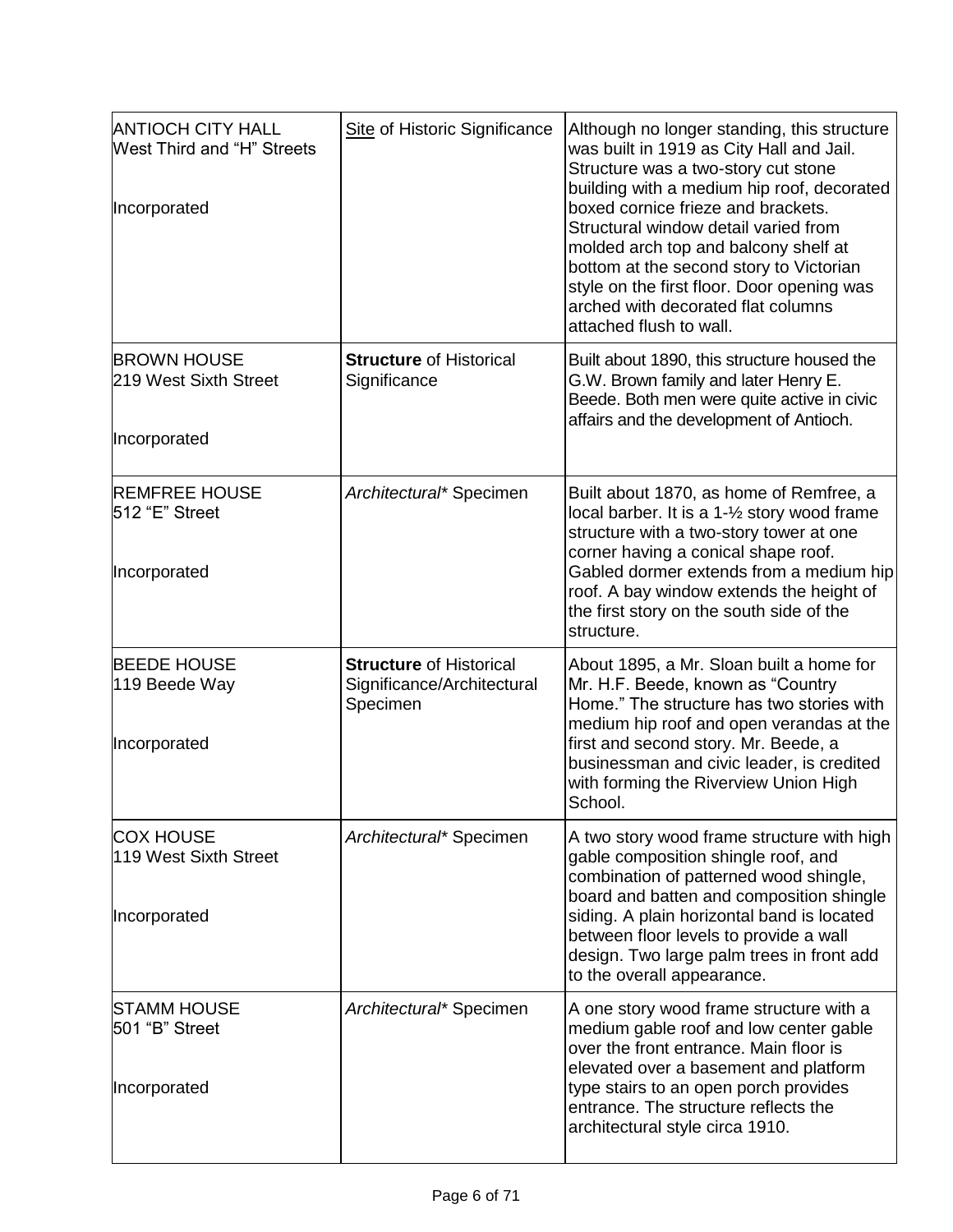| <b>CASINO THEATER</b><br><b>West First and "H" Streets</b>                            | <b>Structure of Historical</b><br>Significance         | Circa 1870s this site was the warehouse of<br>one of the oldest mercantile firms in<br>Antioch, now known as the Antioch<br>Lumber Company, founded in 1864.<br>Warehouse was later torn down for the<br>Casino Theater circa 1910.                                                             |
|---------------------------------------------------------------------------------------|--------------------------------------------------------|-------------------------------------------------------------------------------------------------------------------------------------------------------------------------------------------------------------------------------------------------------------------------------------------------|
| <b>ANTIOCH GRAMMAR</b><br><b>SCHOOL</b><br>West Fifth and "G" Streets<br>Incorporated | Site of Historic Event                                 | The site of a very fine brick school building<br>in 1880. It was replaced by a wooden<br>building in 1890. Site is now occupied by<br>the present Administration Offices of the<br>Antioch School District.                                                                                     |
| <b>MULHARE HOUSE</b><br><b>West Second and "I" Streets</b>                            | <b>Site of Historic Event</b>                          | Catholic services were first held in 1864 at<br>this homesite. Part of the original home is<br>enclosed within the present structure.                                                                                                                                                           |
| <b>KIMBALL HOME</b><br>West Third near "E" Street                                     | <b>Site Relating to Important</b><br>Person in History | Site of Captain G.W. Kimball's home that<br>he built in the Fall of 1850. One of the first<br>settlers of Antioch, he was a Postmaster<br>and served as a Justice of the Peace.                                                                                                                 |
| <b>SMITH'S LANDING</b><br>Fulton shipyard Road                                        | <b>Site Relating to Important</b><br>Person in History | Site of W.W. Smith's home, an early settler<br>and founder of Antioch. The first wharf<br>built in Antioch known as Smith's Landing<br>was located at this site.                                                                                                                                |
| <b>EMPIRE BASIN AREA</b><br><b>Empire Mine Road</b>                                   | <b>Site of Historic Event</b>                          | Served by the Empire Narrow Gauge<br>Railroad to Antioch, 1878 to 1903. Sites of<br>Judsonville, Empire Mine, Stewartsville<br>and Star Mine.                                                                                                                                                   |
| <b>HARKINSON HOUSE</b><br><b>West Fourth and "D" Streets</b>                          | Architectural* Specimen                                | A one-story wood frame structure with high<br>gable roof and gable dormer. A turret with<br>windows and conical roof is located over a<br>porch that is semicircular in design and<br>extends from the front of the structure,<br>circa 1890.                                                   |
| <b>GEORGE HOUSE</b><br>223 West Sixth Street<br>Incorporated                          | <b>Site Relating to Important</b><br>Person in History | Although no longer standing, this structure<br>was built for Dr. W.S. George, physician<br>and surgeon. He was City Health officer,<br>member of the City Trustees, a School<br>Trustee, member of the Antioch Board of<br>Trade and surgeon for the Southern<br>Pacific and Santa Fe Railroad. |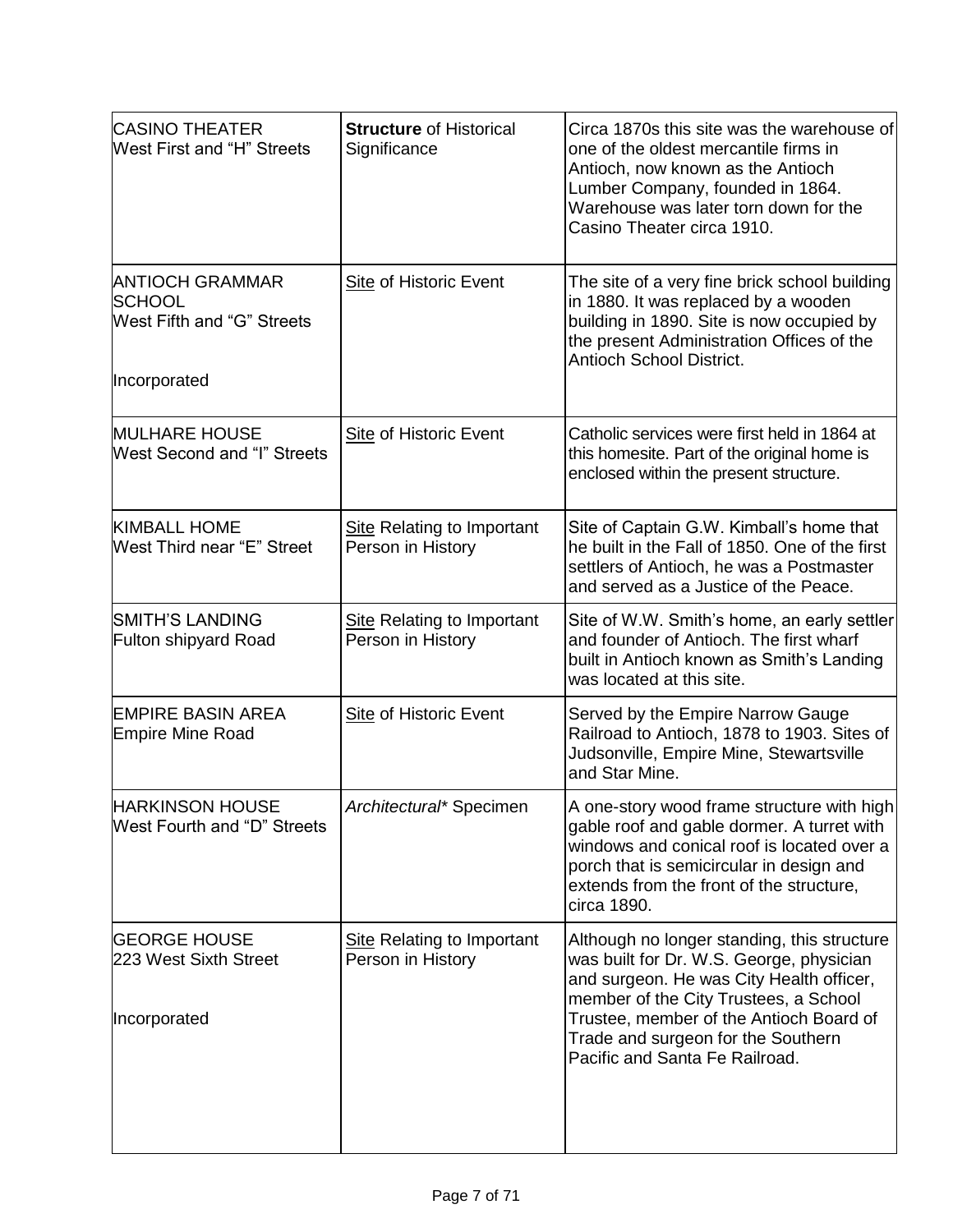| <b>BAKER HARDWARE AND</b><br><b>PAINT STORE</b><br>West Second and "G" Streets                   | <b>Structure of Historical</b><br>Significance                           | Structure housed an early general<br>hardware business in Antioch, circa 1880.<br>The Antioch Post Office was located in the<br>rear of the building periodically depending<br>on which political party was in office.                                                                                                                                                        |
|--------------------------------------------------------------------------------------------------|--------------------------------------------------------------------------|-------------------------------------------------------------------------------------------------------------------------------------------------------------------------------------------------------------------------------------------------------------------------------------------------------------------------------------------------------------------------------|
| <b>PIONEER HOSPITAL</b><br><b>West Fifth and "H" Streets</b>                                     | <b>Structure of Historical</b><br>Significance                           | Opened in 1930 by Dr. Nevino and<br>operated by Mrs. Brooks, a nurse from<br>San Francisco, for a few years. Now a<br>residence.                                                                                                                                                                                                                                              |
| <b>RIVERVIEW UNION HIGH</b><br><b>West FOURTH Street and</b><br>Somersville Road<br>Incorporated | <b>Structure of Historical</b><br>Significance/Architectural<br>Specimen | The Riverview Union High School District<br>was established June 1, 1903, and the<br>school opened in 1910 with thirty-two<br>pupils. This District included Antioch, Black<br>Diamond, Somersville, Carbondale, and<br>later the Live Oak area. Structure is a two<br>story brick building with quoin wall design,<br>flat roof with parapet and decorated<br>window detail. |
| <b>BELSHAW HOUSE</b><br>West Seventh and "E"<br><b>Streets</b>                                   | <b>Structure of Historical</b><br>Significance                           | Mr. Charles M. Belshaw was an active<br>participant in local and state activities. He<br>was a member of the State Assembly in<br>1894 and a State Senator in 1900.                                                                                                                                                                                                           |
| <b>MARSH LANDING</b><br><b>Pacific Gas Electric</b>                                              | <b>Site Relating to Important</b><br>Person in History                   | Site of John Marsh's Ranch shipping center<br>with a blacksmith shop, warehouse,<br>smokehouse and landing area.                                                                                                                                                                                                                                                              |
| <b>WILLIAMSON RANCH</b><br>Lone Tree Road                                                        | <b>Structure of Historical</b><br>Significance/Architectural<br>Specimen | This house was built by Williamson, one of<br>the first settlers along Lone Tree Way. It<br>was recently included on the National<br>Register of Historic Places.                                                                                                                                                                                                             |

## CLAYTON AREA

| <b>RESOURCE/</b>                                                                  | <b>EVALUATION</b>                              | SIGNIFICANCE/                                                                                                                                                                                                                                                                                                                               |
|-----------------------------------------------------------------------------------|------------------------------------------------|---------------------------------------------------------------------------------------------------------------------------------------------------------------------------------------------------------------------------------------------------------------------------------------------------------------------------------------------|
| <b>LOCATION</b>                                                                   | <b>CATEGORY</b>                                | <b>IMPORTANCE</b>                                                                                                                                                                                                                                                                                                                           |
| <b>CLAYTON COMMUNITY</b><br><b>HALL</b><br>Oak and Center Streets<br>Incorporated | <b>Structure of Historical</b><br>Significance | This structure was built in the late 1860s and<br>left to the community by Joel Clayton, for<br>use as a church and a community hall.<br>Throughout the years it has been the scene<br>of religious worship, private and public<br>celebrations, community dances, election<br>balloting, City Council and Planning<br>Commission meetings. |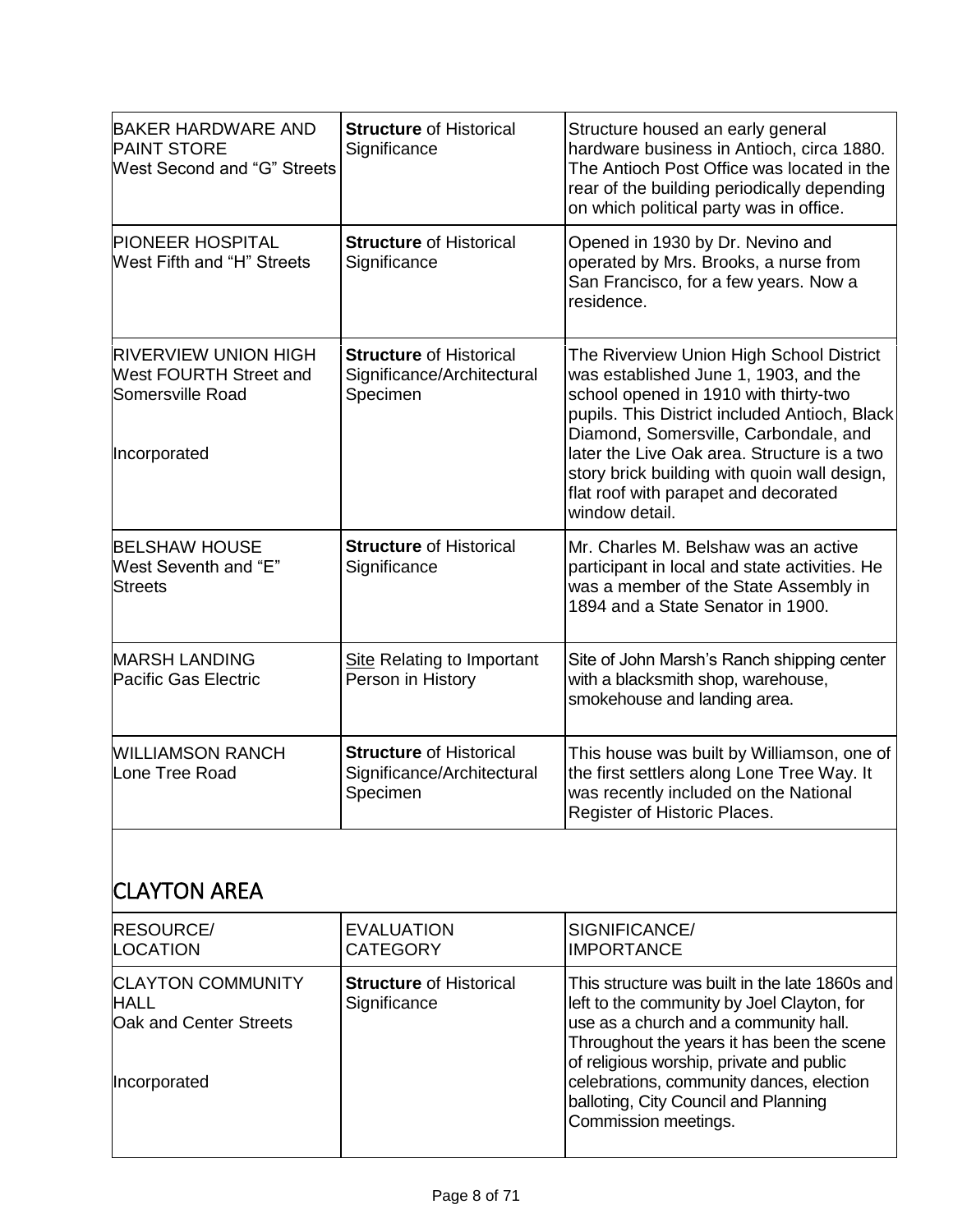| <b>JOEL CLAYTON HOME</b><br><b>Keller Property</b><br>Incorporated           | <b>Structure of Historical</b><br>Significance                           | Home of Joel Clayton, founder of Clayton.<br>A patent on 1,200 acres of land was<br>granted to Joel Clayton by governor of<br>State, Newton Booth, the eighth day of<br>February 1872. Joel Clayton, an English<br>immigrant, had mapped the Clayton<br>Townsite in 1857, expecting it to prosper<br>as a center for mining developments.                                                                                            |
|------------------------------------------------------------------------------|--------------------------------------------------------------------------|--------------------------------------------------------------------------------------------------------------------------------------------------------------------------------------------------------------------------------------------------------------------------------------------------------------------------------------------------------------------------------------------------------------------------------------|
| <b>DE MARTINI WINERY</b><br><b>Clayton Road</b><br>Incorporated              | <b>Structure of Historical</b><br>Significance                           | In the middle 1860s Joel Clayton, founder<br>of Clayton, planted 28 acres with a variety<br>of grapes and built a small winery which<br>became known as "The Sherry House."<br>After Joel Clayton's death in 1872, his<br>property was bought by Paul De Martini,<br>who expanded the vineyards and built the<br>large stone winery that produced prize-<br>winning Port and Sherry--First place at St.<br>Louis Exposition in 1903. |
| <b>MT. DIABLO WINERY</b><br>Marsh Creek Road                                 | <b>Structure of Historical</b><br>Significance                           | Mt. Diablo Winery, built in the 1880s, was<br>the largest in Clayton Valley with a<br>capacity of 300,000 gallons. It operated as<br>a winery in the 1940s, making it the last<br>producing winery in Clayton.                                                                                                                                                                                                                       |
| LA COCOTTE<br><b>RESTAURANT</b><br>6115 Main Street<br>Incorporated          | <b>Structure of Historical</b><br>Significance/Architectural<br>Specimen | Structure was originally a home. Use<br>changed to a post office between 1908-<br>1910, (Clayton's first), then a barber shop,<br>and later a saloon. Historic name, "The<br>Growler." Architecture is early western with<br>a false front roof.                                                                                                                                                                                     |
| <b>EASLEY HOME</b><br>Marsh Creek Road                                       | Architectural* Specimen                                                  | A two-story rectangular wood-frame<br>structure with wood shingled medium hip<br>roof. An open porch at the first and second<br>story extends completely around the<br>building. French-style doors open from<br>porch. Prior it was used as bunk house<br>and later a tavern.                                                                                                                                                       |
| <b>PIONEER INN</b><br><b>Main Street</b><br>Incorporated                     | <b>Structure of Historical</b><br>Significance                           | Once a coach stop on the route from<br>Oakland to Stockton, the "Clayton Hotel"<br>as it was known at that time, has a<br>notorious history of "wild and wooly:<br>characters of the growing west.                                                                                                                                                                                                                                   |
| <b>COPPER AND SILVER</b><br><b>MINES</b><br>Mt. Zion<br>Mitchell Canyon Road | <b>Site of Historic Event</b>                                            | In 1863 the discovery of copper in the<br>Clayton area brought in many prospectors.<br>According to one assay, there was \$48.33<br>in gold and \$243 in silver to the ton.<br>Copper contact varied between 8-12%.                                                                                                                                                                                                                  |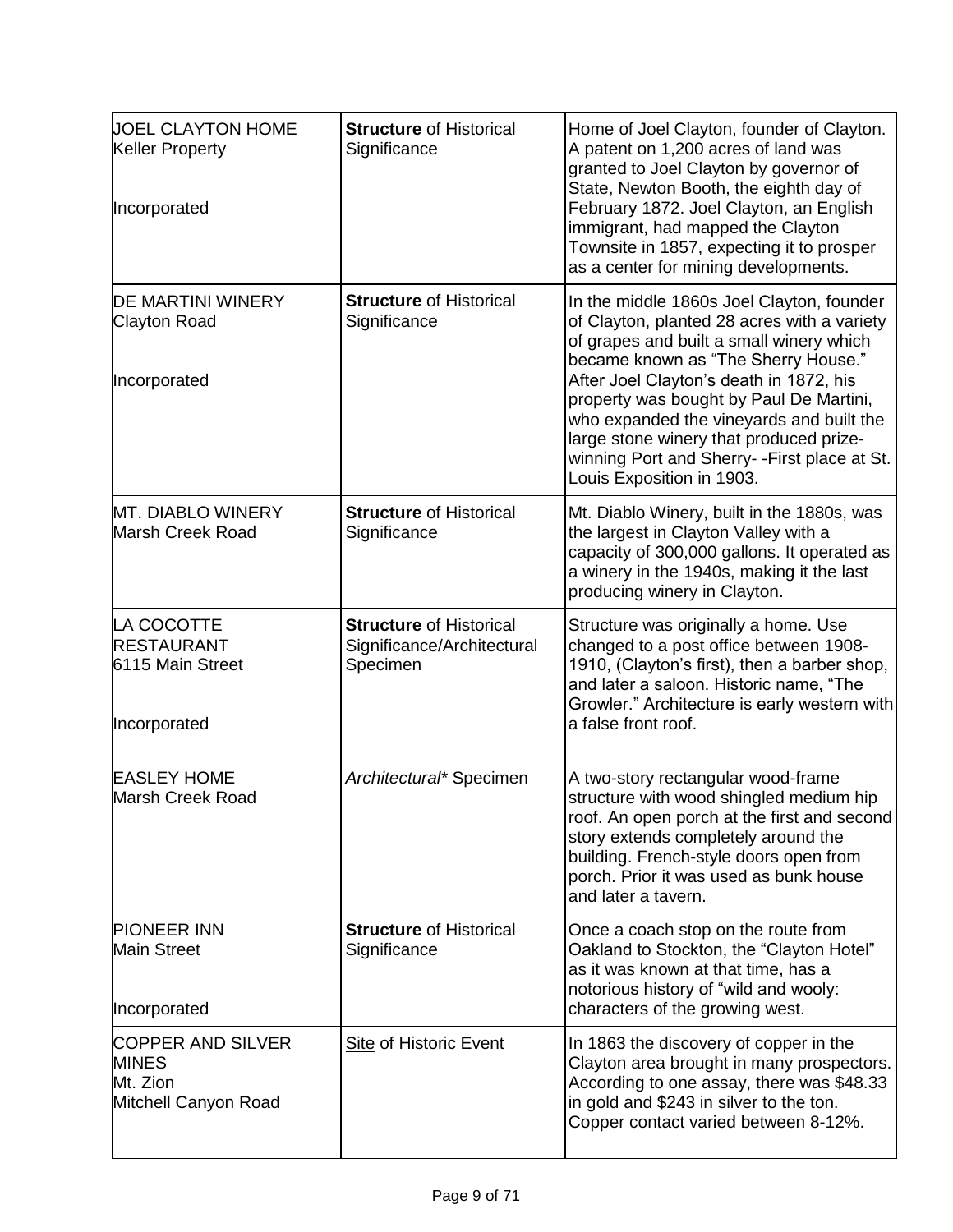| <b>MT. DIABLO QUICKSILVER</b><br><b>CLAIM</b><br>Marsh Creek Road | Site of Historic Event                         | The Mt. Diablo Quicksilver Mine was<br>discovered in 1862.                                                                                                                                                                                                                                                                                   |
|-------------------------------------------------------------------|------------------------------------------------|----------------------------------------------------------------------------------------------------------------------------------------------------------------------------------------------------------------------------------------------------------------------------------------------------------------------------------------------|
| <b>MORGAN HOUSE</b><br>Morgan Territory Road                      | Site Related to Important<br>Person in History | Jeremiah Morgan settled in this area,<br>known as Morgan Territory, in 1856. He<br>claimed and fenced 10,000 acres for the<br>raising of Black Angus cattle. He also built<br>a granary. Morgan built his home, circa<br>1857, of lumber that he hauled by oxen<br>teams from the Santa Cruz Mountains.<br>The old home burned down in 1932. |

# CONCORD AREA

| <b>RESOURCE/</b><br>LOCATION                                                 | <b>EVALUATION</b><br><b>CATEGORY</b>                                     | SIGNIFICANCE/<br><b>IMPORTANCE</b>                                                                                                                                                                                                                                                                                                                                                                                                                                                                                                                                       |
|------------------------------------------------------------------------------|--------------------------------------------------------------------------|--------------------------------------------------------------------------------------------------------------------------------------------------------------------------------------------------------------------------------------------------------------------------------------------------------------------------------------------------------------------------------------------------------------------------------------------------------------------------------------------------------------------------------------------------------------------------|
| SALVIO PACHECO ADOBE<br>2050 Adobe Street<br>Incorporated                    | <b>Structure of Historical</b><br>Significance/Architectural<br>Specimen | Don Salvio Pacheco--soldier-surveyor of<br>Pueblo Public Lands- - settled here in 1828.<br>Was awarded this grant called "Monte Del<br>Diablo" in 1835 by Governor Jose Figueroa.<br>The adobe was completed June 24, 1853. In<br>1853, settlers located west of here and<br>named the place Pacheco. Pacheco was<br>destroyed by great floods. Don Salvio<br>Pacheco gave land surrounding the adobe<br>in 1868 to the Pacheco flood refugees and<br>the settlement became known as "Todos<br>Santos" - - now known as Concord.<br>California Historical Landmark #515. |
| <b>FERNANDO PACHECO</b><br><b>ADOBE</b><br>3119 Grant Street<br>Incorporated | <b>Structure of Historical</b><br>Significance/Architectural<br>Specimen | Home of Don Fernando Pacheco, son of<br>Don Salvio Pacheco and second home to<br>be built in the valley, circa 1844. The<br>structure is still in use as a museum and<br>also a social club. It was restored in 1941<br>as a landmark of a typical Spanish-<br>California home. California Historical<br>Landmark #455.                                                                                                                                                                                                                                                  |
| <b>FRANCISCO GALINDO</b><br><b>HOME</b><br>Incorporated                      | <b>Structure of Historical</b><br>Significance/Architectural<br>Specimen | The two-story early Victorian-style<br>structure built in the 1850s and remodeled<br>in the 1880s is the home of descendants<br>of early day Spanish soldiers and colonists<br>whose exploits eventually led to the<br>founding of Concord by Don Salvio<br>Pacheco and his son-in-law Francisco<br>Galindo who moved a small building to the<br>present site in 1860 and through additions<br>to the structure remodeled it to its present<br>appearance.                                                                                                               |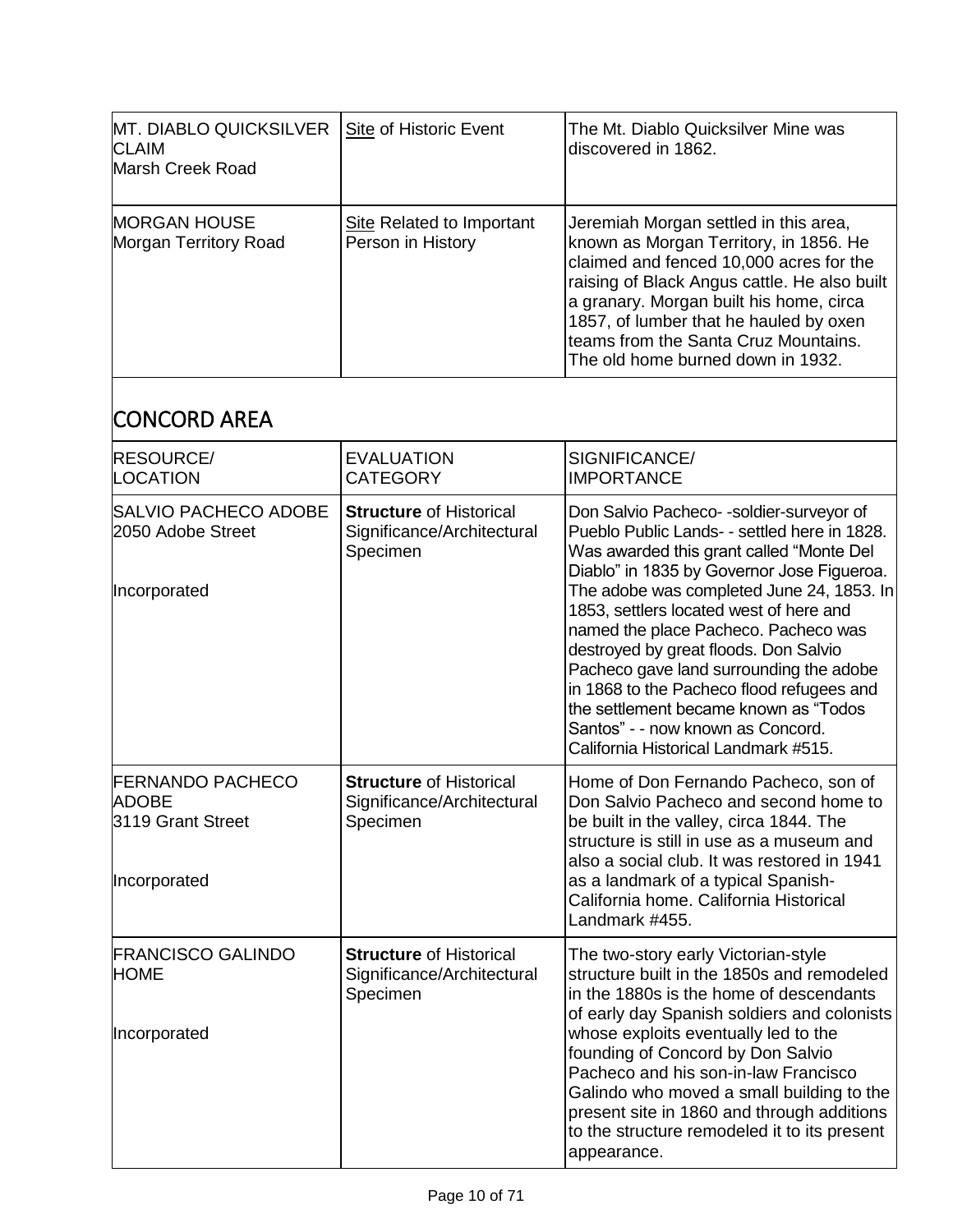| ITODOS SANTOS PLAZA<br><b>Willow Pass Road and Grant</b><br>Street<br><b>Incorporated</b> | Site Relating to Important<br>Person in History                          | In 1868 Don Salvio Pacheco, Francisco<br>Galindo and Fernando Pacheco donated<br>land to for the town of Todos Santos, "All<br>Saints," now Concord. The land was<br>formerly part of Rancho Monte del Diablo,<br>a grant by Mexico in 1834.                                                                                                                                                                                                                                                                                   |
|-------------------------------------------------------------------------------------------|--------------------------------------------------------------------------|--------------------------------------------------------------------------------------------------------------------------------------------------------------------------------------------------------------------------------------------------------------------------------------------------------------------------------------------------------------------------------------------------------------------------------------------------------------------------------------------------------------------------------|
| <b>THE LAGUNA</b><br>1860 Laguna Street<br>Incorporated                                   | <b>Site Relating to Important</b><br>Person in History                   | A natural lake which Don Salvio Pacheco<br>marked on his original diseno when he<br>petitioned for the land grant Rancho Monte<br>del Diablo. The lake shores are now<br>abutted by residential apartments and<br>roadways. Boating and fishing takes place<br>on the lake.                                                                                                                                                                                                                                                    |
| <b>FIRE HALL</b><br>1982 Concord Avenue<br>Incorporated                                   | Architectural* Specimen                                                  | Built in 1833 on Mt. Diablo Street as a fire<br>house. Moved in 1911 to 2080 Willow Road<br>to make room for the construction of<br>Concord Inn. Structure is wood frame with<br>a false front and a decorated roof and front<br>wall trim. A molded arch with center<br>keystone surrounds semi-circular windows.<br>Plain wood shingles, board and batten and<br>shiplap finish the outside walls. The<br>structure has been moved to Concord<br>Avenue.                                                                     |
| <b>MALTBY HOUSE</b><br>3033 Bonifacio Street<br>Incorporated                              | <b>Structure of Historical</b><br>Significance/Architectural<br>Specimen | Home of Adolphus Maltby who donated land<br>to the town for the high school. He was one<br>of the original promoters of the Oakland,<br>Antioch and Eastern Railroad. Home is<br>presently being restored to its original<br>appearance as a two-story stucco structure<br>with a tiled truncated hip roof and three<br>dormers. Balconies with wrought iron railings<br>are featured throughout the first and second<br>stories with French doors opening onto<br>them. Large pillars support an open porch<br>and breezeway. |
| L.B. McKINNON HOME<br>2360 East Street<br>Incorporated                                    | <b>Structure of Historical</b><br>Significance                           | First Adolphus Maltby house built on the<br>Maltby Ranch.                                                                                                                                                                                                                                                                                                                                                                                                                                                                      |
|                                                                                           |                                                                          |                                                                                                                                                                                                                                                                                                                                                                                                                                                                                                                                |
| <b>WEBB-SOTO HOUSE</b><br>2243 Mt. Diablo Street<br>Incorporated                          | <b>Structure of Historical</b><br>Significance/Architectural<br>Specimen | A Victorian-style structure built around<br>1880-1890 by Captain Barney Webb. It<br>was occupied for many years by<br>Presentacion M. de Soto whose ancestors<br>were among those who arrived in<br>California with Captain de Anza in 1776.                                                                                                                                                                                                                                                                                   |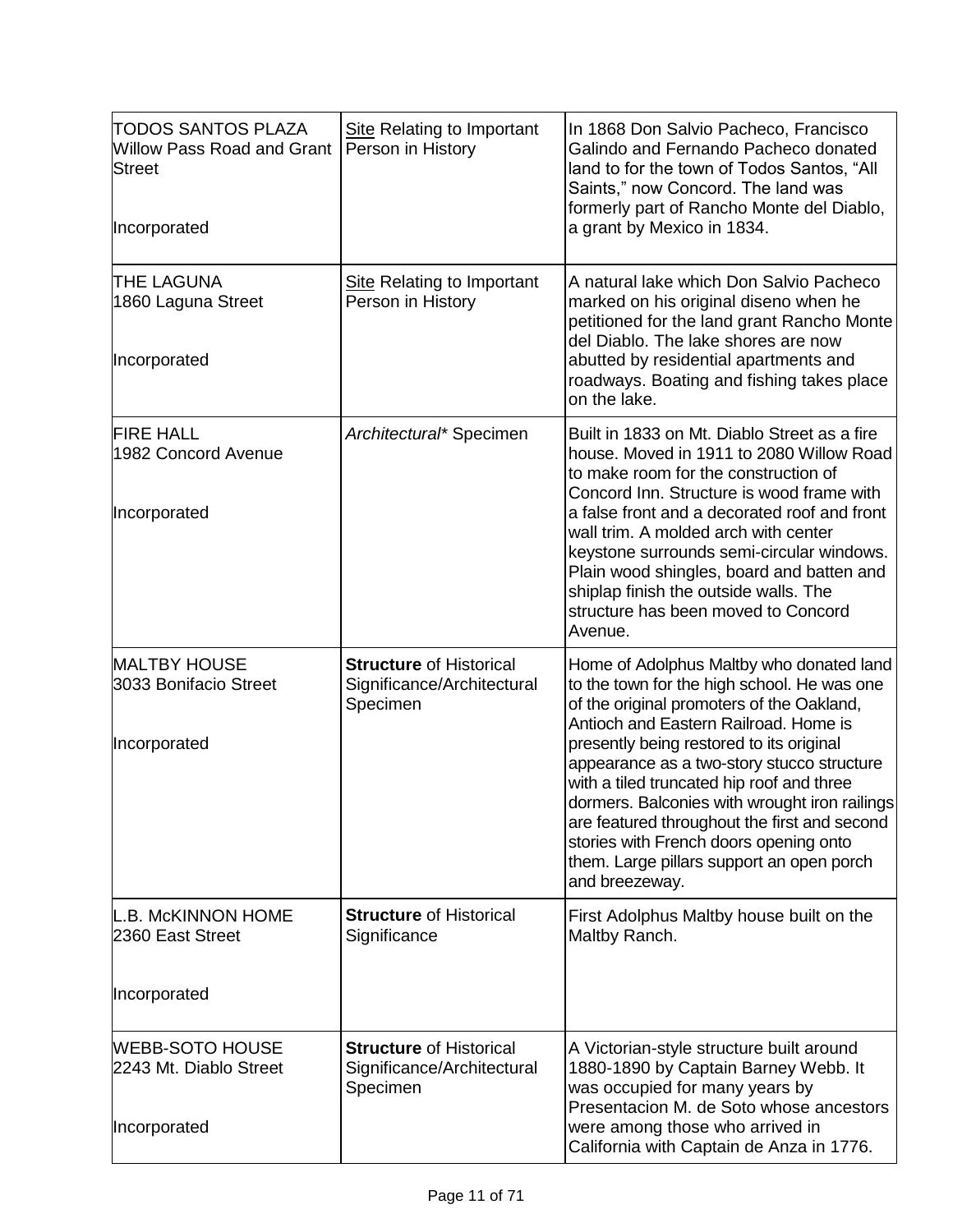| <b>KABLE HOUSE</b><br>2108 Grant Street<br>Incorporated                                                                 | <b>Structure of Historic</b><br>Significance                             | One of the earliest houses in Concord. In<br>the 1870's it was the residence of Thomas<br>Kable at the corner of Pacheco and Grant<br>Streets it was moved to the rear of the<br>Bibber house at 2108 Grant Street.            |
|-------------------------------------------------------------------------------------------------------------------------|--------------------------------------------------------------------------|--------------------------------------------------------------------------------------------------------------------------------------------------------------------------------------------------------------------------------|
| <b>CONCORD GRAMMAR</b><br><b>SCHOOL</b><br>Southeast corner of<br>Bonifacio and Grant Streets                           | <b>Site Relating to Important</b><br>Person in History                   | Site of the Concord Grammar School, built<br>in 1870 on land donated by Fernando<br>Pacheco, one of the founders of Concord.                                                                                                   |
| <b>BIBBER HOUSE</b><br>2108 Grant Street<br>Incorporated                                                                | <b>Structure of Historical</b><br>Significance/Architectural<br>Specimen | The Home of Charles Bibber, a Deputy<br>County Assessor for over 50 years. The<br>structure is representative of a New<br>England-style house of the early 1900s<br>with a stucco siding.                                      |
|                                                                                                                         |                                                                          |                                                                                                                                                                                                                                |
| <b>BEEBE HOUSE</b><br>1465 Concord Avenue                                                                               | <b>Structure of Historical</b><br>Significance                           | Home of Mr. Beebe, an early settler in<br>Concord in 1868, a farmer and<br>merchandiser with Concord firm of Navas<br>and Beebe.                                                                                               |
| Incorporated                                                                                                            |                                                                          |                                                                                                                                                                                                                                |
| <b>FIRST PRESBYTERIAN</b><br><b>CHURCH BUILDING</b><br>Galindo Street between<br>Pacheco and Bonifacio<br><b>Street</b> | <b>Site of Historic Event</b>                                            | In 1882, Mr. Samuel Bacon, one of the first<br>merchants to move from the flooded town<br>of Pacheco to Concord, donated the land<br>for the First Presbyterian Church. The<br>church was later used as a boarding<br>house.   |
| <b>IVEY HOUSE</b><br>2061 Grant Street                                                                                  | Architectural* Specimen                                                  | A one-story wood frame structure built in<br>1870 or 1880. A cottage-style structure.                                                                                                                                          |
| Incorporated                                                                                                            |                                                                          |                                                                                                                                                                                                                                |
| <b>SAM BACON'S STORE</b><br>Galindo and Salvio Streets<br><b>Incorporated</b>                                           | Site of Historic Event                                                   | Site of one of the first stores to move from<br>Pacheco to the new town of Todos Santos,<br>now Concord. Sam Bacon was the owner<br>of the store and accepted Don Salvio<br>Pacheco's invitation to move into the new<br>town. |
| <b>CONCORD HOTEL OR</b><br><b>KLEIN AND LORING'S</b><br>Mt. Diablo and Salvio Streets                                   | <b>Site of Historic Event</b>                                            | Site of one of Concord's first hotels, built in<br>1869 by Henry Loring. Purchased by Philip<br>Klein in 1870. Structure removed in 1970.                                                                                      |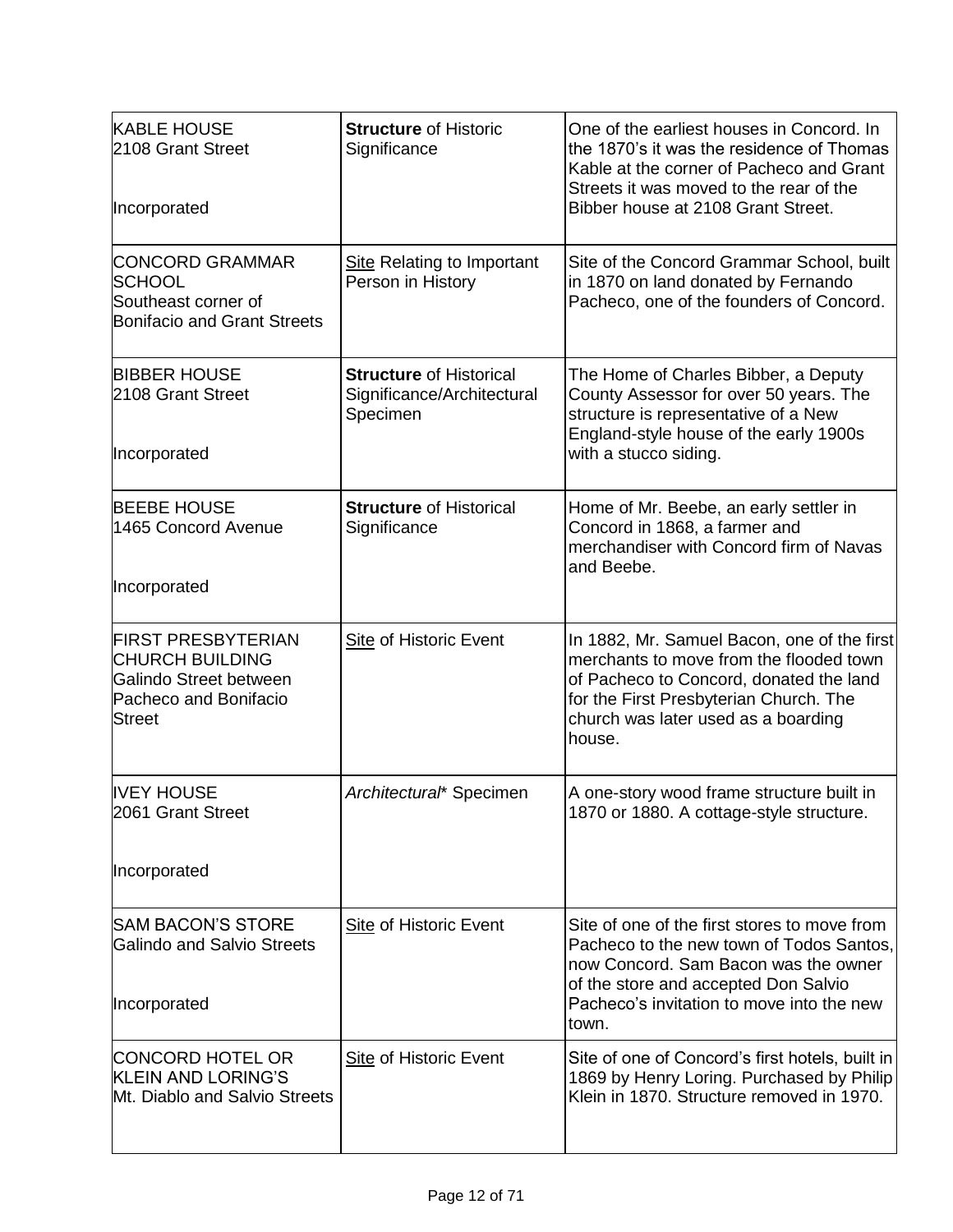| <b>LAMBERT BAKERY</b><br>North side of Salvio Street<br>near Concord Avenue                                                                     | Site of Historic Event                         | Site of first bakery in Concord built before<br>1884 by John Lambert. A brick structure<br>dated 1884 was added to frame structure.<br>Bother structures were demolished in<br>1967.                    |
|-------------------------------------------------------------------------------------------------------------------------------------------------|------------------------------------------------|---------------------------------------------------------------------------------------------------------------------------------------------------------------------------------------------------------|
| Incorporated<br>SACRAMENTO NORTHERN   Site of Historic Event<br><b>RAILROAD DEPOT</b><br>Clayton Road and East<br><b>Street</b><br>Incorporated |                                                | Site of Sacramento Northern Railroad<br>Depot, known as the Oakland, Antioch and<br>Eastern Railway. In 1911 the first car<br>completed its run from Baypoint (Port<br>Chicago) to Concord.             |
| <b>COUNTY FAIR GROUNDS</b><br>North side of Concord<br>Avenue and Bisso Lane<br>Incorporated                                                    | Site of Historic Event                         | Concord became the location for the fairs<br>in 1861.                                                                                                                                                   |
| <b>CONCORD RACE TRACK</b><br><b>Junction Parkside, Sinclair</b><br>and Clayton Roads                                                            | <b>Site of Historic Event</b>                  | Concord race track in the early 1900s was<br>one of the fastest tracks in the state. It<br>closed about 1915.                                                                                           |
| <b>FIRST AIR FIELD</b><br>North of Clayton Road<br>between West Street and<br>Denkinger Road                                                    | <b>Site of Historic Event</b>                  | Air field opened in 1925 and became the<br>western terminus of the trans-continental<br>mail service. In 1927 Boeing took over the<br>airport and Concord became an auxiliary<br>landing field in 1933. |
| McKENZIE HOUSE<br>2460 Salvio Street                                                                                                            | <b>Structure of Historical</b><br>Significance | The McKenzie house was built in the<br>1870s by Mr. Goodale, an early merchant.<br>Dr. George McKenzie lived here and used<br>the facility as his office.                                               |
| <b>COWELL CEMENT PLANT</b><br>SITE- - SMOKE STACK<br><b>Ygnacio Valley and Cowell</b><br>Roads                                                  | <b>Site of Historic Event</b>                  | A smokestack stands as a remaining<br>monument to the Cowell Cement Plant,<br>and also as of the last landmarks one of<br>the town of Cowell.                                                           |
| Incorporated                                                                                                                                    |                                                |                                                                                                                                                                                                         |
| ST. STEPHENS CEMETERY Site of Historic Event<br>Monument Boulevard and<br><b>Monument Court</b>                                                 |                                                | St. Stephens's cemetery was established<br>in 1903 on land that was part of Francisco<br>Galindo's holdings.                                                                                            |
| Incorporated                                                                                                                                    |                                                |                                                                                                                                                                                                         |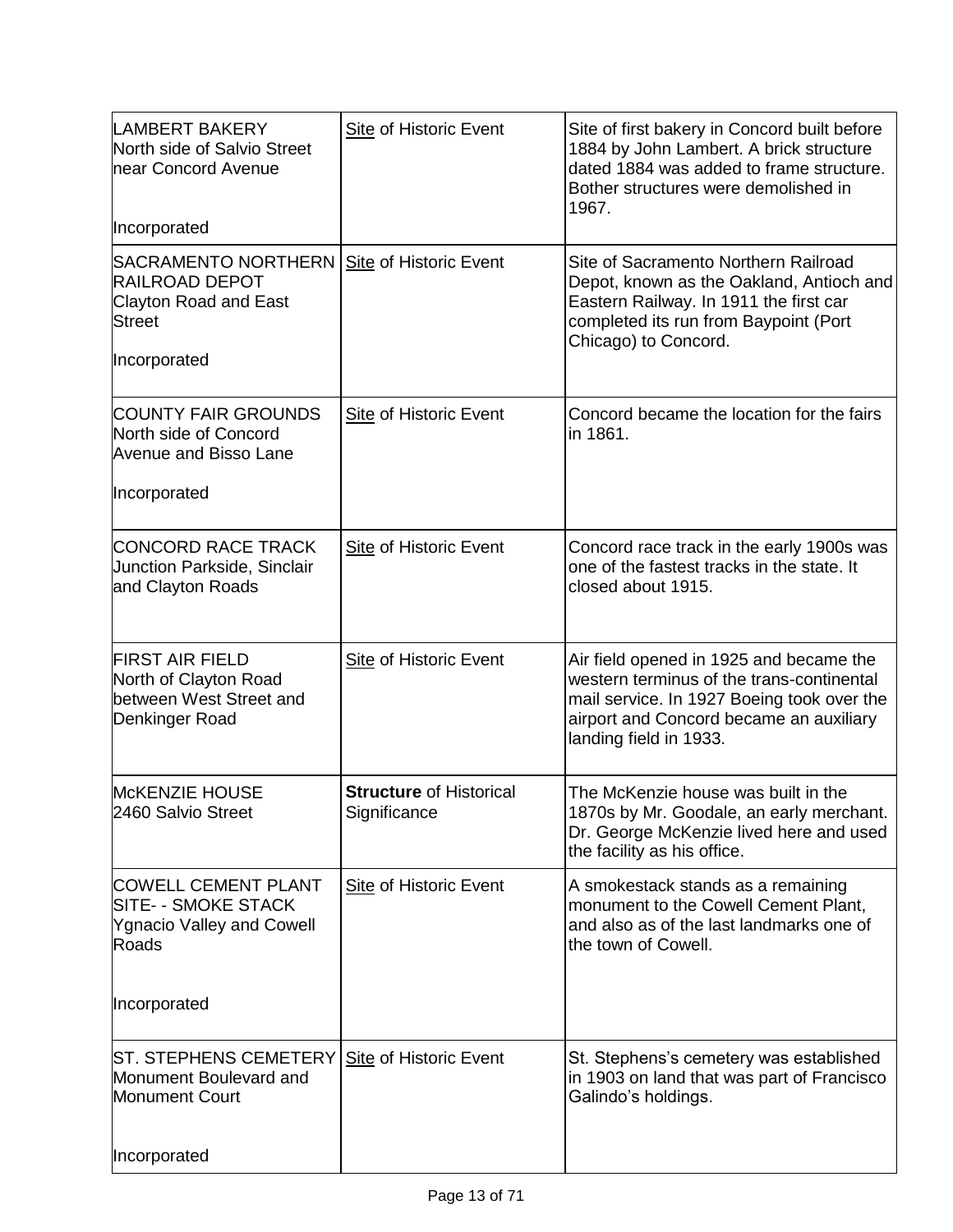| <b>CONCORD ODD FELLOWS</b><br>Salvio and Colfax Streets                                                       | <b>Site of Historic Event</b>                  | Hall first stood in Pacheco in 1871. It was<br>moved to Concord on rollers in 1895.                                                                                                                                                                                                                |
|---------------------------------------------------------------------------------------------------------------|------------------------------------------------|----------------------------------------------------------------------------------------------------------------------------------------------------------------------------------------------------------------------------------------------------------------------------------------------------|
| <b>ALVES HOUSE</b><br>2190 Grant Street<br>Incorporated                                                       | Architectural* Specimen                        | This is a Victorian residence of the<br>"Italianate"-style, probably dating from<br>around 1880. Special features of the site<br>are the surrounding picket fence and the<br>barn whose false front design echoes the                                                                              |
|                                                                                                               |                                                | façade of the residence.                                                                                                                                                                                                                                                                           |
| <b>ELWORTHY HOUSE</b><br>2118 East Street                                                                     | <b>Structure of Historical</b><br>Significance | A California version of the "Prairie School"<br>style popular around 1920. It is now being<br>restored. Mr. Elworthy was a banker,<br>rancher and civic leader.                                                                                                                                    |
| Incorporated                                                                                                  |                                                |                                                                                                                                                                                                                                                                                                    |
| <b>BARNETT HOUSE</b><br><b>East Street</b>                                                                    | <b>Structure of Historical</b><br>Significance | "Prairie House" of the 2080 early 20th<br>Century. One of a row of large houses<br>along East Street. Residence originally of<br>civic leader in Concord.                                                                                                                                          |
| <b>NEUSTAEDTER HOUSE</b><br>2156 Grant Street<br>Incorporated                                                 | <b>Structure of Historical</b><br>Significance | Built for Bernhardt "Barney" Neustaedter in<br>1906 by L.V. Perry, a local contractor. Was<br>built when merchants were getting more<br>established in town. Their "Pioneer Store" on<br>Salvio Street was a busy center.                                                                          |
| <b>FOSKETT FOSKEH-</b><br><b>ELWORTHY (OLD BANK</b><br><b>BUILDING)</b><br>2001 Salvio Street<br>Incorporated | Architectural* Specimen                        | Constructed in 1911-1912 on a triangular<br>lot facing Galindo and Salvio Streets. The<br>two-story mission-style architecture was<br>notable as one of the first "modern"<br>structures to replace wooden buildings in<br>the downtown area. Owners were<br>prominent in business and government. |
| <b>PERRY HOUSE</b><br>1990 Concord Avenue<br>Incorporated                                                     | <b>Structure of Historical</b><br>Significance | Originally located on Clayton Road off<br>Colfax, the house was built in 1911 by its<br>owner, Lawrence V. Perry, who<br>constructed a number of other notable<br>buildings in Concord.                                                                                                            |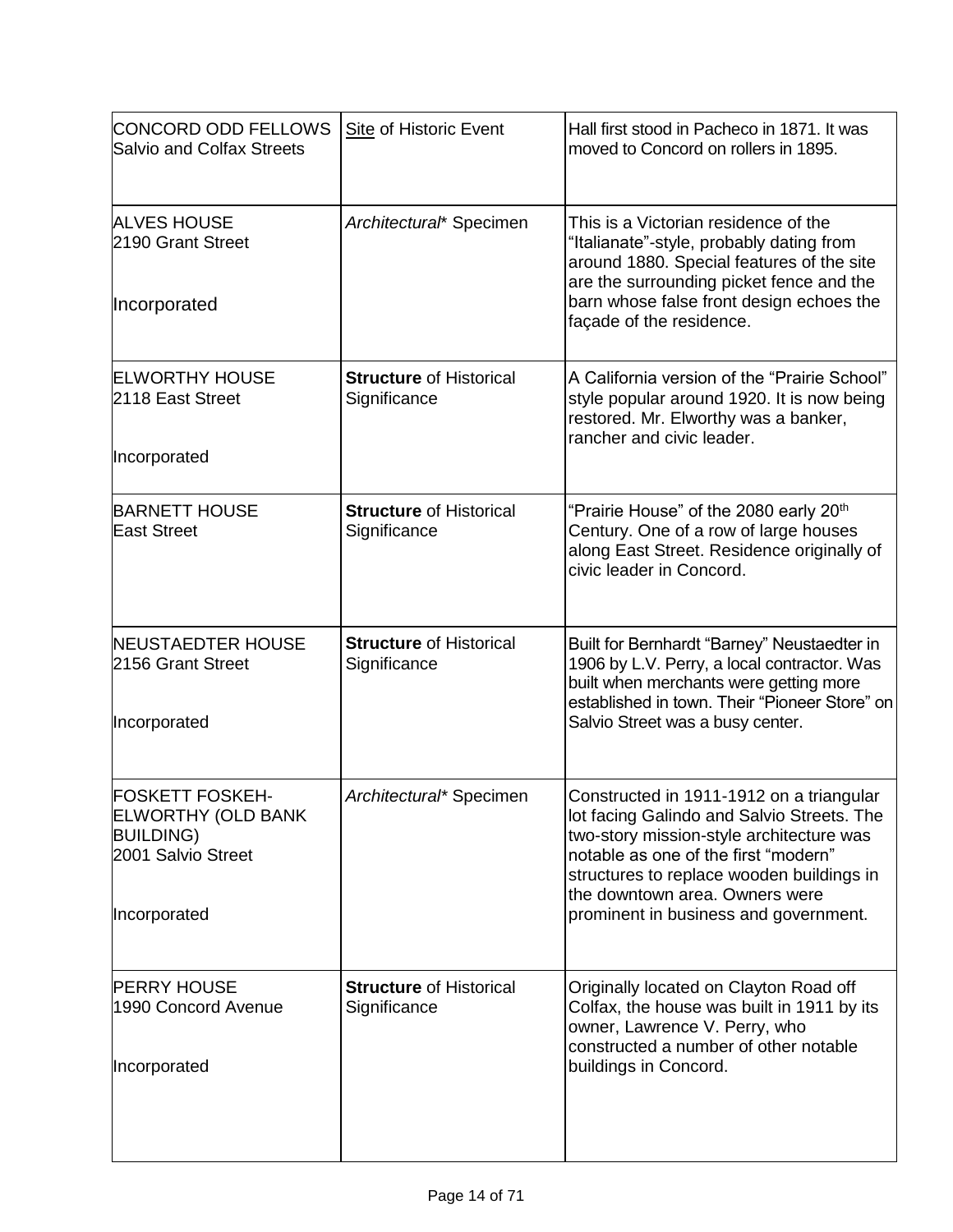| <b>KELLER HOUSE</b><br>1760 Clayton Road<br>Incorporated                      | <b>Structure of Historical</b><br>Significance | The house was built just before the turn of<br>the century for Charles and Elodia Keller.<br>After about 10 years they bought and<br>moved to a larger ranch in Clayton.<br>Charles' younger brother, Paul, moved in<br>with his wife. Founder of P.L. Keller which<br>later became Keller Hardware. Paul was<br>active in the community and renowned for<br>his interest in and love of plants. Moved<br>out of its downtown redevelopment area to<br>its present site in Ellis Lake Park in 1984. |
|-------------------------------------------------------------------------------|------------------------------------------------|-----------------------------------------------------------------------------------------------------------------------------------------------------------------------------------------------------------------------------------------------------------------------------------------------------------------------------------------------------------------------------------------------------------------------------------------------------------------------------------------------------|
| <b>MALTHY MOUND</b>                                                           | <b>Site of Historic Event</b>                  | The site of an Indian Village on the Malthy<br>Ranch on the east side of Concord. Was<br>one of the largest in the Concord area and<br>was located about 1908. The site was not<br>recorded until 1937 when Mr. Ernest<br>Johnson informed the University of<br>California.                                                                                                                                                                                                                         |
| <b>ELWORTHY-KELLER</b><br><b>HOUSE</b><br>2156 Pacheco Street<br>Incorporated | <b>Structure of Historical</b><br>Significance | A simple cottage of the late Victorian era.<br>Notable are the fish scale shingles on the<br>gables, beveled siding and fanciful<br>millwork. Residence of two prominent<br>families before each had built larger, more<br>expensive homes.                                                                                                                                                                                                                                                         |
| <b>NUNEZ HOUSE</b><br>2334 Almond Avenue<br>Incorporated                      | <b>Structure of Historical</b><br>Significance | Mr. Nunez operated a saloon on the west<br>side of the house which was originally<br>located on the south side of Salvio Street<br>between Grant and Colfax. The house was<br>apparently built in the 1890s and is<br>distinctive in being the fullest expression of<br>the then popular Queen Anne style.                                                                                                                                                                                          |
| MT. DIABLO HIGH SCHOOL<br>2455 Grant Street<br>Incorporated                   | <b>Structure of Historical</b><br>Significance | The area's first high school when voters<br>formed the Mt. Diablo Union High School<br>District in 1901. A.W. Malthy donated the<br>land, a 3.5-acre parcel, bordered by Grant<br>and East Streets. The first building in use<br>from 1905 to 1963 when it was razed. To<br>protect the locale of Concord's first of many<br>high schools, the site was designated a<br>Concord Historical Landmark.                                                                                                |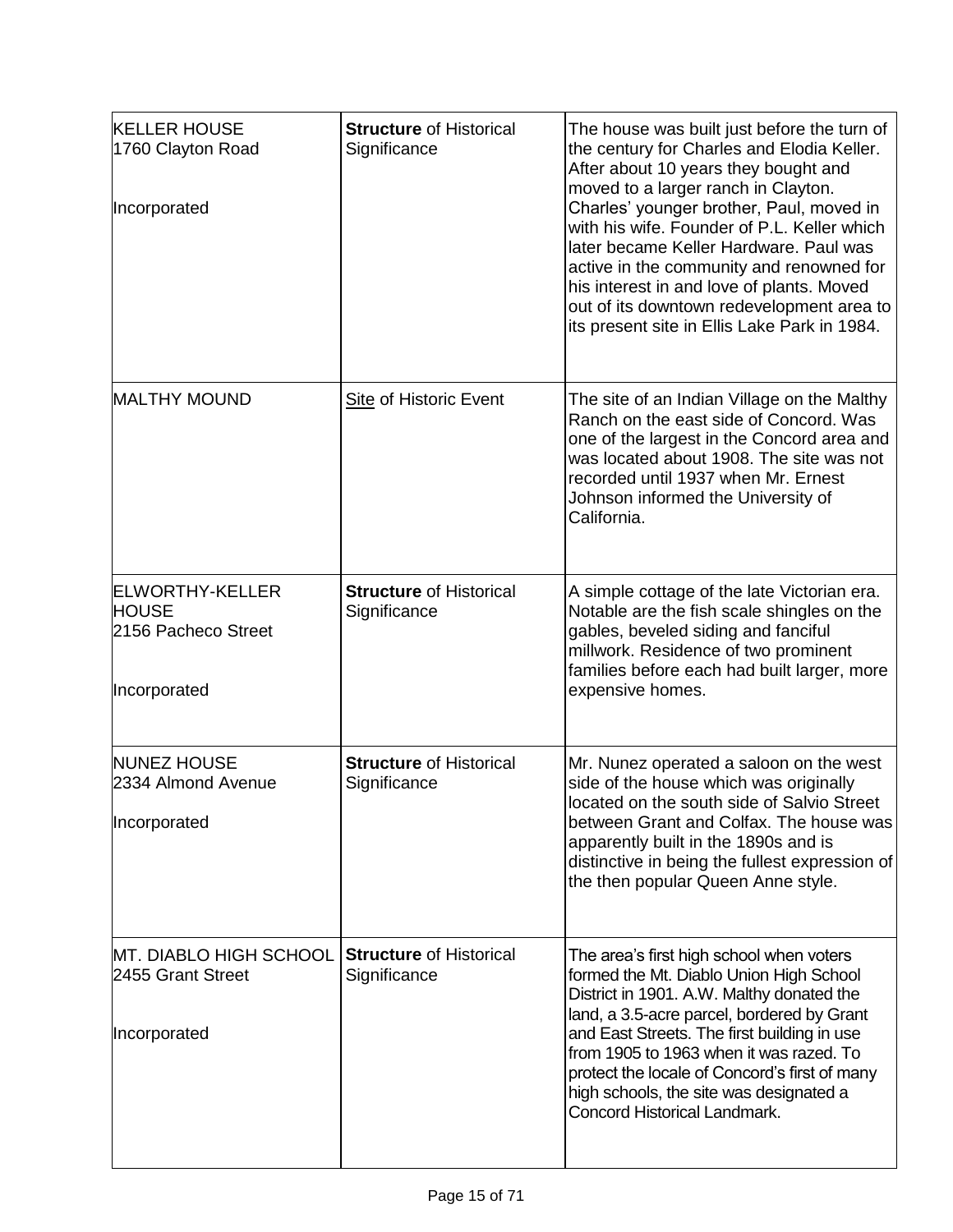| <b>DIABLO AREA</b>                                                                                               |                                                                          |                                                                                                                                                                                                                                                                                                                                                                                                                                                                                                                                                                                                                                                                                                                                                                                                                                                       |
|------------------------------------------------------------------------------------------------------------------|--------------------------------------------------------------------------|-------------------------------------------------------------------------------------------------------------------------------------------------------------------------------------------------------------------------------------------------------------------------------------------------------------------------------------------------------------------------------------------------------------------------------------------------------------------------------------------------------------------------------------------------------------------------------------------------------------------------------------------------------------------------------------------------------------------------------------------------------------------------------------------------------------------------------------------------------|
| <b>RESOURCE/</b><br>LOCATION                                                                                     | <b>EVALUATION</b><br><b>CATEGORY</b>                                     | SIGNIFICANCE/<br><b>IMPORTANCE</b>                                                                                                                                                                                                                                                                                                                                                                                                                                                                                                                                                                                                                                                                                                                                                                                                                    |
| <b>DIABLO HISTORIC</b><br><b>DISTRICT</b><br>This includes the entire<br>Diablo area.                            | <b>Site of Historical</b><br>Significance                                | The area of Diablo is acknowledged as being<br>an area of historical significance with<br>numerous historical buildings within the area.<br>The Oakwood Stock Farm is a point of<br>historical interest within the area.                                                                                                                                                                                                                                                                                                                                                                                                                                                                                                                                                                                                                              |
| Unincorporated                                                                                                   |                                                                          |                                                                                                                                                                                                                                                                                                                                                                                                                                                                                                                                                                                                                                                                                                                                                                                                                                                       |
| <b>FORMER DIABLO</b><br><b>COUNTRY CLUB</b><br><b>CLUBHOUSE</b><br>1925 Alameda Diablo, Diablo<br>Unincorporated | <b>Structure of Historical</b><br>Significance/Architectural<br>Specimen | The building was originally constructed on the<br>site of Railroad Ranch, a large estate<br>established in the 1870s by the owners of the<br>Central Pacific railroads and served as<br>headquarters of the ranch. The building was<br>occupied as a residence in 1889 by Louise<br>Cook Arner and her family. She was a<br>famous American explorer of the Arctic and<br>was the first woman to fly over the north pole.<br>The building was later used as an inn and<br>clubhouse for the Mount Diablo Park Club<br>from 1912 to 1948, which was an exclusive<br>residential park. The building was converted<br>and used as a private residence from 1948 to<br>the present after the construction of the new<br>Country Club Clubhouse.<br>The Board of Supervisors approved this<br>building to be placed onto the County HRI on<br>May 8, 2012. |
| <b>ENGLISH TUDOR</b><br>2067 Alameda Diablo, Diablo                                                              | <b>Structure of Historical</b><br>Significance/Architectural<br>Specimen | This single-family residential building being<br>built in 1925, which was during the period of<br>significance for the Diablo Historic District,<br>has attained its integrity to that period of                                                                                                                                                                                                                                                                                                                                                                                                                                                                                                                                                                                                                                                      |
| Unincorporated                                                                                                   |                                                                          | significance and therefore, is identified as a<br>contributory building to the Diablo Historic<br>District. In addition, despite past alterations,<br>the English Tudor Style remains prevalent.<br>As such, the building is eligible for the<br>California Register under Criteria 1, a<br>resource associated with events or patterns<br>of events that have made a significant<br>contribution to the broad patterns of local or<br>regional history and cultural heritage of<br>California, and Criteria 3, a resource that<br>embodies the distinctive characteristics of a                                                                                                                                                                                                                                                                      |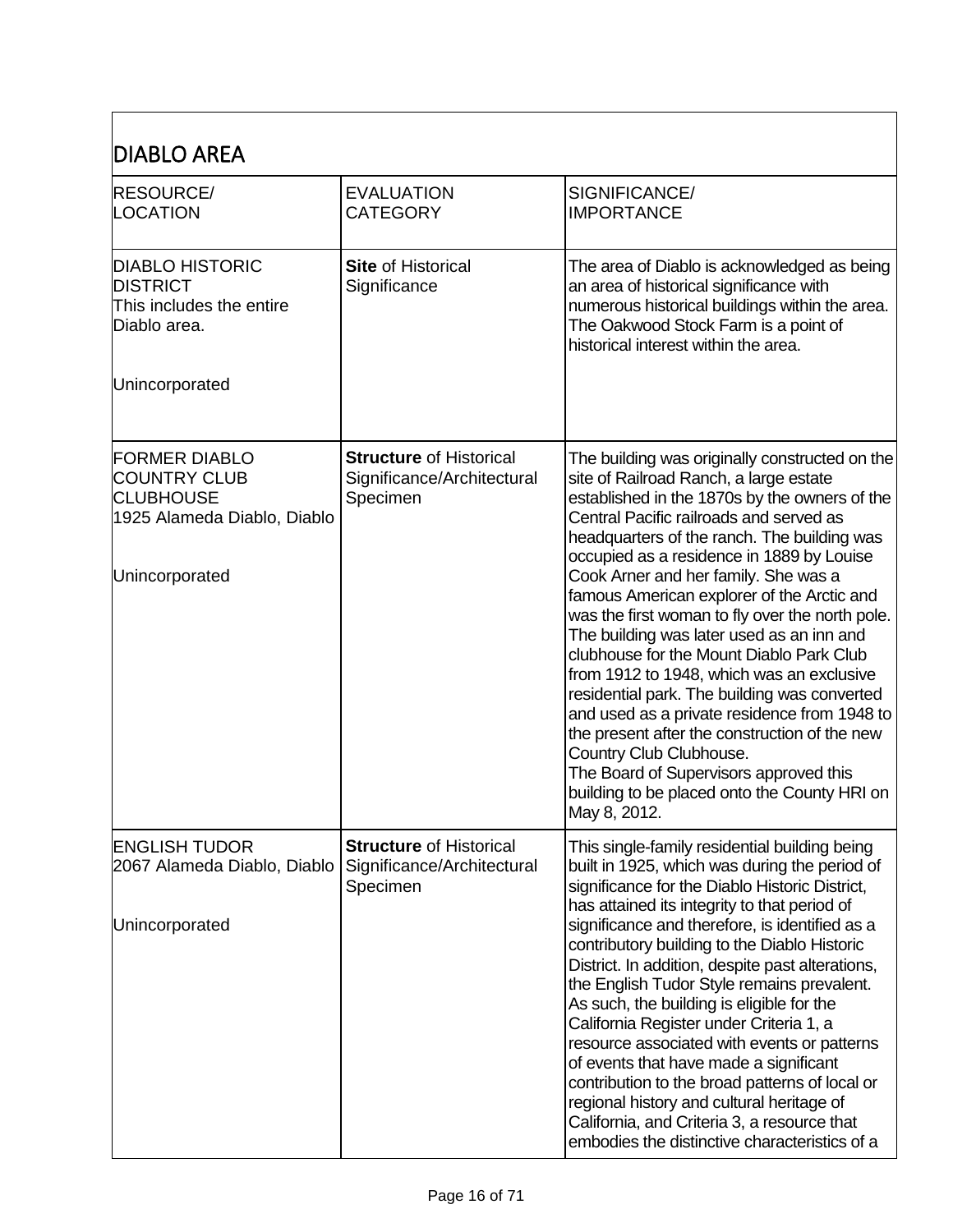|  | type, period, region, or method of<br>construction, or represents the work of a<br>master, or possesses high artistic values.<br>The Board of Supervisors approved this<br>building to be placed onto the County HRI on |
|--|-------------------------------------------------------------------------------------------------------------------------------------------------------------------------------------------------------------------------|
|  | February 7, 2017.                                                                                                                                                                                                       |

## EAST CONTRA COSTA COUNTY AREA

| <b>RESOURCE/</b><br><b>LOCATION</b>                                                      | <b>EVALUATION</b><br><b>CATEGORY</b>                                                | SIGNIFICANCE/<br><b>IMPORTANCE</b>                                                                                                                                                                                                                                                                                                                                                                                                                                                                                                                                                                                                                     |
|------------------------------------------------------------------------------------------|-------------------------------------------------------------------------------------|--------------------------------------------------------------------------------------------------------------------------------------------------------------------------------------------------------------------------------------------------------------------------------------------------------------------------------------------------------------------------------------------------------------------------------------------------------------------------------------------------------------------------------------------------------------------------------------------------------------------------------------------------------|
| <b>BETHEL ISLAND FIRE</b><br><b>STATION</b><br>3045 Ranch Lane, Bethel<br>Island         | <b>Structure of Historical</b><br>Significance/Architectural<br>Specimen            | The fire station was stated to be one of the<br>oldest structures on Bethel Island. It is<br>comprised of a Quonset hut metal building<br>constructed on site circa 1951 with a flat-<br>roofed masonry addition along the front of<br>the building. This building is an example of<br>a pre-fabricated shelter system developed<br>in 1941, originally designed to provide<br>housing for troops during WWII which was<br>later converted after the war for civilian use.<br>The fire station is locally known to be an<br>important early community building, and the<br>first permanent fire station in Bethel Island<br>that housed a fire engine. |
| <b>EUGENE A. BRIDGFORD</b><br><b>HOUSE</b><br>4090 Gateway Road, Bethel<br><b>Island</b> | <b>Structure of Historical</b><br>Significance/Architectural<br>Specimen/Individual | The Eugene A. Bridgford House was<br>originally located 1/4 mile west on Gateway<br>Road, but was relocated to the subject<br>property due to the construction of the Delta<br>Coves subdivision in Bethel Island. The<br>house was originally built from 1913-1916<br>as a two-story 7,200 square-foot Prairie<br>style residence for Judge Eugene A.<br>Bridgford, a former state legislator, former<br>judge, and successful San Francisco<br>lawyer. He was involved in the reclamation<br>district that encompasses Bethel Island and<br>organized agricultural production on the<br>island.                                                      |
| <b>PRESTON HOUSE</b><br>Byron Highway near Marsh<br><b>Creek Road Byron</b>              | <b>Structure of Historical</b><br>Significance/Architectural<br>Specimen            | Built in 1870 and home of one of the early<br>pioneers. A Victorian-style structure.                                                                                                                                                                                                                                                                                                                                                                                                                                                                                                                                                                   |
| <b>BYRON HOT SPRINGS</b><br><b>HOTEL</b>                                                 | <b>Structure of Historical</b><br>Significance                                      | Center of recreation and health spa in the<br>San Francisco Bay Area in the late 1880s<br>and early 1900s. It has burned down                                                                                                                                                                                                                                                                                                                                                                                                                                                                                                                          |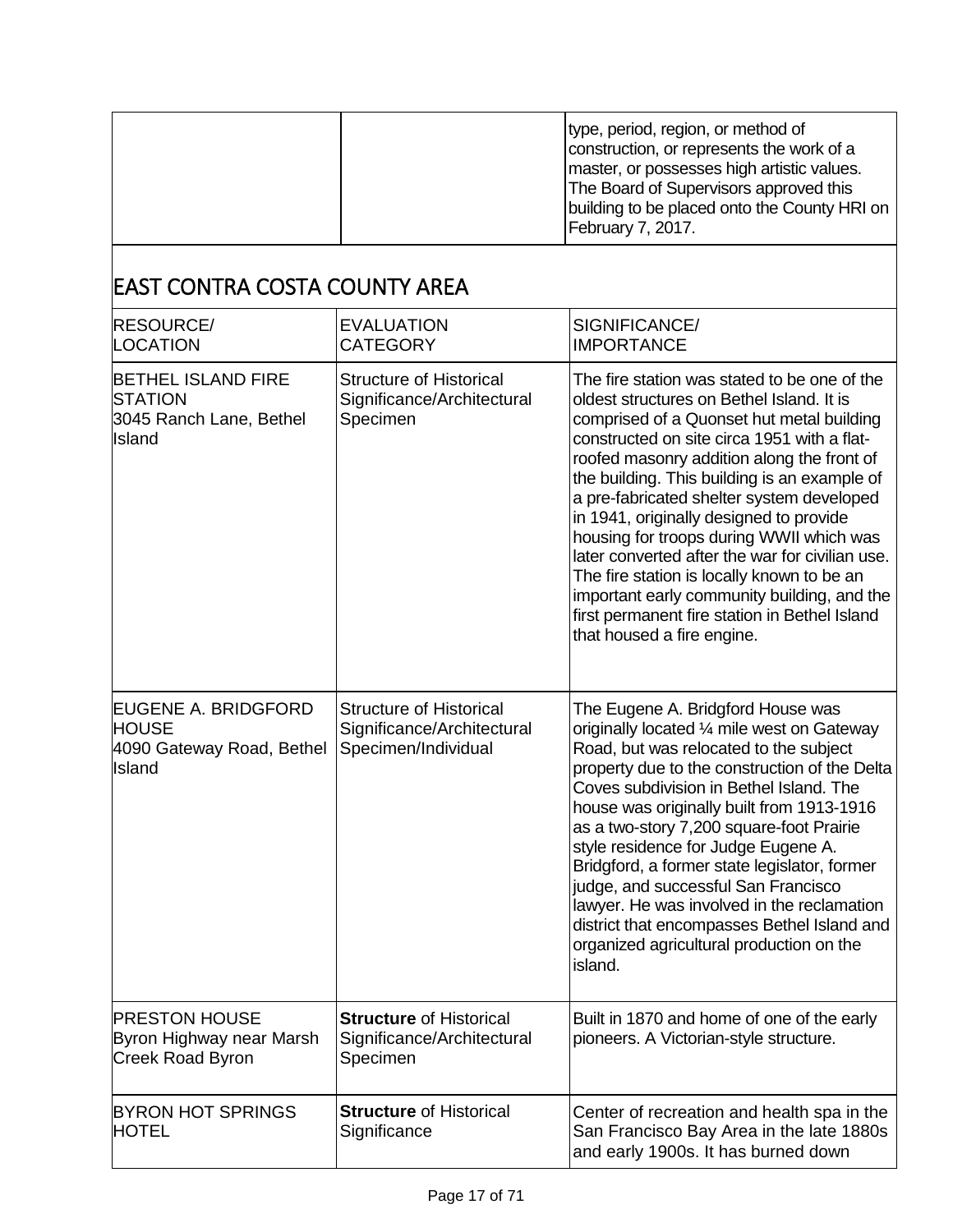| Springs Road near County<br>Road J4 Byron                                                                                  |                                                | twice. Mud baths, hotel, manager's house<br>and cottages are still there. It was a<br>Japanese prison camp during World War<br>Ш.                                                             |
|----------------------------------------------------------------------------------------------------------------------------|------------------------------------------------|-----------------------------------------------------------------------------------------------------------------------------------------------------------------------------------------------|
| <b>BYERS HOUSE</b><br><b>Byers Lane Byron</b>                                                                              | <b>Structure of Historical</b><br>Significance | Built in the 1860s and home of one of the<br>early pioneers.                                                                                                                                  |
| <b>PARISH HOUSE OF</b><br><b>METHODIST CHURCH</b><br><b>Byron</b>                                                          | <b>Structure of Historical</b><br>Significance | Circuit rider house built in 1850s.                                                                                                                                                           |
| <b>POINT OF TIMBER</b><br><b>LANDING</b><br>Indian Slough off Old River,<br><b>Byron</b>                                   | <b>Site of Historic Event</b>                  | Site of warehouse, lumber yard, shipping<br>point for grain harvested in vicinity.                                                                                                            |
| <b>POINT OF TIMBER</b><br><b>TRADING CENTER</b><br>East of Union Cemetery,<br>Point of Timber Road and<br>Highway 4, Byron | <b>Site of Historic Event</b>                  | Site of Wolf and Kahn Store, Lehman and<br>Davis Blacksmith Shop, and post office<br>1869 to 1882.                                                                                            |
| <b>BYRON GRANGE HALL</b><br>Southwest corner of Marsh<br>Creek Road and Highway 4<br><b>Byron</b>                          | <b>Site of Historic Event</b>                  | Built in 1873, it housed the Grange at the<br>Town of Point of Timber. The town folded<br>in 1878 with the coming of the Southern<br>Pacific Railroad and the building was<br>moved to Byron. |
| BYRON I.O.O.F. HALL<br>3978 Main Street Byron<br>Unincorporated                                                            | <b>Structure of Historical</b><br>Significance | Earliest I.O.O.F. hall in the area. Built in<br>1870. It was the social center through the<br>early 1900s. It is still used and is in good<br>condition.                                      |
| <b>FRY HOUSE</b><br><b>Byer Lane Byron</b>                                                                                 | <b>Structure of Historical</b><br>Significance | "TO BE DOCUMENTED"                                                                                                                                                                            |
| UEWETT HOUSE<br>600 First Street Byron                                                                                     | <b>Structure of Historical</b><br>Significance | "TO BE DOCUMENTED"                                                                                                                                                                            |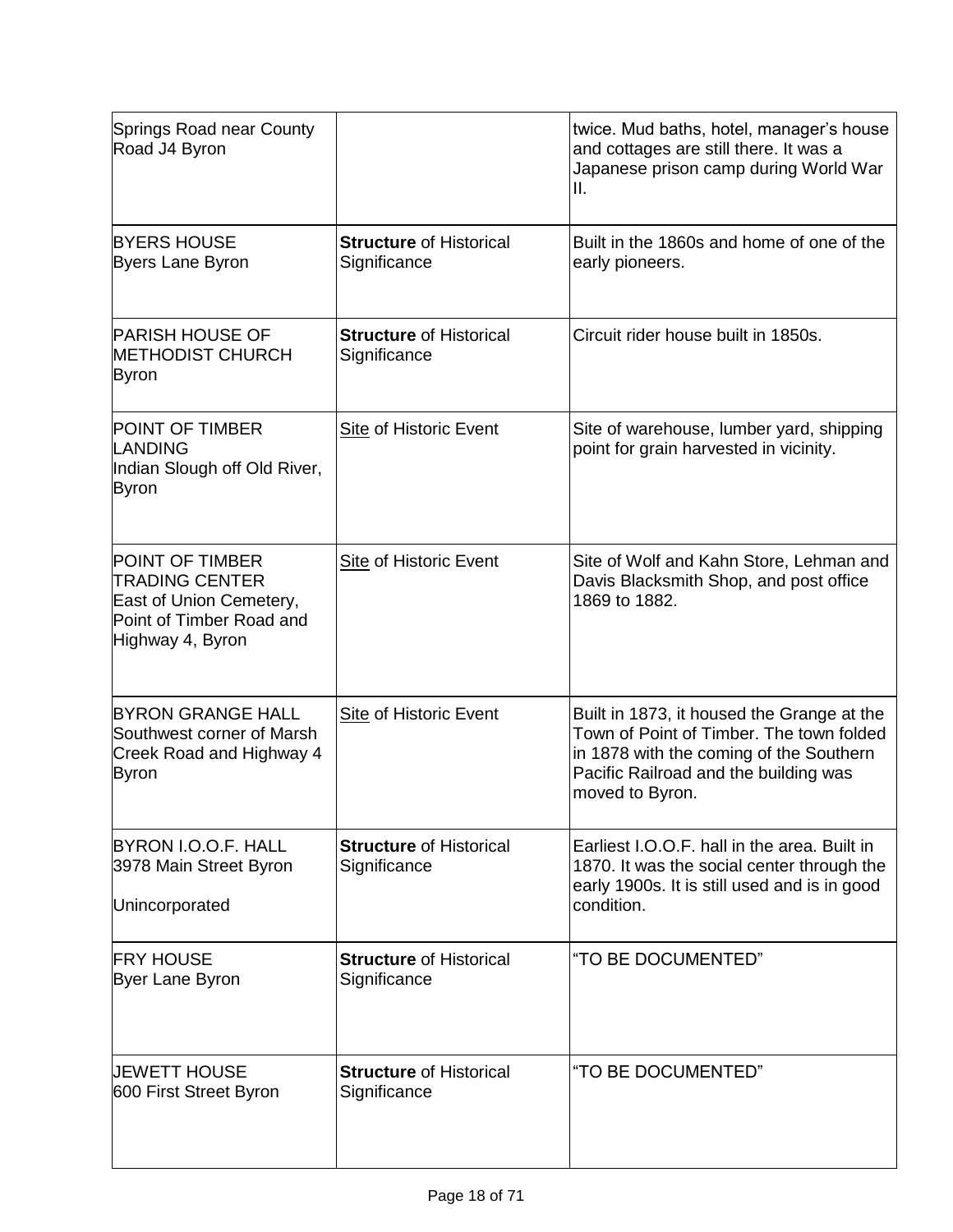| <b>VASCO CAVES</b><br>South of Byron Hot Springs<br>Road Byron                             | <b>Site of Historic Event</b>                                            | Vasco Caves was a hide-out of Joaquin<br>Murietta, an infamous bandit.                                                                                               |
|--------------------------------------------------------------------------------------------|--------------------------------------------------------------------------|----------------------------------------------------------------------------------------------------------------------------------------------------------------------|
| <b>BABBE'S LANDING</b><br>Foot of Seller Road on<br>Dutch Slough Oakley                    | <b>Site of Historic Event</b>                                            | Early boat landing for horse and hay<br>transport to San Francisco. Site of store of<br>Martin Hamburg. Shipping site for Iron<br>House and Eden Plains area.        |
| <b>GEDDES HOUSE</b><br>Marsh Creek Road, west of<br>Highway 4 Brentwood                    | <b>Structure of Historical</b><br>Significance/Architectural<br>Specimen | Built in 1870 by one of the early settlers in<br>the area. A two-story structure of Victorian<br>style.                                                              |
| <b>IRON HOUSE SCHOOL</b><br><b>Cypress Road and Sellers</b><br>Avenue, Brentwood           | <b>Structure of Historical</b><br>Significance                           | Early school built in 1850s. Now used as<br>a residence.                                                                                                             |
| <b>McCABE HOUSE</b><br>Byron Highway at end of<br>Brent-wood Road,<br>Brentwood            | <b>Structure of Historical</b><br>Significance/Architectural<br>Specimen | Home of one of the early pioneers, circa<br>1860. A much decorated Victorian-style<br>structure with patterned wood shingles<br>and spindle and spool ornamentation. |
| <b>MURPHY HOME</b><br>800 Railroad Avenue,<br>Brentwood                                    | <b>Structure of Historical</b><br>Significance/Architectural<br>Specimen | Home of early resident in the area and<br>built around 1909. A Victorian-style<br>structure.                                                                         |
| <b><i>WALLACE HOME</i></b><br>828 Railroad Avenue,<br>Brentwood                            | <b>Structure of Historical</b><br>Significance/Architectural<br>Specimen | Home of early resident in the area and<br>built around 1909. A Victorian-style<br>structure.                                                                         |
| <b>COATS HALL</b><br>Highway 4 near Oak Street,<br>Brentwood                               | <b>Structure of Historical</b><br>Significance                           | An early mansion in Brentwood built in the<br>1850s. Now used as a hotel and<br>restaurant.                                                                          |
| <b>LIBERTY GRAMMAR</b><br><b>SCHOOL</b><br>Deer Valley and Marsh<br>Creek Roads, Brentwood | <b>Site of Historic Event</b>                                            | The site of an early grammar school in the<br>area.                                                                                                                  |
| <b>JUDGE WALLACE</b><br><b>CHAMBERS</b><br>300 Oak Street, Brentwood                       | <b>Structure of Historical</b><br>Significance                           | One of the oldest buildings in Brentwood<br>and used as Judge Wallace's chambers.                                                                                    |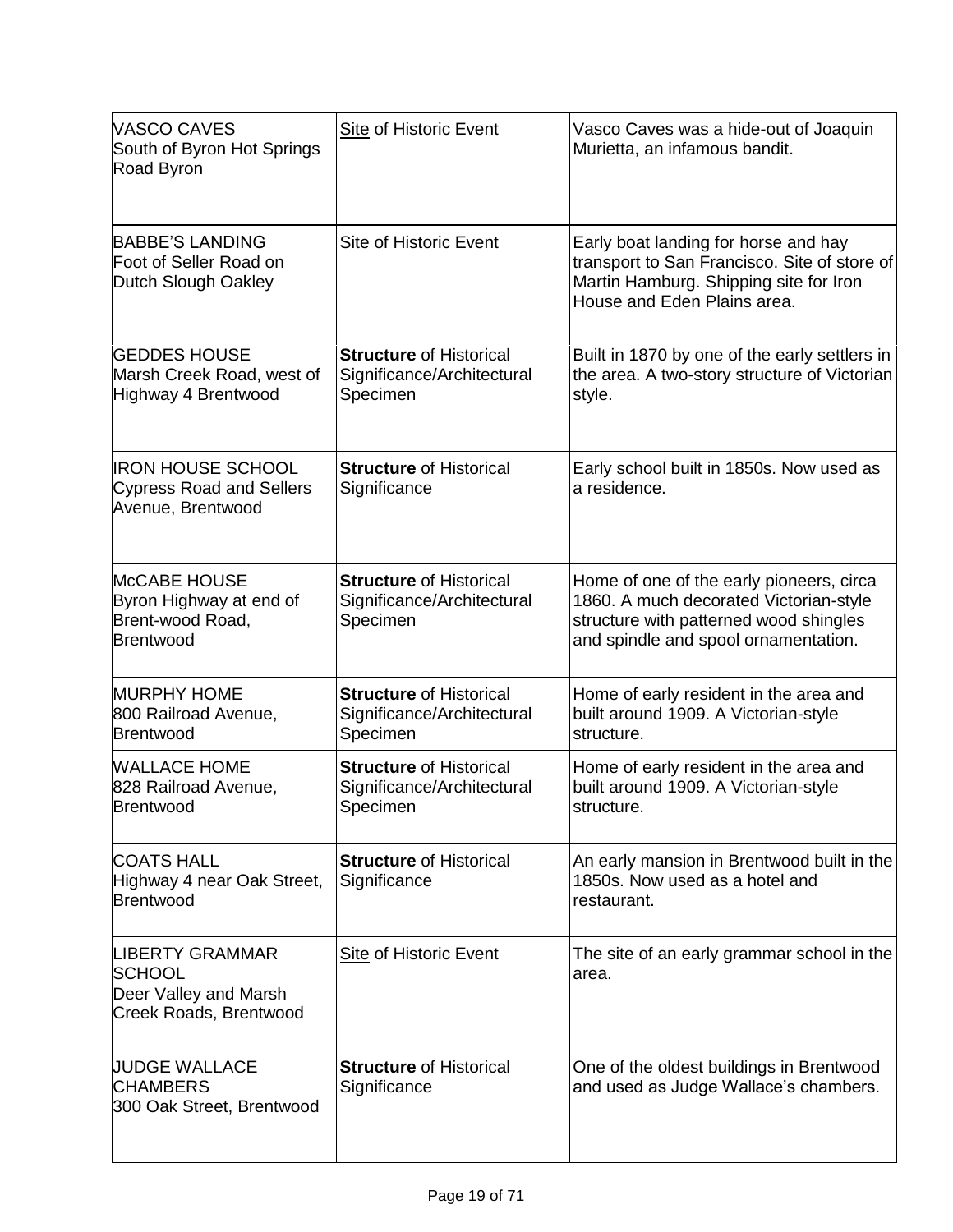| UOHN MARSH HOME<br>Marsh Creek Road 2-½<br>miles south of Brentwood    | <b>Structure of Historical</b><br>Significance/Architectural<br>Specimen | John Marsh, doctor and first Anglo-American<br>settler in Contra Costa County, was born<br>June 5, 1799, in Danvers, Massachusetts- -<br>pioneered westward and eventually bought<br>the Rancho Los Meganos (13,316 acres)<br>from Jose Noriega. He married Abby Tuck in<br>1851 and in 1852 started the mansion for his<br>bride. The mansion, known as the "Stone<br>House," was completed in 1856; however, it<br>was never lived in by the Marshes. Abby died<br>in 1855 and John was murdered September<br>24, 1856. The home is listed on the National<br>Register of Historic Places.           |
|------------------------------------------------------------------------|--------------------------------------------------------------------------|--------------------------------------------------------------------------------------------------------------------------------------------------------------------------------------------------------------------------------------------------------------------------------------------------------------------------------------------------------------------------------------------------------------------------------------------------------------------------------------------------------------------------------------------------------------------------------------------------------|
| "ARBOR"<br>Lone Tree Way at Southern<br><b>Pacific Railroad Tracts</b> | <b>Site of Historic Event</b>                                            | Although no longer in existence, in 1920 this<br>area was a vital agricultural shipping center<br>known as "Arbor." The focal point of Arbor<br>was the Lone Tree Shipping Company<br>founded in 1926 by Charles Douglas. The<br>shipping company, located on the south side<br>of Lone Tree Way, just east of the tracts, was<br>a cooperative consisting of packing sheds, a<br>large drying yard, and a spur line. The Arbor<br>store and service station were located across<br>Lone Tree Way. Although a residence exists<br>on this site today, remnants of the service<br>station still remain. |

## EL CERRITO AREA

| <b>RESOURCE/</b><br>LOCATION                                     | <b>EVALUATION</b><br><b>CATEGORY</b>                                     | SIGNIFICANCE/<br><b>IMPORTANCE</b>                                                                                                                                                                                                                                          |
|------------------------------------------------------------------|--------------------------------------------------------------------------|-----------------------------------------------------------------------------------------------------------------------------------------------------------------------------------------------------------------------------------------------------------------------------|
| <b>ALLINIO HOUSE</b><br>609 Kearny Street<br>Incorporated        | <b>Structure of Historical</b><br>Significance/Architectural<br>Specimen | This house, constructed circa 1908 by Mr.<br>Allinio, was one of the first two houses<br>upon which stucco was used. Also, the<br>location of the first airplane constructed in<br>the area and the first cockpit plane<br>anywhere.                                        |
| DOWNER HOUSE<br>5810 Charles Street<br>Incorporated              | <b>Structure of Historical</b><br>Significance/Architectural<br>Specimen | Artisans from Berkeley camped in tents<br>on this hillside while constructing this<br>home for Eddie Downer, founder of<br>Mechanics Bank. Structure is of Spanish<br>and Moorish design and has the boiler of<br>a railroad locomotive in the basement to<br>provide heat. |
| GEORGE FRIEND ESTATE   Architectural* Specimen<br>1101 Arlington |                                                                          | "TO BE DOCUMENTED"                                                                                                                                                                                                                                                          |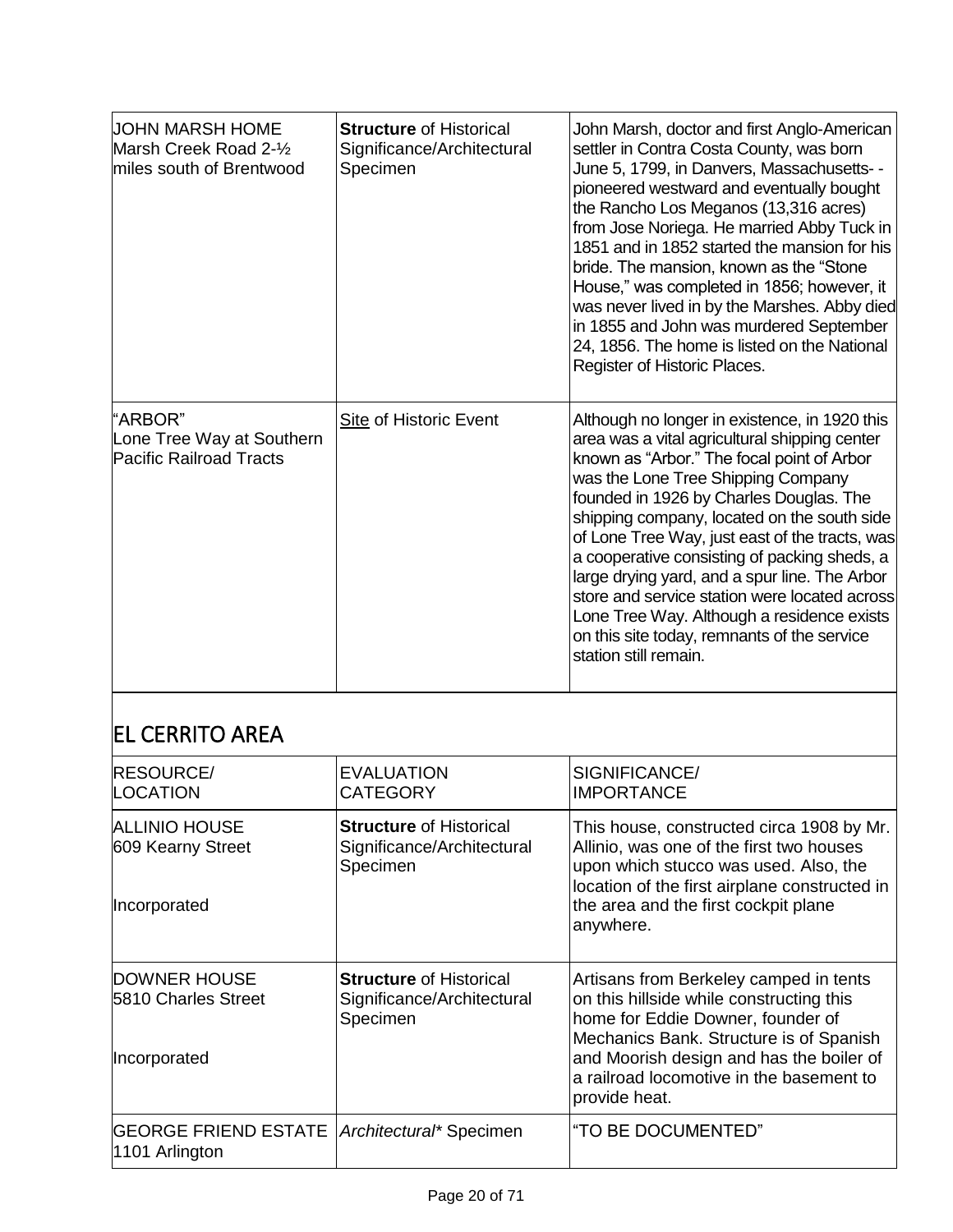| Incorporated                                                                         |                                                                                  |                                                                                                                                                                                                                                                                                                                                                                                                                                                                                                                                                                              |
|--------------------------------------------------------------------------------------|----------------------------------------------------------------------------------|------------------------------------------------------------------------------------------------------------------------------------------------------------------------------------------------------------------------------------------------------------------------------------------------------------------------------------------------------------------------------------------------------------------------------------------------------------------------------------------------------------------------------------------------------------------------------|
| <b>GILL ESTATE</b><br>801 Bates Avenue<br>Incorporated                               | Architectural* Specimen                                                          | A unique styled mansion located on a<br>promontory overlooking the Bay Area.<br>The structural features include a tower,<br>exterior chimney, large bays with<br>windows, a tiled high gabled roof and a<br>gabled entrance.                                                                                                                                                                                                                                                                                                                                                 |
| <b>NAVELLIER HOME</b><br>1332 Navellier Street<br>Incorporated                       | <b>Structure of Historical</b><br>Significance                                   | Structure constructed in 1898. Home of<br>one of El Cerrito's former councilmen and<br>Judge in the 1930s.                                                                                                                                                                                                                                                                                                                                                                                                                                                                   |
|                                                                                      |                                                                                  |                                                                                                                                                                                                                                                                                                                                                                                                                                                                                                                                                                              |
| <b>SOLDAVINI HOME</b><br>11440 San Pablo Avenue                                      | <b>Structure of Historical</b><br>Significance                                   | Structure built about 1912. Home of the<br>proprietor of the first hardware store in El<br>Cerrito located at the same site.                                                                                                                                                                                                                                                                                                                                                                                                                                                 |
| <b>BONINNI HOUSE</b><br>1710 Liberty Street                                          | <b>Structure of Historical</b><br>Significance                                   | Structure built in 1907 for one of El<br>Cerrito's pioneering Italian families.                                                                                                                                                                                                                                                                                                                                                                                                                                                                                              |
| Incorporated                                                                         |                                                                                  |                                                                                                                                                                                                                                                                                                                                                                                                                                                                                                                                                                              |
| <b>JOAQUIN MURIETTA</b><br><b>ROCK</b><br><b>Arlington and Cutting</b><br>Boulevards | <b>Site of Historical Event</b>                                                  | An outcropping of rock covering about an<br>acre is the subject of field trips from the<br>University of California. Legend has it that<br>it was a hiding place for bandits who<br>robbed the stagecoaches on the flat lands<br>below. The rock outcropping is of the<br>Franciscan type, and is over 150 million<br>years old.                                                                                                                                                                                                                                             |
| <b>NICTOR CASTRO ADOBE</b><br>1 El Cerrito Plaza<br>Incorporated                     | Site relating to Important<br>Person in History/Site of<br><b>Historic Event</b> | Don Victor Ramon Castro, one of thirteen<br>children of Don Francisco Castro, chose<br>the very edge of his father's 17,938 acre<br>Rancho San Pablo for his adobe hacienda<br>in 1839. The adobe extended into a U-<br>shape Spanish style home with two wings<br>and a patio. A frame second story was<br>added in the 1850s with an upper and<br>lower veranda on the front or west side. In<br>places the outer walls were 44 inches thick<br>and partition walls 36 inches thick. The<br>adobe was considered one of the most<br>beautiful in California. The adobe was |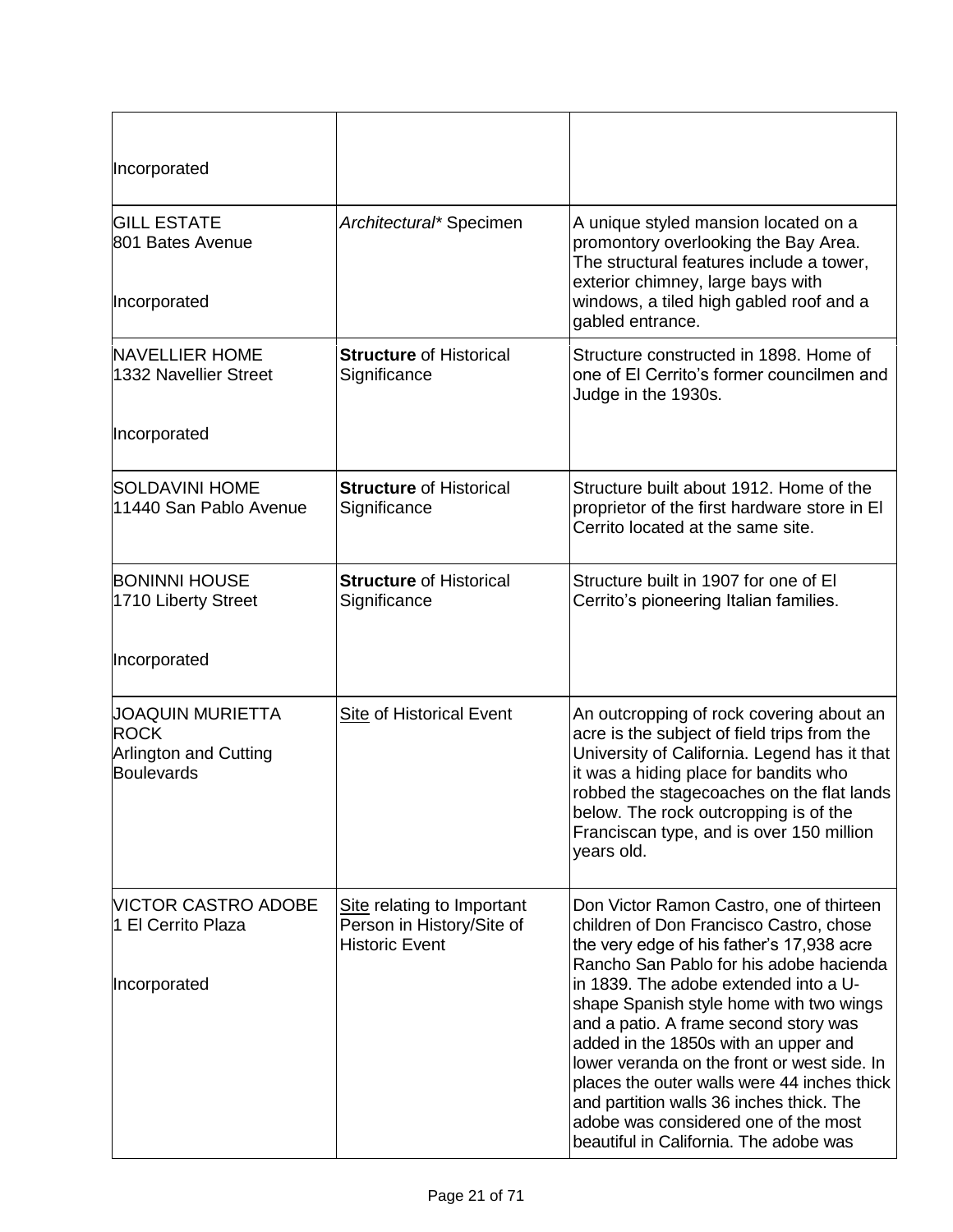|                                                                                                                                                                                                                              |                                      | destroyed by fire in 1956. The adobe site is<br>a California Historical Landmark #356.                                                                                                                                                                                                                                                                                                                                                                                                                                                                                                     |
|------------------------------------------------------------------------------------------------------------------------------------------------------------------------------------------------------------------------------|--------------------------------------|--------------------------------------------------------------------------------------------------------------------------------------------------------------------------------------------------------------------------------------------------------------------------------------------------------------------------------------------------------------------------------------------------------------------------------------------------------------------------------------------------------------------------------------------------------------------------------------------|
| <b>KNIGHTSEN AREA</b>                                                                                                                                                                                                        |                                      |                                                                                                                                                                                                                                                                                                                                                                                                                                                                                                                                                                                            |
| <b>RESOURCE/</b><br>LOCATION                                                                                                                                                                                                 | <b>EVALUATION</b><br><b>CATEGORY</b> | SIGNIFICANCE/<br><b>IMPORTANCE</b>                                                                                                                                                                                                                                                                                                                                                                                                                                                                                                                                                         |
| <b>ORIGINAL KNIGHTSEN</b><br><b>TOWNSITE AREA</b><br>a.k.a. Downtown Knightsen<br>This area includes all of the<br>properties identified as the<br>"Town of Knightsen" in Book<br>20, Page 7 of the County<br>Assessor's Map | <b>Site</b>                          | The Knightsen Townsite is important to<br>the overall history and settlement of<br>Eastern Contra Costa County. The<br>settlement of Knightsen was closely tied<br>to the Knightsen Train Stop and rail yard.<br>Included in the Knightsen Townsite are a<br>number of single-family residences and<br>commercial buildings that are the original<br>buildings constructed in the early 1900s,<br>which includes the Knightsen Post Office,<br>Knightsen Farm Center Building (1921),<br>Knightsen Saloon (1900), and the Duff<br>Store and first telegraph building (1925).               |
| <b>NAIL RANCH PROPERTY</b>                                                                                                                                                                                                   | <b>Building of significance</b>      | The Nail family settled in the Knightsen<br>area in the 1860s and constructed a small<br>home on the property. A second Nail<br>residence was constructed on the<br>property in the 1870s. The Nail family<br>was one of the earliest families to settle in<br>the area. The second Nail residence is a<br>classic example of early Californian<br>farmhouse architecture and has been<br>maintained over time and is in good<br>condition. The East Contra Costa<br>Historical Society uses the second Nail<br>residence and a number of other<br>structures on the property as a museum. |

## LAFAYETTE AREA

| <b>RESOURCE/</b>                                             | <b>EVALUATION</b>                               | SIGNIFICANCE/                                                                                                                                                                                                                                                                                                                                                                         |
|--------------------------------------------------------------|-------------------------------------------------|---------------------------------------------------------------------------------------------------------------------------------------------------------------------------------------------------------------------------------------------------------------------------------------------------------------------------------------------------------------------------------------|
| <b>LOCATION</b>                                              | <b>CATEGORY</b>                                 | <b>IMPORTANCE</b>                                                                                                                                                                                                                                                                                                                                                                     |
| <b>PLAZA PARK</b><br>Mt. Diablo Boulevard and<br>Moraga Road | Site relating to Important<br>Person in History | Park Plaza was deeded to the citizens of<br>Lafayette November 19, 1864, by Elam<br>Brown, owner of Rancho Acalanes,<br>founder of Lafayette and second Anglo-<br>American settler in Contra Costa County.<br>This small public park has a millstone<br>from Elam Brown's gristmill on permanent<br>display. Park designated in 1970 as a<br>California Point of Historical Interest, |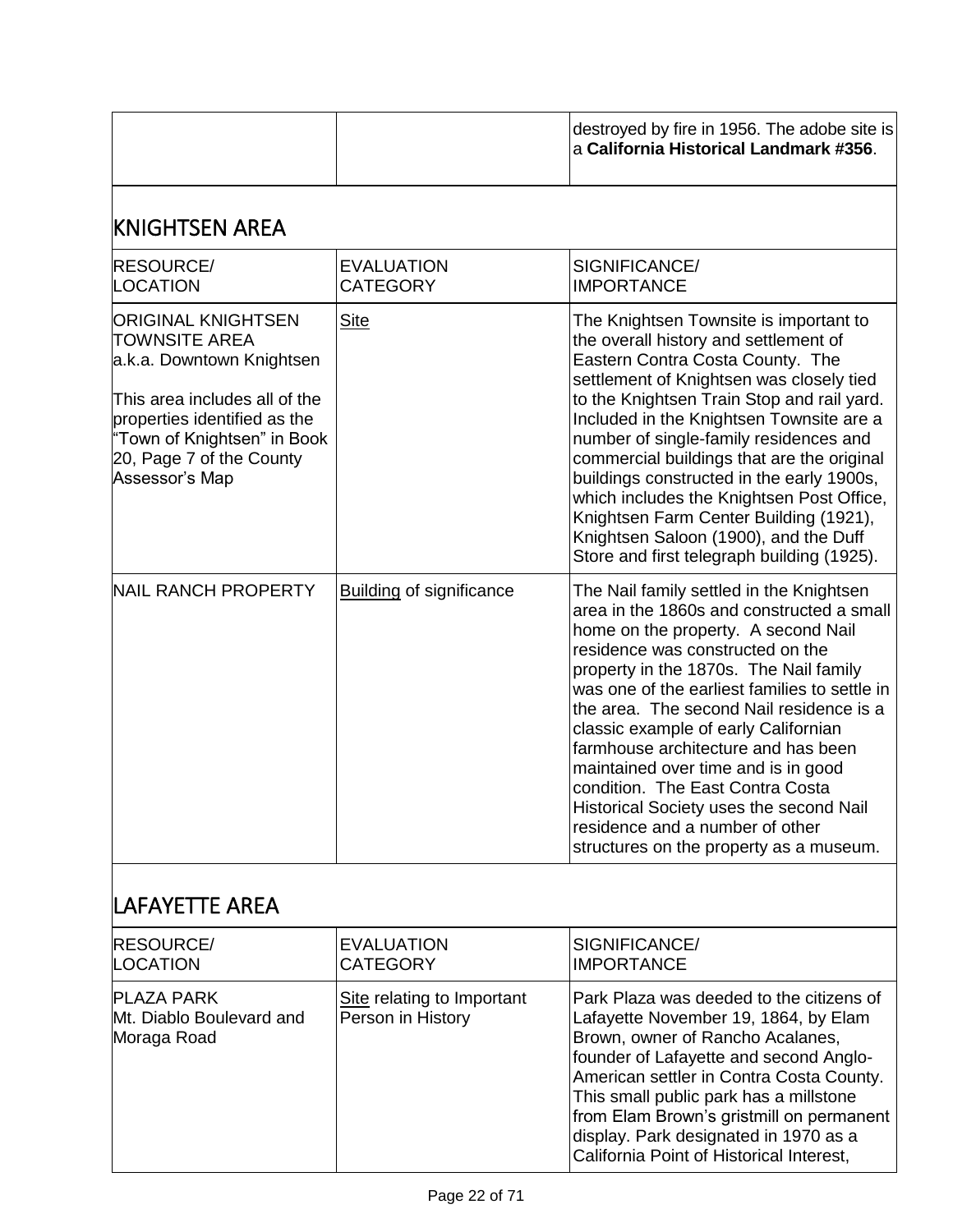|                                                                                                               |                                                | CCo-3 and named Lafayette landmark by<br>a City Council Resolution (36-76) in 1976.                                                                                                                                                                                                                          |
|---------------------------------------------------------------------------------------------------------------|------------------------------------------------|--------------------------------------------------------------------------------------------------------------------------------------------------------------------------------------------------------------------------------------------------------------------------------------------------------------|
| <b>WAY SIDE INN</b><br>3521 Golden Gate Way<br>Incorporated                                                   | <b>Structure of Historical</b><br>Significance | Built in 1894 by Edward J. Brady as a<br>tavern and later became an inn and stage<br>coach stop. Site noted as a local historic<br>point of interest by plaque. Named a<br>Lafayette landmark by a City Council<br>Resolution (36-76) in 1976.                                                               |
| <b>PIONEER STORE</b><br>3535 Plaza Way<br>Incorporated                                                        | <b>Structure of Historical</b><br>Significance | Benjamin Shreve, first school teacher and<br>postmaster in Lafayette, built the Pioneer<br>Store, circa 1860. Mr. Schreve named the<br>town of Lafayette. Site noted as local<br>historic point of interest by plaque and<br>named a Lafayette landmark by a City<br>Council Resolution (36-76) in 1976.     |
| <b>GEILS BUILDING</b><br>3531 Plaza Way                                                                       | <b>Structure of Historical</b><br>Significance | Fred Geils built the structure as a saloon<br>in 1880. Site is located in same district as<br>Way Side Inn and Pioneer Store. Site<br>noted as local historic point of interest by<br>plaque.                                                                                                                |
| <b>OLD LAFAYETTE</b><br><b>GRAMMAR SCHOOL-</b><br><b>METHO-DIST CHURCH</b><br>957 Moraga Road<br>Incorporated | <b>Structure of Historical</b><br>Significance | Built in 1893 as a grammar school, the<br>third school house built in town. Served as<br>a school until 1927 when it was<br>purchased by Methodist Church. Site<br>noted as local historic point of interest by<br>plaque and named a Lafayette landmark<br>by a City Council Resolution (85-83) in<br>1983. |
| <b>TOWN HALL</b><br>School Street and Moraga<br>Road                                                          | <b>Structure of Historical</b><br>Significance | Built in 1914 by volunteer labor and<br>financed by the citizens as a town hall.<br>Now used by the dramateurs for little<br>theatre productions. Named a Lafayette<br>landmark by a City Council Resolution<br>(33-78) in 1978.                                                                             |
| <b>DALEY HOUSE</b><br>3306 Moraga Blvd<br>Incorporated                                                        | <b>Structure of Historical</b><br>Significance | The house is believed to be the oldest<br>house still standing in Lafayette. County<br>records show the existence of this<br>structure in 1869.                                                                                                                                                              |
| <b>COMSTOCK BRONSTON</b><br><b>HOUSE</b><br>811 Topper Lane                                                   | <b>Structure of Historical</b><br>Significance | The first house on St. Mary's Road, built in<br>1866. Center core of the structure remains<br>as it was originally built. Several additions<br>have been made to the small, two-story<br>house. Miss Comstock, village                                                                                       |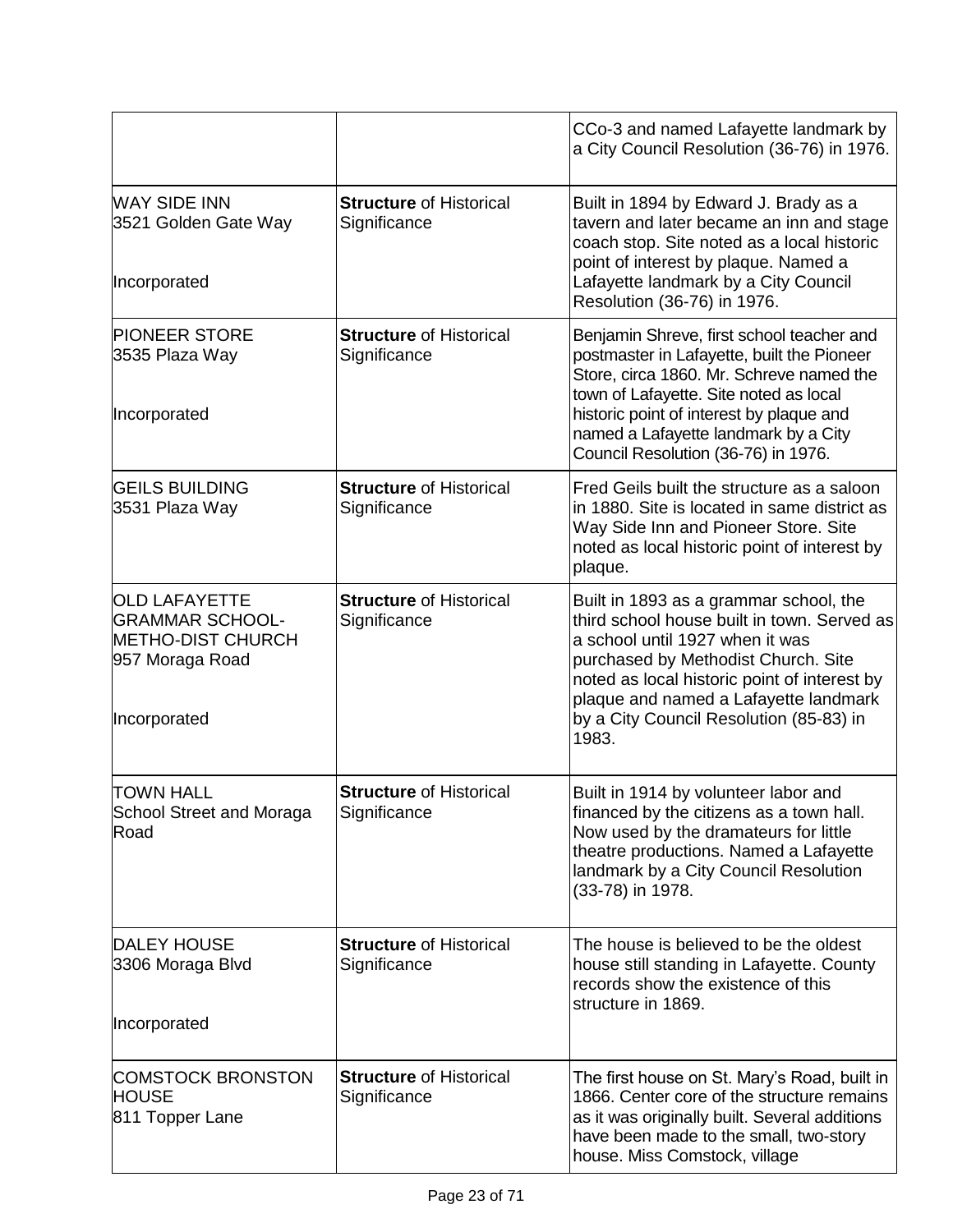| Incorporated                                                                                |                                                                                  | dressmaker, and her widowed sister, Mrs.<br>Bronston, first lived here.                                                                                                                                                                                                                                                                                                                                                                                                                              |
|---------------------------------------------------------------------------------------------|----------------------------------------------------------------------------------|------------------------------------------------------------------------------------------------------------------------------------------------------------------------------------------------------------------------------------------------------------------------------------------------------------------------------------------------------------------------------------------------------------------------------------------------------------------------------------------------------|
| <b>ELAM AND MARGARET</b><br><b>BROWN HOUSE</b><br>985 Hough Avenue                          | Site relating to Important<br>Person in History                                  | Circa 1847, Elam Brown, founder of<br>Lafayette, second American settler in<br>Contra Costa County and early pioneer,<br>built his home by the creek on Hough<br>Avenue. A monument bearing a plaque<br>was placed here by the Lafayette<br>Historical Society in 1981.                                                                                                                                                                                                                              |
| <b>ELAM BROWN'S GRIST</b><br><b>MILL</b><br>Golden Gate Way adjacent<br><b>Park Theater</b> | Site relating to Important<br>Person in History                                  | Built in 1853 by Elam Brown near the<br>center of the valley, the grist mill was the<br>only one in the whole area and farmers<br>came from many miles away to use it. The<br>mill was powered by horses.                                                                                                                                                                                                                                                                                            |
| ALAMO-LAFAYETTE<br><b>CEMETERY</b><br>Mt. Diablo Boulevard                                  | Site relating to Important<br>Person in History/Site of<br><b>Historic Event</b> | In 1874 Lafayette pioneers bought four-<br>and-one-half acres on a hillside at the<br>east end of town on Mt. Diablo Boulevard<br>for \$100. They formed a cemetery<br>corporation with Elam Brown as chairman.<br>The original Death and Burial Record<br>Book is still on file in the caretakers<br>building. In 1937 a district was formed to<br>insure perpetual care. The cemetery was<br>named and plaqued as a site of historical<br>interest by the Lafayette Historical Society<br>in 1979. |
| <b>GARRETT BUILDING</b><br>3565 Mt. Diablo Boulevard                                        | Architectural* Specimen                                                          | A one-story brick structure with bellcast<br>gable roof of slate shingle reminiscent of<br>English architecture.                                                                                                                                                                                                                                                                                                                                                                                     |
| Incorporated<br><b>FRIENDSHIP FARM</b>                                                      | Architectural* Specimen                                                          | Built in 1912 by Miss Sally Hampton, a                                                                                                                                                                                                                                                                                                                                                                                                                                                               |
| 3350 Woodland Way<br>Incorporated                                                           |                                                                                  | Southerner, and Miss Mary (Millie) Dyer, a<br>New Englander. Structure features both<br>the Southern and New England influence<br>in its colonial design. A water tower (now<br>a bedroom), creek, beach and garden<br>enhance this site.                                                                                                                                                                                                                                                            |
| <b>LOCUST TREES</b><br>East side of Happy Valley<br>Road                                    | Site of Historic Event                                                           | Three-quarters of a mile up Happy Valley<br>Road, early settlers planted 10 locust<br>trees which now contribute toward<br>beautifying the area. These trees could be<br>classified as "Heritage Trees."                                                                                                                                                                                                                                                                                             |
| <b>ARTHUR T. BURTON</b><br><b>RESIDENCE</b><br>549 Arrowhead Drive                          | Site relating to Important<br>Person in History                                  | Arthur Burton, a gold miner, in partnership<br>with John Grant and later a secretary of<br>the Moraga Land Association which                                                                                                                                                                                                                                                                                                                                                                         |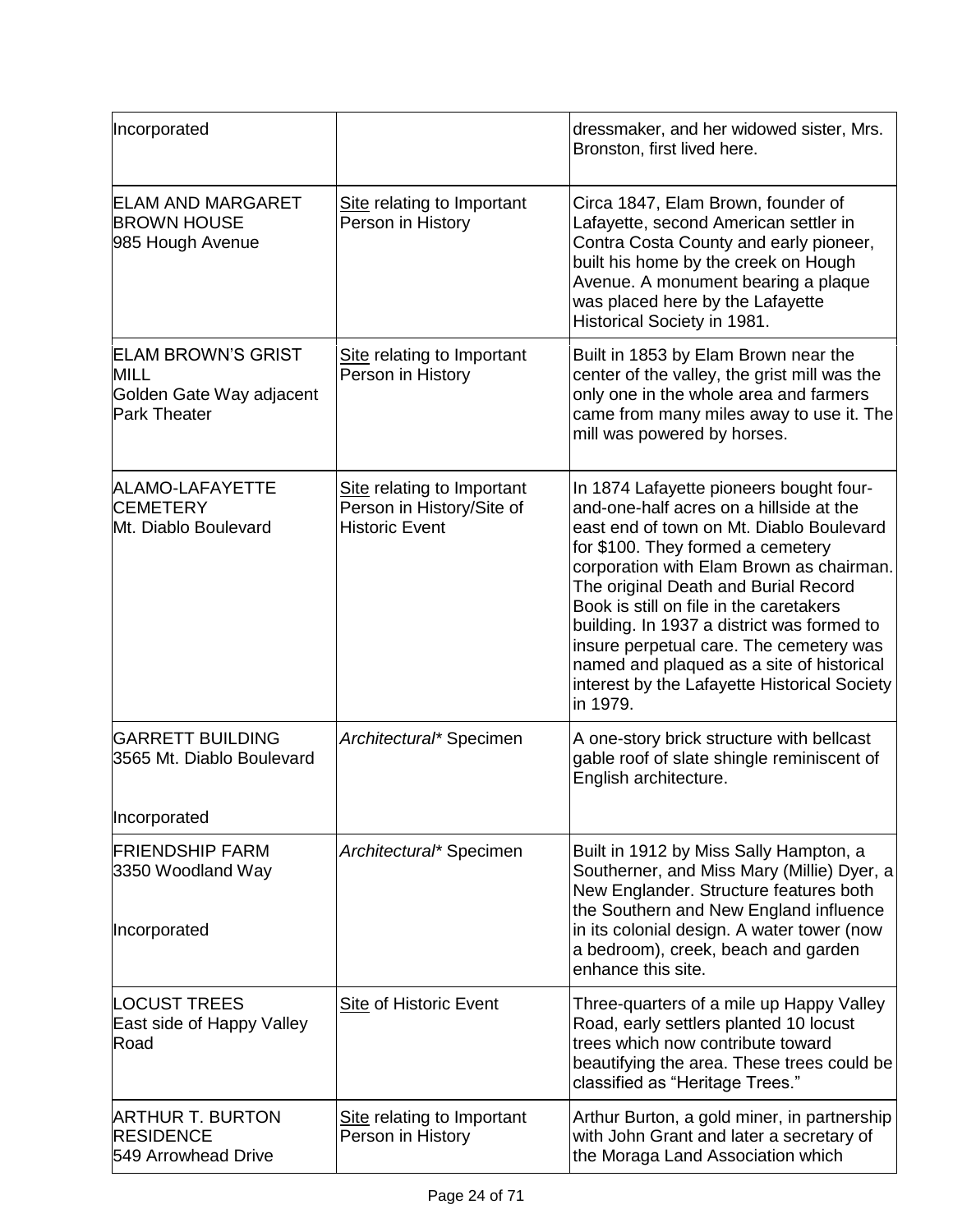| Incorporated                                                                                      |                                                 | owned 12,605 acres, lived in this home<br>from 1887 to the time of his death in 1925.                                                                                                                                                                                                                     |
|---------------------------------------------------------------------------------------------------|-------------------------------------------------|-----------------------------------------------------------------------------------------------------------------------------------------------------------------------------------------------------------------------------------------------------------------------------------------------------------|
| <b>FELIPE BRIONES ADOBE</b><br>Intersection of New Briones<br>Dam Road and Old Bear<br>Creek Road | Site relating to Important<br>Person in History | Felipe Briones petitioned for the Rancho<br>La Boca de la Canada del Pinole in 1839.<br>He lived there for 10 years and<br>maintained his family of eighteen persons<br>in the adobe. The land was granted to<br>Felipe's widow Dona Maria Manuela<br>Valencia on June 21, 1842, by Governor<br>Alvarado. |
| <b>JAMES BICKER-STAFF</b><br>HOME<br>3615 Mt. Diablo Boulevard                                    | Site of Historic Interest                       | Diablo Foods Market on the site. The<br>redwood tree in front of the market was<br>planted by James Bickerstaff's daughter, a<br>pioneer school teacher in this locality.                                                                                                                                 |
| Incorporated                                                                                      |                                                 |                                                                                                                                                                                                                                                                                                           |
| ISACREMENTO-<br>NORTHERN RAILROAD                                                                 | Site of Historic Interest                       | This route is now used as a hike and bike<br>trail.                                                                                                                                                                                                                                                       |

## MARTINEZ AREA

| <b>RESOURCE/</b><br>LOCATION                                         | <b>EVALUATION</b><br><b>CATEGORY</b>                                      | SIGNIFICANCE/<br><b>IMPORTANCE</b>                                                                                                                                                                                                                                                                                                                                                                                                                                                                                                                                                                                                                                                                                                                                                                                                |
|----------------------------------------------------------------------|---------------------------------------------------------------------------|-----------------------------------------------------------------------------------------------------------------------------------------------------------------------------------------------------------------------------------------------------------------------------------------------------------------------------------------------------------------------------------------------------------------------------------------------------------------------------------------------------------------------------------------------------------------------------------------------------------------------------------------------------------------------------------------------------------------------------------------------------------------------------------------------------------------------------------|
| <b>JOHN MUIR HOME</b><br>4202 Alhambra Avenue<br><b>Incorporated</b> | <b>Structure of Historical</b><br>Significance/Architectural*<br>Specimen | Dr. John Strentzel, noted horticulturist,<br>built this 17 room Victorian mansion in<br>1882. In 1890 it became the home of<br>Strentzel's son-in-law, John Muir, noted<br>conservationist and author, John Muir<br>lived here the last 24 years of his life and<br>wrote many books that had profound<br>effect on conservation and the national<br>system of forests and parks. The home,<br>known as the John Muir home, is now<br>owned by the National Park Service and<br>has been restored to the 1906-1914 era.<br>In recognition of John Muir's contribution<br>to the nature lore of our nation, President<br>Johnson signed a measure in 1964 that<br>established the John Muir National<br>Historic Site on the National Register of<br>Historic Places. Also designated as a<br>California Historical Landmark #312. |
|                                                                      |                                                                           |                                                                                                                                                                                                                                                                                                                                                                                                                                                                                                                                                                                                                                                                                                                                                                                                                                   |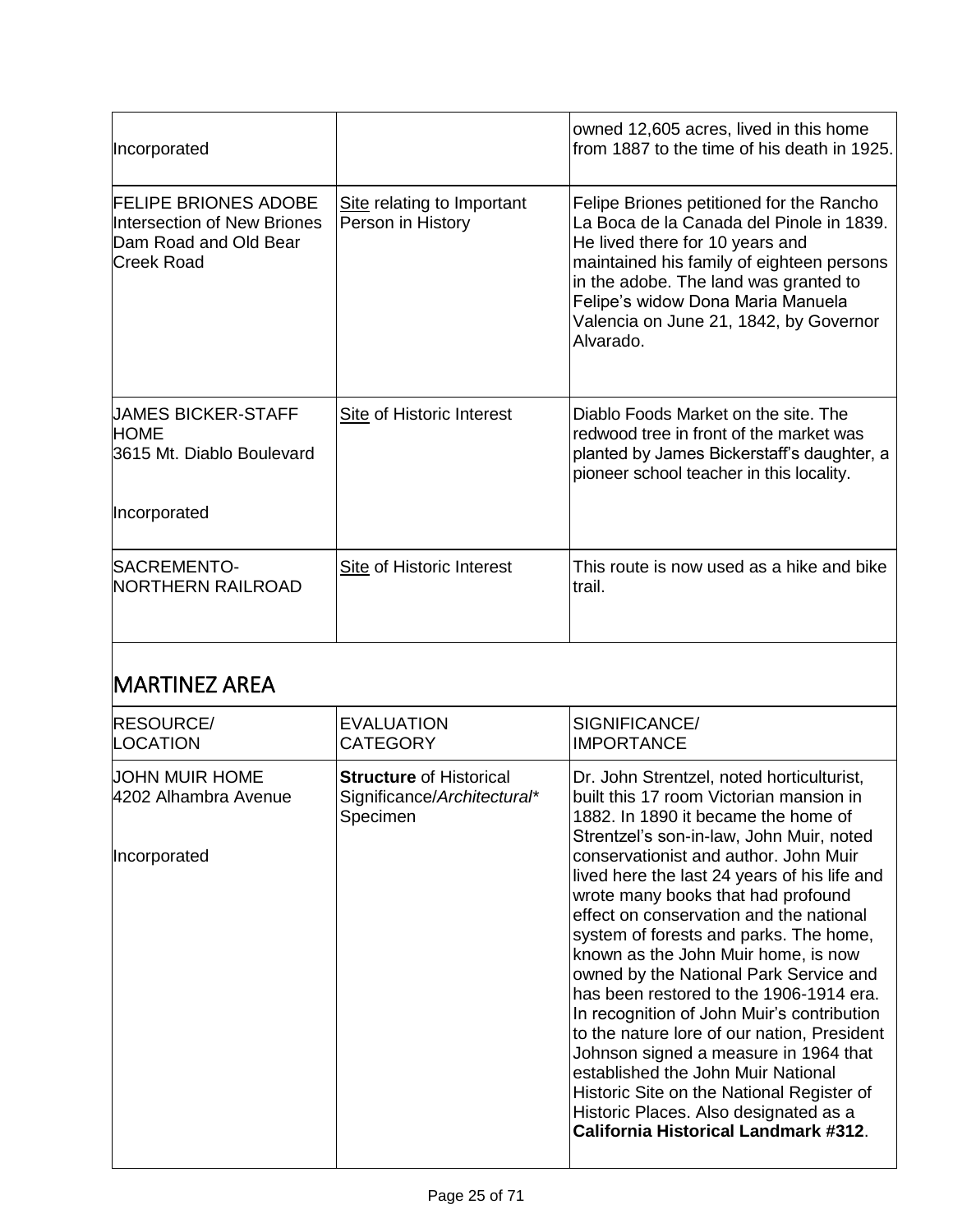| <b><i>NINCENTE MARTINEZ</i></b><br><b>ADOBE</b><br>4202 Alhambra Avenue<br>Incorporated     | <b>Structure of Historical</b><br>Significance/Architectural*<br>Specimen | In 1849, Vincente Martinez built this adobe<br>which still stands as a reminder of the<br>County's original 57 historic adobes and<br>one of Contra Costa County's oldest<br>Spanish dwellings. The Adobe is part of<br>the John Muir National Historic Site. Other<br>owners of the property included Edward<br>Franklin (1853) after whom Franklin<br>Canyon was named, then Thomas Redfern<br>and later Dr. John Strentzel (1874) whose<br>daughter would later become Mrs. John<br>Muir. It has been stated that the Martinez<br>adobe with its two-story wooden veranda<br>typifies New England-influenced California<br>architecture of the 1840s. California<br>Historic Landmark #511. |
|---------------------------------------------------------------------------------------------|---------------------------------------------------------------------------|------------------------------------------------------------------------------------------------------------------------------------------------------------------------------------------------------------------------------------------------------------------------------------------------------------------------------------------------------------------------------------------------------------------------------------------------------------------------------------------------------------------------------------------------------------------------------------------------------------------------------------------------------------------------------------------------|
| UOHN SWETT RANCH<br>(HILL GIRT RANCH)<br>Alhambra Valley Road                               | <b>Structure of Historical</b><br>Significance                            | Home of John Swett, "father of education in<br>California," consisted of 171 acres which he<br>bought originally as a summer home. The<br>Altamirano adobe was part of the purchase.<br>Later Mr. Swett built a 19-room home on the<br>property.                                                                                                                                                                                                                                                                                                                                                                                                                                               |
| <b>BURIAL SITE OF JOHN</b><br><b>MUIR</b><br><b>Strentzel Lane</b><br>Unincorporated        | Site relating to important<br>person in history                           | Gravesite of John Muir, famous<br>conservationist and author.                                                                                                                                                                                                                                                                                                                                                                                                                                                                                                                                                                                                                                  |
| <b>GRANGERS WHARF</b><br><b>Martinez Waterfront</b><br>Incorporated                         | <b>Site of Historic Event</b>                                             | In 1876, the wheat and fruit growers built<br>a wharf for handling their shipments. It<br>was also the site of an Italian fishing port.<br>Some original pilings still remain along<br>with evidence of washing tanks for<br>fishnets.                                                                                                                                                                                                                                                                                                                                                                                                                                                         |
| <b>MARTINEZ GAZETTE</b><br><b>BUILDING</b><br><b>Main and Court Streets</b><br>Incorporated | <b>Structure of Historical</b><br>Significance                            | Past home of Martinez Gazette, one of<br>California's first newspapers in continuous<br>publication since 1858.                                                                                                                                                                                                                                                                                                                                                                                                                                                                                                                                                                                |
| <b>BUNKER HOME</b><br>235 Marina Vista<br>Incorporated                                      | <b>Structure of Historical</b><br>Significance                            | Built in 1877 by the publisher of the<br>Martinez Gazette, R.R. Bunker. The<br>structure is presently being restored.                                                                                                                                                                                                                                                                                                                                                                                                                                                                                                                                                                          |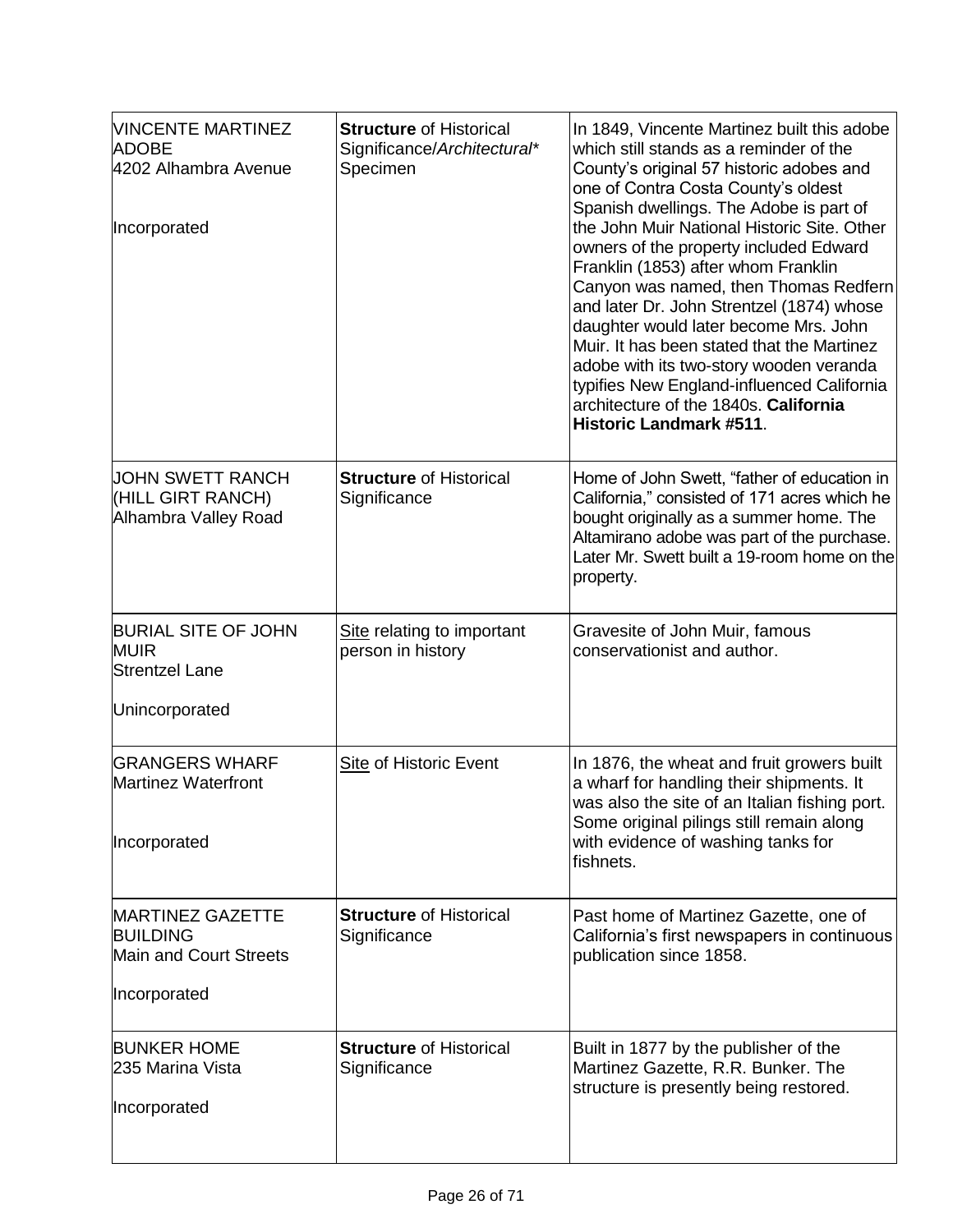| <b>TENNET HOME</b><br>Talbart and Escobar Streets<br>Incorporated                | <b>Structure of Historical</b><br>Significance/Architectural*<br>Specimen | Dr. John Tennet, son of Dr. S. Tennet of<br>Pinole, built this Victorian-styled structure<br>in 1888. The 2-1/2-story home has a high<br>hip roof and a tower extends first and<br>second story topped by a turret shaped<br>roof. Main floor is elevated over a full<br>basement.          |
|----------------------------------------------------------------------------------|---------------------------------------------------------------------------|---------------------------------------------------------------------------------------------------------------------------------------------------------------------------------------------------------------------------------------------------------------------------------------------|
| <b>TUCKER HOME</b><br>Talbart and Escobar Streets<br>Incorporated                | <b>Structure of Historical</b><br>Significance/Architectural*<br>Specimen | Circa 1880, a sea captain named Tucker<br>built this Victorian home which is now<br>being restored by its owners. This two-<br>story structure has a truncated roof, a full<br>basement and an open veranda with<br>decorated pillars. Window detail is<br>segmental with decorated labels. |
| <b>PAUL'S PLACE</b><br>1521 Alhambra Avenue                                      | <b>Structure of Historic</b><br>Significance/ Architectural*<br>Specimen  | A Victorian home built by Kelly in 1877.<br>The exterior Victorian styling has been<br>maintained although the interior has been<br>altered and used as a restaurant since<br>1930.                                                                                                         |
| <b>WITTENMYER HOME</b><br>Arreba and Richarson<br><b>Streets</b><br>Incorporated | <b>Structure of Historical</b><br>Significance                            | Circa 1890, Lewis Cass Wittenmyer built this<br>home. Wittenmyer was County Clerk in 1876<br>and instrumental in the incorporation of<br>Martinez as a city in that year.                                                                                                                   |
| STEWARTS GROCERY<br><b>Castro and Ward Streets</b>                               | <b>Structure of Historical</b><br>Significance/Architectural*<br>Specimen | Circa 1879, James Stewart built this<br>general grocery and fruit store and<br>engaged in mercantile pursuits after many<br>years of farming. A western-style structure<br>with false front, low gable roof and a<br>stepped parapet for roof trim.                                         |
| <b>SOUTHERN PACIFIC</b><br><b>RAILROAD DEPOT</b><br>Incorporated                 | <b>Structure of Historical</b><br>Significance                            | Circa 1876, work started on the railroad<br>and on September 25, 1877, the first<br>passenger train with Leland Stanford<br>aboard went through Martinez.                                                                                                                                   |
|                                                                                  |                                                                           |                                                                                                                                                                                                                                                                                             |
| <b>ALTAMIRANO ADOBE</b><br>Alhambra Valley Road                                  | <b>Structure of Historical</b><br>Significance/Architectural*<br>Specimen | Circa 1840, Abelino Altamirano built this<br>adobe with its three foot thick walls. It is<br>considered one of California's finest. John<br>Swett, founder of California's public school<br>system, bought the adobe in 1881.                                                               |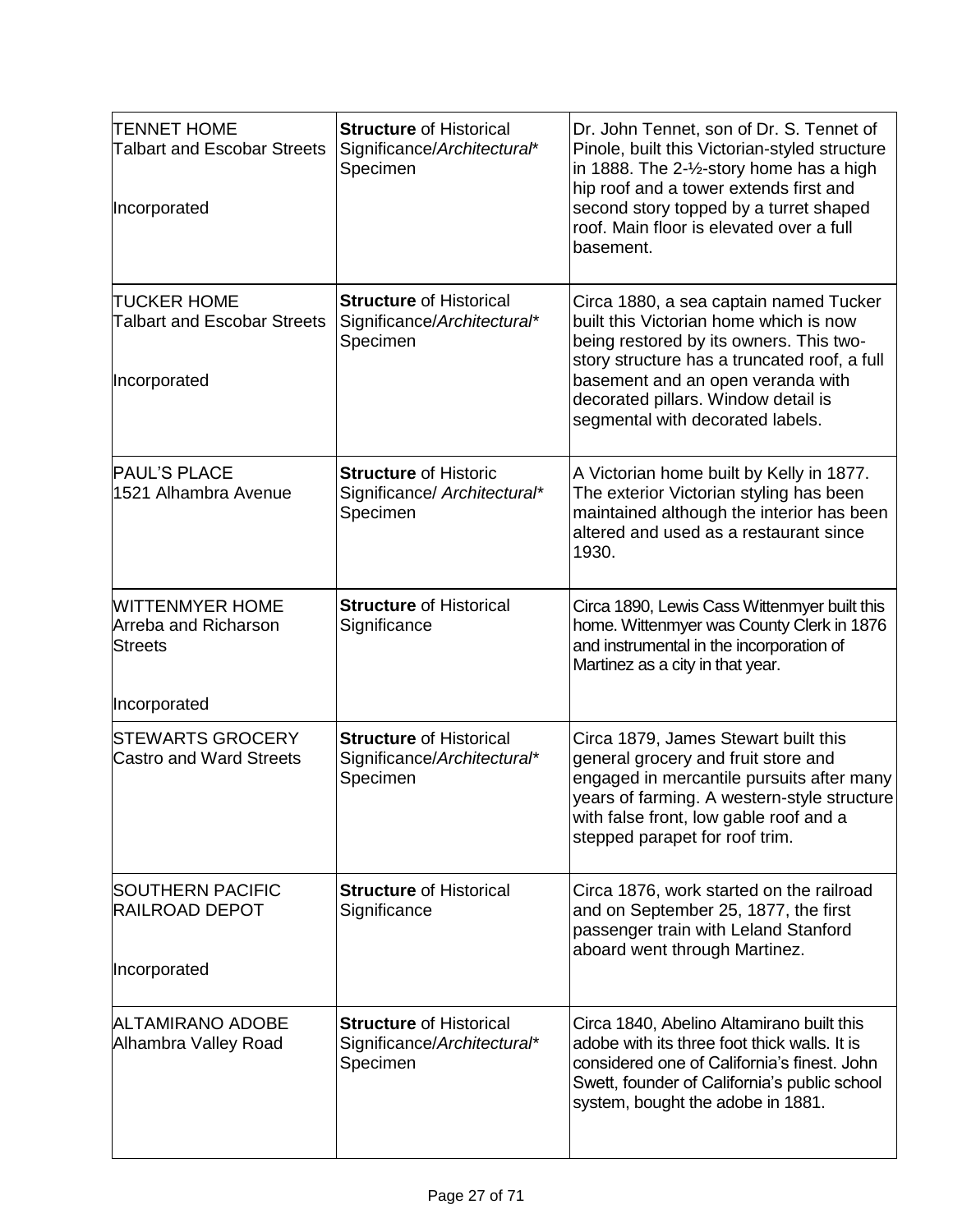| <b>SITE OF JOHN MARSH</b><br><b>MURDER</b><br>4500 block Pacheco<br>Boulevard<br>Unincorporated                     | Site relating to important<br>person in history | Site where John Marsh, first American<br>settler and owner of Rancho Los<br>Meganos, was killed by three vaqueros,<br>his former employees on September 24,<br>1856. Motive was said to be a wage<br>dispute. It was ten years before two of the<br>culprits were caught and tried. The third<br>never was brought to justice. A plaque<br>and monument dedicate the site.<br><b>California Historical Landmark #722.</b> |
|---------------------------------------------------------------------------------------------------------------------|-------------------------------------------------|---------------------------------------------------------------------------------------------------------------------------------------------------------------------------------------------------------------------------------------------------------------------------------------------------------------------------------------------------------------------------------------------------------------------------|
| <b>COUNTY COURT HOUSE</b><br><b>Main and Court Streets</b><br>Incorporated                                          | Site of Historic Event                          | Original court house for Contra Costa<br>County was built in 1855. It faced Escobar<br>Street and the Carquinez Strait. It has a<br>bell, cast in New York and carried around<br>Cape Horn by a sailing vessel. Original<br>structure was replaced in 1901 by what is<br>now the County Finance Building.                                                                                                                 |
| <b>MARTINEZ CEMETERIES</b><br>Carquinez Scenic Drive<br><b>West of Martinez</b><br>Incorporated                     | Site relating to important<br>person in history | Earliest burial ground in the County. Many<br>notable pioneers, including Salvio<br>Pacheco, Fernando Pacheco, the<br>Martinez family, Joseph Reddeford<br>Walker and Elam Brown, are interred<br>here. Catholic Cemetery is on south side<br>of road and Protestant on the north.                                                                                                                                        |
| MARTINEZ-BENICIA<br><b>FERRY LANDING</b><br>Foot of Barrellesa Street on<br><b>Carquinez Strait</b><br>Incorporated | <b>Site of Historic Event</b>                   | Site of original ferry crossing established<br>by Robert Semple of Benicia in 1847. It<br>was a principal crossing for 49ers on their<br>way to the mining areas. When the<br>shoreline silted up, the landing for the ferry<br>was shifted east to what became Ferry<br>Street. In1860, the first westbound pony<br>express rider crossed here in route to<br>Oakland.                                                   |
| <b>BERRYESSA ADOBE</b><br><b>Escobar and Alhambra</b><br>Avenue                                                     | <b>Site of Historic Event</b>                   | Circa 1850, Jose del los Santos<br>Berryessa built his adobe at this site. His<br>wife was Francisca Martinez, daughter of<br>Ignacio Martinez, grantee of Rancho El<br>Pinole. Before the court house was built<br>the second floor was used for County<br>business. First meeting of Martinez<br>Masonic Lodge was held here in 1854.                                                                                   |
| <b>FERNADALE SPRINGS</b><br>Alhambra Valley Road Vaca<br>Canyon                                                     | <b>Site of Historic Event</b>                   | Site of picnic and social center for<br>prominent citizens of the late 1800s.<br>Encompassed 160 acres with hotel and<br>cottages. Resort offered mineral baths of<br>soda, sulphur, and magnesia water as<br>"cure" of rheumatism and other ills.                                                                                                                                                                        |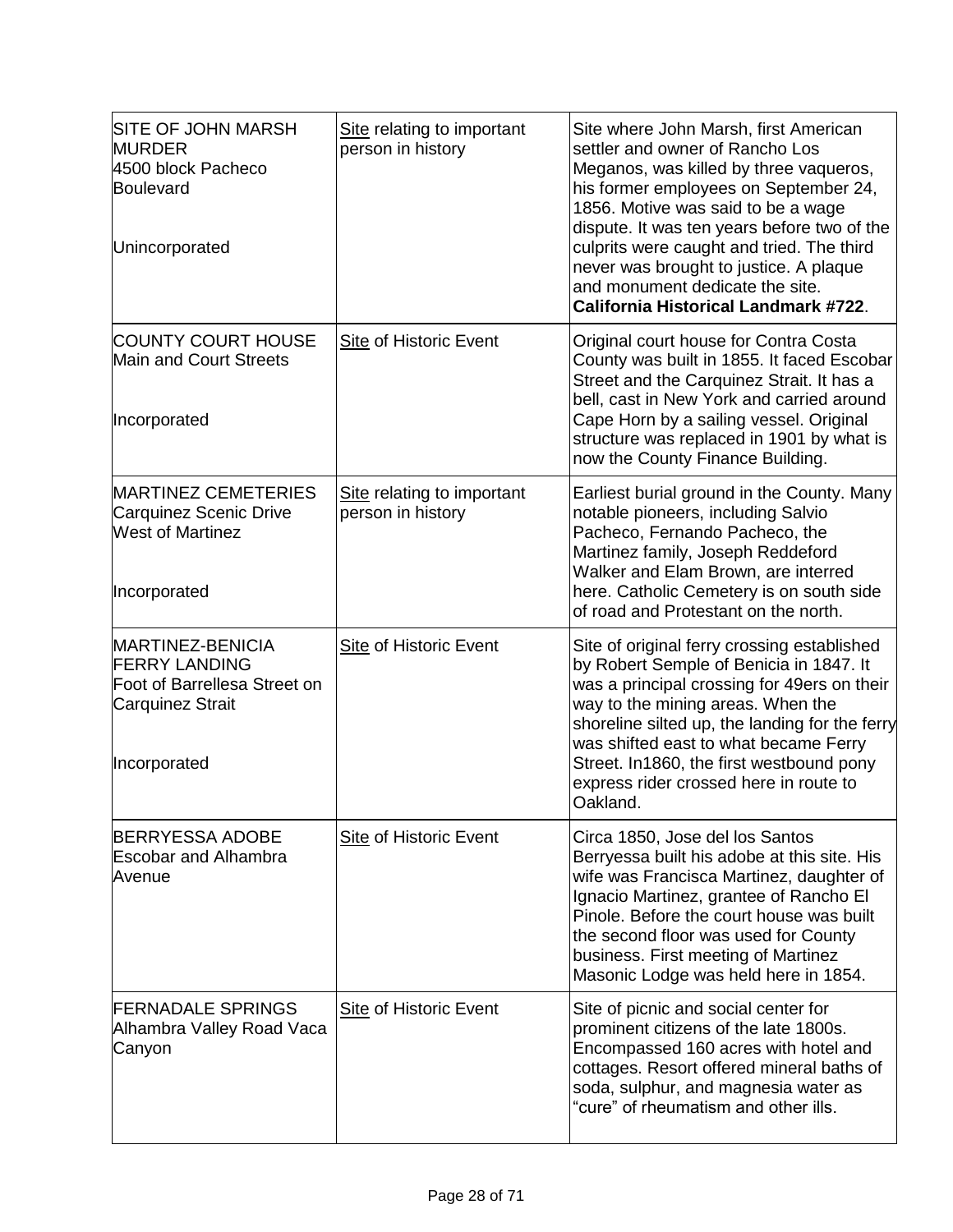| ALHAMBRA SPRINGS<br><b>RESORT</b><br>West end of Alhambra<br>Valley                               | Site of Historic Event                     | Site of popular resort in late 1800s where<br>people came to bathe and drink mineral<br>waters. In 1900 bought by L.M. Lasell who<br>in 1905 laid a pipeline from the resort to a<br>bottling plant opposite the railroad depot<br>in Martinez and sold "Alhambra Pure<br>Spring Water." |
|---------------------------------------------------------------------------------------------------|--------------------------------------------|------------------------------------------------------------------------------------------------------------------------------------------------------------------------------------------------------------------------------------------------------------------------------------------|
| ALHAMBRA HIGH SCHOOL Site of Historic Event/ Site<br>921 Susana St.<br>Incorporated               | relating to important person<br>in history | School classes were held from 1902 to<br>1921 in the imposing two-story wood<br>structure once on this site, John T. Swett<br>was a member of board of trustees. Site is<br>now occupied by offices of Martinez<br>Unified School District.                                              |
| <b>BORLAND HOME</b><br>Corner of Court and Escobar Significance<br><b>Streets</b><br>Incorporated | <b>Structure of Historical</b>             | Built by Dr. J.S. Moore, D.D.S., in 1890,<br>and left to his daughter who married into<br>the Borland family. Later used as a rental<br>and then became the C.C.C. Community<br>College District Office. Became Martinez<br>Museum in 1973.                                              |
|                                                                                                   |                                            |                                                                                                                                                                                                                                                                                          |

# MORAGA AREA

| <b>RESOURCE/</b><br>LOCATION                                                                                     | <b>EVALUATION</b><br><b>CATEGORY</b> | SIGNIFICANCE/<br><b>IMPORTANCE</b>                                                                                                                                                                                                                                                                                                                                                                                           |
|------------------------------------------------------------------------------------------------------------------|--------------------------------------|------------------------------------------------------------------------------------------------------------------------------------------------------------------------------------------------------------------------------------------------------------------------------------------------------------------------------------------------------------------------------------------------------------------------------|
| <b>THE JOHN COURTER</b><br><b>STORE OR MASON'S</b><br><b>STORE SITE</b><br>Larch Avenue and Canyon<br>Road       | Site of Historic Event               | Site of a two-story structure built in 1854.<br>Known as John Courter Store or Mason's<br>Store. The two business partners served<br>the needs of travelers as well as residents<br>(teamsters and lumberjacks) working the<br>nearby redwood forests. The structure<br>housed a general merchandise store in<br>front, a saloon at the rear and rooming<br>accommodations upstairs. Structure<br>lasted into the 1920s.     |
| <b>WILLOW SPRING SCHOOL Site of Historic Event</b><br><b>SITE</b><br>Junction Canyon, Moraga,<br>St. Mary's Road |                                      | The first school erected in the Moraga<br>Valley in 1855. It was incorporated into<br>the County school system in 1857. The<br>school was abandoned in 1918, then<br>moved to the Moraga Company Ranch as<br>a recreation hall for resident laborers. It<br>burnt down in the 1940s. However, the old<br>school bell is preserved in the cupola of<br>the Moraga Ranch Mess Hall which is<br>now a commercial establishment. |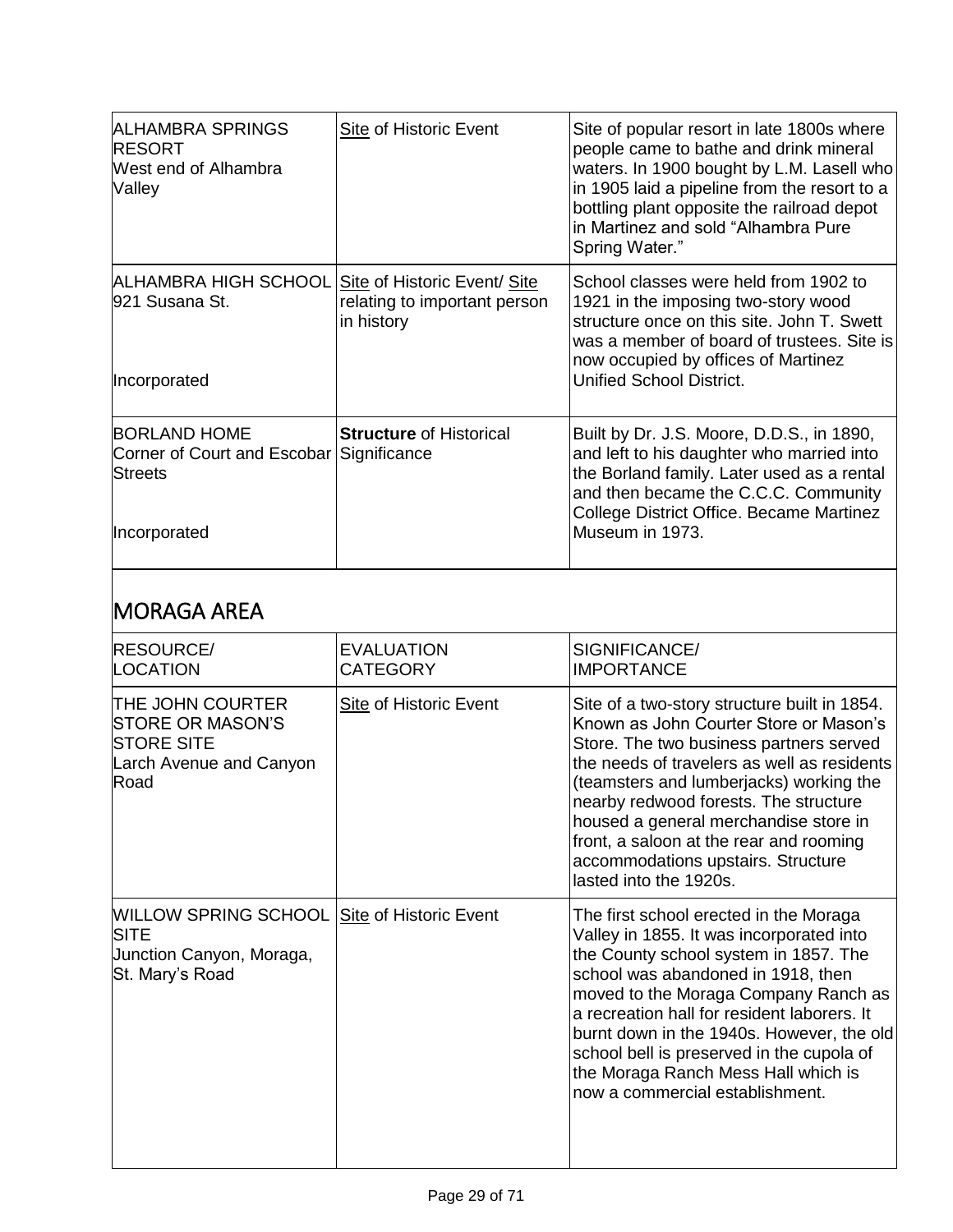| ST. MARY'S COLLEGE<br>1928 St. Mary's Road                            | <b>Structure of Historical</b><br>Significance                            | One of the oldest colleges in the west<br>being dedicated in San Francisco in 1863.<br>The first 100 acres were donated by<br>James Irvine, President of the Moraga<br>Company. Incorporated and empowered<br>to confer degrees in 1872. Moved to<br>Oakland in 1889 then to Moraga in 1928.                                                                                                                                                                                                                                                                                                         |
|-----------------------------------------------------------------------|---------------------------------------------------------------------------|------------------------------------------------------------------------------------------------------------------------------------------------------------------------------------------------------------------------------------------------------------------------------------------------------------------------------------------------------------------------------------------------------------------------------------------------------------------------------------------------------------------------------------------------------------------------------------------------------|
| <b>RHEEM ESTATE OR</b><br><b>HACIENDA DE LAS</b><br>2100 Donald Drive | <b>Structure of Historical</b><br>Significance/Architectural*<br>Specimen | The Rheem Estate, designed by architect<br>Clarence Tantau. The first floor as seen<br>from the front was built in 1916 or 1917 as<br>an orphanage to be directed by the<br>Misses Hortense Higgens and Gertrude<br>Mallelle. Ms. Higgens sold the structure<br>and 20 acres to Donald Rheem in 1934.<br>The main structure included 18 rooms<br>excluding bathrooms and is a Spanish-<br>styled hacienda. The pool house has<br>additional bedrooms, changing rooms,<br>and entertainment room with an upstairs<br>projection room. The structure now serves<br>as the Community Center for Moraga. |
| <b>MORAGA BARN</b><br>1002 Viader Drive                               | <b>Structure of Historical</b><br>Significance                            | Structure built around 1913 or 1914 and<br>first owned by the Talbots, then<br>Springmeyer, then Fleuti. The barn is<br>remembered as a bar, but was utilized as<br>a hotel, mercantile store and during the<br>Depression, the post office.                                                                                                                                                                                                                                                                                                                                                         |
| <b>MORAGA CANYON</b><br>LUMBER MILL<br>Redwood Regional Park          | <b>Site of Historic Event</b>                                             | Now part of East Bay Municipal Utility<br>District's holding of the "Moraga Grove of<br>Redwoods," this site once was the site of<br>early redwood lumber mills such as the<br>Prince's Mill on Redwood Creek.                                                                                                                                                                                                                                                                                                                                                                                       |
| <b>DAVID CARRICK HOUSE</b><br>Moraga Road                             | <b>Structure of Historical</b><br>Significance                            | This is thought to be the oldest structure<br>in Moraga. In 1911 or 1912, it was moved<br>across the right-of-way and old "Moraga<br>Road" in anticipation of the laying of the<br>tracks for the Oakland and Antioch<br>Railroad. The original rooms are the<br>parlor, kitchen and two bedrooms.                                                                                                                                                                                                                                                                                                   |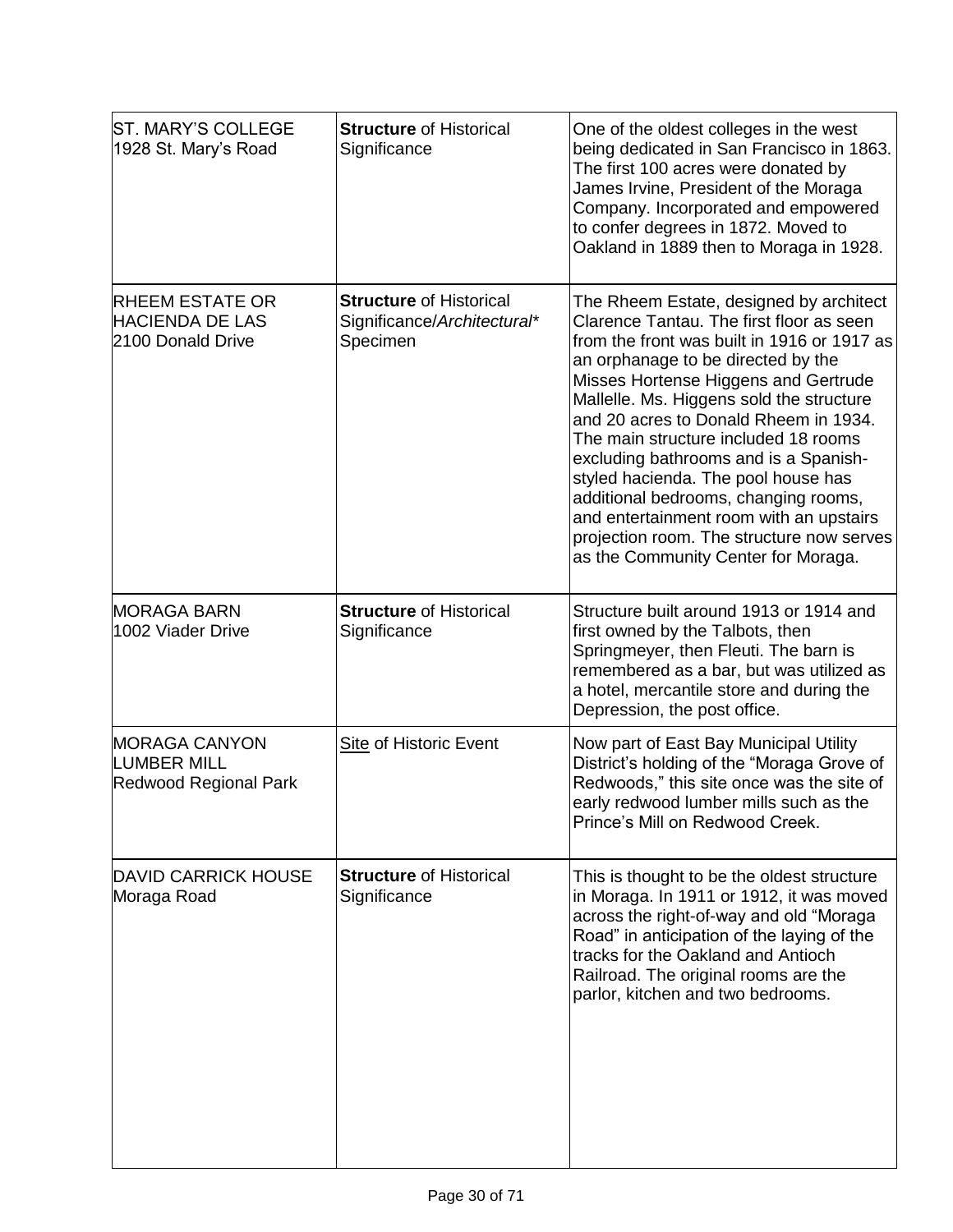#### NORTH COAST AREA RESOURCE/ LOCATION EVALUATION CATEGORY SIGNIFICANCE/ IMPORTANCE OLEUM Between Pinole and Crockett on the west Side of State Highway 80 **Structure** of Historical **Significance** Construction of the Union Oil Company's refinery at Oleum was started in 1895. By 1897, the Contra Costa News described it as the "largest establishment of its kind on the coast." First oil refinery in Contra Costa County. TOWN OF PORT COSTA Located on Carquinez Strait Between Crockett and Martinez Site of Historic Event/ Site relating to important person in history/a Historic District Site of an early transportation route between Oakland and Sacrament. In 1879 the Central Pacific Railroad built a line to Bull Valley (Port Costa). From there the trains were ferried across the Carquinez Strait to Benicia for onward movement by rail to Sacramento. The same year a wheat merchant, George W. McNear, acquired a large strip of land at this site of Bull Valley and along the straits and laid out the Town of Port Costa. By 1887, warehouses and wharfs at this site handled four-fifths of the wheat shipped from California. **California Point of Historic Interest CCo-2**. BURLINGTON HOTEL Canyon Lake Dr., Port Costa **Structure** of Historical Significance/ Port Costa Historic District/*Architectural\** Specimen Built in 1909, this three-story wood structure with bay windows commands a magnificent view across Carquinez Strait. Built as a hotel to accommodate travelers. The structure deteriorated in the late 1920s when the grain shipments from this area ended. Restoration was completed by the present owners in 1973. PORT COSTA GRAIN WHAREHOUSE Canyon Lake Drive, Port Costa **Structure** of Historical Significance/Port Costa Historic District In 1886 George McNear built a fireproof warehouse for the purpose of storing hay and produce. This 100' x 100' structure was built between the Burke Hotel and the railroad. It is presently used as an antique shop, restaurant and bar. PORT COSTA **MERCANTILE** Canyon Lake Drive, Port **Costa** *Architectural\** Specimen/Port Costa Historic District An early western-styled structure with a false front and bay windows at the second story. Front of structure has been restored to original appearance of Port Costa.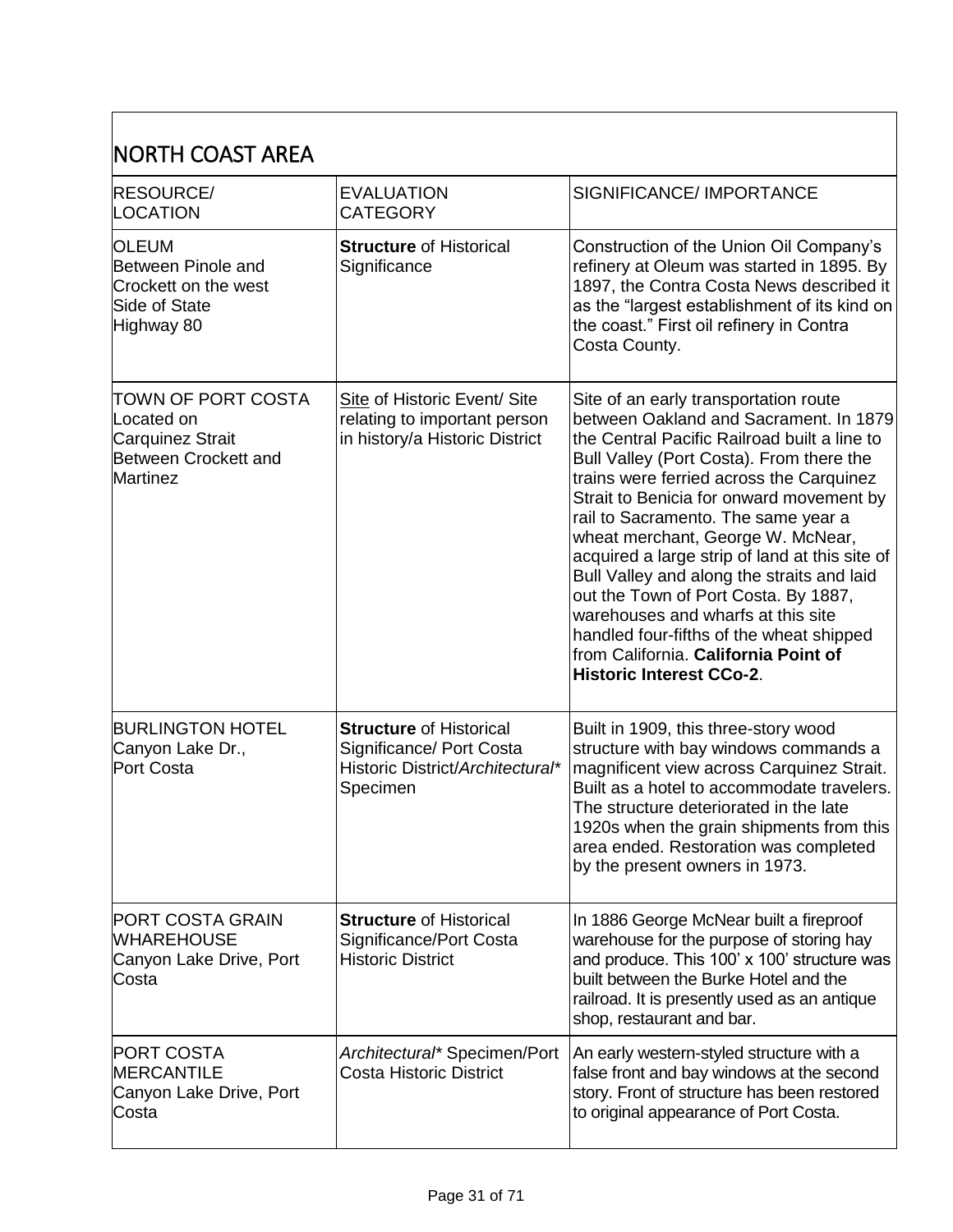| <b>WHEAT DOCK</b><br>Canyon Lake Drive, Port<br>Costa                                                      | Architectural* Specimen/Port<br><b>Costa Historic District</b> | An early western-styled structure with<br>false front and open veranda at second<br>story. Structure adds to the historic<br>appearance of Port Costa.                                                                                                                                                                                                                                   |
|------------------------------------------------------------------------------------------------------------|----------------------------------------------------------------|------------------------------------------------------------------------------------------------------------------------------------------------------------------------------------------------------------------------------------------------------------------------------------------------------------------------------------------------------------------------------------------|
| <b>BULL VALLEY INN</b><br>Canyon Lake Drive                                                                | Architectural* Specimen/Port<br><b>Costa Historic District</b> | Built in 1897, this two-story stone front<br>building with mansard roof contributes to<br>the various architectural specimens that<br>are part of the history of Port Costa.                                                                                                                                                                                                             |
| <b>PORT COSTA GRAIN</b><br><b>WAREHOUSES</b><br>Carquinez Strait between<br><b>Crockett and Port Costa</b> | Site of Historic Event                                         | From 1876 to 1883, six warehouses were<br>built in what is knows as the Port Costa<br>area of the Carquinez Strait to store grain<br>for shipments worldwide. Twenty-five<br>shiploads per week were handled from<br>this area. Fire of 1889, 1910, and 1924<br>destroyed several of the warehouses and<br>only two in the Crockett area remain and<br>are used by C & H Sugar refinery. |
| <b>C &amp; H SUGAR COMPANY</b><br><b>Crockett on Carquinez Strait</b>                                      | <b>Structure of Historical</b><br>Significance                 | Built in 1884 as a flour mill. Later used as<br>a wheat storage facility, George McNear<br>bought it in 1894 and sold it in 1897 to<br>California Beet Sugar Company. In 1905 it<br>became a cane sugar refinery called<br>California Hawaiian Sugar Refining<br>Company (C & H).                                                                                                        |
| UNION STOCKYARDS<br>Railroad Avenue, Rodeo                                                                 | <b>Site of Historic Event</b>                                  | In 1891 the Pinole Packing Company<br>occupied this site and built a hotel, post<br>office, and school. The area was<br>destroyed in 1906 by and earthquake.                                                                                                                                                                                                                             |
| <b>HERCULES POWDER</b><br><b>COMPANY</b><br><b>Hercules</b>                                                | <b>Structure of Historical</b><br>Significance                 | The site was purchased for a plant from<br>the Martinez family in 1880. At one time it<br>was the largest powder plant anywhere.<br>January 11, 1882, six months after the<br>plant was built, 1500 lbs. of powder<br>exploded, causing the death of one<br>worker. The shock was felt as far as<br>Livermore.                                                                           |
| <b>SELBY SMELTER</b><br>Selby-between Oleum &<br>Crockett                                                  | <b>Site of Historic Event</b>                                  | Built in 1885 by Thomas Selby, a San<br>Francisco hardware Merchant. Ore from<br>all over the world was smelted here. The<br>plant had a tower for making shot. Its<br>smoke stack at one time was reputed as<br>the highest in the United States and was a<br>notable landmark of the area. The plant<br>was closed in 1971 and was subsequently<br>demolished.                         |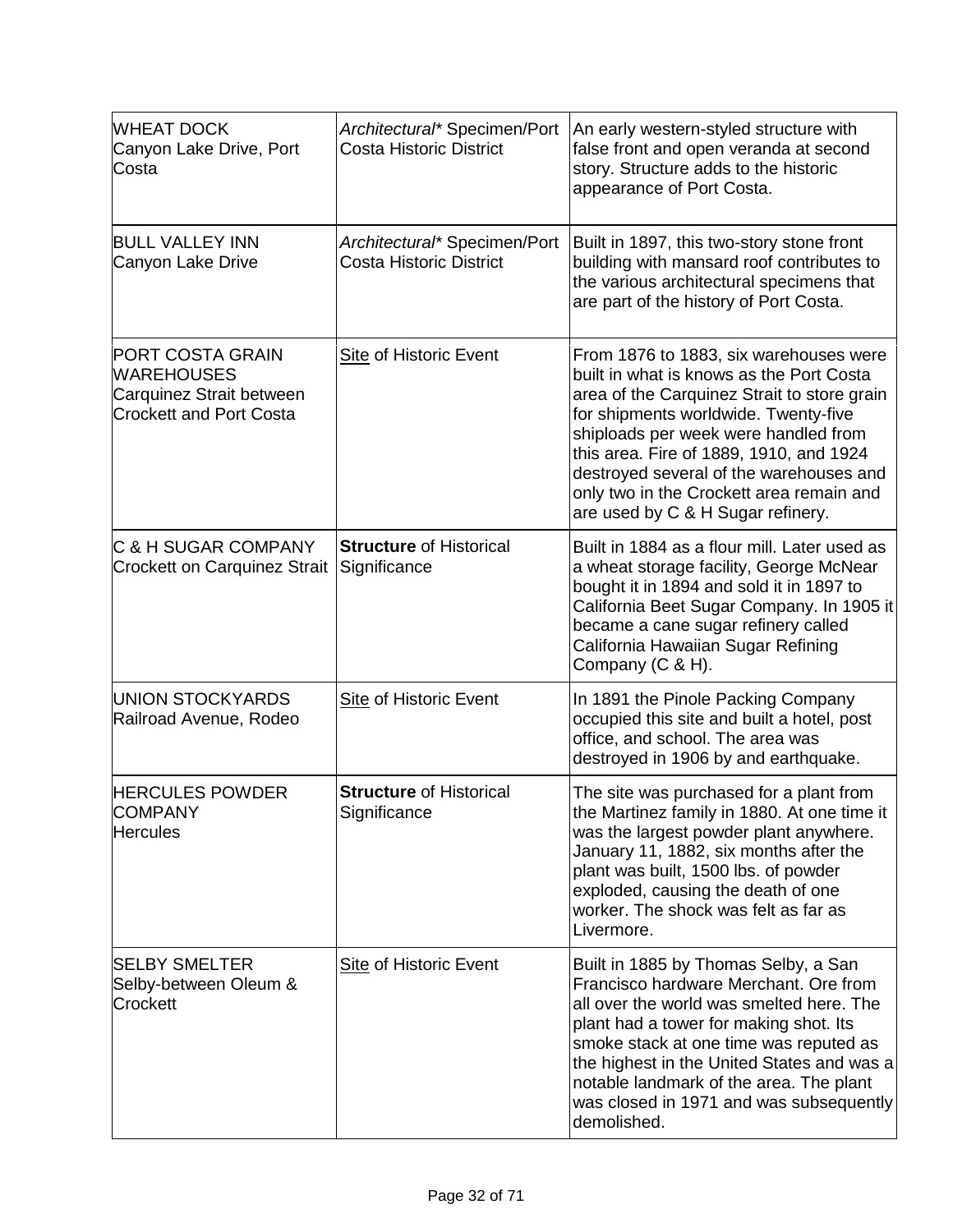| THE OLD HOMESTEAD<br>Loring Avenue, Crockett                  | <b>Structure of Historical</b><br>Significance                                     | This, the first Crockett home, was built for<br>Thomas Edwards, Sr., founder of<br>Crockett, circa 1867. Part of the structure<br>was built of imported lumber brought<br>around Cape Horn. California Historic<br>Landmark #731. Operated by the Crockett<br>Women's Club, it is now used for<br>weddings and receptions.                                                                                                                                                                                                                                                      |
|---------------------------------------------------------------|------------------------------------------------------------------------------------|---------------------------------------------------------------------------------------------------------------------------------------------------------------------------------------------------------------------------------------------------------------------------------------------------------------------------------------------------------------------------------------------------------------------------------------------------------------------------------------------------------------------------------------------------------------------------------|
| LORING AVENUE<br>From West St. to Vallejo<br>Street, Crockett | <b>Sites of Historic</b><br>Events/Structures of<br><b>Historical Significance</b> | This was the first main street of Crockett<br>which was laid out as a town-ship in 1881<br>by Thomas Edwards, Sr. Most of the<br>buildings on this street date from 1900 or<br>earlier including the Pickwick Hotel on the<br>southeast corner of Bay and Loring. This<br>hotel was built by Mr. Heald in 1898 for<br>employees of the sugar mill. The hotel has<br>been in constant operation, although its<br>name has been changed many times.                                                                                                                               |
|                                                               |                                                                                    | The odd Fellows Hall on Loring Avenue<br>between Bay and Heald was also built in<br>the 1880's. This hall has housed most of<br>the town's fraternal organizations.                                                                                                                                                                                                                                                                                                                                                                                                             |
|                                                               |                                                                                    | The buildings on Loring Avenue between<br>West and Rolph Avenues were built in<br>1909 including the Park View Hotel which<br>adjoins Rithet Park.                                                                                                                                                                                                                                                                                                                                                                                                                              |
| OLD RAILROAD DEPOT                                            | <b>Structure of Historical</b><br>Significance                                     | Original flag stop for Crockett before it<br>was laid out as a town. Trains stopped<br>coming in 1969. Passengers traveling to<br>Vallejo and Calistoga used to debark at<br>this stop and continue by bus.                                                                                                                                                                                                                                                                                                                                                                     |
| TOWN OF VALONA                                                | Site of historical Significance                                                    | A small town that once occupied the<br>eastern portion of the township of<br>Crockett. Valona was originally laid out by<br>Dr. John Strentzel in 1882, shortly after<br>Thomas Edwards laid out the Town of<br>Crockett. It occupied four square blocks<br>and has easy access to Port Street and<br>the tracks. Dr. Strentzel owned the hill and<br>land on the east side of Crockett Ranch.<br>Valona was a separate town with several<br>stores and a school, although it had no<br>post office or rail stop. Valona was slowly<br>incorporated into the Crockett township. |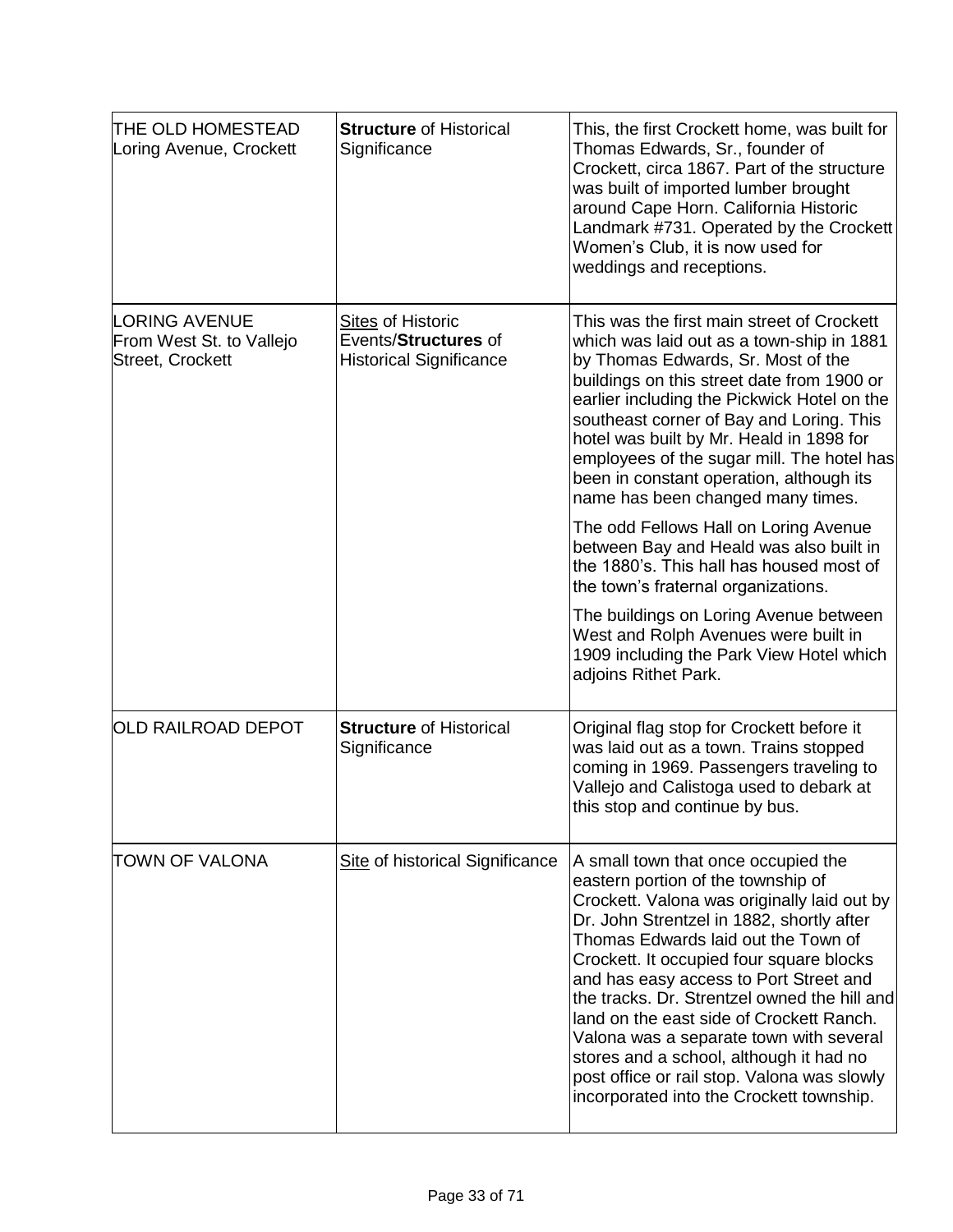| ORINDA AREA                                                     |                                                                           |                                                                                                                                                                                                                                                                                                                                                                                                                                                                                   |
|-----------------------------------------------------------------|---------------------------------------------------------------------------|-----------------------------------------------------------------------------------------------------------------------------------------------------------------------------------------------------------------------------------------------------------------------------------------------------------------------------------------------------------------------------------------------------------------------------------------------------------------------------------|
| <b>RESOURCE/</b><br><b>LOCATION</b>                             | <b>EVALUATION</b><br><b>CATEGORY</b>                                      | SIGNIFICANCE/<br><b>IMPORTANCE</b>                                                                                                                                                                                                                                                                                                                                                                                                                                                |
| JOAQUIN MORAGA<br><b>ADOBE</b><br>24 Adobe Lane<br>Incorporated | <b>Structure of Historical</b><br>Significance                            | Circa 1841, Joaquin Moraga built this adobe<br>making it the oldest house in the county still<br>standing. Built on a portion of Rancho<br>Laguna de los Palos Colorado, a Mexican<br>land grant to Joaquin Moraga and Juan<br>Bernal in 1835. Restored in 1941 by Mrs.<br>James Irvine. Interior remodeled to private<br>home in 1964 by owner Donald Manuel.<br><b>California Historical Landmark #509</b><br>(1954) and National Register of Historic<br><b>Places (1972).</b> |
| <b>CASA VIEJA</b><br>Casa Vieja Road                            | <b>Structure of Historical</b><br>Significance/Architectural*<br>Specimen | Built in 1894 by Judge James Gartland, an<br>Oakland attorney. This was one of the first<br>purchases of land from the Moraga Land<br>Co. In the Glorietta Area of Orinda. The<br>structure is a two-story wood frame house<br>with a high gable roof and gable dormer.<br>Windows are set in pairs at the front of the<br>structure and there is an open porch<br>centered in the front. The gables have<br>decorated cresting.                                                  |
| OLD MORAGA SCHOOL<br>200 Block Moraga Way<br>Incorporated       | <b>Site of Historic Event</b>                                             | The Moraga School District was formed in<br>November 1861. Soon after this school<br>was built on land given by the Moraga<br>family. This was the first school in Orinda<br>and remained open until 1925.                                                                                                                                                                                                                                                                        |
| OLD YELLOW HOUSE<br>209 Moraga Way<br>Incorporated              | <b>Structure of Historical</b><br>Significance                            | Built by Captain Alexander Jenkins in<br>1894 on a portion of Rancho Laguna de<br>Los Palos Colorados which had been<br>subdivided by Angus Grant, John Grant<br>and James A Williamson. Originally<br>painted the color of old railroad stations, it<br>has been preserved as originally built.                                                                                                                                                                                  |
| <b>FISH RANCH</b><br>Gateway Boulevard and<br>Highway 24        | <b>Site of Historic Event</b>                                             | Circa 1872, George Winslow established a<br>ranch to raise fish. Later his son-in-law<br>changed the operation to a more<br>conventional ranch where horses were<br>raised and established a tavern to serve<br>travelers going to and from Oakland.<br>Continued operating until 1915.                                                                                                                                                                                           |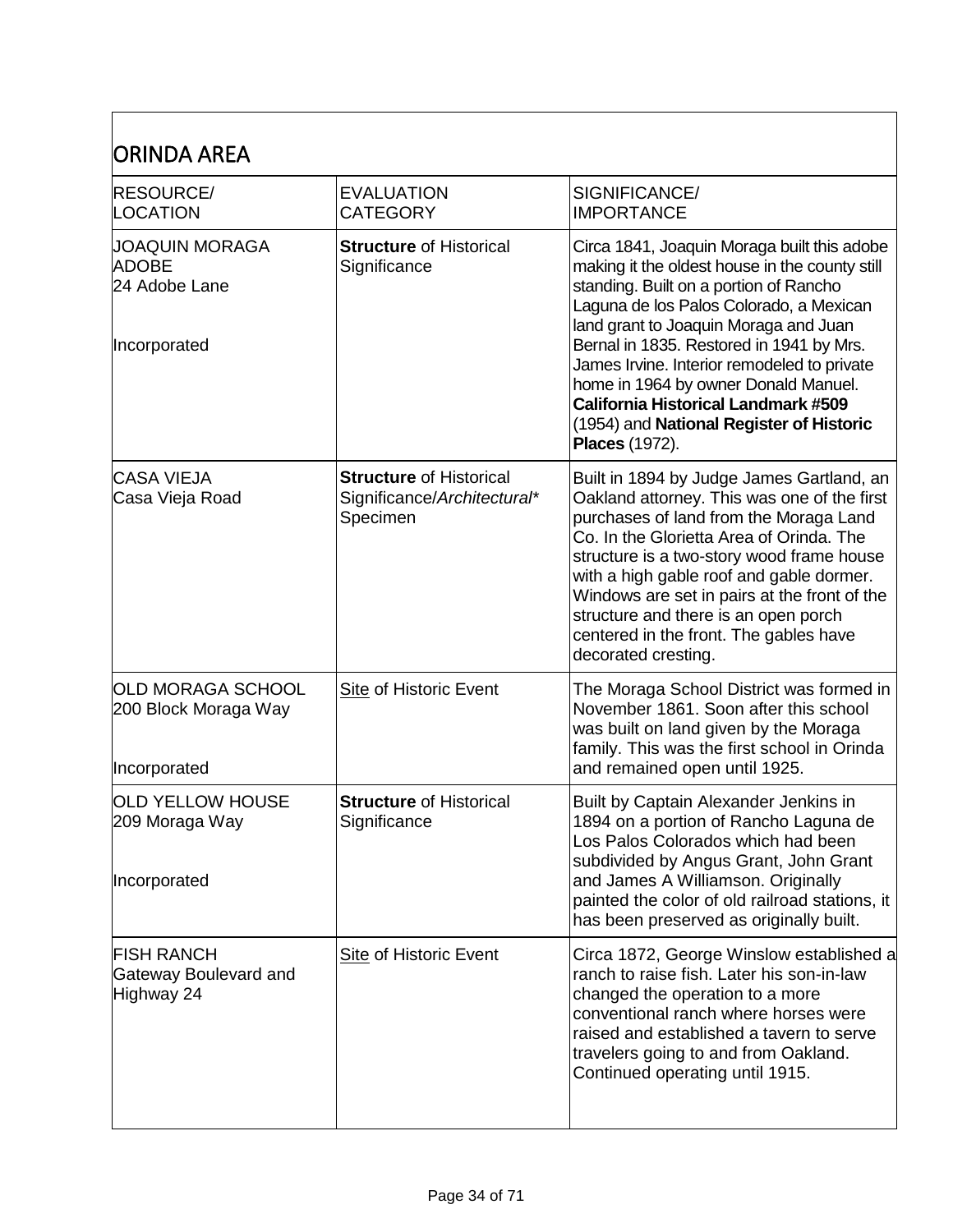| <b>HAMPTON'S GRAVE</b><br>Near Briones Reservoir off<br>Bear Creek Road                                            | Site relating to Important<br>Person in History                                  | Edward J. Hampton 1878-1935, was an<br>electrician of some renown and one of<br>Orinda's early pioneers. He acquired<br>about 300 acres of old Martinez Rancho.<br>He prepared his own gravesite on a high<br>knoll overlooking Orinda. He deeded<br>70.62 acres of land to Contra Costa<br>County for a public park.                                                                                                                                                                                                                                                            |
|--------------------------------------------------------------------------------------------------------------------|----------------------------------------------------------------------------------|----------------------------------------------------------------------------------------------------------------------------------------------------------------------------------------------------------------------------------------------------------------------------------------------------------------------------------------------------------------------------------------------------------------------------------------------------------------------------------------------------------------------------------------------------------------------------------|
| <b>CEDAR OF LEBANON</b><br><b>Orinda Community Church</b><br>Incorporated                                          | Site of Historic Event/Site<br><b>Relating to Important Person</b><br>in History | The seeds for this Cedar of Lebanon tree<br>were sent to Mr. William Penn Mott, Jr., at<br>his request from the head of the Botanic<br>Garden in Jerusalem. About a dozen<br>seeds were sent and were from the<br>original Cedar of Lebanon grove, the<br>same trees that are referred to in the<br>Bible, outside the City of Jerusalem. The<br>seeds were geminated by the Oakland<br>Park Department nursery. This particular<br>tree was planted in honor of Reverend<br>Fred Marrow in 1955.                                                                                |
| <b>BRYANT STATION</b><br><b>Orinda Park</b><br>Incorporated                                                        | <b>Site of Historic Event</b>                                                    | California and Nevada Railroad began<br>service in 1885 between Emeryville and<br>Berkeley. The line was extended through<br>Albany, Richmond, San Pablo and into<br>Orinda where the line terminated at Bryant<br>Station (named after a resident), circa 1890<br>located on the east side of Moraga Way<br>near the intersection of Brookwood Road.<br>Railroad bed was extended to Glorietta<br>Avenue on route to Moraga where line was<br>to turn east but the company failed before<br>the tracks were laid, circa 1900. California<br>Point of Historical Interest CCo-1. |
| <b>SANTA MARIA CHURCH</b><br>Miner Road and Camino<br>Pablo                                                        | Site of Historic Event/Site<br><b>Relating to Important Person</b><br>in History | Built in 1892 by Maria Le Breton de<br>Laveaga as a family chapel and donated to<br>Orinda. Masses were held regularly until<br>1914 when Miguel de Laveaga died.<br>Church was modeled after San Marie de<br>Bois Church in France and it was a popular<br>subject for both artists and photographers.<br>Congregation moved to a larger church in<br>1954 and the chapel was demolished in<br>1955.                                                                                                                                                                            |
| <b>ORINDA PARK SCHOOL</b><br>Intersection of Wildcat<br>Canyon Road, Bear Creek<br>Road and San Pablo Dam<br>Road. | <b>Site of Historic Event</b>                                                    | This school district was founded in 1882.<br>The second school in Orinda was built on<br>Wagner Ranch property, donated by<br>General Theodore Wagner. The School<br>was used until the Orinda High School<br>District was formed and a new school built<br>in 1925.                                                                                                                                                                                                                                                                                                             |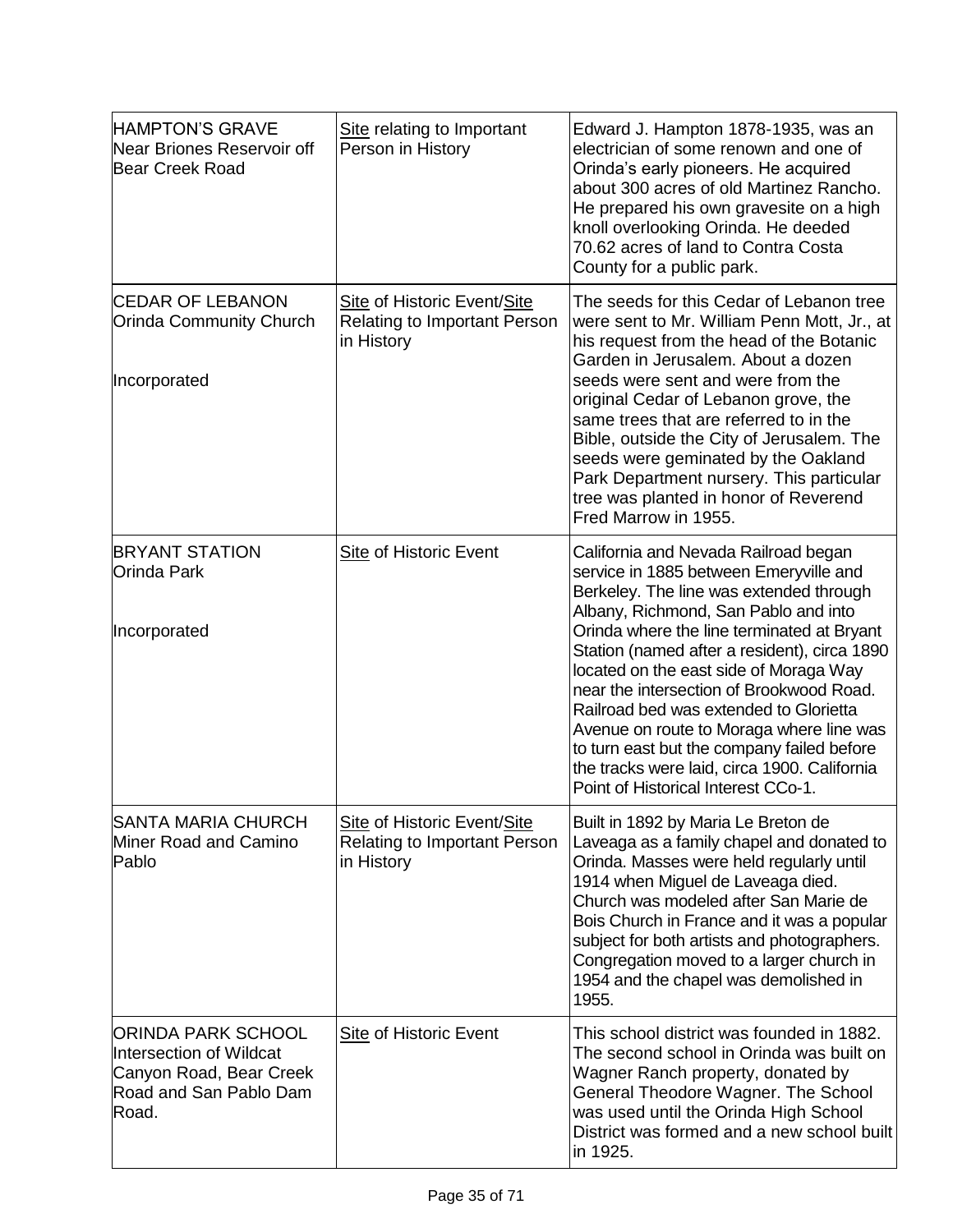| <b>WAGNER RANCH AND</b><br><b>HOME</b><br>Camino Pablo, Bear Creek<br>Road and San Pablo Dam<br>Road | Site of Historic Event/Site<br><b>Relation to Important Person</b><br>in History | Theodore Wagner, Surveyor-General,<br>built a large home here on 241 acres of<br>land in 1882. The Oak View Ranch was<br>self-sustaining with elaborate orchards,<br>olive trees, vineyards, a vinegar house,<br>dairy, brick kiln, gas house, horse barn,<br>carriage house, fish pond, blacksmith's<br>shop and a servant's house. Old home<br>site now maintained as historical study<br>and nature area by East Bay Municipal<br>Utility District. |
|------------------------------------------------------------------------------------------------------|----------------------------------------------------------------------------------|--------------------------------------------------------------------------------------------------------------------------------------------------------------------------------------------------------------------------------------------------------------------------------------------------------------------------------------------------------------------------------------------------------------------------------------------------------|
| <b>ORINDA PARK HOTEL</b><br>Northeast corner of Bear<br><b>Creek Road and San Pablo</b><br>Dam Road  | Site of Historic Event/Site<br><b>Relation to Important Person</b><br>in History | Built by Theodore Wagner in 1885 in<br>anticipation of the success of the<br>California and Nevada Railroad. Used by<br>the community until 1913. Part of the<br>stone foundation is still visible.                                                                                                                                                                                                                                                    |
| <b>MINER RANCH</b><br><b>Sleepy Hollow and Miner</b><br><b>Road Area</b><br>Incorporated             | Site relating to Important<br>Person in History                                  | Many oil wells were drilled from 1888<br>through 1903 in the Miner Road area of<br>Orinda. Several wells were drilled on<br>Miner Ranch. Some of the wells at Miner<br>Ranch yielded oil, although the actual<br>quantities were small.                                                                                                                                                                                                                |
| <b>THREE RANCHOS</b><br><b>BOUNDARY</b><br>Summit of Miner Road                                      | <b>Site of Historic Event</b>                                                    | Common boundary of Ranchos Acalanes<br>El Sobrante and Boca de la Canada del<br>Pinole. Has been marked with a<br>monument and memorial stone by the<br>Orinda Historical Society.                                                                                                                                                                                                                                                                     |
| <b>CONKLIN HOTEL</b><br>Near Freeway at Crossroads                                                   | <b>Site of Historic Event</b>                                                    | Built in 1858 by James Conklin. Hotel was<br>a principal landmark sited in many deeds<br>of the 1880's.                                                                                                                                                                                                                                                                                                                                                |
| <b>SULLIVAN RANCH AND</b><br><b>HOME</b><br>607 El Toyonal<br>Incorporated                           | <b>Structure of Historical</b><br>Significance                                   | In 1879 Eugene Sullivan settled on 250<br>acres in Orinda. Ranch's dairy, the Orinda<br>Creamery, served local residents between<br>1932-1938. Property remained an<br>operating ranch until the 1960s.                                                                                                                                                                                                                                                |
| <b>MISS GRAHAM'S RIDING</b><br><b>ACADEMY</b><br>63 Orinda Way<br>Incorporated                       | <b>Structure of Historical</b><br>Significance                                   | Resort once famous throughout the Bay<br>Area. People came to take lessons and<br>ride horseback over the Orinda Trails.<br>Only one quarter of the building remains<br>as the Orinda Garage today.                                                                                                                                                                                                                                                    |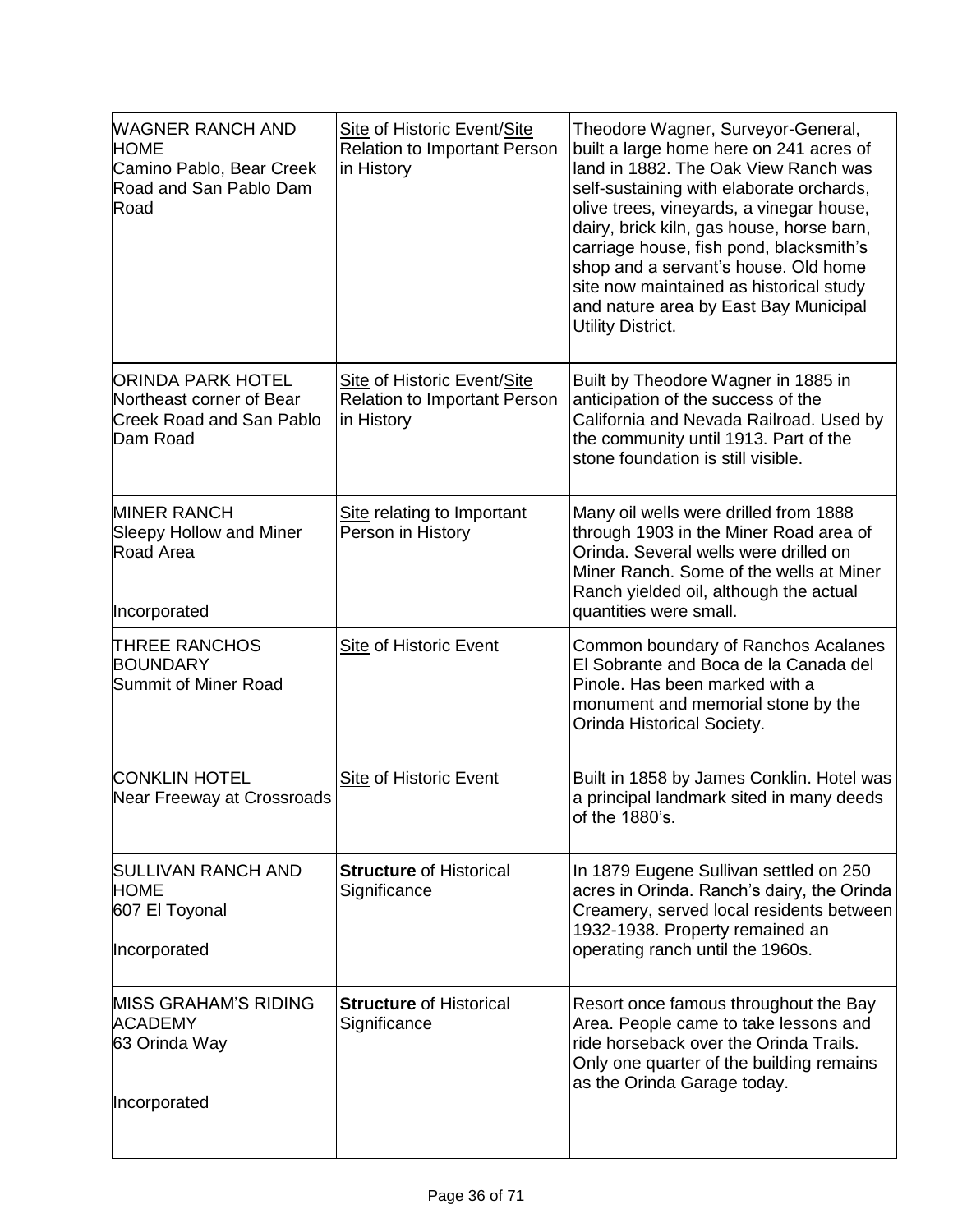| <b>DE LAVEAGA HOME</b><br>12 Bien Venida Road<br>Incorporated           | <b>Structure of Historical</b><br>Significance/Architectural*<br>Specimen | Bien Venida was first built in 1888 by<br>Miguel and Maria de Breton de Laveaga.<br>The house was destroyed by fire in 1915<br>and a duplicate home was built from<br>original plans on the same site. It has<br>been continuously occupied by the de<br>Laveaga family. E.I. de Laveaga, a son,<br>later developed more than 1,100 acres of<br>what is now Orinda. The two-story wood<br>frame structure with truncated roof,<br>gabled entrance, plus hip style, forms an<br>irregular roof line. A windows walk, wood<br>cresting and ornaments decorate the roof<br>trim. First story walls are shiplap with<br>patterned wood shingle at the second<br>story. Shelf with boxed cornice and<br>brackets between floor levels adds to the<br>wall design along with an open veranda. |
|-------------------------------------------------------------------------|---------------------------------------------------------------------------|-----------------------------------------------------------------------------------------------------------------------------------------------------------------------------------------------------------------------------------------------------------------------------------------------------------------------------------------------------------------------------------------------------------------------------------------------------------------------------------------------------------------------------------------------------------------------------------------------------------------------------------------------------------------------------------------------------------------------------------------------------------------------------------------|
| <b>FIRST ORINDA FIRE</b><br><b>HOUSE</b><br>Orinda Way<br>Incorporated  | <b>Structure of Historical</b><br>Significance/Architectural*<br>Specimen | Built in 1923 by Orinda Volunteer Fire<br>Department and E.I. Laveaga as part of<br>planned Orinda town site. Use until 1942<br>as a fire house and library. It is now a<br>commercial building. Structure is a cross<br>of early western style with false front and<br>Spanish styling.                                                                                                                                                                                                                                                                                                                                                                                                                                                                                                |
| <b>ORINDA COUNTRY CLUB</b><br>315 Camino Sobrante<br>Incorporated       | <b>Structure of Historical</b><br>Significance/Architectural*<br>Specimen | Country Club built in 1924 by E.I. de<br>Laveaga. Project included golf course and<br>early subdivision.                                                                                                                                                                                                                                                                                                                                                                                                                                                                                                                                                                                                                                                                                |
| <b>CASA VERANA</b><br>112 Camino Pablo<br>Incorporated                  | <b>Structure of Historical</b><br>Significance                            | Built in 1921 as the first store and gas<br>station in Orinda. Purchased by E.I. de<br>Laveaga and used for various community<br>purposes. It is now used by commercial<br>establishments.                                                                                                                                                                                                                                                                                                                                                                                                                                                                                                                                                                                              |
| <b>ORINDA STORE</b><br>Orinda Village                                   | <b>Structure of Historical</b><br>Significance                            | Built in 1924 by E.I. de Laveaga as part of<br>planned town site along with firehouse,<br>garage, and riding academy. Structure in<br>continuous use ever since as a store.                                                                                                                                                                                                                                                                                                                                                                                                                                                                                                                                                                                                             |
| <b>ORINDA FILTER PLANT</b><br>200 Block of Camino Pablo<br>Incorporated | <b>Structure of Historical</b><br>Significance                            | Present structure built in 1936. It is the<br>largest filter plant in the east Bay Municipal<br>Utility District (EBMUD) system, and serves<br>most Berkeley and Oakland.                                                                                                                                                                                                                                                                                                                                                                                                                                                                                                                                                                                                               |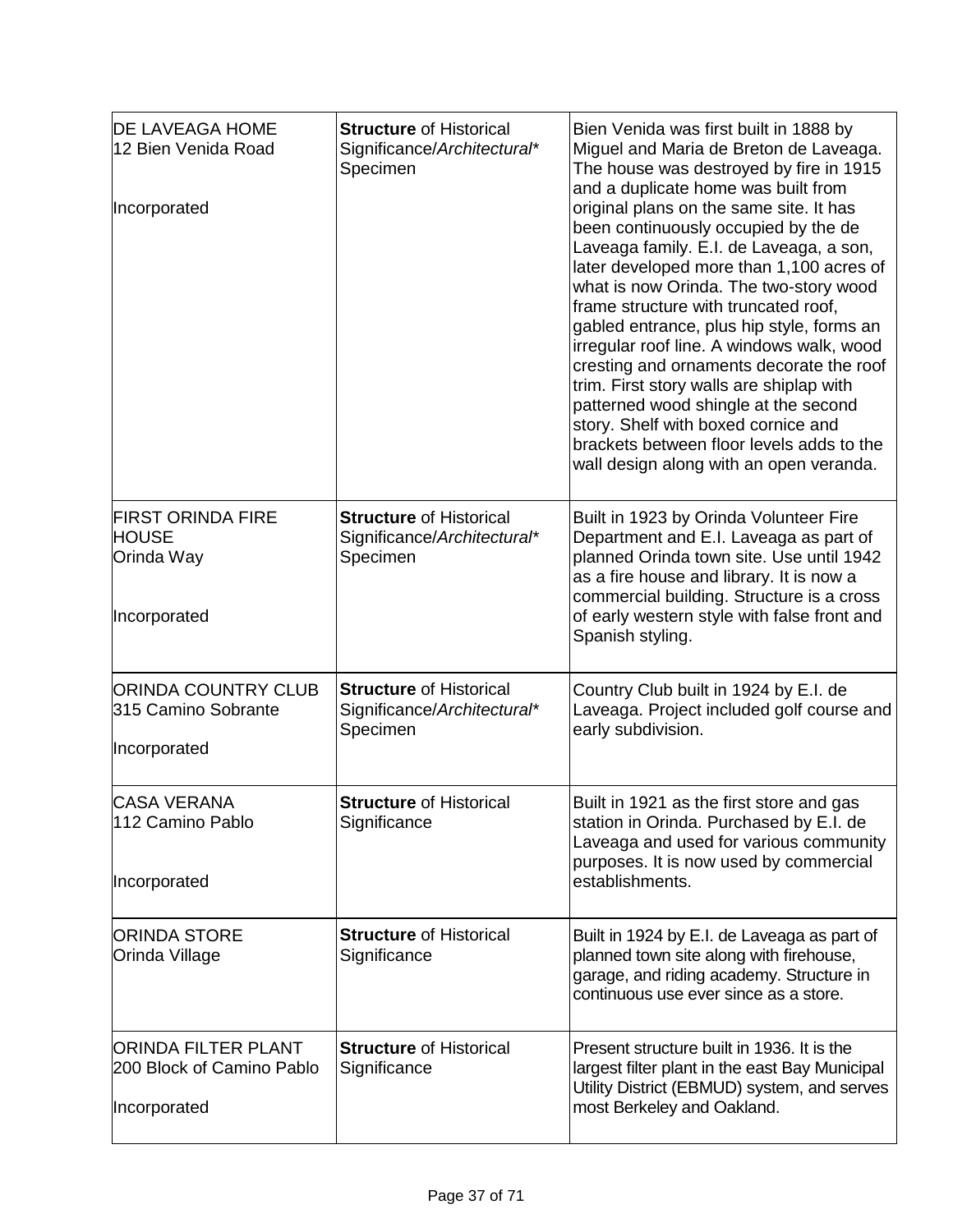| <b>OLD TUNNEL</b><br><b>Old Tunnel Road</b>                                                              | <b>Site of Historical Event</b>                                                                | Constructed in 1903 as a cooperative<br>effort of Contra Costa and Alameda<br>Counties. Were 1,100 feet long and 320<br>feed lower than the top of summit road.<br>Used until 1937 when replaced by the low<br>level "Caldecott Tunnel." Portals can still<br>be seen but are boarded up.                                                                                                                                                                                                                                                                                                                                                                                                                                                                                                                                                                                                                                                                                                                                                              |
|----------------------------------------------------------------------------------------------------------|------------------------------------------------------------------------------------------------|--------------------------------------------------------------------------------------------------------------------------------------------------------------------------------------------------------------------------------------------------------------------------------------------------------------------------------------------------------------------------------------------------------------------------------------------------------------------------------------------------------------------------------------------------------------------------------------------------------------------------------------------------------------------------------------------------------------------------------------------------------------------------------------------------------------------------------------------------------------------------------------------------------------------------------------------------------------------------------------------------------------------------------------------------------|
| <b>ORINDA UNION SCHOOL</b><br>26 Orinda Way<br>Incorporated                                              | <b>Structure of Historical</b><br>Significance                                                 | Built in 1925 for Orinda Union School<br>District, created by merger of Moraga<br><b>School District and Orinda Park School</b><br>District. Used as a school until 1973 when<br>converted to Orinda Community Center.                                                                                                                                                                                                                                                                                                                                                                                                                                                                                                                                                                                                                                                                                                                                                                                                                                 |
| <b>CALIFORNIA-NEVADA</b><br><b>RAILROAD</b><br>Kennedy Grove, El Sobrante<br>Unincorporated/Incorporated | Site of Historic Event                                                                         | In 1886 railroad stops of the California<br>Nevada Railroad were scheduled at<br>Frenchman's Curve, along the present<br>Hillside Drive. The area is now part of<br>Kennedy Grove Regional Recreation Area<br>which is maintained by the East Bay<br>Regional Park District. California Point of<br><b>Historical Interest CCo-4.</b>                                                                                                                                                                                                                                                                                                                                                                                                                                                                                                                                                                                                                                                                                                                  |
| <b>ORINDA THEATER</b><br>Incorporated                                                                    | <b>Structure of Historical</b><br>Significance/Site Relating to<br>Important Person in History | Completed in 1945, this was Orinda's first<br>theater and the last, large old theater of its<br>type in Contra Costa County. It was<br>designed by Alexander Aimwell Cantin<br>(circa 1875-1964), one of California's first<br>registered architects. The building is an<br>example of streamlined modern styling. It<br>contains murals on the foyer ceiling and<br>auditorium walls painted by Anthony B.<br>Heinsbergen (1895-1981) who decorated<br>747 movie theaters during his nearly 60<br>year career, including some of the best<br>known Hollywood theaters.<br>The theater is a major visual landmark in<br>the community of Orinda. It was one of<br>the first buildings built at the "Crossroads"<br>and helped to establish a focal point for<br>the developing suburban community. The<br>theater and surrounding shops located at<br>"the Crossroads" have been closed since<br>1980. The owner is currently in the<br>process of redeveloping the corner,<br>including the theater. It is projected to<br>reopen by the end of 1989. |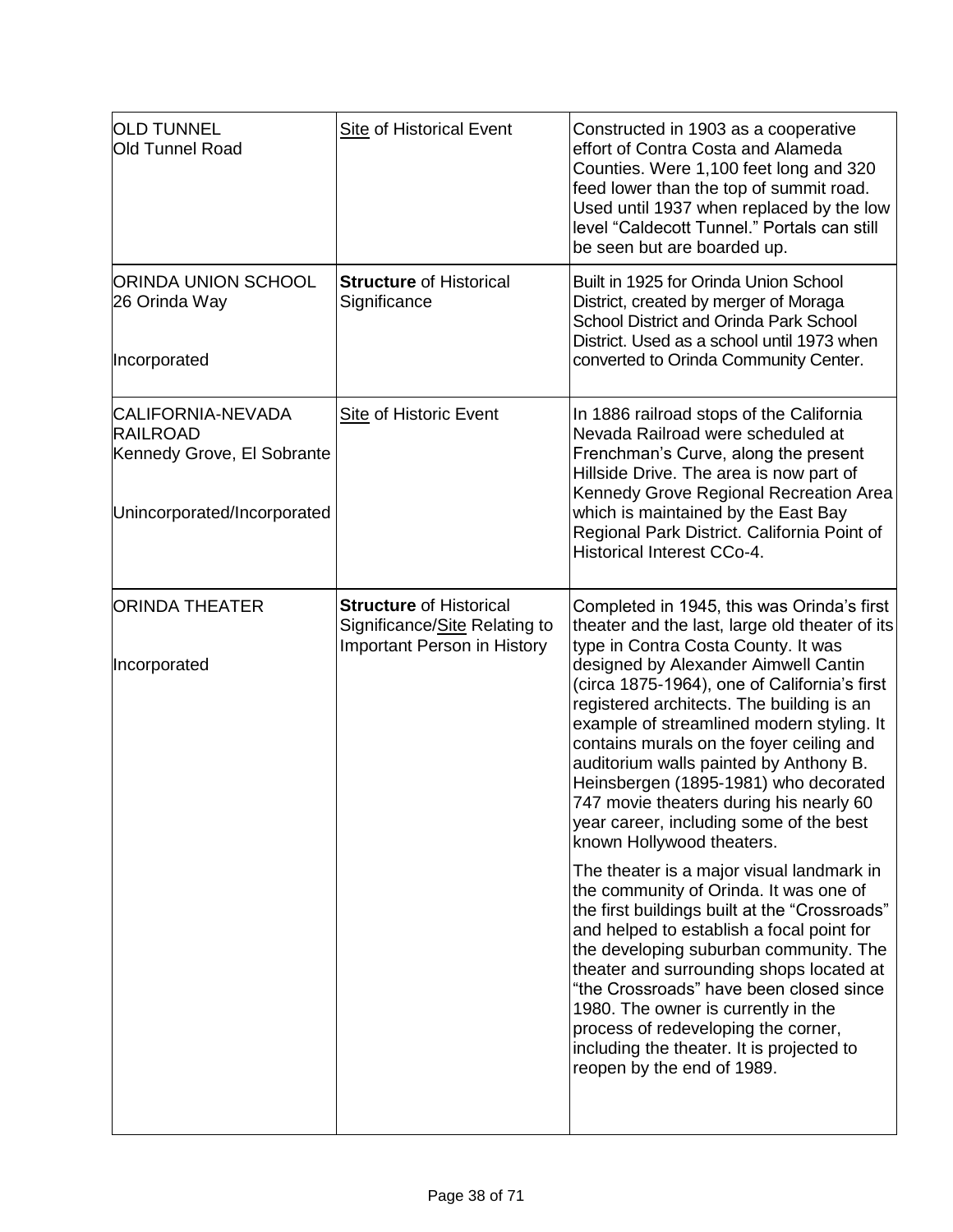| <b>PACHECO AREA</b>                                                                               |                                                                                  |                                                                                                                                                                                                                                                                                                                                                                   |
|---------------------------------------------------------------------------------------------------|----------------------------------------------------------------------------------|-------------------------------------------------------------------------------------------------------------------------------------------------------------------------------------------------------------------------------------------------------------------------------------------------------------------------------------------------------------------|
| <b>PACHECO INN</b><br>Pacheco Blvd. and Center<br>Avenue                                          | <b>Structure of Historic</b><br>Significance                                     | Structure built in the 1800s and still<br>standing although remodeled. The inn<br>was a stop for the stage coach on its<br>route to and from Martinez.                                                                                                                                                                                                            |
| TOWN OF PACHECO                                                                                   | <b>Site of Historic Event</b>                                                    | Pacheco was established in 1860 by Dr.<br>J.H. Carouthers who, with two others,<br>purchased a sit on the bank of Walnut<br>Creek and laid out a townsite. It was one<br>of the important shipping centers in<br>Contra Costa County in that era.                                                                                                                 |
| <b>PACHECO FLOUR MILL</b><br>105 Aspen Street<br>Pacheco                                          | Site of Historic Event/Site<br><b>Relating to Important Person</b><br>in History | The mill was built by W.K. Hendricks on<br>land from George Loucks in 1857. The<br>mill burned down in August in 1867 and<br>was rebuilt in 1868 and was rebuilt in<br>1868 with help from local citizens. The<br>vacant flour mill was totally destroyed by<br>fire in 1913.                                                                                     |
| <b>GEORGE P. LOUCKS</b><br><b>HOME</b><br>Corner of Highway 4 and<br>Old Pacheco Road,<br>Pacheco | <b>Site Relating to Important</b><br>Person in History                           | A two-story frame house with fluted eaves<br>and covered front porch with balcony. The<br>first residence built in Pacheco in 1853 by<br>Garry L. Walwrath, from timbers hewn in<br>Moraga Redwood. Sold to Loucks in<br>1857. Birthplace of Anne Loucks, the first<br>child born in Pacheco and the town's<br>grammar school teach for thirty-four<br>years.     |
| <b>LOUCK'S LANDING</b><br>North of Highway 4 on Old<br>Pacheco Road, Pacheco                      | Site of Historic Event/Site<br><b>Relating to Important Person</b><br>in History | In the late 1850s this was a navigable<br>slough and a turning basin for vessels of<br>light draft. It was the mouth of Walnut<br>Creek. George P. Loucks built a<br>warehouse here to serve the small stern<br>wheelers that came up the slough. Many<br>years later the channel of Walnut Creek<br>was changed to border Buchanan Field,<br>the County airport. |
| <b>OAK PARK HOUSE</b><br>2089 Oak Park Blvd.                                                      | <b>Structure of Historic</b><br>significance                                     | Single story frame cottage with elevated<br>foundation and front glass porch. Built in<br>the 1920's, structure is on land which was<br>once a portion of the Elijah Hook Ranch.<br>The house was purchased by the Oak<br>Park Assembly of God in 1968. It now<br>stands between the church and Pleasant<br>Hill Elementary School.                               |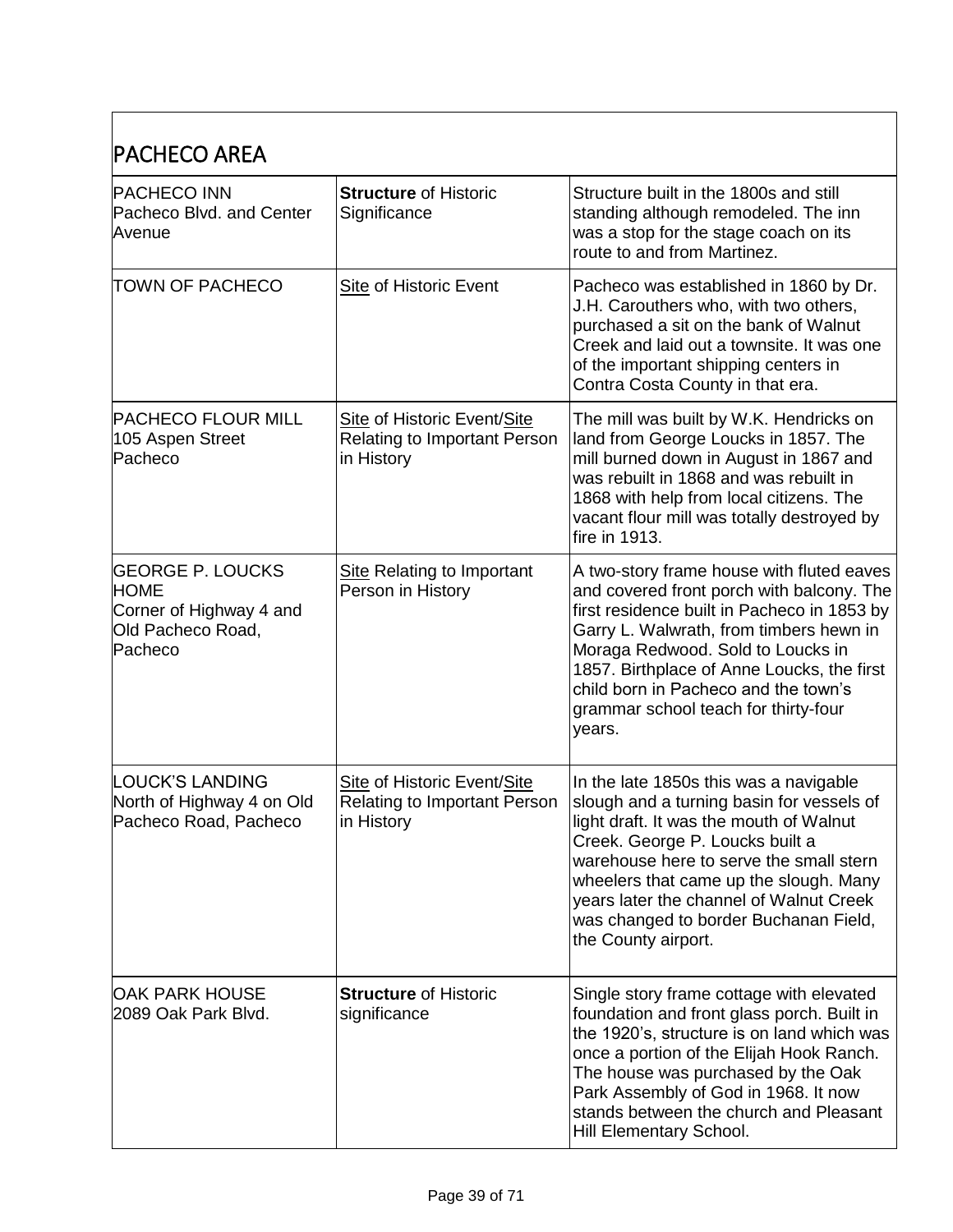| <b>PINOLE AREA</b>                                             |                                                                          |                                                                                                                                                                                                                                                                                                                                                                                                                                                                                                                          |
|----------------------------------------------------------------|--------------------------------------------------------------------------|--------------------------------------------------------------------------------------------------------------------------------------------------------------------------------------------------------------------------------------------------------------------------------------------------------------------------------------------------------------------------------------------------------------------------------------------------------------------------------------------------------------------------|
| <b>RESOURCE/</b><br>LOCATION                                   | <b>EVALUATION</b><br><b>CATEGORY</b>                                     | SIGNIFICANCE/<br><b>IMPORTANCE</b>                                                                                                                                                                                                                                                                                                                                                                                                                                                                                       |
| <b>PINOLE WATERFRONT</b><br>Foot of Tennent Avenue             | Site of Historic Event                                                   | This historical waterfront deserves<br>recognition because of its importance as<br>the nucleus of a shipping harbor, which<br>marked the beginning of Pinole.                                                                                                                                                                                                                                                                                                                                                            |
| <b>ELLERHORST HOME,</b><br><b>Hercules</b>                     | <b>Structure of Historic</b><br>Significance                             | Built during the 1860's after the Ignacio<br>Martinez land was divided among his<br>eleven children. In mid - 1870's Mr. and<br>Mrs. C.H. Ellerhorst purchased and<br>remodeled the cottage which still stands.<br>The Ellerhorst's were quite active in the<br>activities of Pinole.                                                                                                                                                                                                                                    |
| DOWNER HOME,<br>San Pablo Avenue                               | <b>Structure of Historic</b><br>Significance/ Architectural*<br>Specimen | Built in 1905 by Edward Downer, Sr. who<br>established the first bank of Pinole, which<br>opened for business October 25, 1905.<br>Mr. Downer went on to establish a chain<br>of banks in West Contra Costa County.<br>He was Pinole's first city clerk<br>(incorporation 1903) and held the post of<br>mayor of the city of Pinole for nearly thirty<br>years. The structure is a large mansion<br>with fluted column porch supports.                                                                                   |
| <b>MARTINEZ ADOBES,</b><br><b>Pinole Creek</b>                 | Site relating to important<br>person in history                          | Site of the original homestead adobes<br>built in the 1830's by the family of Don<br>Ignacio Martinez. Headquarters of Pinole<br>Grant, former alcalde and commandant.<br>He planted the first wheat in the county.                                                                                                                                                                                                                                                                                                      |
| <b>FERNANDEZ MANSION</b><br>100 Tennent Avenue<br>Incorporated | <b>Structure of Historic</b><br>Significance/ Architectural*<br>Specimen | The Fernandez Mansion—an example of<br>16 <sup>th</sup> century classic manneristic<br>architecture-is a stately twenty-two room<br>redwood home located at the bay front of<br>Pinole. It was built in 1849 by Bernardo<br>Fernandez, a shipping merchant, who<br>added to the growth of Pinole and West<br>Contra Costa County by transporting its<br>products across the bay. The mansion is<br>listed in the National Register of<br><b>Historic Places and is California Point</b><br>of Historical Interest CCo-6. |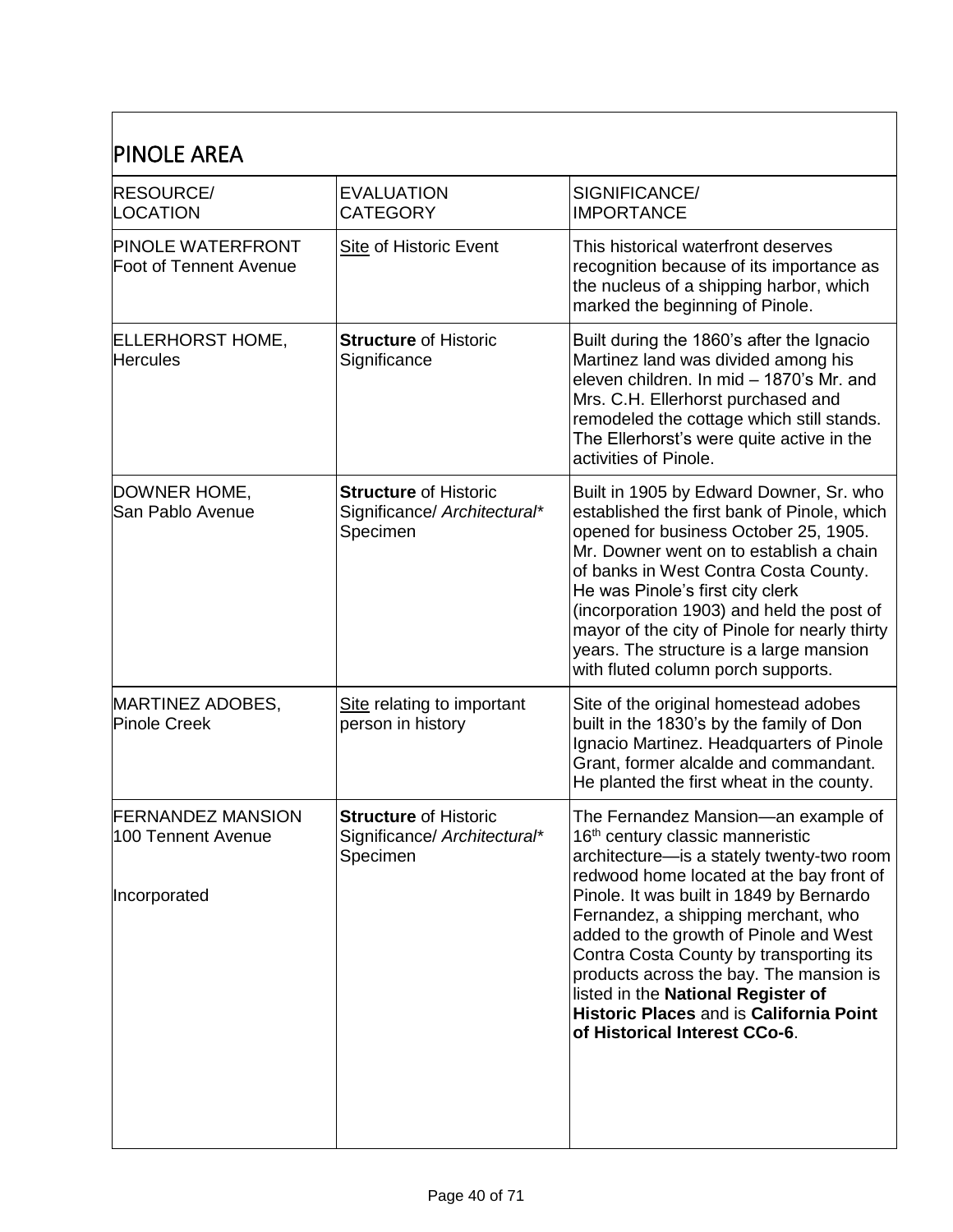| <b>PITTSBURG AREA</b>                                                         |                                        |                                                                                                                                                                                                                                                                                                                                                                                                                                                                             |
|-------------------------------------------------------------------------------|----------------------------------------|-----------------------------------------------------------------------------------------------------------------------------------------------------------------------------------------------------------------------------------------------------------------------------------------------------------------------------------------------------------------------------------------------------------------------------------------------------------------------------|
| <b>RESOURCE/</b><br>LOCATION                                                  | <b>EVALUATION</b><br><b>CATEGORY</b>   | SIGNIFICANCE/<br><b>IMPORTANCE</b>                                                                                                                                                                                                                                                                                                                                                                                                                                          |
| <b>CAMP STONEMAN</b><br>Railroad Avenue                                       | <b>Site of Historic Event</b>          | Camp Stoneman, named for General George<br>Stoneman, a Civil War leader and the 15 <sup>th</sup><br>Governor of California, encompassed 1,000<br>acres of land and was built in 1942 as an<br>"embarkation" facility or "staging" area for<br>World War II troops leaving for the Pacific<br>theater. Also used during the Korean conflict<br>in a like manner. Two million soldiers were<br>processed through this site. Camp Stoneman<br>was inactivated August 13, 1954. |
| <b>EARLY CALIFORNIA</b><br><b>RAILROAD</b><br>Pittsburg-Antioch Highway       | <b>Site of Historic Event</b>          | The Pittsburg mines and Black Diamond<br>mines used standard gauge railroad track<br>three years before the "Golden Spike"<br>was driven at Promontory Point, Utah.<br>The railroad transported coal from the<br>mines to the San Joaquin River for<br>shipment.                                                                                                                                                                                                            |
| <b>ROSE HILL CEMETERY</b><br>Somersville Mines Area<br><b>Regional Park</b>   | <b>Site of Historic Event</b>          | A burial ground three miles south of<br>Pittsburg located in the Coal Mines<br>Regional Park is the resting place of many<br>Welsh Miners and their families. Ninety-<br>two memorial headstones, inscribed in the<br>Gaelic language of the ancient Celt record<br>the past.                                                                                                                                                                                               |
| <b>MINE SHAFTS</b><br>NORTONVILLE/SOMERSVI<br>LLE<br>Cole Mines Regional Park | Site of Historic Event                 | Coal, known as the Black Diamond, was<br>discovered in the foothills of north-eastern<br>Contra Costa County in 1850. Noah<br>Norton built the first home in the mine<br>area in 1861-later knows as Nortonville.<br>The mining families were mostly from<br>England and Wales. This was the first<br>fossil fuel source in California.                                                                                                                                     |
| <b>COULTER PINE</b><br><b>Black Diamond Way</b>                               | <b>Site of Historical Significance</b> | The most distinctive single botanical<br>species in the coal mines area is the<br>Coulter Pine. Here it reaches its<br>northernmost limit. This pine is<br>characterized by large cones.                                                                                                                                                                                                                                                                                    |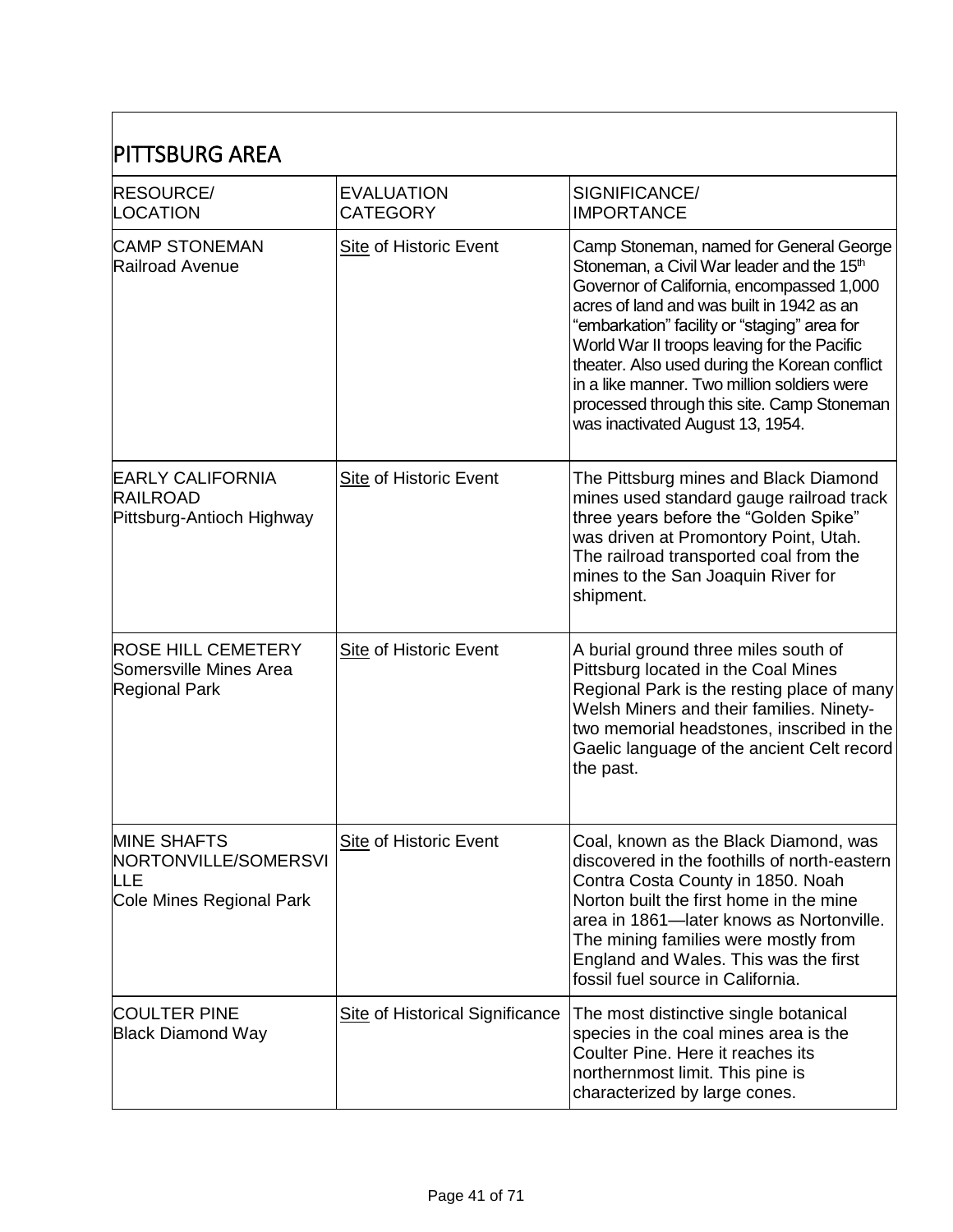| <b>SOUTHERN PACIFIC</b><br><b>RAILROAD DEPOT</b><br>1291 Railroad Avenue        | <b>Structure of Historical</b><br>Significance/Architectural*<br>Specimen  | An early railroad facility that added to the<br>industrial development of Pittsburg, circa<br>1878. This two-story frame structure with<br>a varied wall design of shiplap, vertical<br>board and batten, fish scale shingles and<br>decorated brackets incommoded<br>passengers and cargo.                                                                                                                                                                                                                          |
|---------------------------------------------------------------------------------|----------------------------------------------------------------------------|----------------------------------------------------------------------------------------------------------------------------------------------------------------------------------------------------------------------------------------------------------------------------------------------------------------------------------------------------------------------------------------------------------------------------------------------------------------------------------------------------------------------|
| <b>SANTA FE RAILROAD</b><br><b>DEPOT</b><br><b>Black Diamond Street</b>         | <b>Structure of Historical</b><br>Significance                             | Transportation needs were changing to<br>the faster railroad facilities for inland travel<br>and depots were built to handle the<br>passengers and cargo, circa 1900.                                                                                                                                                                                                                                                                                                                                                |
| SACRAMENTO-<br><b>NORTHERN RAILROAD</b><br><b>DEPOT</b>                         | <b>Structure of Historical</b><br>Significance                             | This railroad line, California's first electric<br>line, inaugurated 1909, provided<br>transportation between the Bay Area and<br>the central valley communities including<br>Sacramento, Woodland, Oroville, Chico,<br>Marysville and Stockton.                                                                                                                                                                                                                                                                     |
| <b>THEATER SITES</b><br><b>York Street</b>                                      | <b>Site of Historic Event</b>                                              | The Black Diamond Theater built in 1909<br>and the Palace Theater built in 1910. The<br>Enea Brother's theaters provided the first<br>movies in Contra Costa County.                                                                                                                                                                                                                                                                                                                                                 |
| VINCENT A. DAVI LIBRARY Structure of Historical<br>80 Power Avenue              | Significance                                                               | Pittsburg's library system began circa 1913.<br>It was housed over the town's firehouse on<br>5 <sup>th</sup> Street and Railroad Avenue. The new<br>Vincent A. Davi Library named in honor of<br>the late mayor of Pittsburg, opened April 24,<br>1966, at its present location on Power<br>Avenue.                                                                                                                                                                                                                 |
| <b>FAGES-CRESPIE</b><br><b>TURNBACK CAMP</b><br>Buchanan Park, Buchanan<br>Road | Site of Historic Event/Site<br>Relating to Important<br>Persons in History | The Fages-Crespie Expedition in 1772 was<br>a final attempt to establish an inland land<br>route to reach Point Reyes where the<br>Mission of San Francisco was to be<br>founded. The diary of the journey became<br>the first written record of Eastern Contra<br>Costa County. This site, recorded as<br>"Turnback Camp," was the point at which<br>the expedition abandoned their search for a<br>crossing and turned southward to return to<br>their base camp at Royal Presidio of Monte<br>Rey (now Monterey). |
| <b>OAK SPRINGS</b><br><b>COMMUNITY</b><br>Buchanan Park, Buchanan<br>Road       | <b>Site Relating to Important</b><br>Person in History                     | James Kirker, an early American<br>Frontiersman, headquartered at this site<br>three miles south of New York of the<br>Pacific (now Pittsburg) and established a<br>community known as Oak Springs,<br>California.                                                                                                                                                                                                                                                                                                   |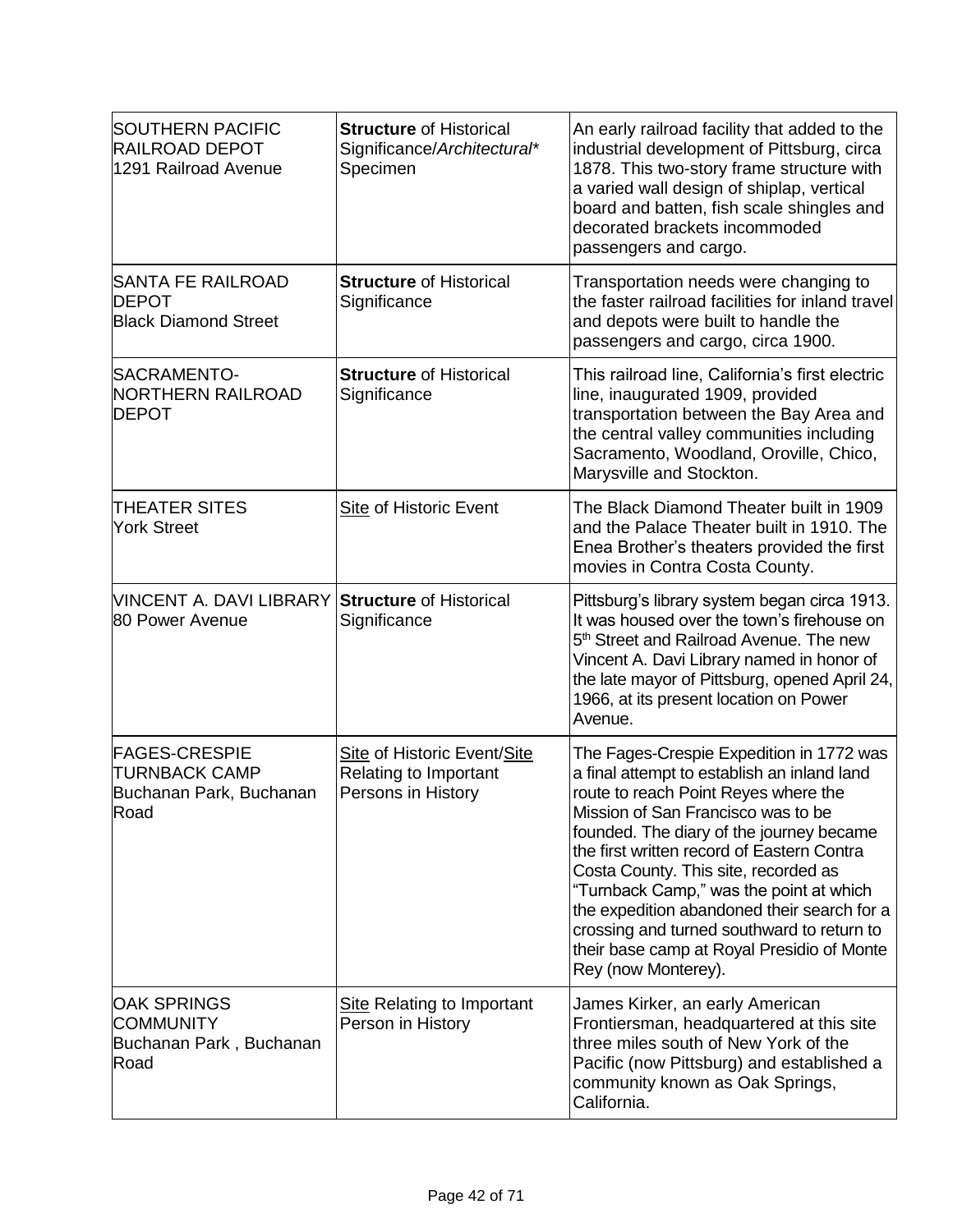| <b>PITTSBURG HISTORICAL</b><br><b>DISTRICT</b><br>Foot of Railroad Avenue, at<br><b>Waterfront</b> | Site of Historic Event/Site<br>Relating to Important<br>Persons in History | The waterfront area at Railroad Avenue has<br>been considered as a district to provide a<br>record of the historical past associated with<br>fishing, shipping, the railroads and the<br>people who contributed to the development<br>of Pittsburg. A listing of the historical events<br>associated with this area includes: |
|----------------------------------------------------------------------------------------------------|----------------------------------------------------------------------------|-------------------------------------------------------------------------------------------------------------------------------------------------------------------------------------------------------------------------------------------------------------------------------------------------------------------------------|
|                                                                                                    |                                                                            | (1) Rancho Los Medanos-A Land Grant<br>awarded by Governor Don Bautista<br>Alvarado in 1835 to Jose Mesa and<br>Jose Garcia.                                                                                                                                                                                                  |
|                                                                                                    |                                                                            | (2) Colonel Jonathan Stevenson-<br>Founder of New York of the Pacific<br>(now Pittsburg).                                                                                                                                                                                                                                     |
|                                                                                                    |                                                                            | (3) General Williams Tecumsah<br>Sherman-Surveyor of the town of<br>New York of the Pacific.                                                                                                                                                                                                                                  |
|                                                                                                    |                                                                            | (4) First Post Office in Contra Costa<br>County-In 1849 John Beemer was<br>Postmaster of this office, then, located<br>at Second and Black Diamond Street.                                                                                                                                                                    |
|                                                                                                    |                                                                            | (5) Booth Cannery—Site of early fishing<br>center and cannery. Early cannery<br>technology developed here.                                                                                                                                                                                                                    |
|                                                                                                    |                                                                            | (6) Coaling Station-First steamboat stop<br>between San Francisco and Sacramento<br>where boats took on coal.                                                                                                                                                                                                                 |
|                                                                                                    |                                                                            | (7) Cornwall Mansion-Home of P.B.<br>Cornwall, Superintendent of Black<br>Diamond Coal Mines. The mansion<br>located at the foot of Railroad Avenue,<br>dates to 1861 and contained the local<br>dispatcher and telegraph office. It was<br>used as a residence until 1957.                                                   |
|                                                                                                    |                                                                            | (8) Robert Reddeford Walker--Discoverer of<br>the Pacific Tidewaters along the San<br>Joaquin River route in 1833. He was the<br>first American to follow the San Joaquin<br>River to its mouth at Pittsburg.                                                                                                                 |
|                                                                                                    |                                                                            | (9) Confluence of Sacramento and San<br>Joaquin Rivers.                                                                                                                                                                                                                                                                       |
|                                                                                                    |                                                                            | (10) Cornwall Station-Built in 1878                                                                                                                                                                                                                                                                                           |
|                                                                                                    |                                                                            | (11) Steel Mill-Established in 1911<br>(12) Official Road-Railroad Avenue, an<br>original road from the Cumberland<br>Mines to the Town of New York of the<br>Pacific 1849, followed by New York                                                                                                                              |
|                                                                                                    |                                                                            | Landing 1850s, City of Pittsburg.                                                                                                                                                                                                                                                                                             |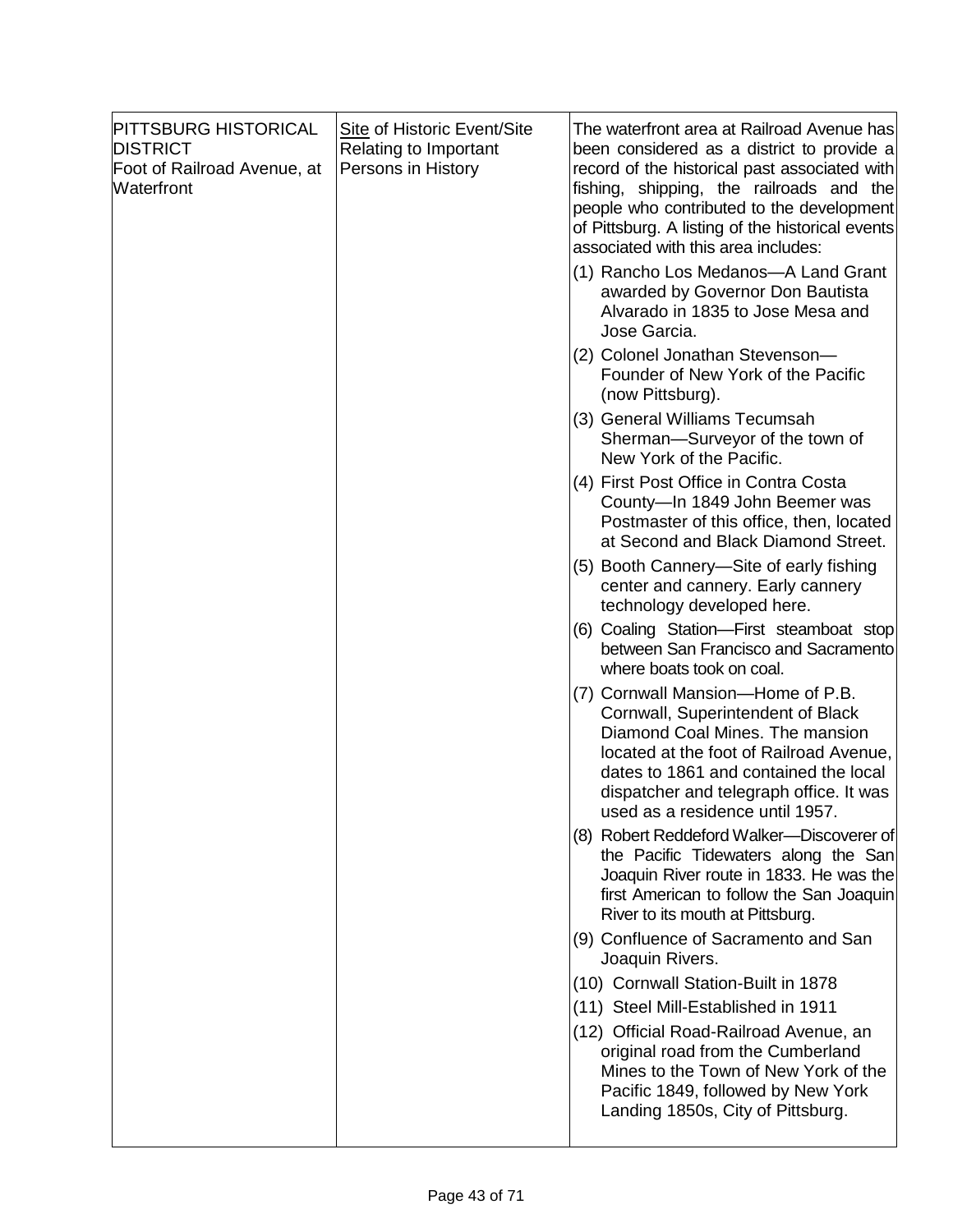| CONGREGATIONAL<br>CHURCH,<br>West 4 <sup>th</sup> and Montezuma<br>Streets                                                       | <b>Structure of Historic</b><br>Significance                              | The Congregational Church was first built in<br>Nortonville for the mining community in<br>1882. It was moved to Pittsburg in 1884 and<br>is still in use as a church.                                                                                                                                                                                                                   |
|----------------------------------------------------------------------------------------------------------------------------------|---------------------------------------------------------------------------|------------------------------------------------------------------------------------------------------------------------------------------------------------------------------------------------------------------------------------------------------------------------------------------------------------------------------------------------------------------------------------------|
| <b>LATIMER RANCH</b><br>Nortonville Road                                                                                         | <b>Structure of Historic</b><br>Significance                              | The home of Leo Latimer, private owner of<br>original patent by Governor Bigler<br>ofl<br>California. Home was built in 1850.                                                                                                                                                                                                                                                            |
| <b>LOS MEDANOS HOTEL</b>                                                                                                         | Architectural* Specimen                                                   | A U-shaped two story stucco structure with<br>decorated wood columns around windows,<br>doors and corners. Balconies are located<br>under windows at the second floor. A molded<br>arch trim of wood surrounds the top<br>structural opening of the windows on the first<br>floor. Main entrance is recessed within an<br>arcade. Built in 1917.                                         |
| <b>BLACK DIAMOND</b><br><b>DISTRICT OLD GRAMMAR</b><br><b>SCHOOL</b><br>West 8 <sup>th</sup> and Black Diamond<br><b>Streets</b> | <b>Structure of Historic</b><br>Significance                              | This grammar school was built in 1914 for<br>the Black Diamond School District. It also<br>housed high school classes when Pittsburg<br>withdrew from the East County's Riverview<br>Union High School District in 1923.                                                                                                                                                                 |
| <b>PITTSBURG SEVENTH</b><br><b>DAY ADVENTIST CHURCH</b><br>East 9 <sup>th</sup> and Los Medanos<br><b>Streets</b>                | <b>Structure of Historic</b><br>Significance/ Architectural*<br>Specimen  | The history of this old Congregational<br>Church is closely interwoven with the city's<br>progress. It was dedicated September 28,<br>1919 and its red brick grandeur with a<br>crenelated tower, decorated rose windows;<br>stained glass windows and arched main<br>entrance is a unique example of turn of the<br>century architecture and style.                                     |
| <b>CALIFORNIA THEATER</b><br>Railroad and Central<br>Avenues                                                                     | <b>Structure of Historical</b><br>Significance/Architectural*<br>Specimen | The California Theater is the majestic<br>symbol of the city's past. The theater<br>provided vaudeville and film entertainment<br>from the era of silent movies to sound and<br>color productions. This architectural<br>structure with red and black tile and<br>traditional theater marquee at the<br>entrance has been proclaimed as a most<br>magnificent theater. Built circa 1925. |
| <b>MILITARY CHAPEL</b><br><b>STONEMAN PARK</b><br>Harbor Street and Leland<br>Road                                               | <b>Structure of Historical</b><br>Significance/Architectural*<br>Specimen | Two military chapels, built in 1942 at<br>Camp Stoneman, are still in use by local<br>congregations, This chapel displays the<br>traditional architectural design associated<br>with military bases built during World War<br>Ш.                                                                                                                                                         |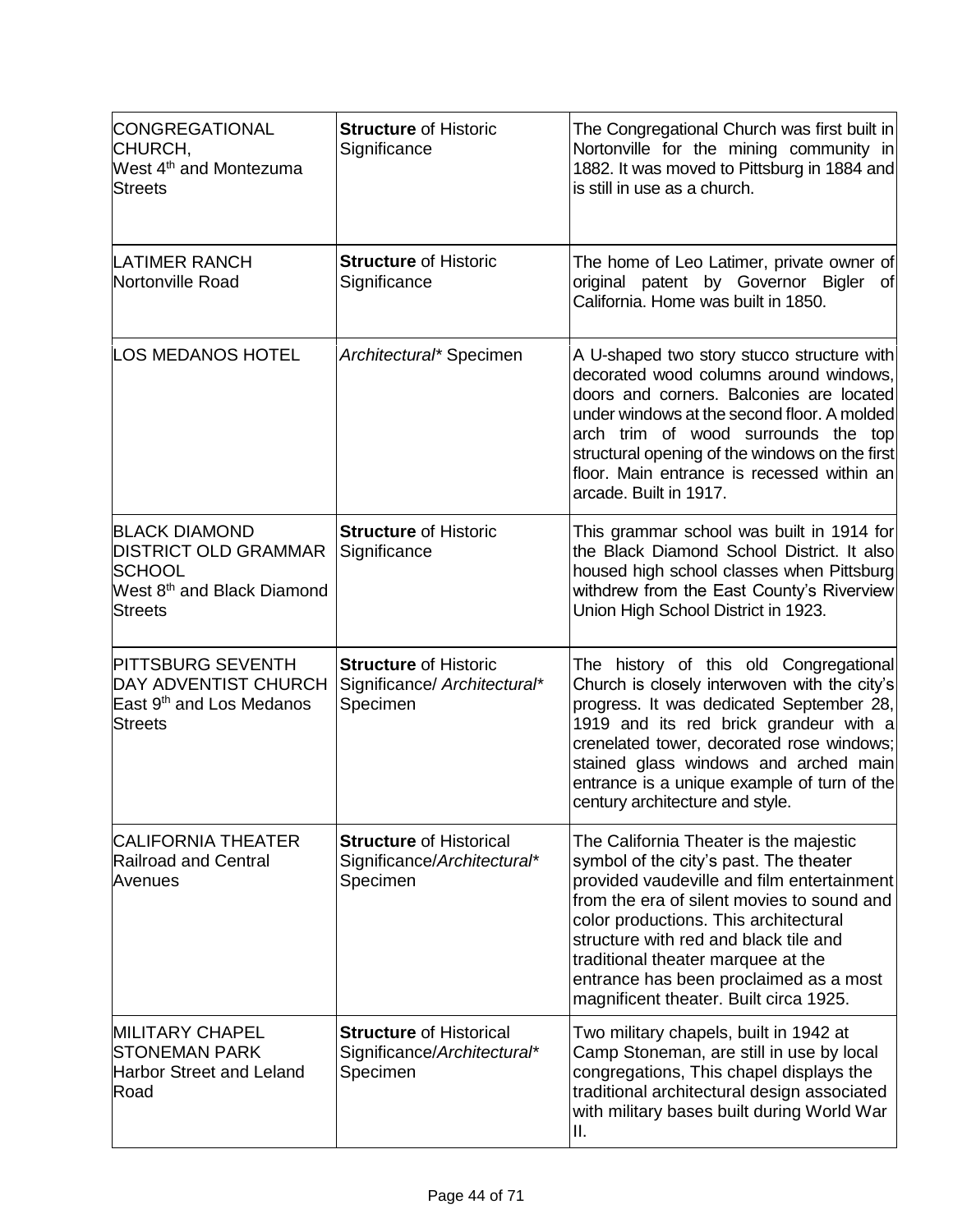| <b>ST. PETER MARTYR</b><br><b>CHURCH</b><br>West 8 <sup>th</sup> and Black Diamond<br>Street | Architectural* Specimen                        | A two-story high stucco structure with a<br>tiled roof and a belfry tower located at the<br>left of the main entrance. The tower has a<br>narrow semi-circular opening at the top.<br>The main entrance has a molded arch<br>trim over the doorway and a rose window<br>directly above with decorative panels on<br>both sides. Main windows have a semi-<br>circular top and are of stained glass. Built<br>in 1925.                     |
|----------------------------------------------------------------------------------------------|------------------------------------------------|-------------------------------------------------------------------------------------------------------------------------------------------------------------------------------------------------------------------------------------------------------------------------------------------------------------------------------------------------------------------------------------------------------------------------------------------|
| <b>DOW CHEMICAL</b><br><b>COMPANY</b><br>Loveridge Road                                      | <b>Structure of Historical</b><br>Significance | Production began July 1, 1916 at the Dow<br>Chemical Company's Pittsburg plant.<br>Owned then by the Great Western<br>Electro-Chemical Company, the Pittsburg<br>plant has grown to become the largest<br>chemical production complex in the<br>Western United States. The plant, which<br>now occupies 450 acres of land and a<br>mile of frontage along the San Joaquin<br>River, was formerly a part of the old<br>Rancho Los Medanos. |
| UOHNS MANVILLE<br><b>CORPORATION</b><br>East 3 <sup>rd</sup> and Harbor Street               | <b>Structure of Historical</b><br>Significance | The Pittsburg plant of Johns Manville<br>Product Corporation broke ground in 1923<br>and began production in 1926. The plant<br>occupies a 25-acre site and produces a<br>wide variety of home and industrial<br>products.                                                                                                                                                                                                                |

## PLEASANT HILL AREA

| <b>RESOURCE/</b><br>LOCATION                                           | <b>EVALUATION</b><br><b>CATEGORY</b>           | SIGNIFICANCE/<br><b>IMPORTANCE</b>                                                                                                                                                                                                                                                                                                                        |
|------------------------------------------------------------------------|------------------------------------------------|-----------------------------------------------------------------------------------------------------------------------------------------------------------------------------------------------------------------------------------------------------------------------------------------------------------------------------------------------------------|
| <b>HOOK RESIDENCE</b><br>60 Hookston Road and<br><b>Buskirk Avenue</b> | <b>Structure of Historical</b><br>Significance | William hook was a pioneer merchant in<br>18533 and owned a store in Pacheco. His<br>son, Vincent, became a County<br>Supervisor. A new home was built on the<br>same site by Vincent's daughter. The<br>Hooks owned about 2,000 acres of land in<br>the area. This house was moved to<br>Martinez when Hookston Square (an<br>office complex) was built. |
| <b>THE DAILEY</b><br><b>BARN AND COTTAGE,</b><br>301 Cortsen A Avenue  | Architectural* Specimen                        | A two story wood frame structure with a<br>high gable roof and shiplap siding. An<br>open veranda extends the front of the<br>structure at the first story. Built in 1858,<br>the barn is two stories high in the center<br>section with a one story shed attachment<br>on either side.                                                                   |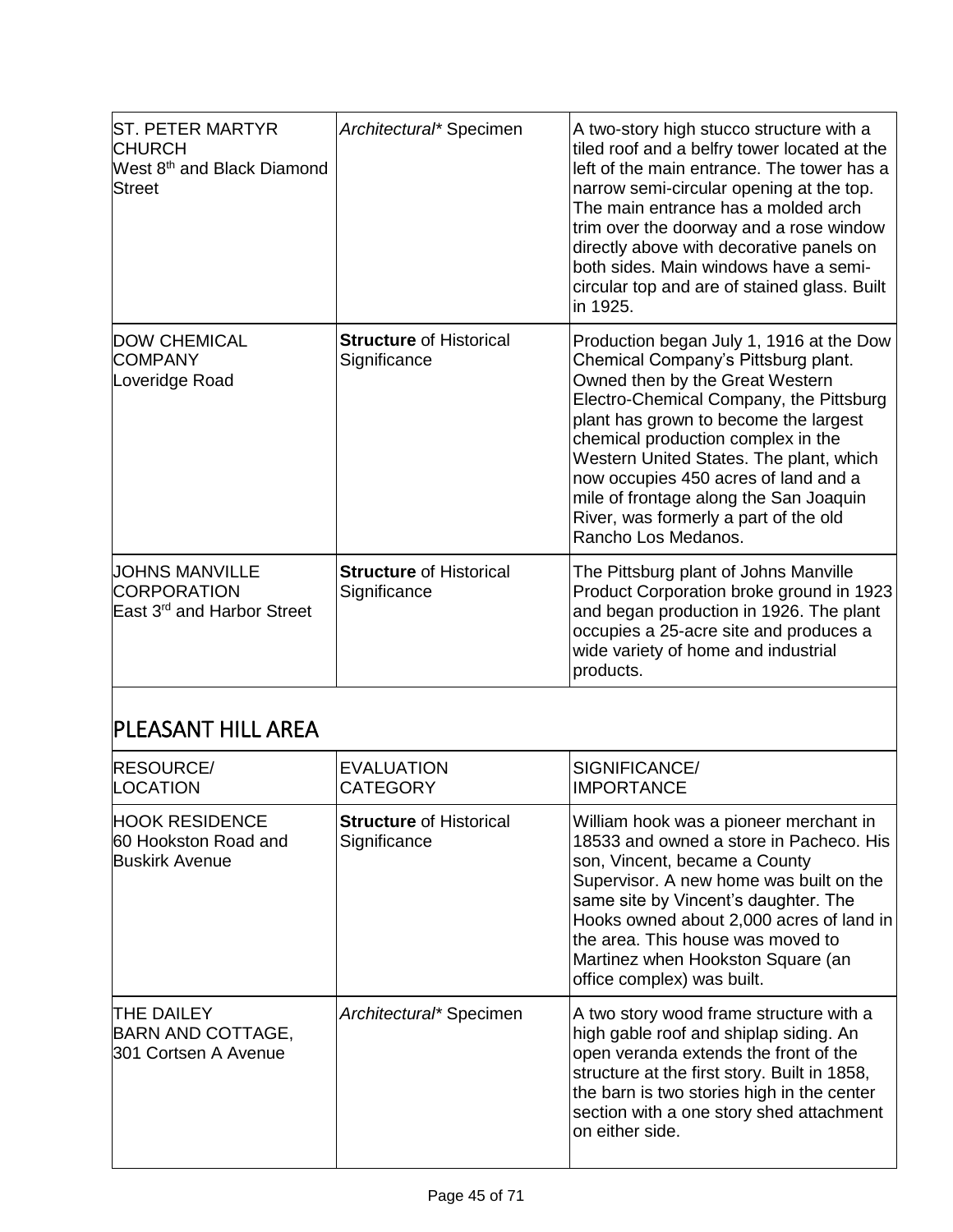| THE ROGERS HOUSE,<br>315 Twinview Drive                                                     | Architectural*<br>Specimen/Structure of<br><b>Historic Significance</b>   | Circa 1867, this single story wood frame<br>structure was built on a knoll with a view<br>eastward overlooking the valley toward<br>Mt. Diablo and Suisun Bay. Although<br>additional rooms have been added to the<br>original structure, the shiplap siding has<br>been matched to retain the original<br>appearance. A nearby park has been<br>named in honor of Mr. Rogers. |
|---------------------------------------------------------------------------------------------|---------------------------------------------------------------------------|--------------------------------------------------------------------------------------------------------------------------------------------------------------------------------------------------------------------------------------------------------------------------------------------------------------------------------------------------------------------------------|
| <b>THE HENRY VESSING</b><br><b>HOUSE</b><br>2979 Vessing Road                               | <b>Structure of Historical</b><br>Significance/Architectural*<br>Specimen | Adjacent to Murderer's Creek, Gambrel<br>roof, stucco with dormers, large side<br>Specimen porch, arch entry, built circa<br>1910. Tank house and windmill moved to<br>property. Privately owned.                                                                                                                                                                              |
| <b>THE BERWICK-VESSING</b><br><b>HOUSE</b><br>3025 Vessing Road                             | <b>Structure of Historical</b><br>Significance                            | Colonial Revival style, wood siding with<br>dormers and porch, two gabled roofs.<br>Original section was a school moved from<br>Pleasant Hill Road and Oak Park Blvd.                                                                                                                                                                                                          |
| <b>THE BUTTNER HOUSE</b><br>Off Grayson Road<br>Near Taylor Blvd.                           | <b>Structure of Historical</b><br>Significance                            | TO BE DOCUMENTED                                                                                                                                                                                                                                                                                                                                                               |
| <b>THE BRANDON HOUSE</b><br>Boyd Road near Brandon                                          | <b>Structure of Historical</b><br>Significance                            | Shingle wood structure, two stories, hip roof,<br>old fireplace in central back, Berkeley style,<br>built circa 1921. Privately owned.                                                                                                                                                                                                                                         |
| <b>HANGMAN'S TREE</b><br>1985 Pleasant Hill Road,<br>adjacent to Murderer's<br>Creek        | Site of Historic Event                                                    | Legend has it that an Indian was hung<br>from this tree for horse stealing in the<br>1800s. This oak is estimated to be 200<br>year old.                                                                                                                                                                                                                                       |
| <b>MURDERER'S CREEK</b><br>Flows behind P. H.<br>Elementary school, under<br>Oak Park Blvd. | <b>Site of Historic Event</b>                                             | This creek with three branches, North,<br>Central and South, is indicated on the first<br>Surveyor General's Map of Rancho Las<br>Juntas area in 1864. A semi-developed<br>path exists between the end of the school<br>playground and Oak Park Lane.                                                                                                                          |
| THE GEARY HOUSE<br>Northwest Corner Pleasant<br>Hill and Geary Roads                        | <b>Site of Historic Significance</b>                                      | Circa 1878, Lawrence Geary purchased a<br>ranch of 400 acres to engage in farming.<br>A two story redwood frame structure with<br>overlap siding and medium gable roof was<br>built on the farm. It was demolished in<br>1977 and redeveloped with new houses.                                                                                                                 |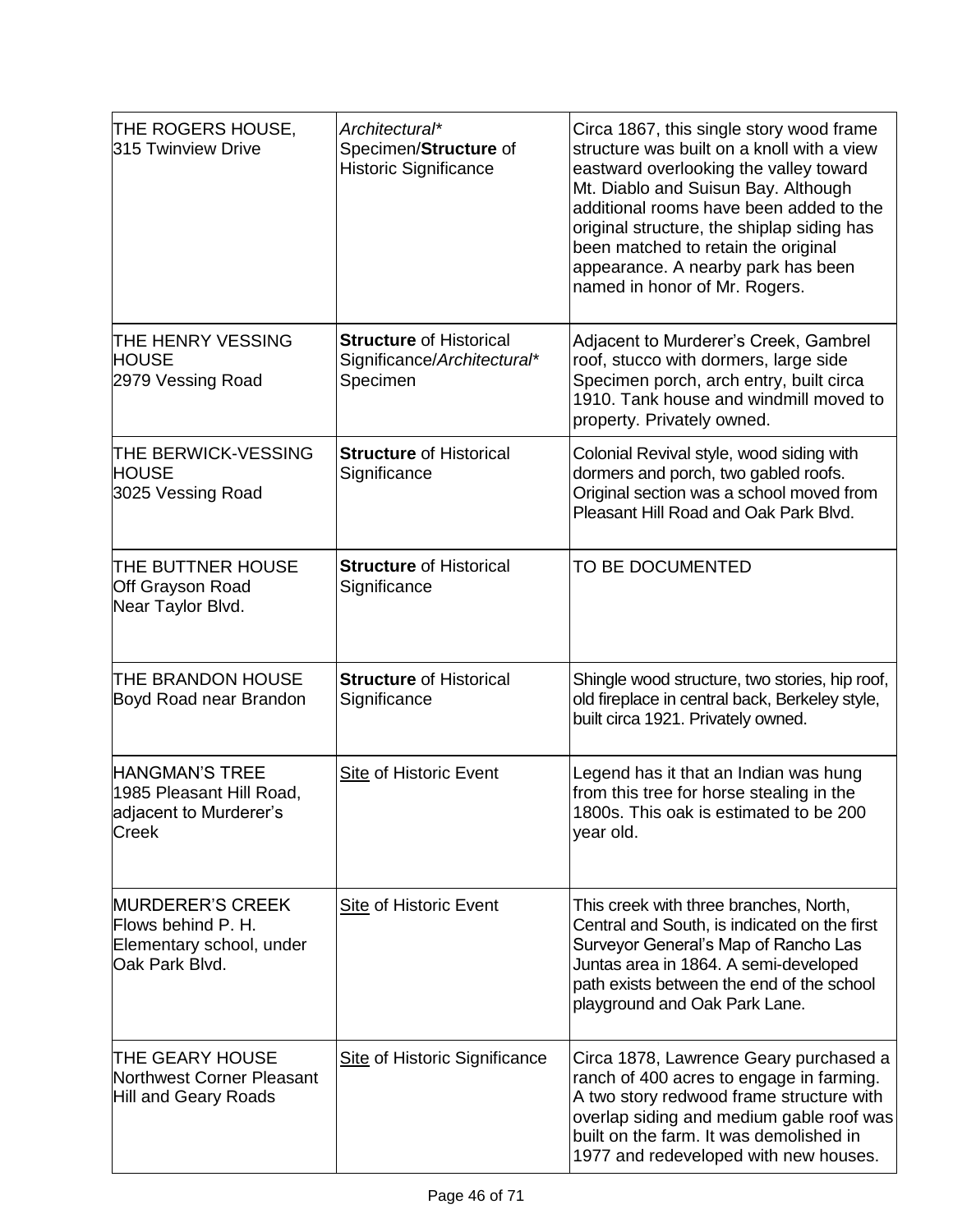| THE BAKER HOUSE<br>2485 Pleasant Hill Road                                      | Architectural* Specimen                        | A one-story wood frame cottage style<br>structure with shiplap siding exposed<br>rafters and a medium hip roof. Windows<br>are two sash, double hung, with plain<br>molding for surrounding detail. An open<br>veranda extends across the front. A<br>detached accessory building of the same<br>styling is located at the rear of the<br>cottage.                                                                                                                                         |
|---------------------------------------------------------------------------------|------------------------------------------------|--------------------------------------------------------------------------------------------------------------------------------------------------------------------------------------------------------------------------------------------------------------------------------------------------------------------------------------------------------------------------------------------------------------------------------------------------------------------------------------------|
| <b>FRANCISCO HOUSE</b><br>2937 Dorothy Drive                                    | Architectural* Specimen                        | A one-story wood frame cottage-style<br>structure with a medium gable roof and<br>exposed rafters. Windows are two sash,<br>doubled hung with plain molding for<br>surrounding detail. Main floor is elevated<br>over a ground level basement.                                                                                                                                                                                                                                             |
| <b>WINDMILLS OF PLEASANT Architectural* Specimen</b><br><b>HILL</b>             |                                                | It is said that windmills were quite<br>numerous in Pleasant Hill and one still<br>stands close to Pleasant Hill Road near<br>Grayson Road. This metal structure is<br>about sixty feet high with four foot oblique<br>vanes radiating from a horizontal shaft.                                                                                                                                                                                                                            |
| ITEIGLAND TEAK HOUSE<br>Teigland Road                                           | <b>Site of Historic Event</b>                  | TO BE DOCUMENTED                                                                                                                                                                                                                                                                                                                                                                                                                                                                           |
| <b>SHERMAN FIELD</b><br>Highway 680 and Monument<br>Blvd.                       | <b>Site of Historic Event</b>                  | Dedicated May 11, 1941. Private airport.<br>Land purchased by A.J. Sassons and P.<br>J. McManamy. Used for seven months<br>until civilians were not permitted to fly with<br>in 100 miles of the coast during World<br>War II. The private airport was then<br>leased to Pan American Airways for<br>instrument flight training school. After the<br>war Sherman Field was returned to<br>private use. It closed in 1950 because of<br>its small size and larger nearby Buchanan<br>Field. |
| <b>ROCHE BARN</b><br>(Land and Barn)<br>1525 Roche Drive                        | <b>Structure of Historical</b><br>Significance | Built in 1905, part of original David Roche<br>Ranch. California style with central loft<br>and side stables, dual pitch roof. Privately<br>owned.                                                                                                                                                                                                                                                                                                                                         |
| <b>THE SANKO FARM</b><br>Sanko Road near Taylor<br><b>Blvd. and Ruth Street</b> | Site of Historic Significance                  | Circa1938 agriculture and horses. Home of<br>the Sanko brothers, Earl and John.<br>Demolished in 1985, became Pleasant Hill<br>City and Pleasant Hill Recreation and Park<br><b>District Corporation Yard.</b>                                                                                                                                                                                                                                                                             |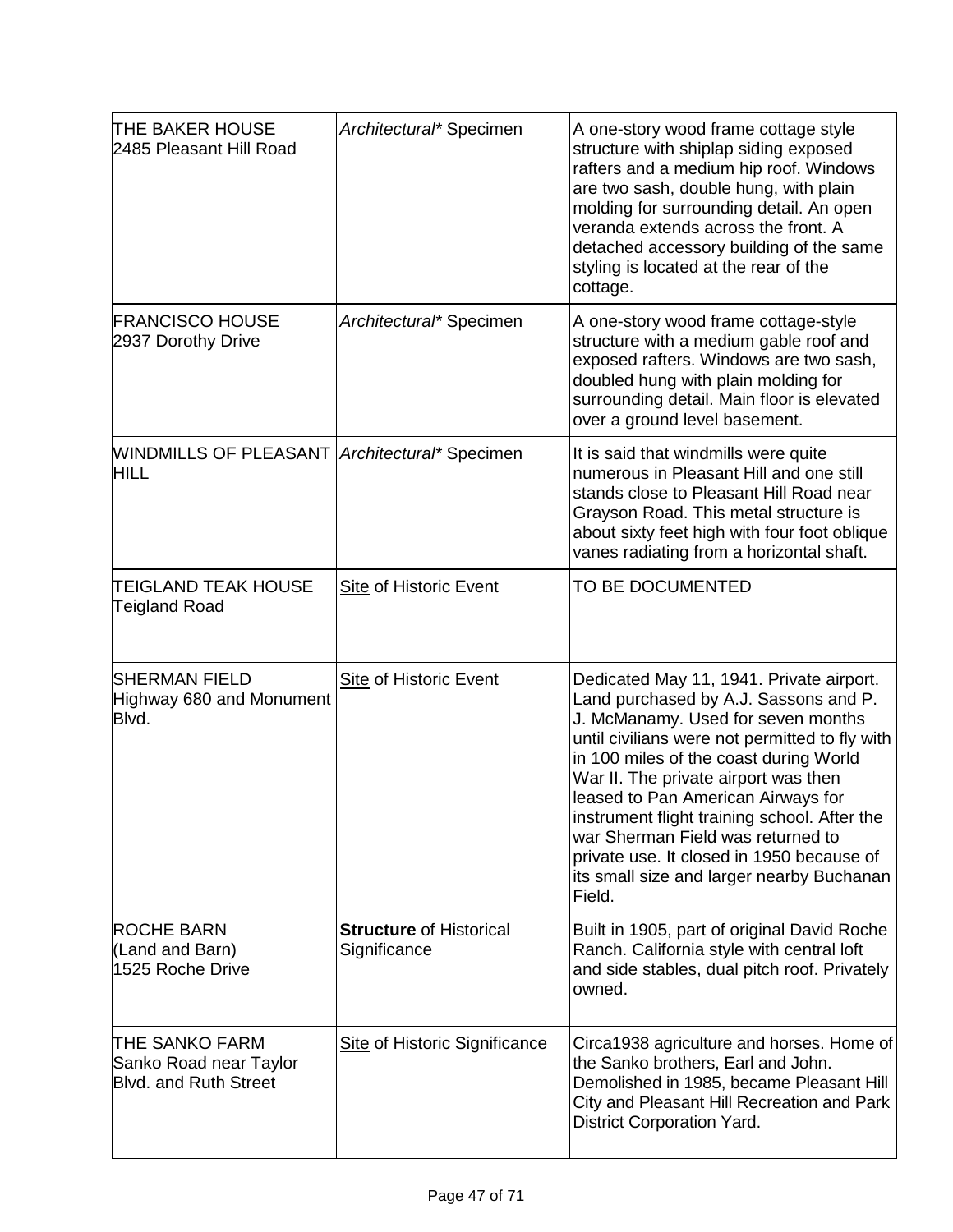| <b>DE MARTINI HOUSE</b><br>Coggins Drive                                                                                                          | <b>Structure of Historic</b><br>significance                                 | Attractive physical appearance probably<br>remodeled at least twice - last being<br>about 1930. Wood exterior with stucco,<br>English Tudor with shingled roof and<br>Tudor chimneys, front porch, Gothic<br>detailing - finials and pendants, large<br>front gable, side gable with dormers,<br>believed circa 1920.                                                                                                                                                                                                                                                                                         |
|---------------------------------------------------------------------------------------------------------------------------------------------------|------------------------------------------------------------------------------|---------------------------------------------------------------------------------------------------------------------------------------------------------------------------------------------------------------------------------------------------------------------------------------------------------------------------------------------------------------------------------------------------------------------------------------------------------------------------------------------------------------------------------------------------------------------------------------------------------------|
| <b>PLEASANT HILL</b><br><b>GRAMMER SCHOOL</b><br>2050 Oak Park Blvd.                                                                              | <b>Structure of Historical</b><br>Significance                               | Oldest public building in Pleasant Hill.<br>Built in 1920, stucco, one story with<br>basement. Became Pleasant Hill's first<br>recreation center when the new Pleasant<br>Hill Elementary School on Oak Park Blvd.<br>Opened in 1953. In 1970 it became the<br>offices of the Pleasant Hill Police<br>Department. In June 1982 it was re-<br>dedicated as the Pleasant Hill Historical<br>and Cultural Center and serves a<br>consortium of community organizations, a<br>theater and museum.                                                                                                                 |
| <b>BOSS SLATER HOUSE</b><br>2485 Pleasant Hill Road                                                                                               | <b>Structure of Historical</b><br>Significance                               | Previous homes of two early families; single<br>hip roof, front altered although rustic balcony<br>around porch, wood exterior, age unknown.<br>The house was moved prior to construction<br>of Taylor Blvd.                                                                                                                                                                                                                                                                                                                                                                                                  |
| THE PATRICK RODGERS<br><b>BARN AND HOUSE</b><br>315 Cortsen Road                                                                                  | Architectural* Specimens/<br><b>Structures of Historical</b><br>Significance | Built between 1866-1868, home of Patrick<br>and Mary Rodgers. Gable roof on two-<br>story wood farmhouse, wide front and<br>side porch, one-story addition about 1900,<br>doors and windows exhibit detailing of<br>Greek Revival. California-style barn with<br>central gabled room around which is<br>wrapped a three-sided shed. Presently<br>owned by Pleasant Hill Recreation and<br>Park District. Plans include historic<br>preservation of the house and barn and<br>developing a historic park. Application has<br>been made to list these buildings on the<br>National Register of Historic Places. |
| <b>ARCHAEOLOGICAL SITE</b><br>Gregory lane, west of Contra<br>Costa Blvd. at east end of<br>Two Worlds, a<br>business/residential<br>development. | <b>Structure of Historical</b><br>Significance                               | As reported in 1950 U.C. Archaeological<br>Survey #9 Department of Anthropology,<br>University of California, Berkeley. Eleven<br>complete skeletons discovered in 1946 on<br>Robert Enge Property, 21 Gregory Lane,<br>During excavation of swimming pool.<br>Determined to be 8,000 to 10,000 years<br>old by Anthropologists. Skeletons are now<br>in the archives at U.C. Berkeley.                                                                                                                                                                                                                       |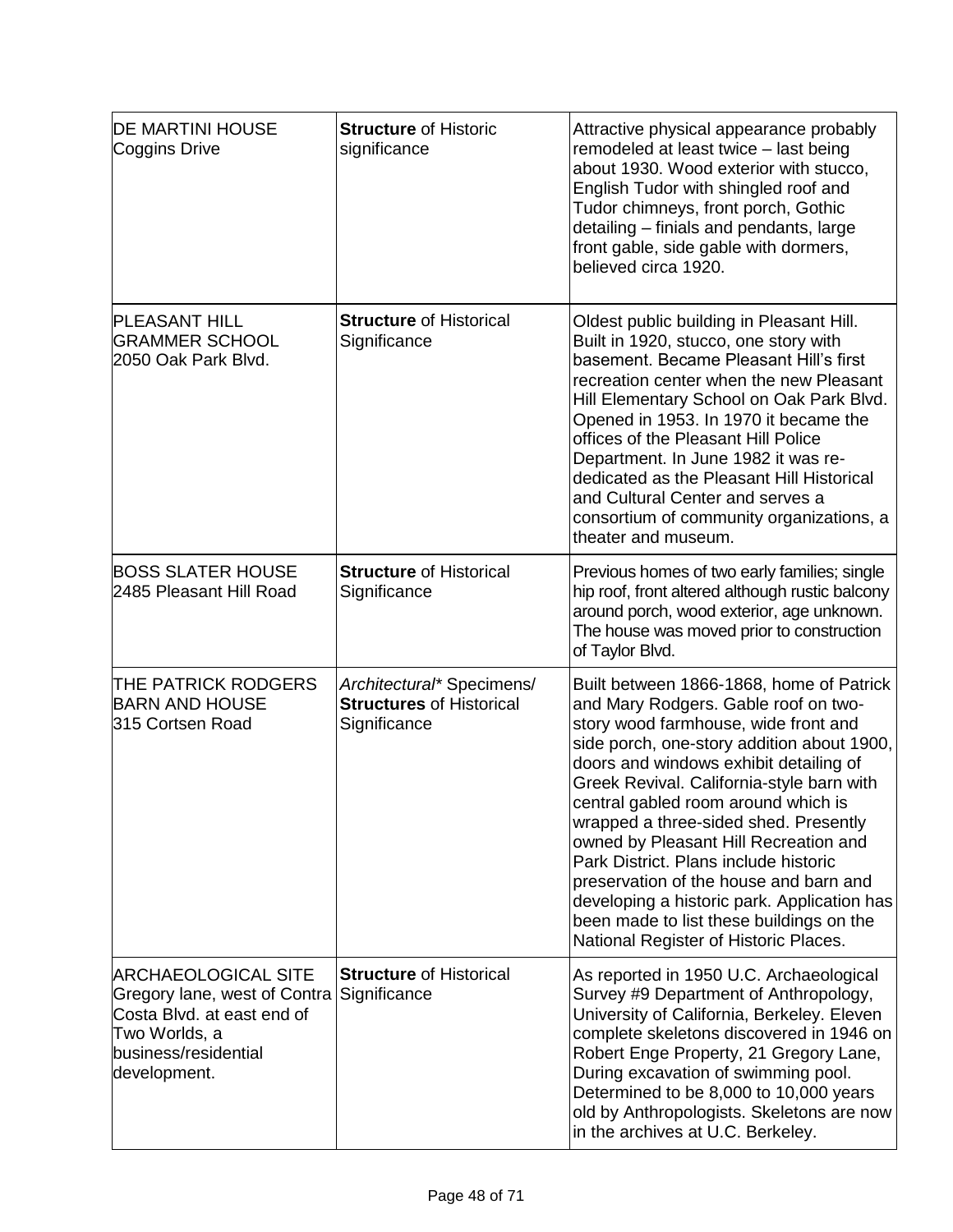| <b>WORLD WAR I</b><br><b>MONUMENT</b><br>Boyd Road near Contra<br>Costa Boulevard | <b>Structure of Historical</b><br>Significance | Circa 1927. Constructed in Monument<br>and Contra Costa Boulevard, later moved<br>when 680 freeway was built. Dedicated to<br>the 77 Contra Costa County service<br>personnel (76 men and 1 woman) who<br>lost lives in World War I.                                                                                                                                                                                   |
|-----------------------------------------------------------------------------------|------------------------------------------------|------------------------------------------------------------------------------------------------------------------------------------------------------------------------------------------------------------------------------------------------------------------------------------------------------------------------------------------------------------------------------------------------------------------------|
| THEODORE HOOK HOUSE<br>6 Street Lawrence Court                                    | <b>Structure of Historical</b><br>Significance | Circa 1910. One of three houses built by<br>James Hook for his sons. He preferred to<br>call them "cottages." In good condition<br>with wood exterior and redwood interior,<br>two stories with dormer, small basement.<br>Classified as mid-western architecture.<br>Theodore was grandson of Wm. Hook.<br>This "cottage" is owned and occupied by<br>Charles and Betty Peissner.                                     |
| <b>RICHMOND AREA</b>                                                              |                                                |                                                                                                                                                                                                                                                                                                                                                                                                                        |
| <b>DEAAUDAE</b>                                                                   | <b>- \ / \ \ \ \ \ \ - \ \ ^ \</b>             | $\mathbf{A} \mathbf{A} \mathbf{A} \mathbf{B} \mathbf{B} \mathbf{A} \mathbf{A} \mathbf{A} \mathbf{A} \mathbf{B} \mathbf{A} \mathbf{B} \mathbf{A} \mathbf{B} \mathbf{B} \mathbf{A} \mathbf{B} \mathbf{A} \mathbf{B} \mathbf{A} \mathbf{B} \mathbf{B} \mathbf{A} \mathbf{B} \mathbf{A} \mathbf{B} \mathbf{A} \mathbf{B} \mathbf{A} \mathbf{B} \mathbf{A} \mathbf{B} \mathbf{A} \mathbf{B} \mathbf{A} \mathbf{B} \mathbf{$ |

| <b>RESOURCE/</b><br>LOCATION                                                                    | <b>EVALUATION</b><br><b>CATEGORY</b>                                      | SIGNIFICANCE/<br><b>IMPORTANCE</b>                                                                                                                                                                                                                                                                                                                                                                                                                                                                                                                                                                                      |
|-------------------------------------------------------------------------------------------------|---------------------------------------------------------------------------|-------------------------------------------------------------------------------------------------------------------------------------------------------------------------------------------------------------------------------------------------------------------------------------------------------------------------------------------------------------------------------------------------------------------------------------------------------------------------------------------------------------------------------------------------------------------------------------------------------------------------|
| <b>U.S. WHALING STATION</b><br>Pt. St. Pablo                                                    | <b>Structure of Historical</b><br>Significance                            | This structure was used by a whaling<br>company for extracting whale oil during<br>the depression years. It was the last<br>whaling station in the U.S. to be closed.<br>The ramps for hauling the whales out of<br>the water are still attached to the<br>structure.                                                                                                                                                                                                                                                                                                                                                   |
| <b>EAST BROTHER LIGHT</b><br><b>STATION</b><br>Island off Pt. St. Pablo in<br>San Francisco Bay | <b>Structure of Historical</b><br>Significance/Architectural*<br>Specimen | For ninety-four years the Coast Guard<br>maintained this lighthouse 24 hours a day.<br>Families lived on this island and the<br>children rowed to the mainland to attend a<br>one-room schoolhouse. In 1968 the light<br>beams were automated, although the<br>steam powered fog horn remains intact.<br>The Light Station underwent extensive<br>restoration in 1979 and is listed in the<br>National Register of Historic Places. It is<br>now open to the public as a Bed and<br>Breakfast Inn operated by the East<br>Brother Light Station, Inc., a non-profit<br>corporation licensed by the U.S. Coast<br>Guard. |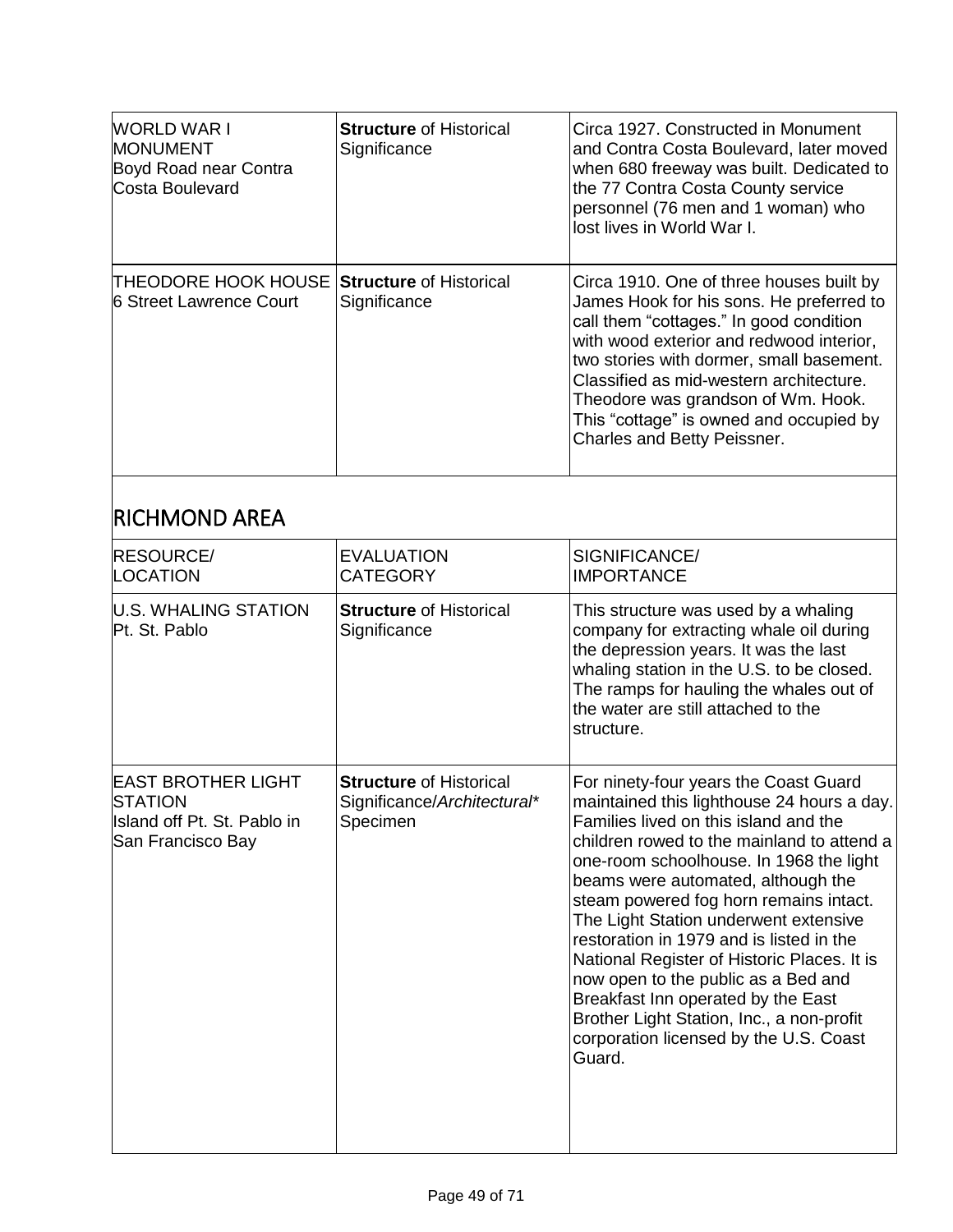| <b>WINEHAVEN BUILDINGS</b><br>Point Molate                                                | <b>Structure of Historical</b><br>Significance/Architectural*<br>Specimen | Circa 1900, the California Win Association<br>built the biggest winery in the United<br>States. Thousands of gallons were bottled<br>and shipped to France and other markets<br>of the world. Prohibition ended the winery<br>business and the structure was used to<br>make fertilizer from sardines and later a<br>whaling company extracted whale oil at<br>this location during the depression era.<br>Facilities now used by the U.S. Navy, Fuel<br>Department. Structure is very large and<br>made of brick with turrets along the<br>parapet. |
|-------------------------------------------------------------------------------------------|---------------------------------------------------------------------------|------------------------------------------------------------------------------------------------------------------------------------------------------------------------------------------------------------------------------------------------------------------------------------------------------------------------------------------------------------------------------------------------------------------------------------------------------------------------------------------------------------------------------------------------------|
| SANTA FE RAILROAD<br><b>DEPOT</b><br>Garrard Blvd.                                        | <b>Structure of Historical</b><br>Significance                            | In 1901 the Santa Fe Railroad built a<br>large repair facility at MacDonald Avenue<br>and Garrard Boulevard for handling repair<br>work north of Fresno. Facility including<br>reading room and game room for the<br>employees. An Indian village was behind<br>the repair shop as living quarters for the<br>Indians brought there to work. In 1969 the<br>facility became the Western Terminal of<br>the Santa Fe Railroad.                                                                                                                        |
| <b>RED ROCK ISLAND</b><br>(MOLATE)<br>In San Francisco Bay, south<br>of San Rafael Bridge | <b>Site of Historic Event</b>                                             | Red Rock Island, about an acre, was<br>excavated for manganese to be used in<br>road building and industry and use for<br>ballast in ships. It is now privately owned<br>and used primarily by fishermen. It is<br>noted for the fact that it is the point where<br>three counties join- - San Francisco,<br>Marin and Contra Costa.                                                                                                                                                                                                                 |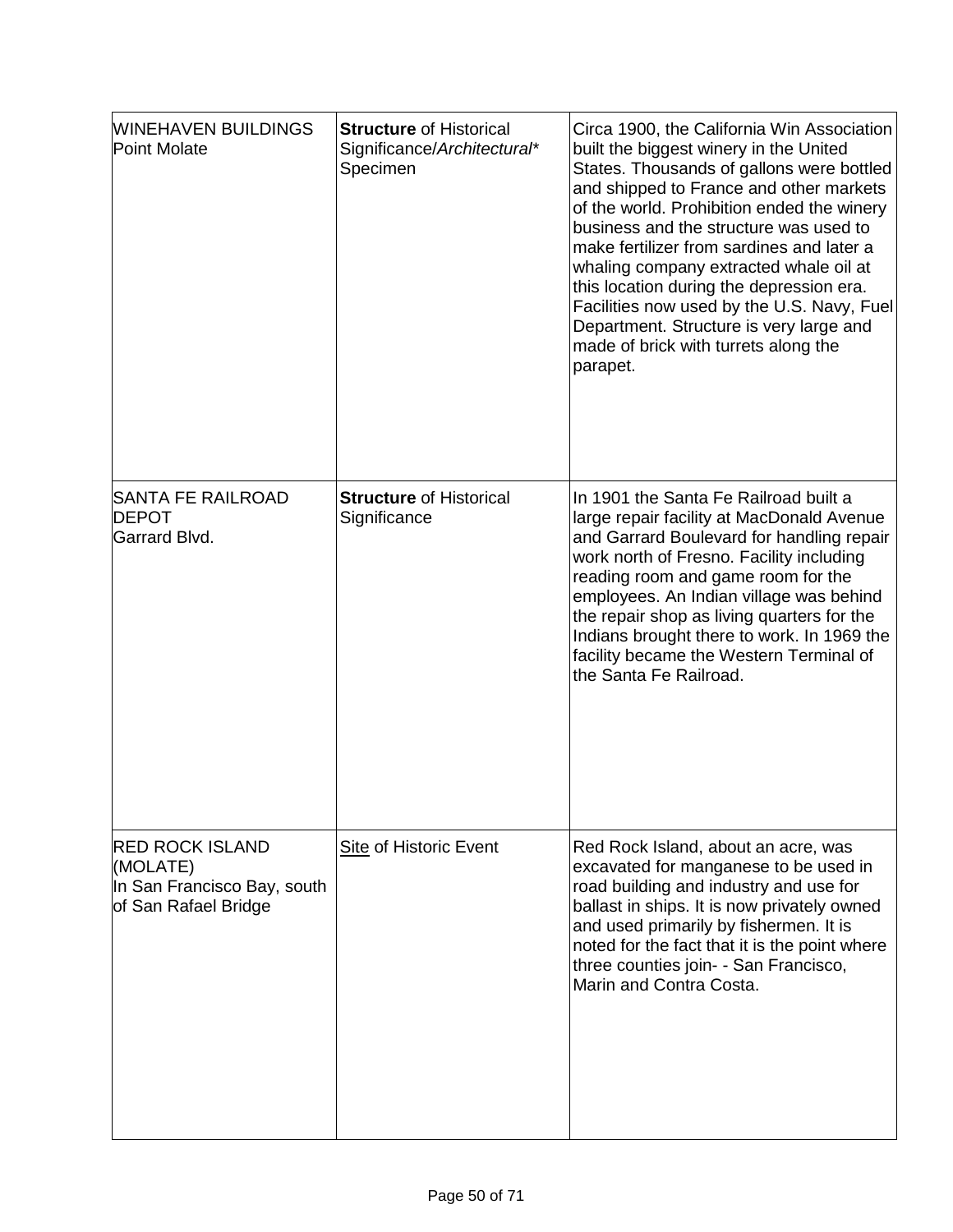| <b>POINT RICHMOND</b><br><b>HISTORIC DISTRICT</b><br><b>Washington Avenue and</b><br><b>Park Place</b> | <b>Structure of Historical</b><br>Significance/Architectural*<br>Specimen/Site Relating to<br>Important person in history | First business section of Richmond settled<br>in 1900. Many of the original structures<br>are still in existence and the area hasn't<br>changed dramatically over the years.<br>Structures such as "the Baltic Bar," "the<br>Hotel Mac" and the Fire Station have<br>been or are in the process of restoration.<br>Baltic Bar at 135 Park Place, one of the<br>outstanding show places of the early<br>1900s, was a regular visiting spot of Jack<br>London. Structure has been restored to its<br>earlier state. Hotel Mac at the corner of<br>Washington Avenue and Cottage Avenue<br>was originally known as "The Colonial<br>Hotel," where all the elite of the Standard<br>Oil Company lived until the 1920s. It was<br>noted for fine food and excellent bar. A<br>1970 fire destroyed the interior of the<br>hotel. It had been restored to its former<br>grandeur. |
|--------------------------------------------------------------------------------------------------------|---------------------------------------------------------------------------------------------------------------------------|----------------------------------------------------------------------------------------------------------------------------------------------------------------------------------------------------------------------------------------------------------------------------------------------------------------------------------------------------------------------------------------------------------------------------------------------------------------------------------------------------------------------------------------------------------------------------------------------------------------------------------------------------------------------------------------------------------------------------------------------------------------------------------------------------------------------------------------------------------------------------|
|                                                                                                        |                                                                                                                           | Old Firehouse No. 1 and Jail at 145 Park<br>Place was the first firehouse and jail at<br>Point Richmond and still stands with its<br>original brick façade. The structure is split<br>level with two arched openings for<br>doorways and arched windows with<br>center keystone.                                                                                                                                                                                                                                                                                                                                                                                                                                                                                                                                                                                           |
|                                                                                                        |                                                                                                                           | Two of the earliest buildings remain. The<br>first Band of Richmond built in 1902 at the<br>corner of West Richmond and<br>Washington Avenue. The bank was<br>located here until the early 1920s when it<br>became the location of the First Richmond<br>Mercantile Trust Company. It is now a<br>clothing store. The building at 31<br>Washington was built by James Shaw in<br>1901 for the Lang Drug Company and the<br>Brown-Sugrue Bootery. It is now a<br>delicatessen.                                                                                                                                                                                                                                                                                                                                                                                              |
| OLD BRICK WORKS<br><b>Brickyard Cove</b>                                                               | <b>Structure of Historical</b><br>Significance                                                                            | One of six brick companies in and around<br>Richmond. It was first known as the Los<br>Angeles Brick Co., and later was called<br>the Richmond Press Brick Company. It<br>was the last to close, and two kilns remain<br>which were preserved by the owners of<br>the condominiums known as "Brickyard<br>Landing." It provided the first paving<br>bricks for the Bay bridges.                                                                                                                                                                                                                                                                                                                                                                                                                                                                                            |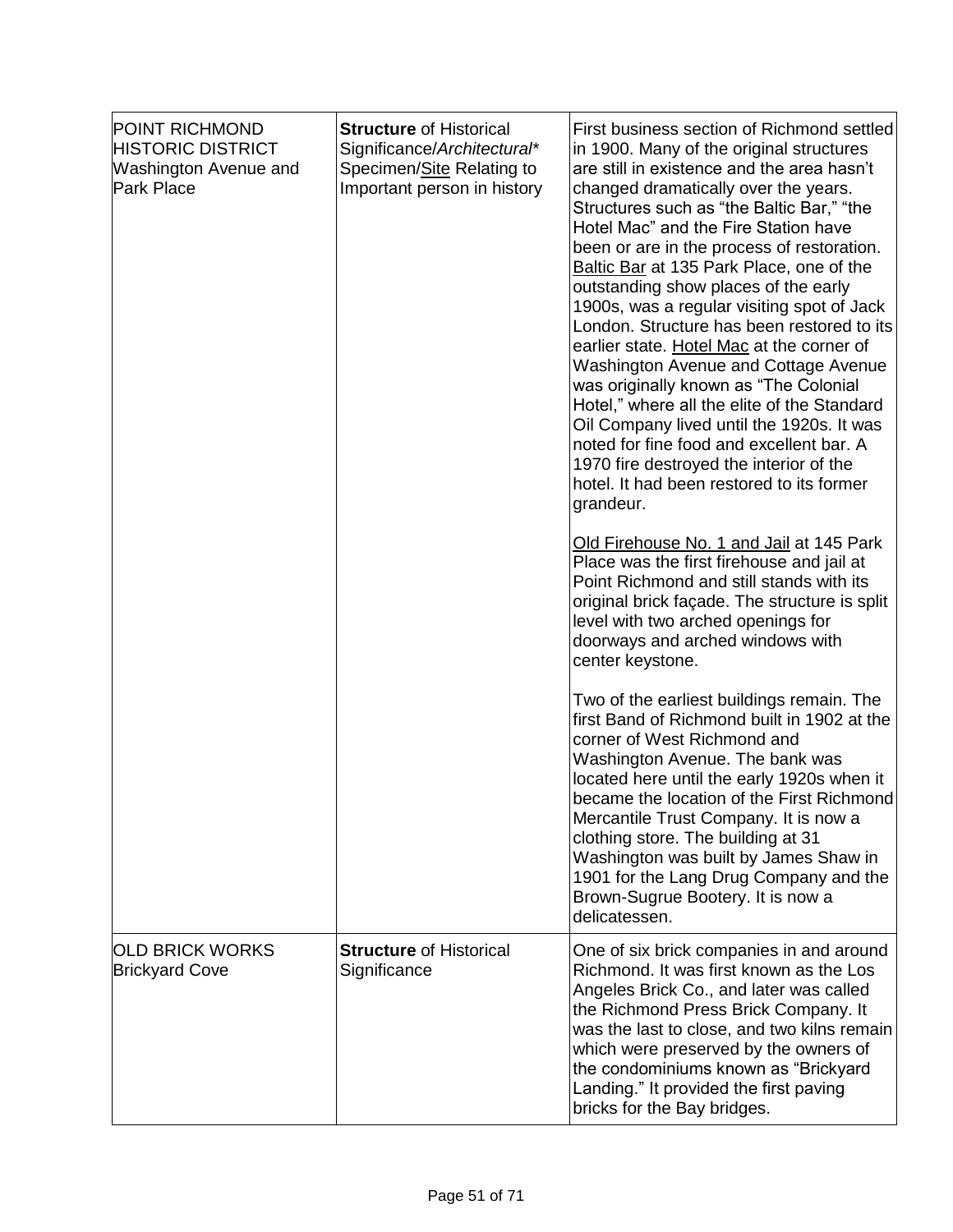| <b>ELLIS LANDING</b><br>Foot of 10 <sup>th</sup> St.                 | <b>Site of Historic Event</b>                                           | A trade route between Richmond, San<br>Pablo Bay and San Francisco was<br>established by Captain George Ellis with<br>two schooners, circa 1869. This route<br>operated until the Santa Fe Railroad, with<br>its freight trains and ferry boats, replaced<br>the existing trade route, circa 1901.                                                                                                                                                                                                                 |
|----------------------------------------------------------------------|-------------------------------------------------------------------------|--------------------------------------------------------------------------------------------------------------------------------------------------------------------------------------------------------------------------------------------------------------------------------------------------------------------------------------------------------------------------------------------------------------------------------------------------------------------------------------------------------------------|
| <b>CHINESE FISH CAMP</b><br>South of Pt. Molate                      | <b>Site of Historic Event</b>                                           | Established in the 1880s by Chinese<br>fisherman. One hundred individuals<br>earned their living here by netting San<br>Francisco Bay shrimp and selling them<br>throughout the Bay area. They also dried<br>them for shipping back to China.                                                                                                                                                                                                                                                                      |
| <b>CONDIDO GUITERREZ</b><br><b>ADOBE</b><br>Mouth of San Pablo Creek | <b>Site of Historic Event</b>                                           | Built in 1845, it had the first fireplace in<br>Contra Costa County. After Mexican rule it<br>became a jail.                                                                                                                                                                                                                                                                                                                                                                                                       |
| <b>GIANT POWDER WORKS</b><br>Point Pinole                            | <b>Site of Historic Event</b>                                           | Established in 1882 as the Safety Nitro<br>Company. The company built a post<br>office, saloon and a railroad depot. Later<br>became the Giant Powder Works than<br>Atlas Powder Words, circa 1930. Sold to<br>Bethlehem Steel in 1965. Point Pinole is<br>now part of the East Bay Regional Parks.                                                                                                                                                                                                                |
| OLD LIBRARY BUILDING<br>4 <sup>th</sup> and Nevin                    | <b>Structure of Historic</b><br>Significance/Architectural*<br>Specimen | The Women's Improvement Club bought<br>a lot at 4 <sup>th</sup> and Nevin which was the center<br>of town, obtained a grant from the<br>Carnegie Foundation and built a library<br>which opened in 1910 and served the<br>community until 1949. The structure now<br>houses the Richmond Museum. This<br>single-story brick structure is elevated<br>over a full basement and stairway leading<br>up to the main floor. Entry is and most of<br>the hill was dug out for housing named<br>the Easter Hill Project. |
| <b>MAPLE HALL</b><br>3 <sup>rd</sup> and Ohio                        | <b>Structure of Historic</b><br>Significance                            | Prior to 1910, a recreational center for<br>Sante Fe railroaders and only place in the<br>area where dances could be held.<br>Traveling vaudeville acts and other forms<br>of entertainment brought in by Santa Fe<br>performed here. Now an apartment<br>building.                                                                                                                                                                                                                                                |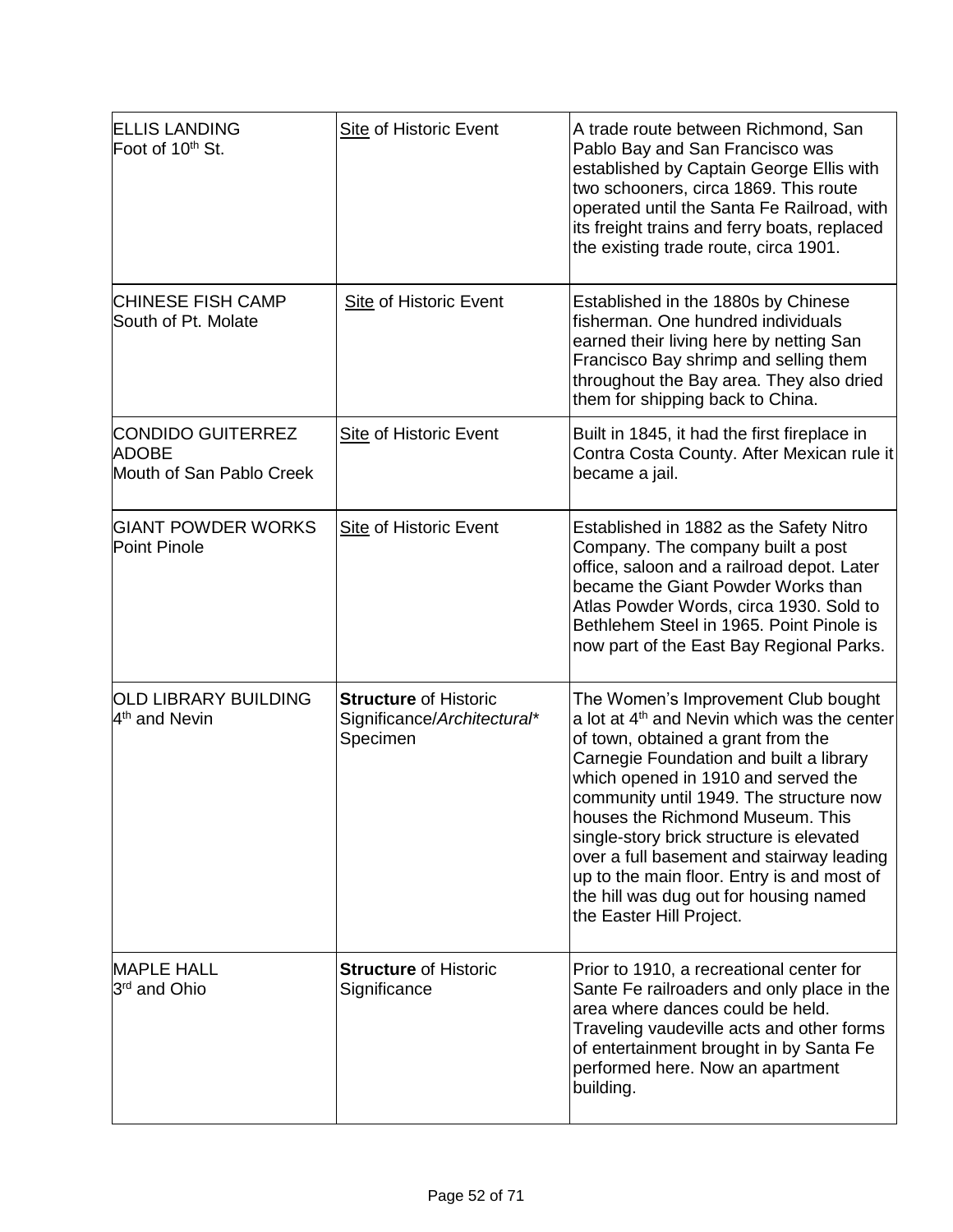| <b>BROOKS ISLAND</b><br><b>Richmond Inner Harbor</b>                                   | <b>Site of Historic Event</b>                                                      | Brooks Island, named after its owner,<br>stands about a half-mile off Richmond<br>Inner Harbor. To the pioneers it was<br>known as Sheep Island because several<br>men raised and pastured sheep there. In<br>1968, new interest was found as<br>excavations determined that 4000 years<br>of history could be unearthed. It has now<br>been bought by the East Bay Regional<br>Park and all amateur digging has been<br>stopped. It is planned to be a public<br>recreation area.                                                                     |
|----------------------------------------------------------------------------------------|------------------------------------------------------------------------------------|--------------------------------------------------------------------------------------------------------------------------------------------------------------------------------------------------------------------------------------------------------------------------------------------------------------------------------------------------------------------------------------------------------------------------------------------------------------------------------------------------------------------------------------------------------|
| <b>NICHOLL PARK</b><br><b>MacDonald Avenue</b><br>29th to 23rd Street                  | <b>Site Relating to Important</b><br>Person in History                             | Nicholl Park named in memorial to John<br>Nicholl, one of the very early settlers on<br>the San Pablo Ranch, circa 1857.                                                                                                                                                                                                                                                                                                                                                                                                                               |
| <b>EASTER HILL</b><br>25 <sup>TH</sup> TO 29 <sup>TH</sup> Street and<br>Cutting Blvd. | Site of Historic Event                                                             | Easter Hill, a knoll about 150 feet high, so<br>named because of the churches erected a<br>large cross and held Easter Services at<br>the knoll. Also used for hay and crop<br>raising and quarry operation. Later used<br>as a park until World War II when the<br>government and Henry Kaiser built four<br>ship yards.                                                                                                                                                                                                                              |
| <b>EAST SHORE PARK</b><br>900 S. 47 <sup>th</sup> Street                               | <b>Site of Historical Event/Site</b><br>Relating to Important person<br>in History | In the late 1860s. Richard Stege, a much<br>traveled businessman of hotel, grocery<br>and bakery background, settled on six<br>hundred acres and engaged in farming<br>and the delivering of powder to the<br>railroads from the works which were on<br>his land. He bought twenty acres of San<br>Pablo Rancho and built the most<br>gorgeous park in the northern part of the<br>state. Large trees and plants were<br>planted. Three large frog ponds were built<br>so Mr. Stage could supply the large<br>restaurants and hotels in San Francisco. |
| <b>POINT ISABEL</b><br><b>Isabel Street</b>                                            | Site of Historical Event/Site<br>Relating to Important person<br>in History        | Don Victor Castro owned many acres of<br>land and had the most beautiful adobe<br>house in California. Point Isabel was<br>named after his favorite daughter. The<br>point was a shipping point for the Castro<br>Crops. Previously a beautiful hill, the point<br>was flattened and a large post office<br>depot to serve the entire Bay Area and a<br>park now occupy the site.                                                                                                                                                                      |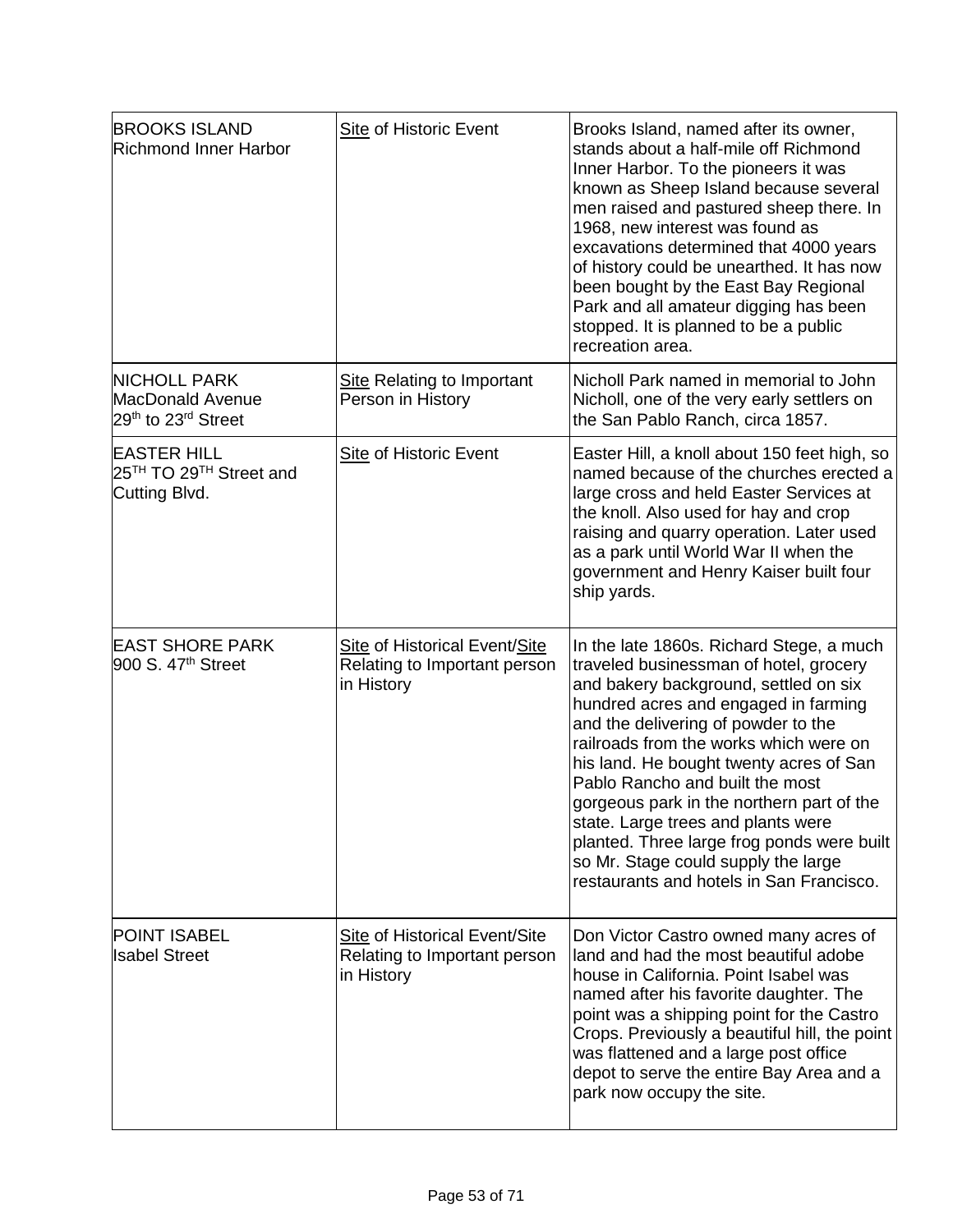| <b>ALVARADO PARK</b><br>(Grand Canyon)<br>McBryde Avenue                               | <b>Site Relating to Important</b><br>Person in History | Circa 1927, the City Council purchased 41<br>acres of the Grand Canyon Park, formerly<br>the Tewksbury Estate, for the city park<br>and recreation area. The park, which<br>adjoins the Wild Cay Canyon Park, was<br>named after Don Juan B. Alvarado,<br>former Mexican Governor of California.                                                                                                                                                                                                                                                                                                          |
|----------------------------------------------------------------------------------------|--------------------------------------------------------|-----------------------------------------------------------------------------------------------------------------------------------------------------------------------------------------------------------------------------------------------------------------------------------------------------------------------------------------------------------------------------------------------------------------------------------------------------------------------------------------------------------------------------------------------------------------------------------------------------------|
| <b>EMERIC RANCH</b><br>Between 26 <sup>th</sup> and 29 <sup>th</sup><br><b>Streets</b> | <b>Site Relating to Important</b><br>Person in History | Henry Emeric bought hundreds of acres<br>of the San Pablo Ranch before the turn of<br>the 20 <sup>th</sup> century and his ranch had<br>beautiful gardens, large enough to<br>maintain deer and peacocks, exotic plants<br>and trees from all over the world. He had<br>many friends in the theater and arts, and<br>provided weekend entertainment for them<br>at his ranch. Mrs. Emily Tewksbury and<br>John Nicholl bought the land after Mr.<br>Emeric's death. Land was sold for<br>homesites and the Salesian Fathers<br>bought the land where the home stood<br>and built their church and school. |
| <b>CITY HALL</b><br>26 <sup>th</sup> and Nevin Streets                                 | <b>Structure of Historic</b><br>Significance           | When the city was being formed, an old<br>box car was used for meetings; after a<br>charter was passed, the City Hall was<br>located at Point Richmond. A realtor,<br>George Wall, later built and rented at<br>\$100 a month a new City Hall at 21 <sup>st</sup> and<br>Maine. When John Nicholl, Jr. learned of<br>the rental he presented a free gift of a City<br>Hall at 26 <sup>th</sup> and Nevin in 1916. Site is now<br>the new Civic Center and City Hall.                                                                                                                                      |
| <b>CALIFORNIA CAP WORKS</b><br>South 33 <sup>rd</sup> and Hoffman<br>Boulevard         | <b>Structure of Historic</b><br>Significance           | One of the several manufacturing plants<br>in the area associated with explosives.<br>Fuses and caps for guns, and army<br>artillery were made here from about 1874<br>to 1946. After the factory closed down, the<br>University of California bought the land<br>and building for Marine Biology Research.                                                                                                                                                                                                                                                                                               |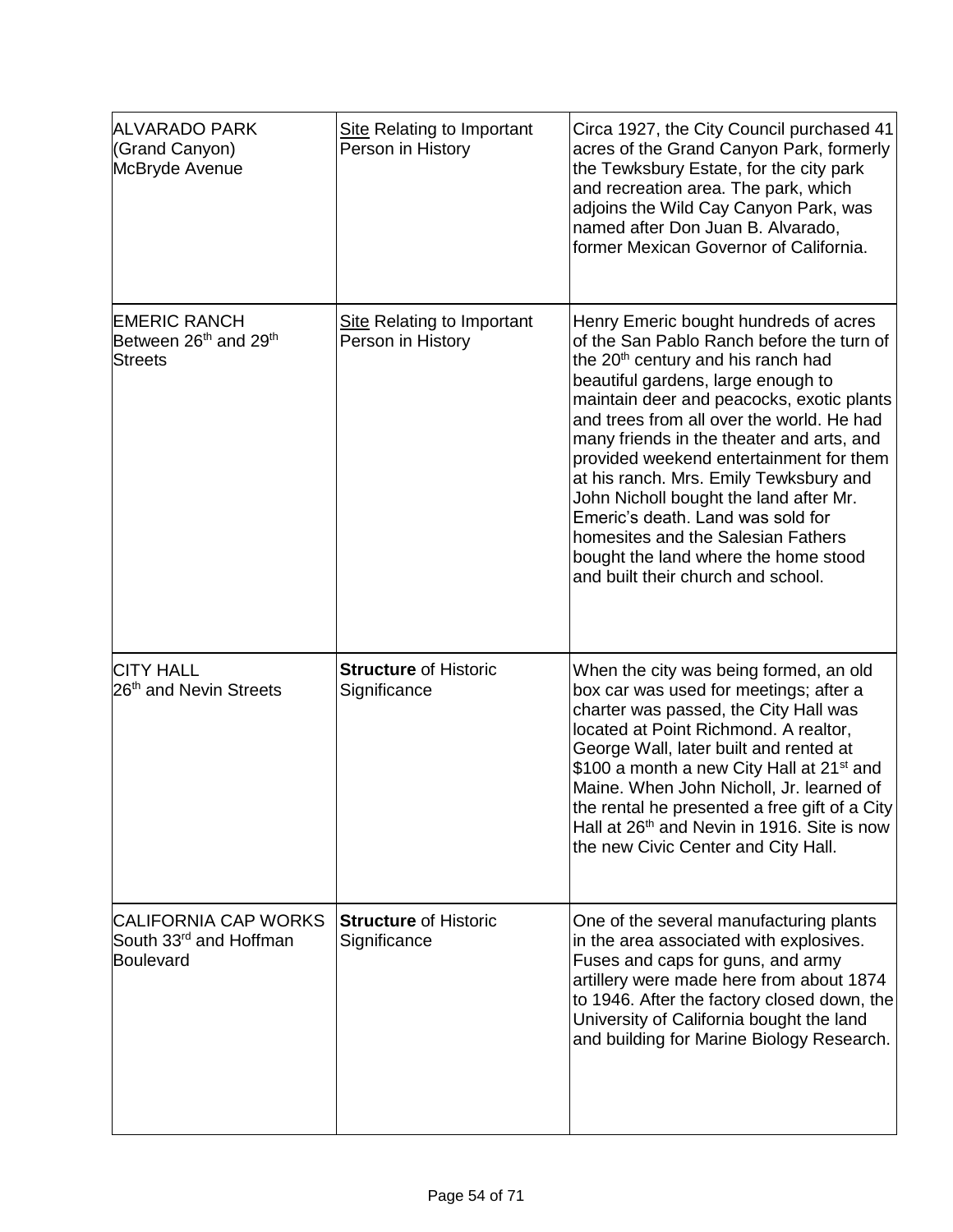#### SAN PABLO AREA

| RESOURCE/<br><b>LOCATION</b>                                                          | <b>EVALUATION</b><br><b>CATEGORY</b>                                      | SIGNIFICANCE/<br><b>IMPORTANCE</b>                                                                                                                                                                                                                                                                                                                                  |
|---------------------------------------------------------------------------------------|---------------------------------------------------------------------------|---------------------------------------------------------------------------------------------------------------------------------------------------------------------------------------------------------------------------------------------------------------------------------------------------------------------------------------------------------------------|
| <b>ALVARADO ADOBE</b><br>San Pablo Avenue & Church   Person in History<br>Lane        | <b>Site Relating to Important</b>                                         | The Alvarado Adobe was built in 1845 by<br>Jesus Maria Castro. It became the home<br>of California Governors Juan Bautista<br>Alvarado and his wife, Martina Castro,<br>from 1848 to 1882. It was reconstructed in<br>1978 and is now open as a museum<br>featuring a Rancho-era bedroom and a<br>Victorian-style parlor.                                           |
| <b>BLUME HOUSE,</b><br><b>ALVARADO SQUARE</b><br>San Pablo Avenue near<br>Church Lane | <b>Structure of Historical</b><br>significance                            | Built in 1905 and formerly Hilltop Drive, it<br>was the headquarters for the sprawling<br>Blume Ranch and the largest single-family<br>dwelling within the community. Now<br>located in Alvarado Square Complex, the<br>house is a museum featuring turn-of-the-<br>century furnishings.                                                                            |
| TEXIERA HOME,<br>ALVARADO SQUARE<br>San Pablo Avenue near<br><b>Church Lane</b>       | <b>Structure of Historical</b><br>significance                            | The Texiera home was originally located<br>at the corner of Van Ness and Standard<br>Streets, and served as residence of one<br>of San Pablo's leading families. Built in<br>the early 1890s, the house will become a<br>community facility at its new location in<br>the Alvarado Square Historic Park<br>Complex.                                                 |
| THE PULLMAN STREET<br><b>RECTORY</b>                                                  | <b>Structure of historical</b><br>significance/Architectural*<br>Specimen | Formerly a rectory for St. Paul's Parish,<br>this Italianate-style four bedroom<br>structure, built in 1875, was relocated<br>during the 1930s to Pullman Street. "The<br>Old Rectory" was recently moved back<br>from Pullman Street to Church Lane and<br>is currently being used for commercial<br>offices. Italianate style.                                    |
| <b>ANDRATA HOUSE</b><br>918 Randy Lane                                                | <b>Structure of Historical</b><br>Significance                            | Built in the early 1900s by Andrata, a<br>foreman of the Emeric Ranch, who was<br>able to purchase a considerable amount<br>of land from his employer who had to sell<br>land to help pay the cost of legal fees.<br>The litigation between the Emerics and<br>the Castro family over the vast land<br>holdings forced both families to sell<br>property at a loss. |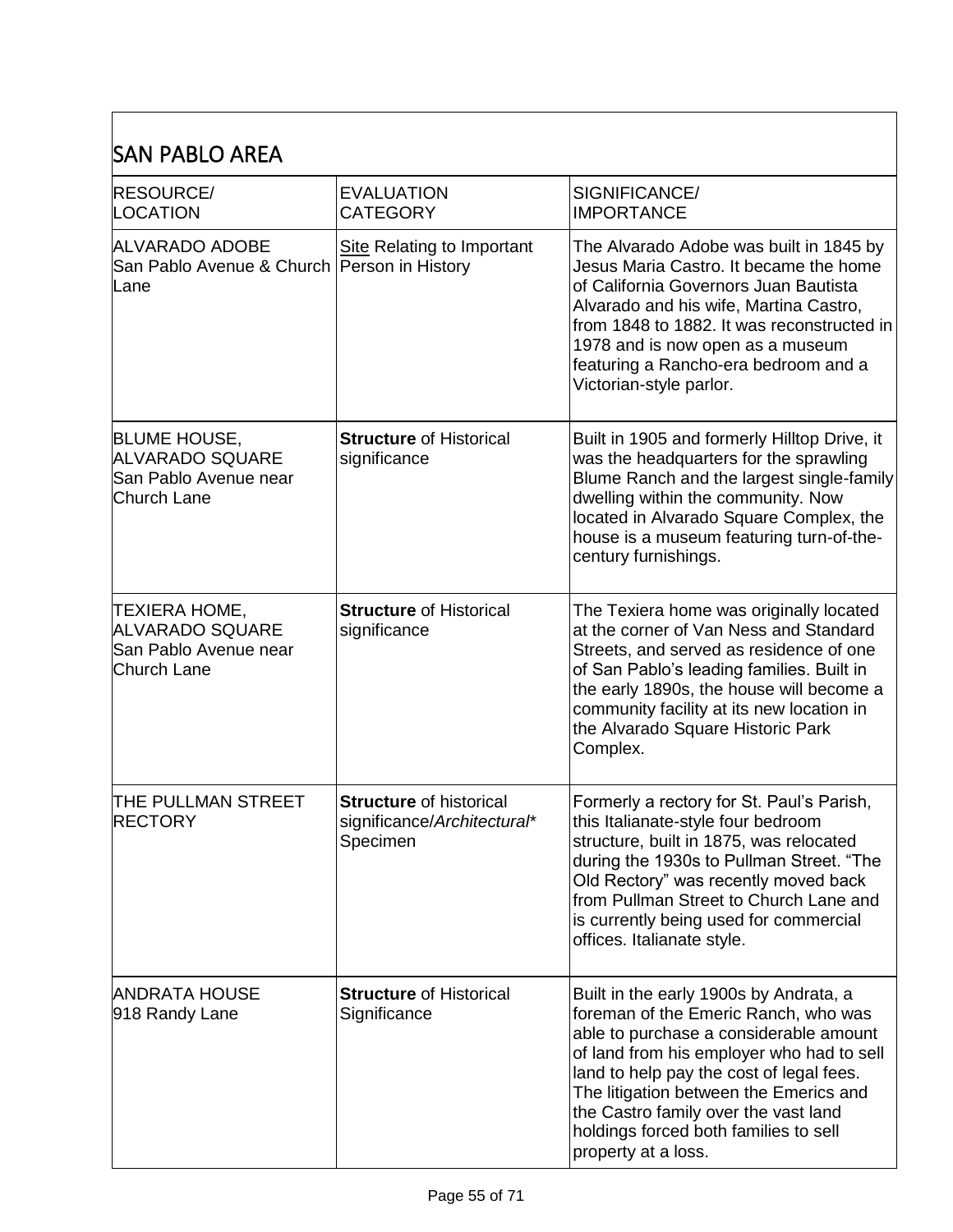| MELLO RESIDENCE 14006<br>San Pablo Avenue      | <b>Structure of Historic</b><br>Significance/Architectural*<br>Specimen          | This center gable T-shaped wood frame<br>structure with shiplap siding was built in<br>1875 by one of the first families to settle in<br>the San Pablo area. The Mellos were<br>Portuguese immigrants from the Azore<br>Islands. Three generations of Mellos have<br>been raised in this two bedroom home.                                                                                                                            |
|------------------------------------------------|----------------------------------------------------------------------------------|---------------------------------------------------------------------------------------------------------------------------------------------------------------------------------------------------------------------------------------------------------------------------------------------------------------------------------------------------------------------------------------------------------------------------------------|
| <b>STANLEY ALTER HOME</b><br>2022 Road 20      | <b>Structure of Historic</b><br>Significance/Architectural*<br>Specimen          | This structure was built by San Pablo's<br>early Portuguese settlers. Constructed<br>with square nails and two inch thick<br>redwood planks, the house was originally<br>built and owned by a man named<br>Machado, an early day community leader.<br>The Alter family bought the house in<br>1948.                                                                                                                                   |
| <b>RUMRILL-HELMS HOUSE</b><br>190 Road 20      | <b>Structure of Historic</b><br>Significance/Architectural*<br>Specimen          | This structure was built in 1884 by A.<br>Rumrill, one of San Pablo/s turn-of-the-<br>century construction contractors and an<br>original member of the Board of Trustees<br>for the Richmond Unified School District.<br>Rumrill Boulevard was named in his<br>honor. The house later became the home<br>of Rumrill's daughter and husband, Walter<br>W. Helms, noted as being the first<br>Richmond School District Superintendent. |
| <b>EARTHQUAKE REFUGE</b><br>2650 Market Avenue | Site of Historic Event/Site<br><b>Relating to Important Person</b><br>in History | Victims of the 1906 earth-quake and fire<br>in San Francisco were given food,<br>clothing, shelter, medical attention here in<br>barrack-style buildings and hospital,<br>sponsored by Standard Oil Company with<br>John D. Rockefeller funds. A shed-like<br>structure is all that remains of the camp.                                                                                                                              |
| <b>BOUQUET CHATEAU</b>                         | Architectural* Specimen                                                          | This ten-bedroom structure, built in 1911<br>by a man named Bouquet, is unique in its<br>style and design as a chateau, with high<br>gable roofs. It has had several uses<br>including a night club and an orphanage.<br>Presently it is being restored by the<br>owner.                                                                                                                                                              |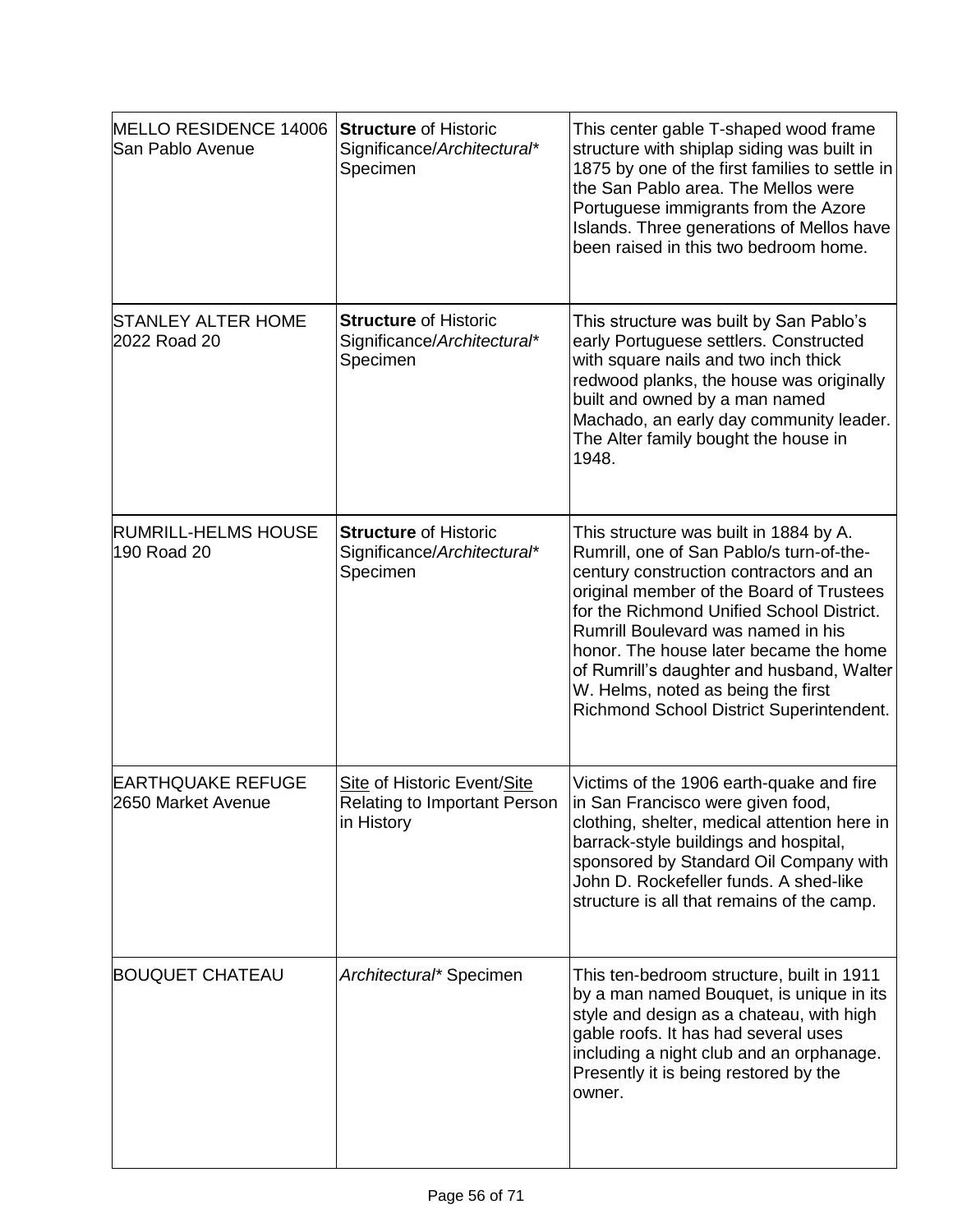| <b>ST. PAUL'S CATHOLIC</b><br><b>CHURCH AND</b><br><b>GRAVEYARD</b><br>1825 Church Lane | Site of Historic Event/Site<br><b>Relating to Important Person</b><br>in History | California's Governor, Alvarado, and his<br>wife, Martina Castro Alvarado, gave<br>almost four acres of land to the<br>community for a church site. San Pablo's<br>earliest settlers built St. Paul's church in<br>1863. The original church was of frame<br>construction and similar in design to Old<br>World churches. It was located on Church<br>Lane, just west of the present St. Paul's<br>and cost \$300 to build. The graveyard that<br>was located just south of the church was<br>moved to accommodate St; Paul's<br><b>Elementary School</b> |
|-----------------------------------------------------------------------------------------|----------------------------------------------------------------------------------|-----------------------------------------------------------------------------------------------------------------------------------------------------------------------------------------------------------------------------------------------------------------------------------------------------------------------------------------------------------------------------------------------------------------------------------------------------------------------------------------------------------------------------------------------------------|
| <b>TEWKSBURY HOME</b><br>Between San Pablo Avenue<br>and Willow Road                    | <b>Site of Historic Event</b>                                                    | Dr. Jacob Tewksbury acquired about<br>7,000 acres of land in San Pablo, which<br>was earlier part of the Rancho San Pablo<br>of Joaquin Castro. The Doctor's holdings<br>included an island where Standard Oil<br>Company now stands. He filled the<br>tidelands to connect the island to<br>Richmond.                                                                                                                                                                                                                                                    |
| <b>DEPOT BUSINESS AREA</b><br>13 <sup>th</sup> and Market Streets                       | <b>Site of Historic Event</b>                                                    | Site of an early commercial area built<br>around railroad depots. Included: Emeric<br>Hall; Depot School; grocery store; Dolan<br>Saloon; Fish & Blume Warehouse; Gould<br>Landing; Dr. Goodale Home, Santa Fe<br>and Southern Pacific Railroads.                                                                                                                                                                                                                                                                                                         |

# SAN RAMON VALLEY AREA

| <b>RESOURCE/</b><br><b>LOCATION</b>                                                      | <b>EVALUATION</b><br><b>CATEGORY</b> | SIGNIFICANCE/<br><b>IMPORTANCE</b>                                                                              |
|------------------------------------------------------------------------------------------|--------------------------------------|-----------------------------------------------------------------------------------------------------------------|
| <b>FIRST GRAFTED WALNUT</b><br><b>TREE</b><br>Front of 18 Garden Estates<br>Court, Alamo | Site of Historic Event               | Sit of first walnut tree grafted in San<br>Ramon Valley by Myron W. Hall in 1872.<br>Plaque has been dedicated. |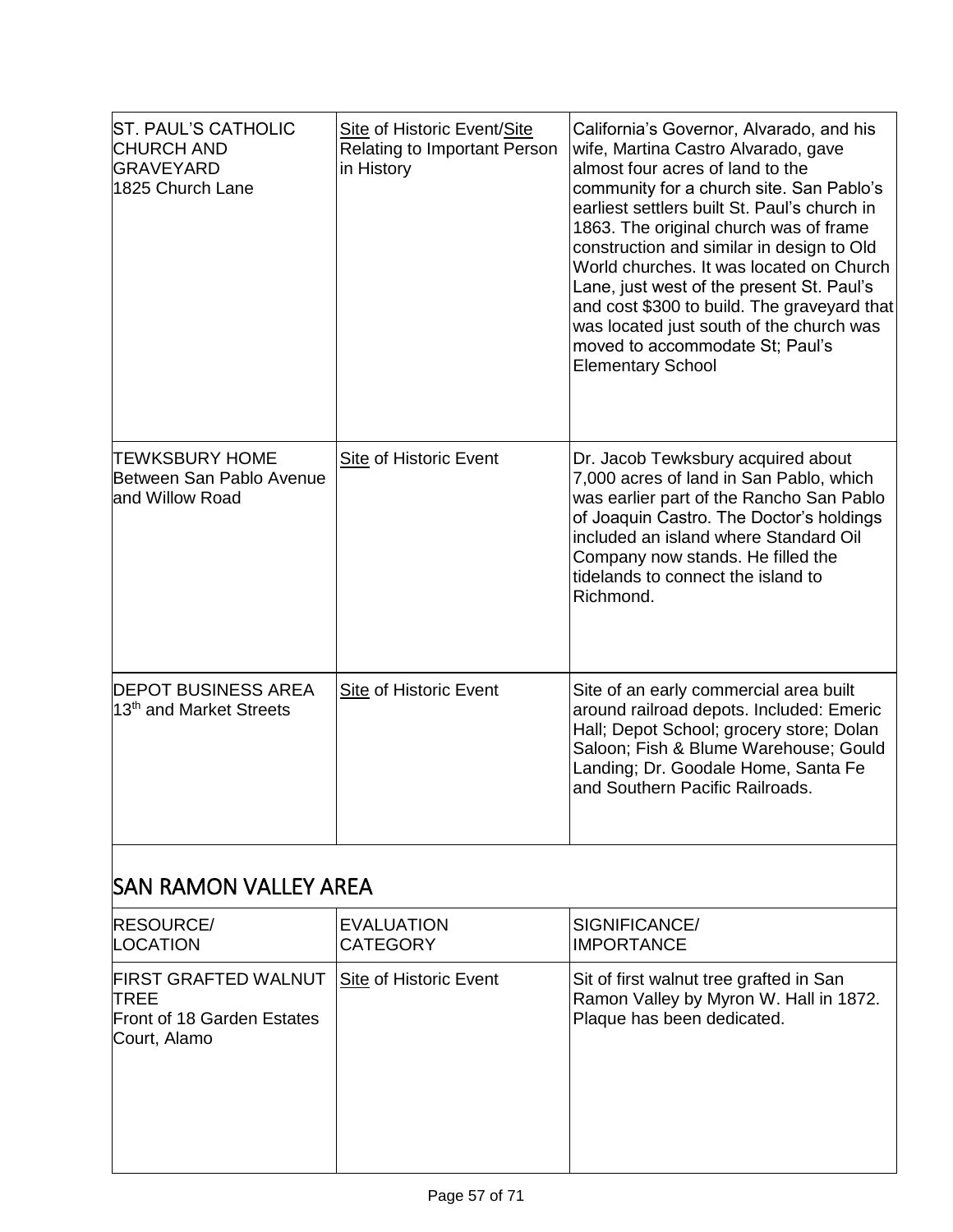| <b>FRANCISCO GARICA</b><br><b>ADOBE</b><br>Northeast corner of Stone<br><b>Valley Road and Danville</b><br>Boulevard, Alamo | <b>Site of Historic Event</b>        | Site of a two-story adobe structure built in<br>1848 by Francisco Garcia on land<br>purchased from the Romero Grant. Later<br>purchased by John M. Jones and became<br>site of first post office in Alamo in 1851.<br>Home burned in 1893 when owned by<br>John O. Reis. Property bought by August<br>Humburg who built another large home on<br>same site, circa 1923. Later became<br>residence of his daughter, Mrs.<br>Friederiche H. Jackson, who lived in it<br>until sold in 1967 to Safeway Stores.<br>Home sit was on a knoll, the leveling of<br>which revealed an Indian burial ground,<br>which dates back some 4,000 years. The<br>San Ramon Valley Historical Society has<br>placed a plaque to dedicate this site of the<br>first post office in Alamo. |
|-----------------------------------------------------------------------------------------------------------------------------|--------------------------------------|------------------------------------------------------------------------------------------------------------------------------------------------------------------------------------------------------------------------------------------------------------------------------------------------------------------------------------------------------------------------------------------------------------------------------------------------------------------------------------------------------------------------------------------------------------------------------------------------------------------------------------------------------------------------------------------------------------------------------------------------------------------------|
| ALAMO SCHOOL<br>Danville Boulevard and<br>Stone Valley Road, Alamo                                                          | Site of Historic Event               | Circa 1867, Alamo's first public grammar<br>school, was built and used until the<br>1960s. The third school built on this site<br>was torn down and is now the site of a<br>Savings and Loan institution.                                                                                                                                                                                                                                                                                                                                                                                                                                                                                                                                                              |
| <b>HENRY'S HOTEL</b><br>Danville Boulevard at Alamo<br>Square, Alamo                                                        | Site of Historic Event               | Built in 1854 by S. Wolf & Company,<br>managed by Henry Hoffman, a partner.<br>Originally, portion used also as general<br>store, later a saloon. Structure was torn<br>down in July 1954 and is now the site of a<br>gas station.                                                                                                                                                                                                                                                                                                                                                                                                                                                                                                                                     |
| ALAMO SHOOTOUT<br>Danville Boulevard and<br>Orchard Court, Alamo                                                            | <b>Structure of Historical Event</b> | Site where, August 25, 1861, James<br>Smith, itinerant farm hand, stalked E. Van<br>Deventer, resident of North Alamo. The<br>range was virtually eyeball-to-eyeball,<br>although Van Deventer crouched behind<br>his horse. Both men fired one shot; only<br>Smith was hit, not fatally.                                                                                                                                                                                                                                                                                                                                                                                                                                                                              |
| <b>UNION ACADEMY</b><br>Danville Boulevard and El<br>Portal, Alamo                                                          | <b>Structure of Historic Event</b>   | Area's first school (private) built in 1860<br>under auspices of Contra Costa<br><b>Education Association. Reverend David</b><br>McClure was first headmaster. Destroyed<br>by fire in 1868. A wooden plaque<br>designates this site area.                                                                                                                                                                                                                                                                                                                                                                                                                                                                                                                             |
| <b>ALAMO CEMETERY</b><br>El Portal Road and Lagonda<br>Way, Alamo                                                           | <b>Site of Historic Event</b>        | Burial ground for many San Ramon Valley<br>pioneers. The San Ramon Valley<br>Historical Society has placed a plaque to<br>dedicate this site.                                                                                                                                                                                                                                                                                                                                                                                                                                                                                                                                                                                                                          |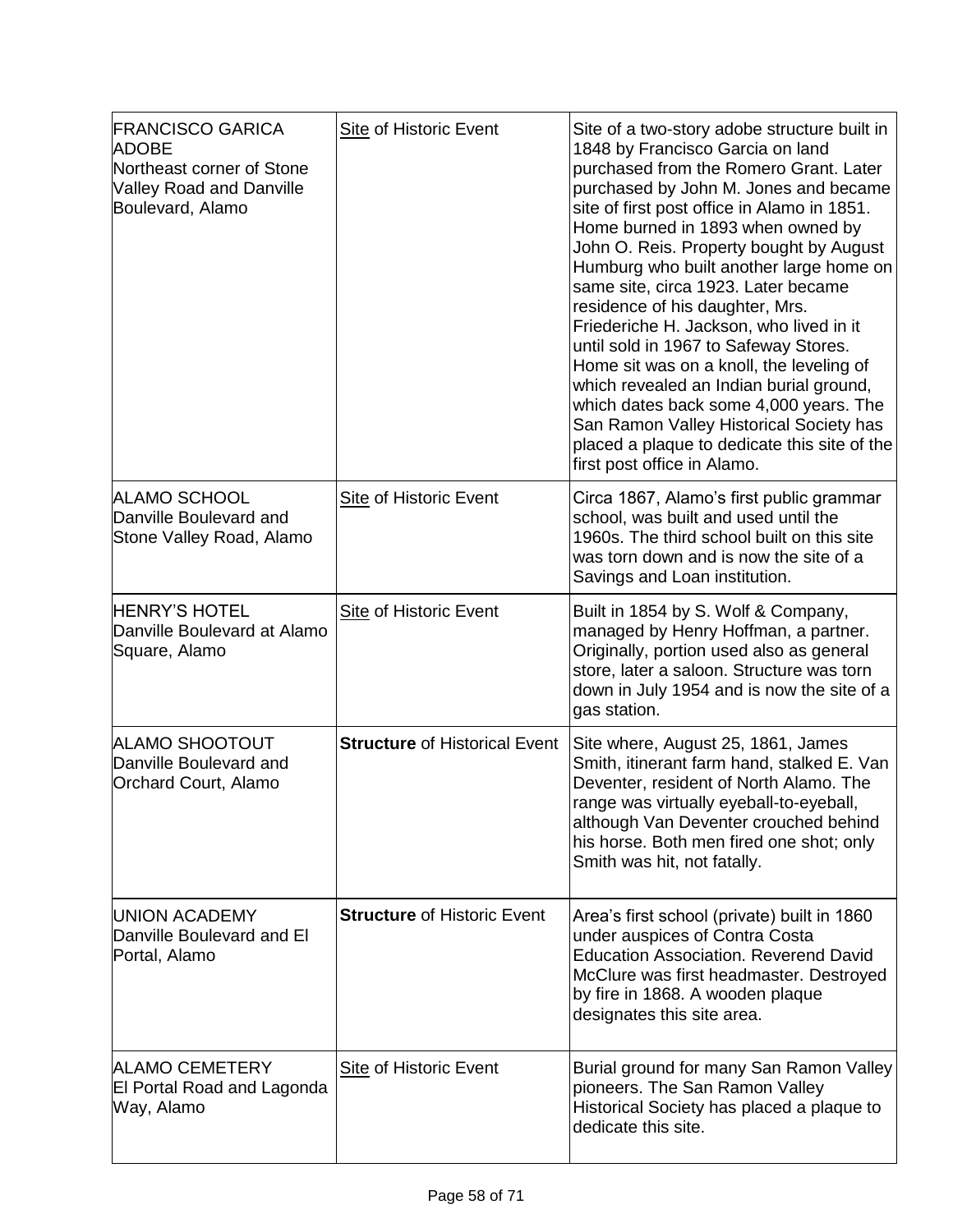| <b>JOSE MIGUEL GARCIA</b><br><b>ADOBE</b><br>Austin Lane, north of Stone<br>Valley Road, Alamo      | Site Relating to Important<br>Person in History                           | Built in 1848, on land purchased by<br>Romero Grant, this adobe later became<br>the home of Albert W. Stone, an early<br>pioneer farmer. Mr. Stone's property of<br>800 acres adjoined the town of Alamo.                                                                                                                                                                                                                                                                                                                                                                                                                                                                                                                                                                                                                                                                                                                      |
|-----------------------------------------------------------------------------------------------------|---------------------------------------------------------------------------|--------------------------------------------------------------------------------------------------------------------------------------------------------------------------------------------------------------------------------------------------------------------------------------------------------------------------------------------------------------------------------------------------------------------------------------------------------------------------------------------------------------------------------------------------------------------------------------------------------------------------------------------------------------------------------------------------------------------------------------------------------------------------------------------------------------------------------------------------------------------------------------------------------------------------------|
| ALONZO STONE HOME.<br>Stone Valley Road opposite<br>Gay Court, Alamo                                | <b>Structure of Historic Event</b>                                        | Site of a pioneer home built in 1852,<br>razed 1954. An old grape arbor, planted in<br>the 1880s, still stands.                                                                                                                                                                                                                                                                                                                                                                                                                                                                                                                                                                                                                                                                                                                                                                                                                |
| <b>WHITE GATE FARM</b><br>Green Valley Road and<br>Stone Valley Road, Alamo                         | <b>Structure of Historical</b><br>Significance/Architectural*<br>Specimen | Built in 1856 this structure is known today<br>as "White Gate Farm." The home took on<br>the architectural features of a New<br>England design and was built with square<br>hand-made nails. The foundation was<br>originally made of redwood mud bricks.<br>The pioneer home was built by the<br>brothers Nathaniel and Charles Howard,<br>whose original residences was in New<br>England. The house was constructed of<br>redwood logged in Redwood Canyon,<br>sent all the way back to New England to<br>be milled. White Gate stables and<br>bunkhouses provided a necessary stop<br>over for horses and drivers on one of first<br>stagecoach lines that went through the<br>White Gate Property to Clayton. The<br>house, with alterations and remodeling,<br>still stands. A historical plaque was placed<br>at this site by the San Ramon Valley<br><b>Historical Society.</b>                                        |
| <b>ROSEBROOK ESTATE</b><br>66 Stonecastle Court, Alamo Significance/Architectural<br>Unincorporated | <b>Structures of Historical</b><br>Specimen                               | The original single-family residential building<br>for the Rosebrook estate, along with the<br>Garden House (an accessory building), and<br>structures such as the decorative outdoor<br>stone walls, outdoor kitchen, pond area, and<br>pool, were all built in 1941 by County<br>recognized architect, Carr Jones. The<br>buildings and structures are all part of one<br>cohesive experience whose design is<br>categorized as a model example of the<br>Storybook Style. The integrity of the<br>Storybook Style remains intact, despite past<br>alterations. As such, the buildings and<br>structures are eligible for the California<br>Register under Criteria 1, a resource<br>associated with events or patterns of events<br>that have made a significant contribution to<br>the broad patterns of local or regional history<br>and cultural heritage of California, and<br>Criteria 3, a resource that embodies the |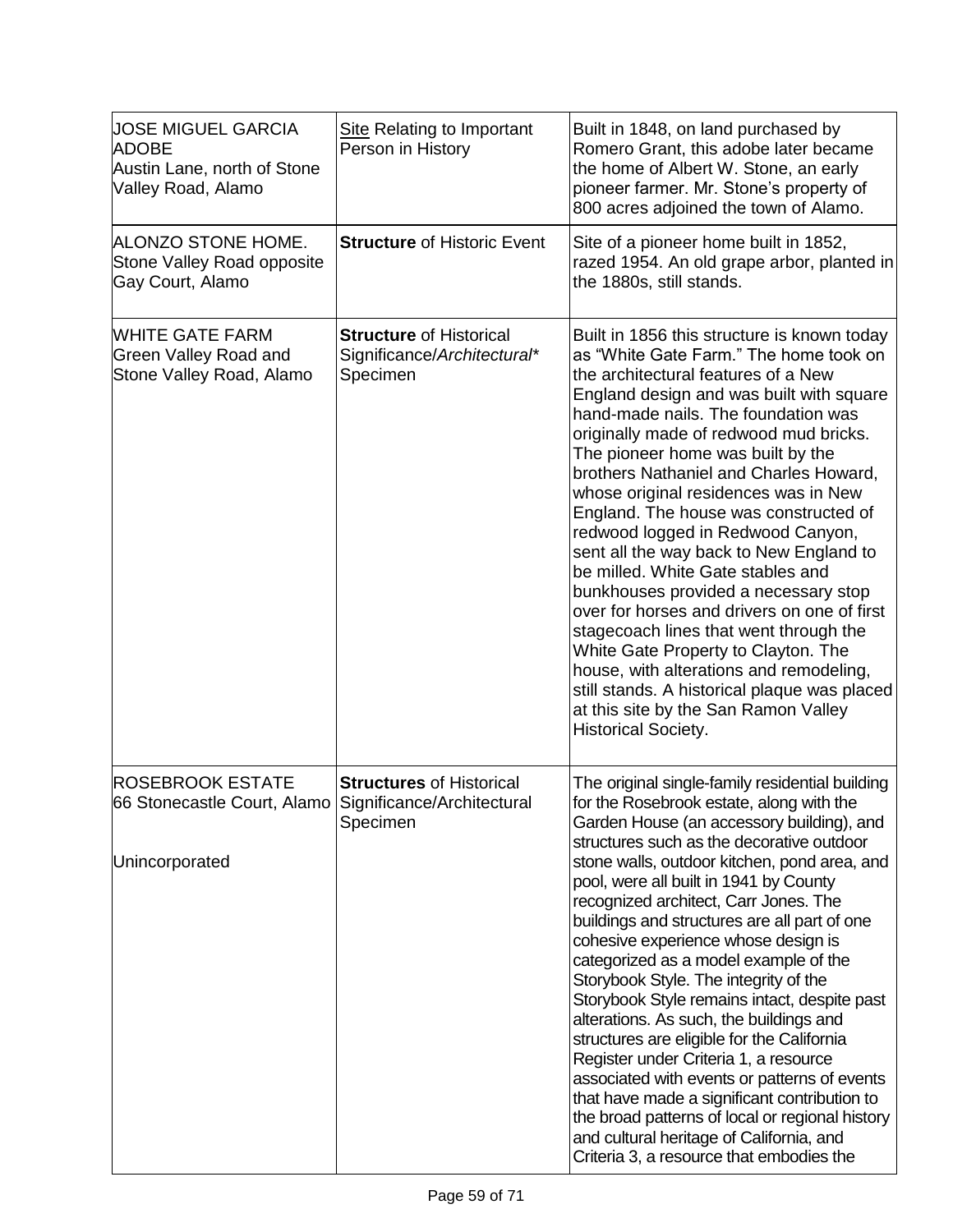|                                                                                                       |                                                                          | distinctive characteristics of a type, period,<br>region, or method of construction, or<br>represents the work of a master, or<br>possesses high artistic values.<br>The Board of Supervisors approved these<br>buildings and structures to be placed onto<br>the County HRI on February 7, 2017.                                                                                                                                                                                                                                                                                                                                                                                                                                                                                                                                                                                                                                                                |
|-------------------------------------------------------------------------------------------------------|--------------------------------------------------------------------------|------------------------------------------------------------------------------------------------------------------------------------------------------------------------------------------------------------------------------------------------------------------------------------------------------------------------------------------------------------------------------------------------------------------------------------------------------------------------------------------------------------------------------------------------------------------------------------------------------------------------------------------------------------------------------------------------------------------------------------------------------------------------------------------------------------------------------------------------------------------------------------------------------------------------------------------------------------------|
| <b>ROSEBROOK ESTATE</b><br>67 Stonecastle Court, Alamo<br>Unincorporated                              | <b>Structure of Historical</b><br>Significance/Architectural<br>Specimen | The Guest House for the Rosebrook estate,<br>was built in 1952. The original designer for<br>the estate, County recognized architect Carr<br>Jones, came back to design the Guest<br>House in the same already established<br>Storybook Style. The integrity of the<br>Storybook Style remains intact, despite past<br>alterations. As such, the building is eligible<br>for the California Register under Criteria 1, a<br>resource associated with events or patterns<br>of events that have made a significant<br>contribution to the broad patterns of local or<br>regional history and cultural heritage of<br>California, and Criteria 3, a resource that<br>embodies the distinctive characteristics of a<br>type, period, region, or method of<br>construction, or represents the work of a<br>master, or possesses high artistic values.<br>The Board of Supervisors approved this<br>building to be placed onto the County HRI on<br>February 7, 2017. |
| <b>MOUNTAIN HOUSE</b><br>Mt. Diablo near Junction of<br>North Gate and South Gate<br>Road, Mt. Diablo | <b>Structure of Historic Event</b>                                       | The Mountain House was built and<br>opened in 1874 by a Mr. Hall. Later<br>owned by a Mrs. Margaret Sloan, the<br>house was located two miles from the<br>summit. The sixteen room, three point<br>structure catered to visitors traveling to<br>the summit of Mt. Diablo and was also the<br>stage coach Hall, and temporary site for<br>high school. Lillian Close opened a<br>County branch library here in 1913.                                                                                                                                                                                                                                                                                                                                                                                                                                                                                                                                             |
| MT.DIABLO STATE PARK,<br>Mt. Diablo                                                                   | Site of Historic Event                                                   | In 1851, Colonel Leander Ransome<br>established Mt. Diablo as base meridian<br>for all Northern California. Established as<br>a park in 1921. Archaeological studies<br>indicate that on a shelf area immediately<br>below summit, generations of Indians<br>rendezvoused annually for intertribal<br>festivities.                                                                                                                                                                                                                                                                                                                                                                                                                                                                                                                                                                                                                                               |
| OAKWOOD STOCK FARM<br><b>El Nido and Diablo</b><br>Boulevard, Diablo                                  | <b>Site of Historic Event</b>                                            | <b>Established by the Central Pacific</b><br>Railroad and first known as Railroad<br>Ranch, later Oakwood Ranch. Daniel                                                                                                                                                                                                                                                                                                                                                                                                                                                                                                                                                                                                                                                                                                                                                                                                                                          |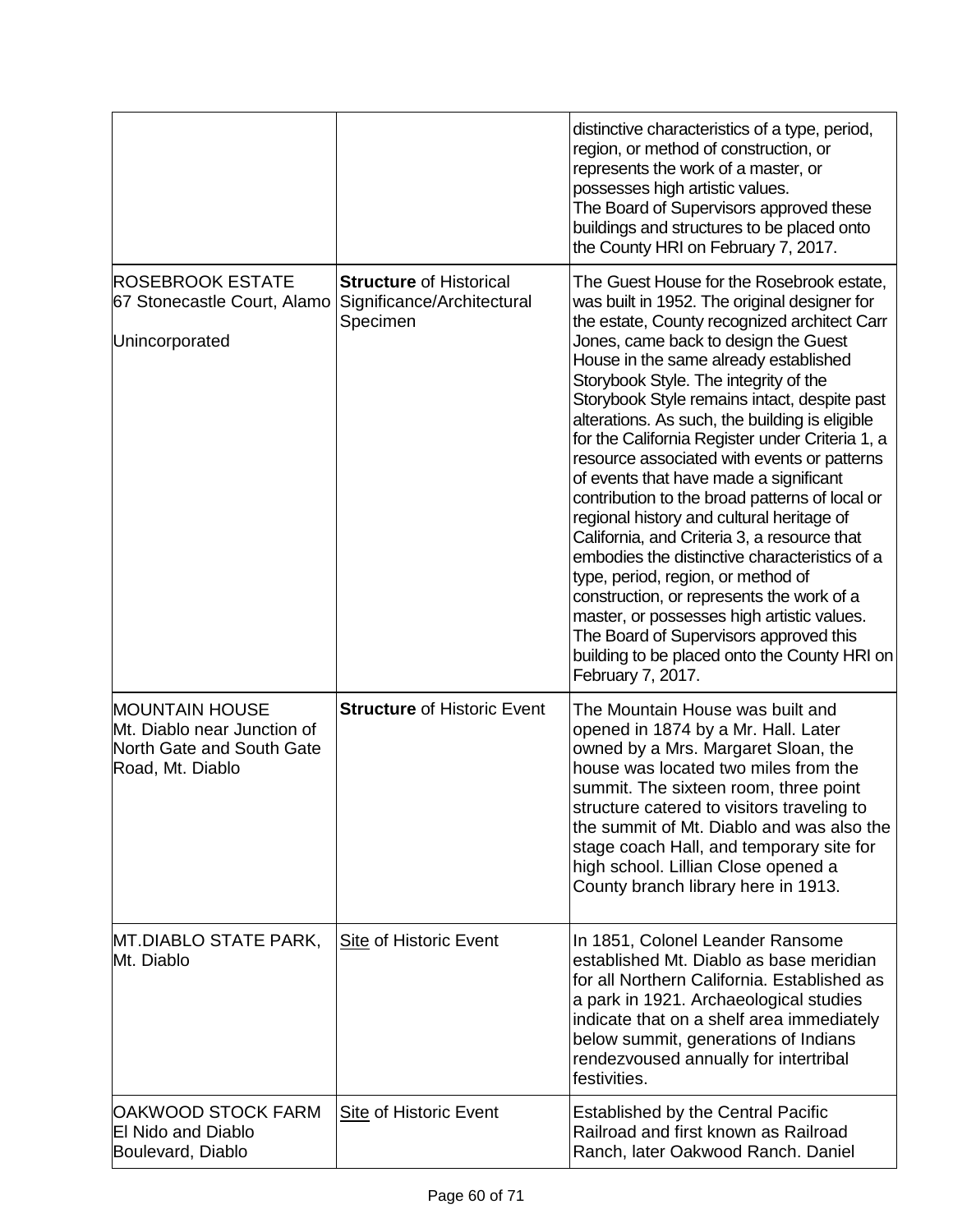|                                                                                          |                                                        | Cook inherited property and built several<br>barns, race track, billiard hall and a<br>reservoir. Renowned for its line of<br>thoroughbred cattle and trotting horses in<br>1880 - 1894. The dairy building, once<br>used as a post office and now<br>abandoned, is the only remaining<br>structure.                    |
|------------------------------------------------------------------------------------------|--------------------------------------------------------|-------------------------------------------------------------------------------------------------------------------------------------------------------------------------------------------------------------------------------------------------------------------------------------------------------------------------|
| <b>CHARLES GARDNER</b><br><b>GOOLD HOME, Blackhawk</b><br>Road, Diablo                   | Site of Historic Event                                 | Built in 1870 by Goold who died in 1880.<br>Believed to be one of the first homes built<br>on what is now Blackhawk Ranch.                                                                                                                                                                                              |
| <b>BLACKHAWK RANCH</b><br>QUARRY, Blackhawk Road,<br><b>Diablo</b>                       | Site of Historic Event                                 | "TO BE DOCUMENTED"                                                                                                                                                                                                                                                                                                      |
| <b>MOUNTAIN VIEW HOTEL,</b><br>Hartz Avenue and School<br>Streets, Danville              | <b>Site of Historic Event</b>                          | J.H. Gernant and his wife, former<br>operators of the Railroad house, opened<br>this twelve room hotel on August 1, 1891,<br>razed in the 1960's.                                                                                                                                                                       |
| DANVILLE GRANGE, 233<br>Front Street, Danville                                           | <b>Structure of Historic</b><br>Significance           | Present location of the Village Theater,<br>the lobby of which was the original<br>Grange Building, built in 1873. Enlarged in<br>1912 to house the Independent Order of<br>Odd Fellows.                                                                                                                                |
| <b>ROBERT BALDWIN HOME,</b><br>Camino Ramon in Danville<br>Station Subdivision, Danville | <b>Site Relating to Important</b><br>Person in History | Site of home and farm of one of early<br>settlers in San Ramon Valley (1852). His<br>farm was one of the finest in the County<br>and at one time consisted of 900 acres.<br>His second home built in 1888, burned in<br>the 1950's.                                                                                     |
| <b>FIRST BUILDING IN</b><br>DANVILLE, Front Street and<br>Diablo Road, Danville          | <b>Site of Historic Event</b>                          | Site of first building in Danville, built by<br>Daniel and Andrew Inmanin 1858 as a<br>blacksmith shop. Later a grocery store<br>which also housed the area's first<br>telephone exchange, Odd Fellow's Hall,<br>and a temporary site for high school.<br>Lillian Close opened a County branch<br>library here in 1913. |
| <b>ROBERT LOVE HOME</b><br>West end of Love Lane,<br>Danville                            | <b>Structure of Historical</b><br>significance         | Built in 1860. The Robert Love residence<br>still stands. It has been remodeled with<br>additions several times.                                                                                                                                                                                                        |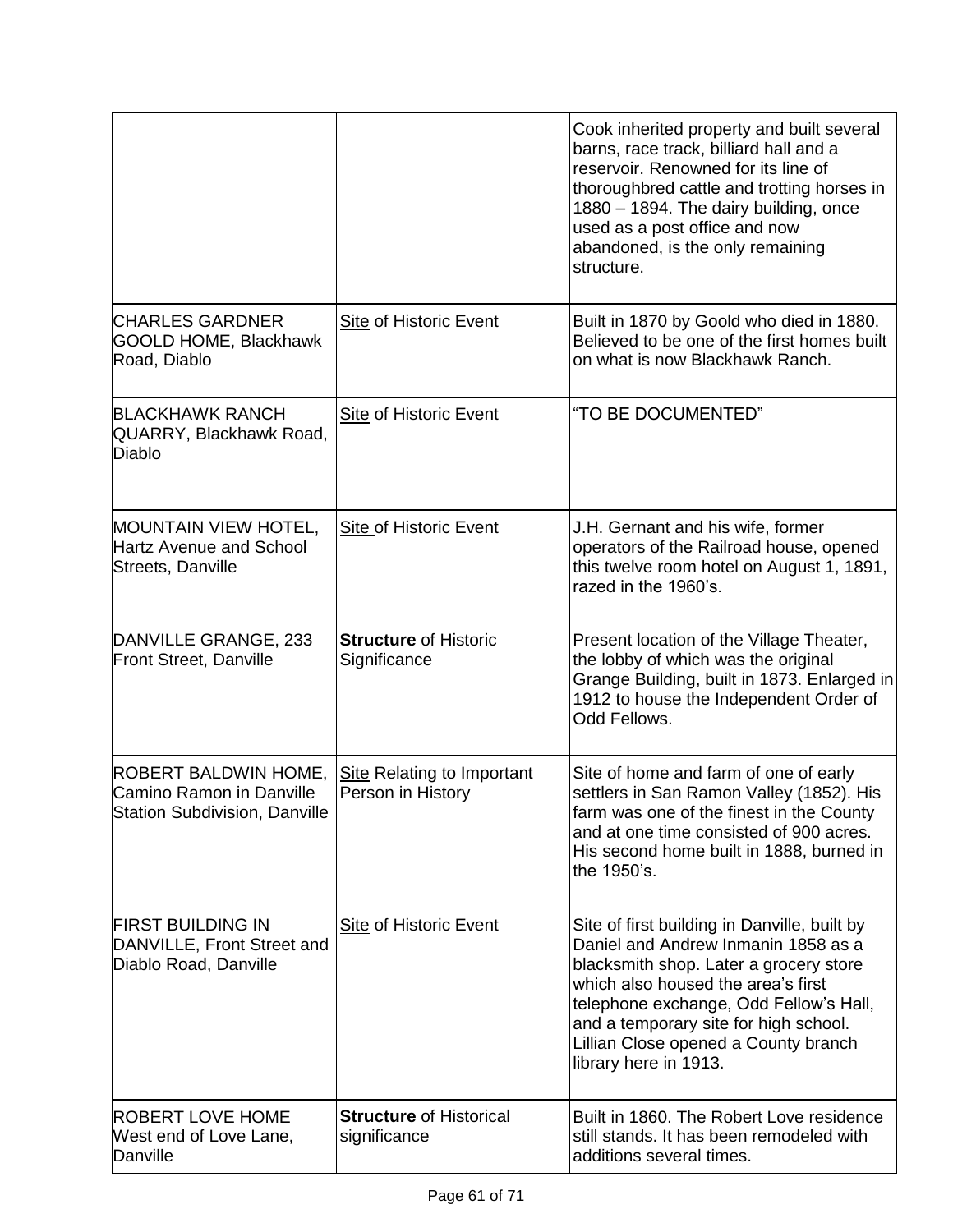| GOOLD-DEARDORFF<br><b>HOME</b><br>Boon Court and San Ramon<br>Valley Blvd., Danville                  | Site Relating to Important<br>Person in History        | Circa 1880, Charles Gardner Goold and<br>wife, Allie Johnson, built their home at this<br>site. Four redwood trees planted by Goold<br>in 1913 mark the home site. Daughter<br>Wanda and husband, Gerald Deardorff,<br>were last residents. Razed in 1974. A<br>plaque dedicated by San Ramon<br>Historical Society is in place at the<br>redwood trees.                                                               |
|-------------------------------------------------------------------------------------------------------|--------------------------------------------------------|------------------------------------------------------------------------------------------------------------------------------------------------------------------------------------------------------------------------------------------------------------------------------------------------------------------------------------------------------------------------------------------------------------------------|
| <b>DANVILLE</b><br><b>PRESBYTERIAN CHURCH</b><br>201 Front Street, Danville<br>Incorporated           | <b>Structure of historical</b><br>significance         | Organized in 1865 as Contra Costa<br>Presbyterian church. Renamed Danville<br>Presbyterian church and cornerstone laid<br>October 1, 1875. On May 27, 1932, it<br>burned down and a new church building<br>was erected and used until 1951. It is now<br>a school. The San Ramon Valley<br>Historical Society has placed a plaque to<br>dedicate the church site.                                                      |
| <b>CAPTAIN PEDRO FAGES</b><br><b>MONUMENT</b><br>Danville Boulevard and El<br>Portal, Danville        | <b>Site Relating to Important</b><br>Person in History | California Historical Landmark #853<br>marks the vicinity of campsite of Don<br>Pedro Fages and Father Juan Crespi who<br>made the first exploration of county in<br>1772. Camp site date was March 31,<br>1772.                                                                                                                                                                                                       |
| ALAMO CUMBERLAND<br><b>PRESBYTERIAN CHURCH</b><br>Danville Boulevard and El<br><b>Portal Danville</b> | <b>Site of Historic Event</b>                          | Alamo Pioneers, John and Mary Jones, in<br>1851 called a camp meeting and helped<br>organize the Alamo Cumberland<br>Presbyterian Church. A newspaper<br>"Pacific Cumberland Presbyter" was<br>published briefly in the early 1860s.                                                                                                                                                                                   |
| DANVILLE GRAMMER<br><b>SCHOOL</b><br>279 Front St., Danville<br>Incorporated                          | Site of Historic Event                                 | First school built in 1858; second school<br>in 1865m, a one-classroom structure;<br>third, a larger school established in 1890s<br>closed before 1920 when classes opened<br>in the new grammar school adjacent to<br>the San Ramon Valley Union High<br>School. This last grammar school<br>building, which later was used as a<br>community center, was torn down and the<br>site now is a high school parking lot. |
| "TAO HOUSE"<br>Eugene O'NEILL HOME<br>Kuss Road, Danville                                             | <b>Structure of Historical</b><br>significance         | Built in 1937 by the four-time recipient of<br>Pulitzer Prizes and winner of the Nobel<br>Prize for Literature, Eugene O'Neill, who<br>did some of his finest work while living                                                                                                                                                                                                                                        |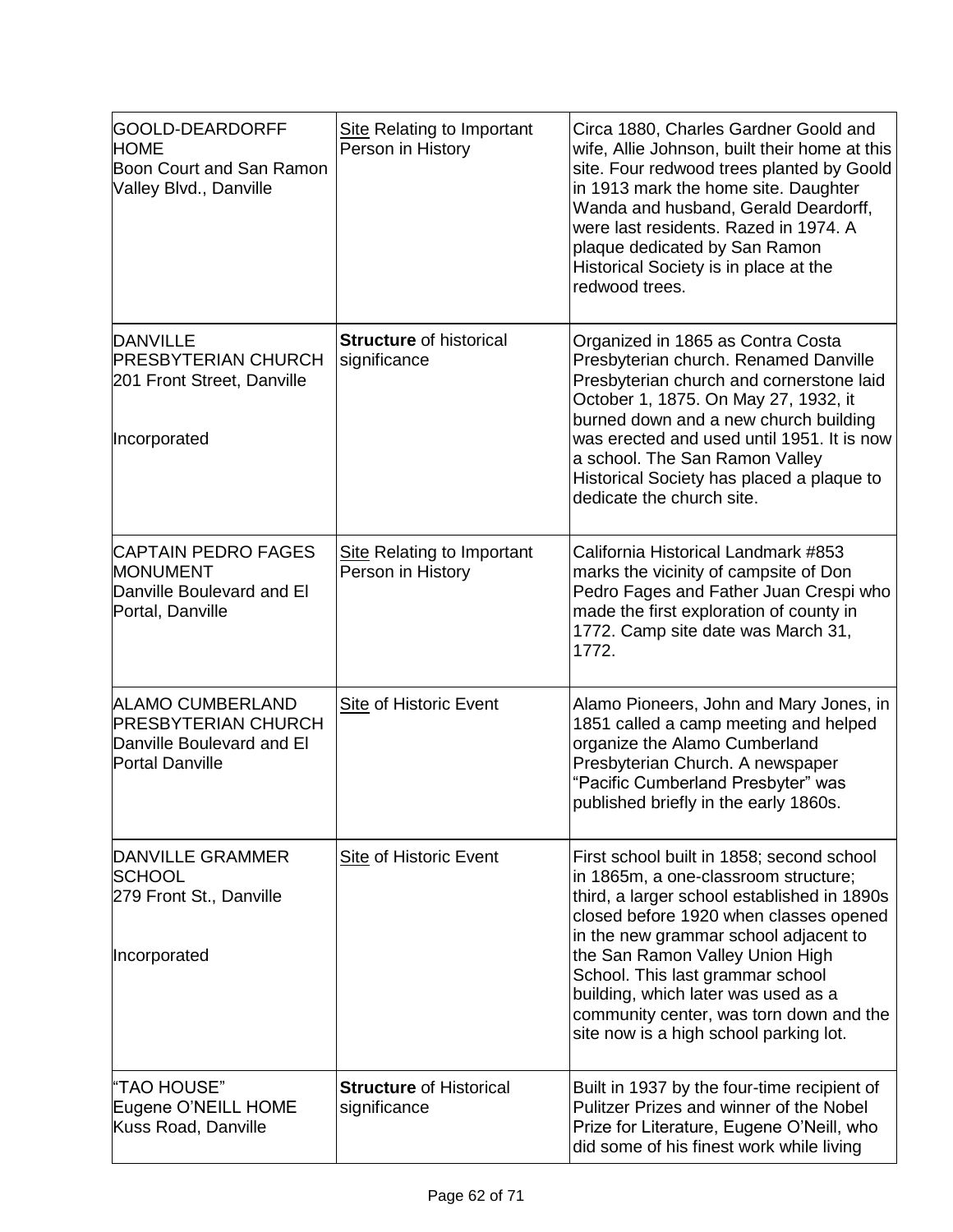|                                                                                                        |                                                | here at "Tao House." The L-shaped two<br>story structure built out of adobe-like<br>basalt blocks, with a black oriental-type<br>tiled roof, has sixteen rooms and<br>recessed areas for bookshelves to hold<br>8,000 books. Listed on National Register<br>of Historic Places, in 1976 Tao House<br>was designated a National Historic Site by<br>Act of Congress, signed by President<br>Ford. |
|--------------------------------------------------------------------------------------------------------|------------------------------------------------|--------------------------------------------------------------------------------------------------------------------------------------------------------------------------------------------------------------------------------------------------------------------------------------------------------------------------------------------------------------------------------------------------|
| <b>SCHOOL HOUSE</b><br>Tassajara, Finley Road,<br>One-Half mile north of<br>Camino Tassajara, Danville | <b>Structure of Historical</b><br>significance | A one-room school house with a bell<br>tower built in 1888. Structure now used as<br>a community center.                                                                                                                                                                                                                                                                                         |
| <b>LEVI MAXCY RANCH</b><br>North of Camino Tassajara<br>on Hansen Lane, Danville                       | <b>Structure of Historical</b><br>significance | Levi Maxcy settled here in the early<br>1850s. He leased the ranch in 1880 and<br>lived in Illinois, returning here in 1888. He<br>planted vines and sold grapes. He later<br>replaced the vineyard with a walnut<br>orchard. In 1890 he built the house that is<br>still standing. Levi Maxcy died in 1913.                                                                                     |
| <b>SAN RAMON GENERAL</b><br><b>STORE</b><br>San Ramón Valley Blvd. and<br>Old Crow Road, San Ramon     | <b>Structure of Historic Event</b>             | A two-story clapboard structure dating<br>back to 1880s served as a store, gas<br>station and post office. Early owner was<br>Henry Hurst who sold it to William C.<br>Fereira in 1924. Upstairs was once used<br>as a community dance hall, later was<br>partitioned as living quarters. Building was<br>razed by "controlled burn" on June 15,<br>1963.                                        |
| <b>SAN RAMON SCHOOL</b><br>San Ramon Valley Blvd. and<br>old Crow Road, San Ramon                      | <b>Structure of Historic Event</b>             | Built in 1867 and believed to be the<br>second school in the area. This all-wood<br>structure had two rooms with thirteen food<br>ceiling and bell tower. It was abandoned<br>in 1950 and razed in 1960. Isabel Gans<br>was the last teacher.                                                                                                                                                    |
| <b>SYCAMORE SCHOOL</b><br>Camino Tassajara four miles<br>east of Danville                              | <b>Structure of Historic Event</b>             | School opened in 1866 with 21 pupils in<br>one room. Mary E. Hass was the teacher.<br>Trustees were Isaac Russell, D. N.<br>Sherbourne and Charles Wood, Sr. By<br>June 1928, only 11 students were in<br>attendance forcing the school to close and<br>consolidate with Danville Union School<br>District.                                                                                      |
| <b>LEONARD EDDY CABIN</b><br>2900 Camino Tassajara,<br>Danville                                        | <b>Structure of Historical</b><br>significance | Leonard Eddy is locally reputed to be first<br>settler in this area. He built a small wood<br>cabin in 1851. The cabin has been kept                                                                                                                                                                                                                                                             |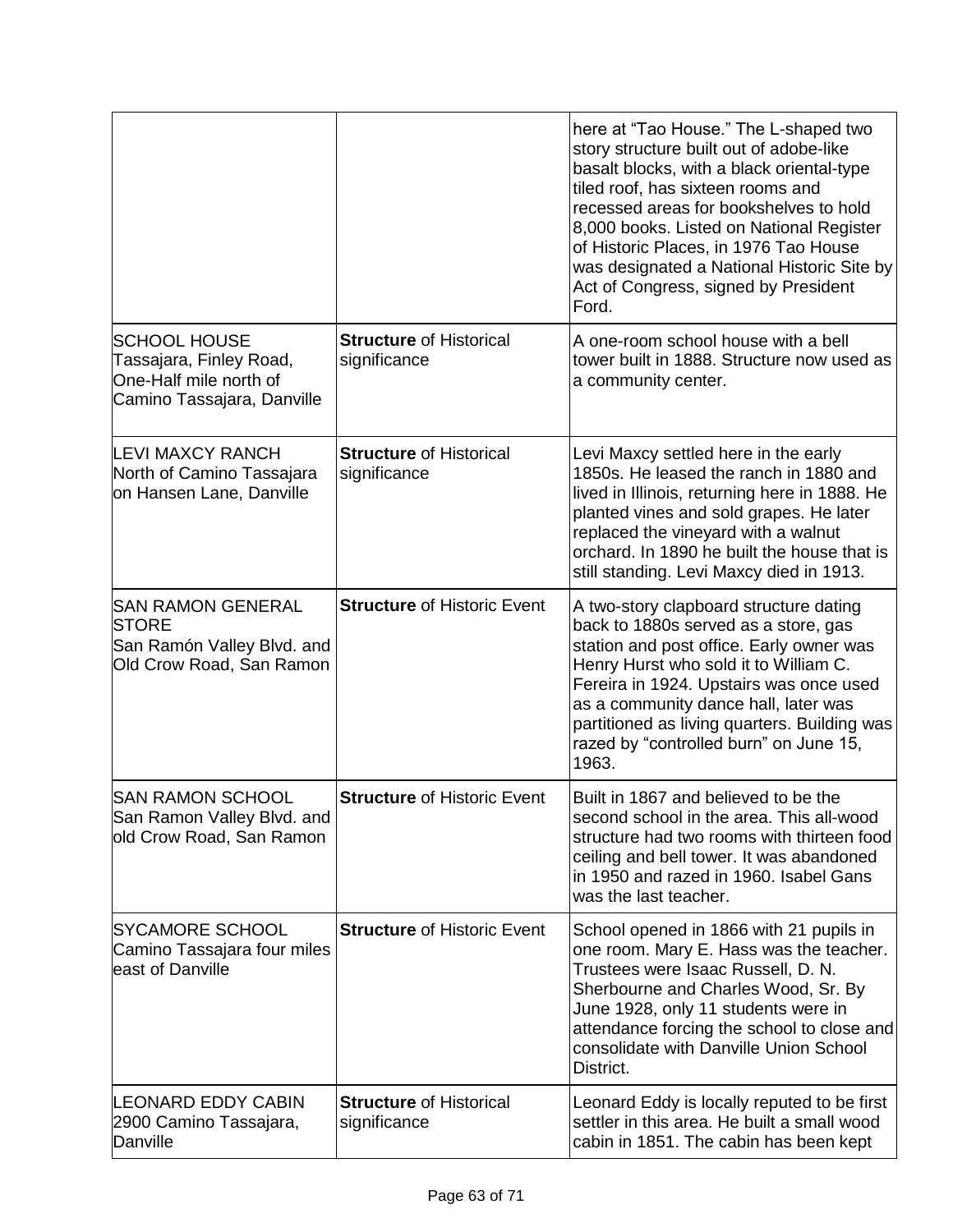|                                                                                      |                                                                                           | as a farm building. Eddy sold the ranch in<br>1853 to Philip Mendenhall who in turn<br>sold the ranch to the Wood family. The<br>Eddy cabin is reported to be the oldest<br>original structure still standing in San<br>Ramon Valley.                                                                                                                                                                                                                                                                                                                                                                             |
|--------------------------------------------------------------------------------------|-------------------------------------------------------------------------------------------|-------------------------------------------------------------------------------------------------------------------------------------------------------------------------------------------------------------------------------------------------------------------------------------------------------------------------------------------------------------------------------------------------------------------------------------------------------------------------------------------------------------------------------------------------------------------------------------------------------------------|
| <b>PHILIP MENDENHALL</b><br><b>HOME</b><br>2900 Camino Tassajara,<br>Danville        | <b>Structure of Historical</b><br>significance                                            | Philip Mendenhall purchased the land and<br>cabin of Leonard Eddy, and built a two-<br>story wood fame house in 1853. The<br>property was then sold to Wood family<br>and became the birthplace of the late<br>Charlotte Wood, a famous long-time<br>teacher in the area. The residence is still<br>owned by the Wood family.                                                                                                                                                                                                                                                                                     |
| ITASSAJARA POST OFFICE<br>East side of Finley Road<br>Danville                       | <b>Structure of Historic Event</b>                                                        | A small, squarish board-and-batten farm<br>utility building which became a post office<br>on October 24, 1896, with George M.<br>Cole as postmaster. In the late 1890s the<br>office moved across the street to the<br>home of Anton Peterson. Office closed<br>October 31, 1922. Original structure<br>removed.                                                                                                                                                                                                                                                                                                  |
| JOEL HARLAN HOME<br>19251 San Ramon Valley<br><b>Blvd. San Ramon</b><br>Incorporated | <b>Structure Relating to</b><br>Important Person in<br>History/Architectural*<br>Specimen | Joel Harlan, an early California pioneer<br>(1846), settled in the San Ramon area in<br>1852. His first dwelling was a boundary<br>marker, defining the line between<br>Alameda and Contra Costa Counties. He<br>dismantled the structure and rebuilt at the<br>present site, naming it "El Nido" (The<br>Nest). Structure is a two-story wood frame<br>building with a high gable roof and<br>additional gables as roof trim. Sawed<br>barge boards add to decorative trim.<br>Window structure detail has shaped lintel<br>with triangular shelf above. The home is<br>still occupied by members of the family. |
| <b>DAVID GLASS HOME</b><br>San Ramon Valley Blvd.,<br>San Ramon                      | <b>Structure Relating to</b><br>Important Person in<br>History/Architectural*<br>Specimen | David Glass settled in Contra Costa<br>County in 1850, bought 718 acres of land<br>in 1858, and in 1859 built this substantial<br>mansion, which still stands.                                                                                                                                                                                                                                                                                                                                                                                                                                                    |
| CHRISTIAN WIEDEMANN<br><b>RANCH</b><br>Norris Canyon Rd., San<br>Ramon               | <b>Structure of Historical</b><br>Significance                                            | Wiedemann, a ship's carpenter, settled<br>here in the 1860s and built this two-story<br>frame home. His son, Fred, expanded the<br>ranch to 3,000 acres. The home is still<br>occupied by members of the family.                                                                                                                                                                                                                                                                                                                                                                                                  |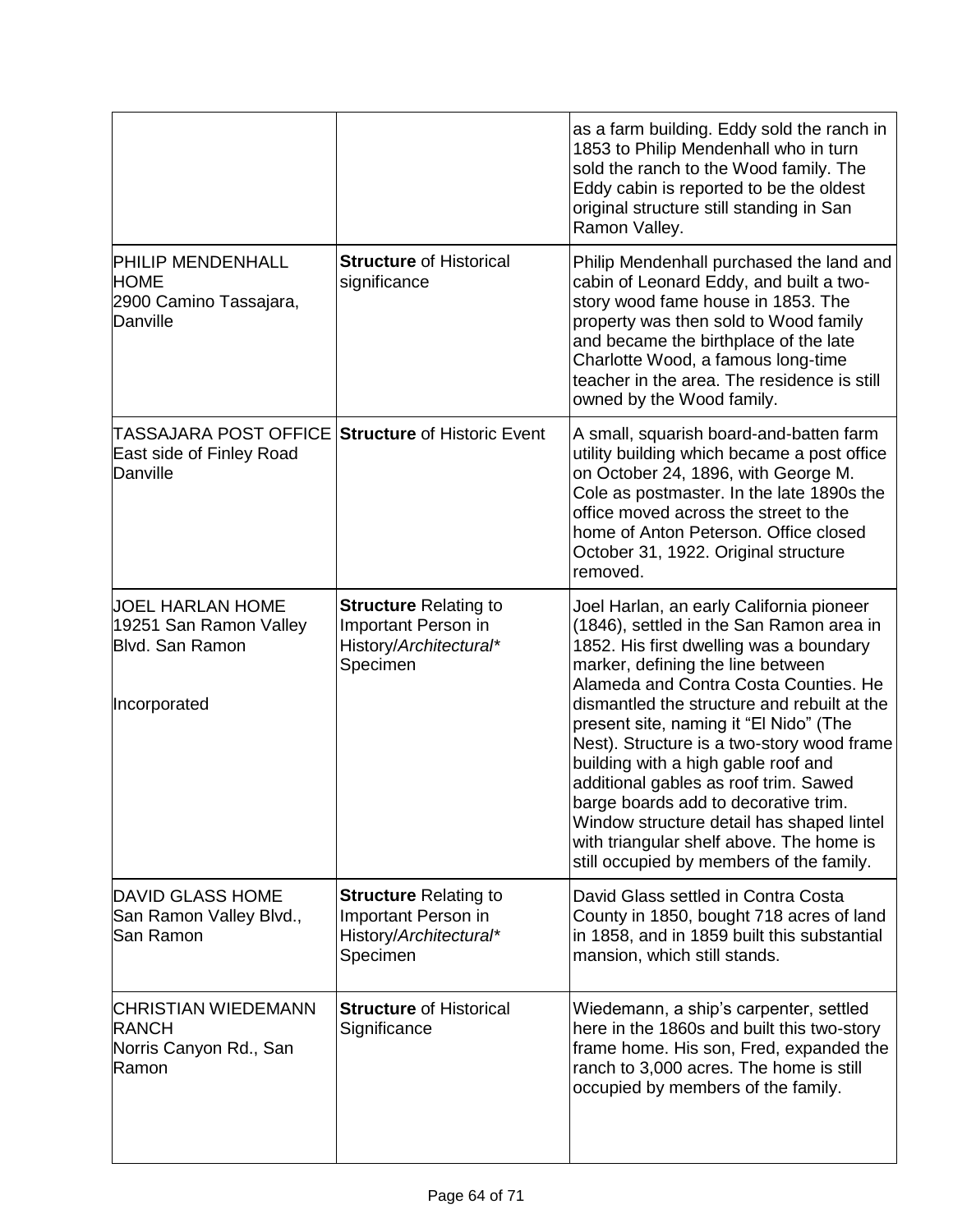| <b>REDWOOD TREE PLAQUE</b><br>Front Street next to Lynn,<br>Danville                             | Site of Historic Event                          | This redwood tree was planted in 1875 by<br>the Reverend R. Symington, first pastor of<br>the old original Presbyterian church.                                                                                                                                                                                                   |
|--------------------------------------------------------------------------------------------------|-------------------------------------------------|-----------------------------------------------------------------------------------------------------------------------------------------------------------------------------------------------------------------------------------------------------------------------------------------------------------------------------------|
| <b>SAN RAMON HALL</b><br>West of San Ramon Valley<br>Blvd. on Old Crow Canyon<br>Rd., San Ramon  | <b>Site of Historic Event</b>                   | A two-story wood frame structure built in<br>the early 1900s by popular subscription as<br>a community hall. Torn down in the early<br>1960s.                                                                                                                                                                                     |
| <b>WILLIAM LYNCH HOME</b><br>Crow Canon Rd. & Old Crow<br>Canyon Rd. San Ramon                   | Site relating to important<br>person in history | William Lynch was one of the first<br>American settlers in the area, first known<br>as Lynchville, then Limerick, then San<br>Ramon. He was a farmer and area's first<br>merchant. He built two homes in the area.                                                                                                                |
| LYNCH-ALEXANDER<br><b>HOUSE</b><br>Crow Canyon Rd. & San<br>Ramon Valley Blvd., San<br>Ramon     | Site relating to important<br>person in history | Circa 1885m, Dr. Alexander built his<br>home at this site. Dr. Alexander married<br>Mary Lynch, daughter of William Lynch<br>who was a pioneer settler in the area.<br>Everett Thomas Lynch, born on the Lynch<br>Ranch was the last occupant of this home<br>before it was razed about 1968.                                     |
| <b>NORRIS HOME</b><br>Norris Canyon Rd. 1/4 mile<br>west of San Ramon Valley<br>Blvd., San Ramon | Site relating to important<br>person in history | In 1850 Leo Norris bought 4,400 acres of<br>land from Jose Maria Amador, extending<br>southward from Old Crow Canyon Road<br>to about present line of Interstate 580. His<br>home was a two-story, thirteen room<br>frame house of rustic redwood outside,<br>"hard finished" inside. Built in 1850,<br>burned down in the 1950s. |
| <b>AUGUST HEMME HOUSE</b><br>East side of Danville Blvd.<br>near Deodar Lane, Alamo              | Site of historic E\event                        | This large two-storied mansion was built<br>in 1876 and burned after the turn of the<br>century. It was the last San Ramon Valley<br>home of the pioneer August Hemme who<br>settled here in 1852 and whose farm<br>became the finest in Contra Costa County<br>in the 1870s.                                                     |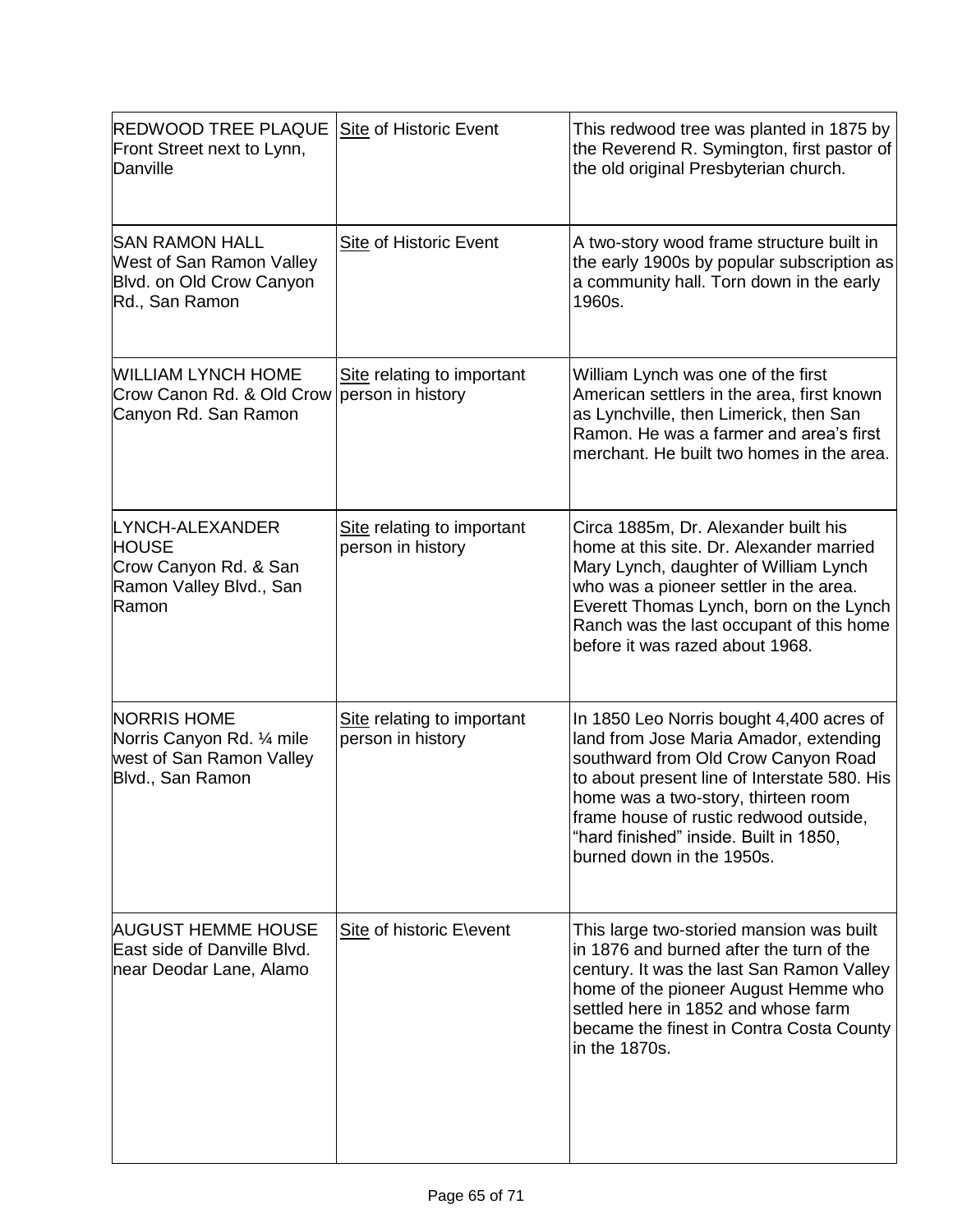| <b>DANVILLE HOTEL</b><br>101-155 S. Hartz Avenue,<br>Danville                                                                                                                       | <b>Structure of Historical</b><br>Significance | The building was built in the early 1890s<br>on Railroad Avenue, was turned around<br>and moved across the lot to Hartz Avenue<br>in the late, 1920s. It is now part of the<br>Danville Hotel Territory Site which the San<br>Ramon Valley Historical Society<br>dedicated by placing a bronze plaque in<br>1977.                                                                                                                                                                                                 |
|-------------------------------------------------------------------------------------------------------------------------------------------------------------------------------------|------------------------------------------------|-------------------------------------------------------------------------------------------------------------------------------------------------------------------------------------------------------------------------------------------------------------------------------------------------------------------------------------------------------------------------------------------------------------------------------------------------------------------------------------------------------------------|
| <b>ALBERT JEFFERSON</b><br><b>YOUNG HOUSE</b><br>911 San Ramon Valley<br>Blvd., Danville                                                                                            | <b>Structure of Historical</b><br>Significance | Built in the 1870s, now renovated and<br>turned into medical offices, a plaque was<br>placed on this house by the San Ramon<br>Valley Historical Society in honor of A.J.<br>Young, a prominent citizen who came to<br>the San Ramon Valley in the middle<br>1860s, who taught school here from 1865-<br>1900, was superintendent of Sunday<br>school at the Presbyterian Church for over<br>50 years, served as trustee on the Board<br>of Education of Contra Costa County and<br>a term in the State Assembly. |
| <b>NORRIS FAMILY</b><br><b>CEMETARY</b><br>On a hill just south of Norris<br>Canyon Rd. And west of<br>San Ramon Valley Blvd.,<br>southwest of St. Joan of Arc<br>Church, San Ramon | <b>Structure of Historical Event</b>           | Pioneer members of the Norris family are<br>buried in this cemetery. The tombstones<br>have long been removed and the graves<br>are now unmarked.                                                                                                                                                                                                                                                                                                                                                                 |
| <b>FIRST SAN RAMON</b><br>Was on the north side of<br>Norris Canyon Rd. between<br>Norris Cemetery and the<br>Norris home near Twin<br>Creeks Development, San<br>Ramon             | <b>Structure of Historical Event</b>           | Site of the first school in San Ramon.                                                                                                                                                                                                                                                                                                                                                                                                                                                                            |
| <b>JAIL</b><br>Across from the San Ramon<br>General Store on east side<br>of the San Ramon Valley<br><b>Boulevard</b>                                                               | <b>Structure of Historical Event</b>           | This small wood structure housed drunks,<br>itinerants and perhaps a cattle rustler or<br>two.                                                                                                                                                                                                                                                                                                                                                                                                                    |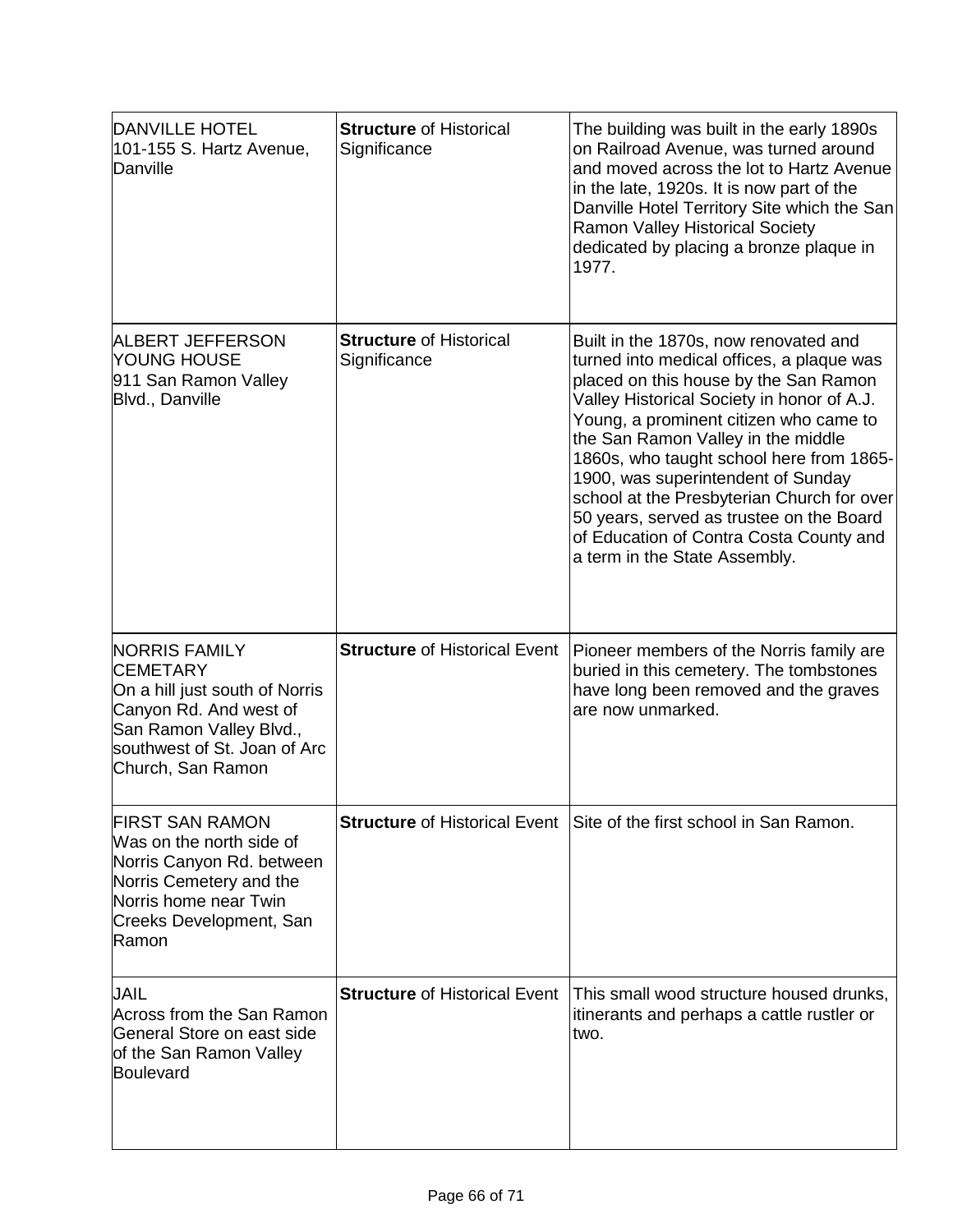| <b>ABANDONED SOUTHERN</b><br><b>PACIFIC RAILROAD</b><br><b>RIGHT-OF-WAY</b><br>Comprised of the 19.5-mile<br>portion within Contra Costa<br>County | <b>Structure of Historical Event</b> | Almost all of this right-of-way was<br>conveyed free to the Southern Pacific<br>Railroad Company in 1890 by<br>hardworking citizen committees who had<br>secured the land through donations and<br>local subscription. Rail service began in<br>June 1891, for both passenger and freight<br>which mainly was to carry agricultural<br>products to markets. While passenger<br>service ended much earlier, the freight<br>service ran until 1978. Contra Costa<br>County has or is in the process of<br>purchasing all of the right-of-way. In 1985<br>Contra Costa County entered into an<br>agreement with East Bay Regional Park<br>District to allow recreational trail use along<br>the right-of-way. It has been named the<br>San Ramon Valley Iron Horse Trail. A<br>three-mile section from W. Stone Valley<br>Road, Alamo, to Prospect Ave., Danville,<br>has been completed and is open for<br>public use. |
|----------------------------------------------------------------------------------------------------------------------------------------------------|--------------------------------------|----------------------------------------------------------------------------------------------------------------------------------------------------------------------------------------------------------------------------------------------------------------------------------------------------------------------------------------------------------------------------------------------------------------------------------------------------------------------------------------------------------------------------------------------------------------------------------------------------------------------------------------------------------------------------------------------------------------------------------------------------------------------------------------------------------------------------------------------------------------------------------------------------------------------|
|----------------------------------------------------------------------------------------------------------------------------------------------------|--------------------------------------|----------------------------------------------------------------------------------------------------------------------------------------------------------------------------------------------------------------------------------------------------------------------------------------------------------------------------------------------------------------------------------------------------------------------------------------------------------------------------------------------------------------------------------------------------------------------------------------------------------------------------------------------------------------------------------------------------------------------------------------------------------------------------------------------------------------------------------------------------------------------------------------------------------------------|

#### WALNUT CREEK AREA

| <b>RESOURCE/</b><br>LOCATION                    | <b>EVALUATION</b><br><b>CATEGORY</b>           | SIGNIFICANCE/<br><b>IMPORTANCE</b>                                                                                                                                                                                                                                                                                                                         |
|-------------------------------------------------|------------------------------------------------|------------------------------------------------------------------------------------------------------------------------------------------------------------------------------------------------------------------------------------------------------------------------------------------------------------------------------------------------------------|
| <b>BANCROFT RESIDENCE</b><br>1500 Bancroft Road | <b>Structure of Historical</b><br>Significance | One of the early ranch sites in Ygnacio<br>Valley. Original structure replaced by<br>present home in 1922. Still houses<br>members of the Bancroft family who have<br>contributed to the area's history. The<br>present two-story brick structure with a<br>sheathing of stucco is a large imposing<br>residence with a formal garden and green<br>houses. |
| <b>BRUBAKER RESIDENCE</b><br>l30 Brubaker Lane  | <b>Structure of Historical</b><br>Significance | In November 1974, the "Walnut Creek"<br>Action for Beauty Council" designated<br>Mrs. John Brubaker's Valley Oak tree as a<br>"Heritage Tree" for its outstanding<br>contribution to scenic beauty.                                                                                                                                                        |
| <b>BURGESS RESIDENCE</b><br>2950 Walnut Blvd.   | <b>Structure of Historical</b><br>Significance | Formerly the James P. Howe estate. He<br>was a foreign correspondent during World<br>War I. Property is now being preserved as<br>open space.                                                                                                                                                                                                              |
| <b>CASEY RESIDENCE</b><br>2651 Oak Grove Road   | Architectural* Specimen                        | A cottage-style home that is typical of the<br>construction of the period, circa 1910.                                                                                                                                                                                                                                                                     |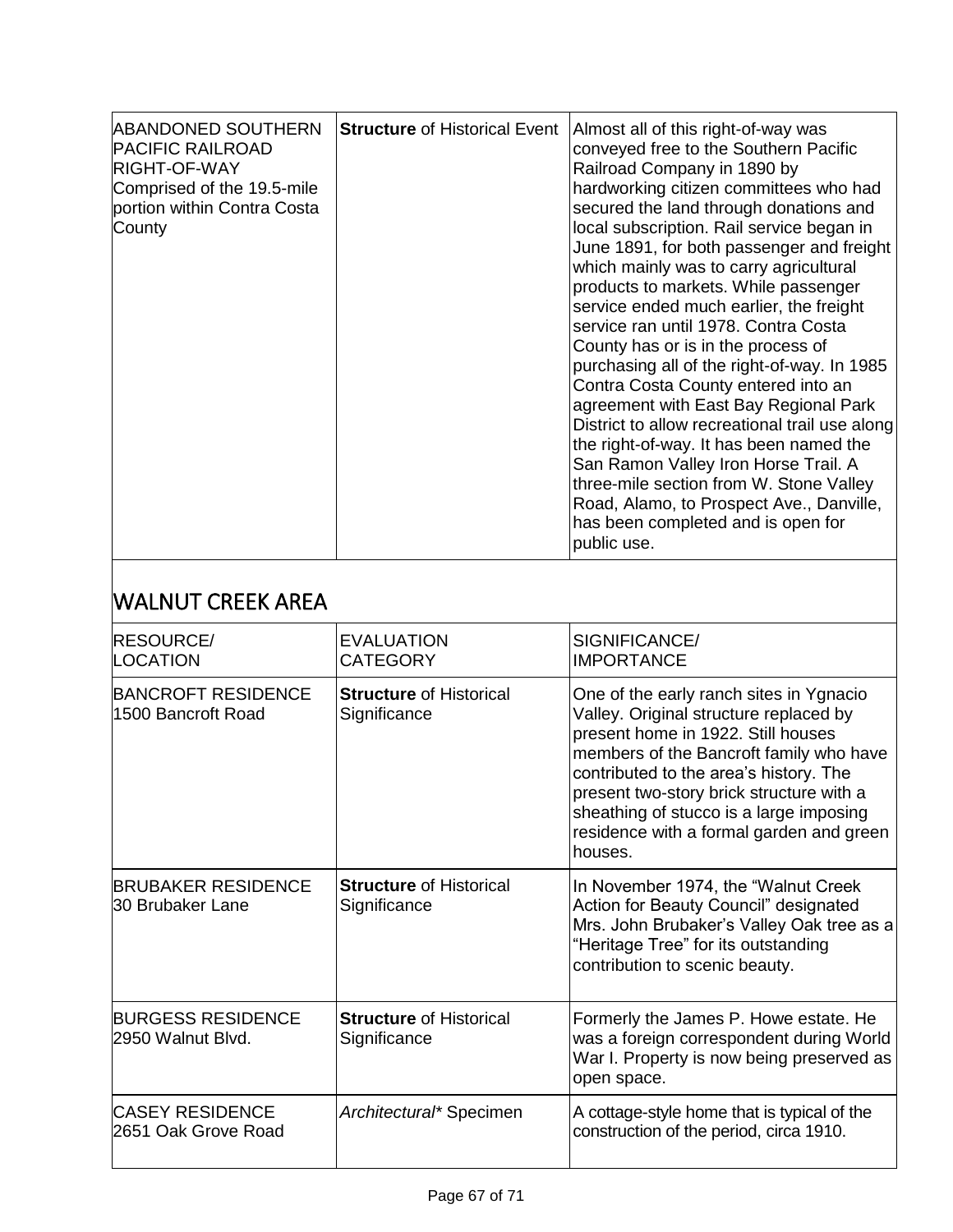| <b>HOWARD RESIDENCE</b><br>2372 Walnut Blvd.                                                      | <b>Structure of Historical</b><br>Significance                            | Several homes are located at this site<br>housing members of the Howard family,<br>founders of the Howard Terminal shipping<br>point.                                                                                                                                                                                |
|---------------------------------------------------------------------------------------------------|---------------------------------------------------------------------------|----------------------------------------------------------------------------------------------------------------------------------------------------------------------------------------------------------------------------------------------------------------------------------------------------------------------|
| <b>CALIFORNIA WATER</b><br><b>SERVICE COMPANY</b><br><b>PUMPING PLANT</b><br><b>Walker Avenue</b> | <b>Structure of Historic</b><br>Significance                              | California Water Services company<br>preserved original structure and converted<br>it to an office.                                                                                                                                                                                                                  |
| UAMES T. WALKER HOME<br>1200 North Gate Rd.                                                       | <b>Structure of Historical</b><br>Significance/Architectural*<br>Specimen | Circa 1868, James T. Walker, nephew of<br>Captain Joseph Reddeford, built his<br>mansion on his 1,400 acre estate. James<br>T. Walker was prominent in early Contra<br>Costa politics as a member of the<br>County's Board of Supervisors.                                                                           |
| <b>BUSINESS</b><br>1332 Main Street                                                               | <b>Structure of Historical</b><br>Significance                            | Site of original San Ramon Bank and<br>place where Walnut Creek City Council<br>held its first meeting. Corner stone date<br>reads AD 1907.                                                                                                                                                                          |
| <b>BURGESS RESIDENCE</b><br>(RICE HOME)<br>1056 Hacienda Dr.                                      | <b>Structure of Historic</b><br>Significance                              | Site of Cibrian Adobe, owned by grandson<br>of Juana Pacheco, grantee of San Miguel<br>Ranch, now Ygnacia Valley. Originally<br>built in 1860s and consisted of 25 rooms.<br>Present home built by Rice family. Later<br>remodeled and lived in by R. N. Burgess,<br>developer of adjoining area called<br>Lakewood. |
| <b>LAWRENCE MEAT</b><br><b>COMPANY</b><br>1423 North Main St.                                     | <b>Site of Historical Significance</b>                                    | This structure has housed this meat<br>selling business for three generations. It<br>was established in 1890s and the building<br>was constructed in 1910.                                                                                                                                                           |
| <b>STANLEY DOLLAR HOUSE</b><br><b>Tice Valley Rossmoor</b>                                        | <b>Structure of Historical</b><br>Significance/Architectural*<br>Specimen | In 1930, R. Stanley Dollars purchased the<br>Tice Valley property and raised horses<br>and purebred Herefords which were<br>shown in many fairs. They also built a<br>home which has been a show place for<br>many years. The mansion is now the club<br>house for the Rossmoor Leisure World<br>residents.          |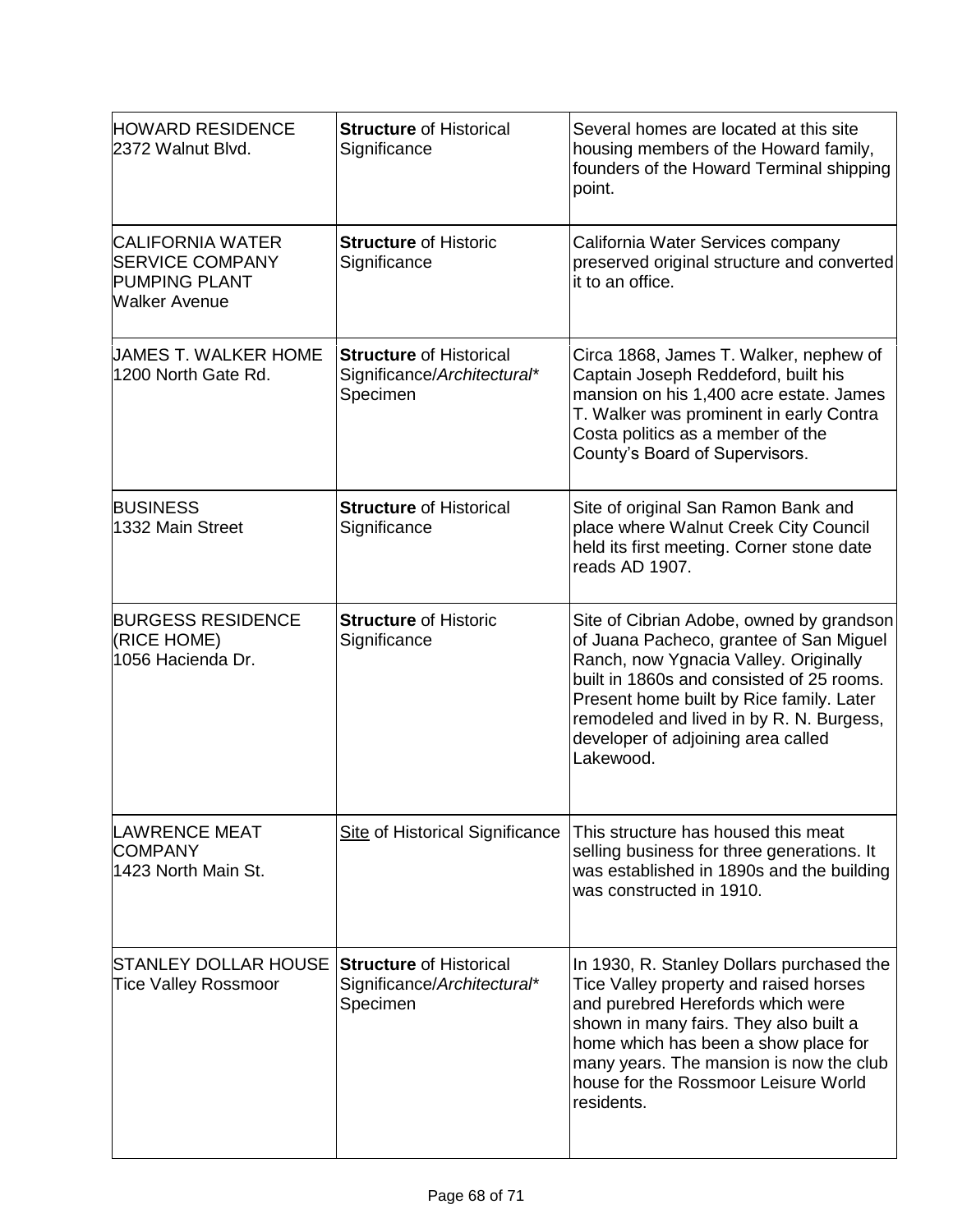| <b>BURGESS RESIDENCE</b><br><b>RABBIT CANNERY</b><br>962 Seven Hills Ranch Road             | <b>Structure of Historical Event</b>                                      | "TO BE DOCUMENTED"                                                                                                                                                                                                                                                                                                                                                                                |
|---------------------------------------------------------------------------------------------|---------------------------------------------------------------------------|---------------------------------------------------------------------------------------------------------------------------------------------------------------------------------------------------------------------------------------------------------------------------------------------------------------------------------------------------------------------------------------------------|
| <b>MARCH BANK HORSE</b><br><b>RANCH</b><br>1660 Ygnacio and Bancroft                        | <b>Structure of Historical</b><br>Significance/Architectural*<br>Specimen | Known as the Barenges Sulphur Springs in<br>1875, named after the Barenges Springs of<br>the Spanish Pyrenees due to the identical<br>chemical content of both springs. The<br>springs were open to the public on Friday,<br>Saturday and Sunday. Later became a hors<br>breeding farm know as Col. March Bank's<br>"Heather Farms."                                                              |
| CHAPEL, ST. PAUL'S<br><b>ESPICOPAL CHURCH</b><br><b>Trinity Avenue</b>                      | <b>Structure of historical</b><br>Significance                            | St. Paul's Episcopal Church was originally<br>on Locust Street. It was later moved to<br>Trinity Avenue (1950).                                                                                                                                                                                                                                                                                   |
| <b>LEACH HOME</b><br>1837 N. Main St.                                                       | Architectural* Specimen                                                   | Built in 1887, this was the home of Walnut<br>Creek's first doctor. A two-story wood<br>frame structure with low hip roof. Roof<br>trim is of boxed cornice, frieze with<br>brackets. Large Pillars support the porch<br>and second floor balcony.                                                                                                                                                |
| <b>WALNUT CREEK</b><br><b>WOMEN'S CLUBHOUSE</b><br>Corner of Carmel Drive 7<br>Lincoln Ave. | Architectural* Specimen                                                   | A large wood frame structure with vertical<br>grooved rough siding. Siding overlaps at<br>roof line and is cut to create a decorate<br>wall design. This two-story structure has a<br>low gable roof with louvered vents at<br>gabled ends. Top of vents have a plain<br>arch trim.                                                                                                               |
| <b>BROOKSIDE VINEYARD</b><br><b>RESIDENCE</b><br>2190 Oak Grove Blvd.                       | <b>Structure of Historical</b><br>Significance                            | One of the oldest buildings in Ygnacio<br>Valley. Site (on part of J.E. Durham<br>Ranch, called Tres Pinos Rancho) of early<br>vineyard planted with varietals grapes<br>imported from Europe by Bay Area Italian<br>families. In 1881 they incorporated as<br>Italian Swiss Colony.                                                                                                              |
| UOHNSON RESIDENCE<br>(SHADELANDS RANCH)<br>2660 Ygnacio Valley Road                         | <b>Structure of Historical</b><br>Significance/Architectural*<br>Specimen | Circa 1902, H. P. Pinniman built this<br>colonial revival ranch home patterned<br>after a Midwestern townhouse. Once the<br>center of a 325 acre ranch where fruit and<br>walnuts are raised, this two-story wood<br>frame structure has curved bays in front<br>with curved windows. California Point of<br>Historical Interest CCo-5. Listed on<br><b>National Register of Historic Places.</b> |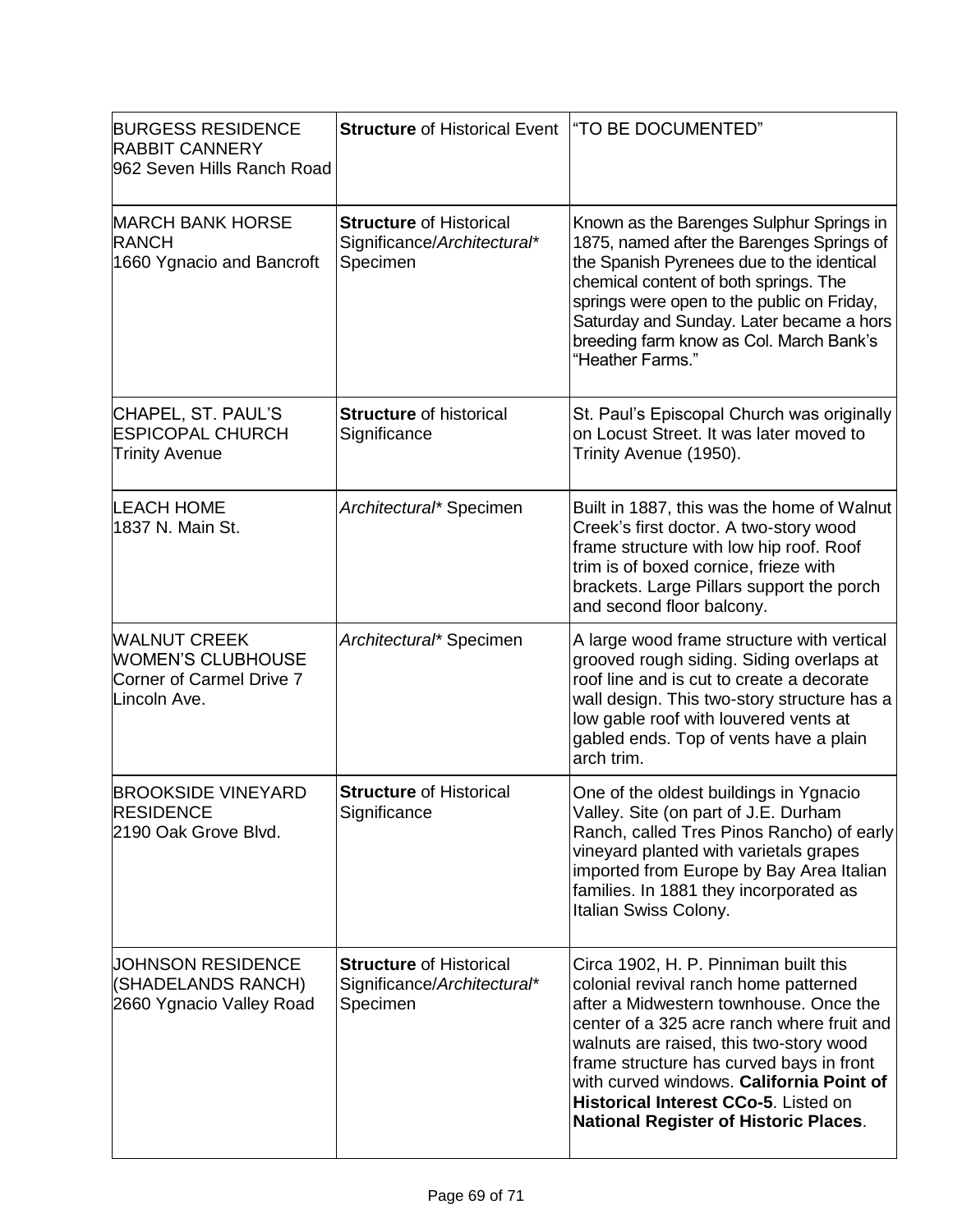| <b>DOLE HOUSE</b><br>1614 Mt. Diablo Blvd.                                       | Architectural* Specimen                                                   | A two-story wood from structure of<br>Victorian style with a decorated frieze and<br>brackets for roof trim. Roof is medium hip<br>type with boxed cornice. Windows are two<br>sash doubled hinge, with plain molding for<br>surrounding detail. This is currently the<br>location of the Walkabout Birkenstock<br>Shoe Store. Circa 1887.                                                                                                                                     |
|----------------------------------------------------------------------------------|---------------------------------------------------------------------------|--------------------------------------------------------------------------------------------------------------------------------------------------------------------------------------------------------------------------------------------------------------------------------------------------------------------------------------------------------------------------------------------------------------------------------------------------------------------------------|
| <b>WALNUT CREEK</b><br><b>SOUTHERN PACIFIC</b><br><b>DEPOT</b><br>South Broadway | <b>Structure of Historical</b><br>Significance/Architectural*<br>Specimen | Built in 1891, and opened in June 1891,<br>this Southern Pacific Railroad Passenger<br>and Freight Depot was part of the 29 mile<br>San Ramon Branch, lining Tracy and<br>Livermore main lines. Passenger service<br>was discontinued in 1912. The two-story<br>wood frame structure with medium gable<br>roof and decorated roof trim has been<br>restored, relocated and converted into a<br>restaurant. Exterior appearance is<br>basically the same as original structure. |
| <b>MARSHAL RESIDENCE</b><br>43 Quail Court                                       | <b>Site Relating to Important</b><br>Person in History                    | Originally the site of the Marshall residence.<br>Area now known as Quail Court Office Park<br>which includes a variety of business offices<br>and a restaurant.                                                                                                                                                                                                                                                                                                               |
| <b>WELCH HOUSE</b><br><b>RESIDENCE</b><br>2190 Oak Grove Rd.                     | Site of Important Person in<br><b>History</b>                             | Circa 1880, descendants of William<br>Welch, Grantee of Rancho las Juntas,<br>which encompassed all the area from<br>northern Walnut Creek to Martinez, built<br>and occupied their residence at this site.<br>Structure was razed in the 1960s.                                                                                                                                                                                                                               |
| <b>ROGERS HOTEL</b><br>Duncan and Main Street                                    | Site of Historic Event                                                    | Built 1880, this early hotel, stage couch<br>stop and political gathering place was<br>owned by Walter "Ott" Rogers.                                                                                                                                                                                                                                                                                                                                                           |
| <b>ADAMS RESIDENCE</b><br>2030 San Miguel Dr.                                    | Architectural* specimen                                                   | One-and-a-half story wood frame<br>structure with wood shingle roof which is<br>medium gable with a gablet. A triangle<br>pediment decorates the entrance.                                                                                                                                                                                                                                                                                                                     |
| <b>BRONSON RESIDENCE</b><br>210 El Camino Corto                                  | Architectural* specimen                                                   | The rustic setting of this brick structure<br>with its high gable roof of wood shingle<br>and windmill makes this one of a kind for<br><b>Walnut Creek.</b>                                                                                                                                                                                                                                                                                                                    |
| <b>LARRIELL RESIDENCE</b><br>196 El Camino Corto                                 | Architectural* specimen                                                   | Structure is of Spanish style construction<br>with stucco siding and tile roofing.                                                                                                                                                                                                                                                                                                                                                                                             |